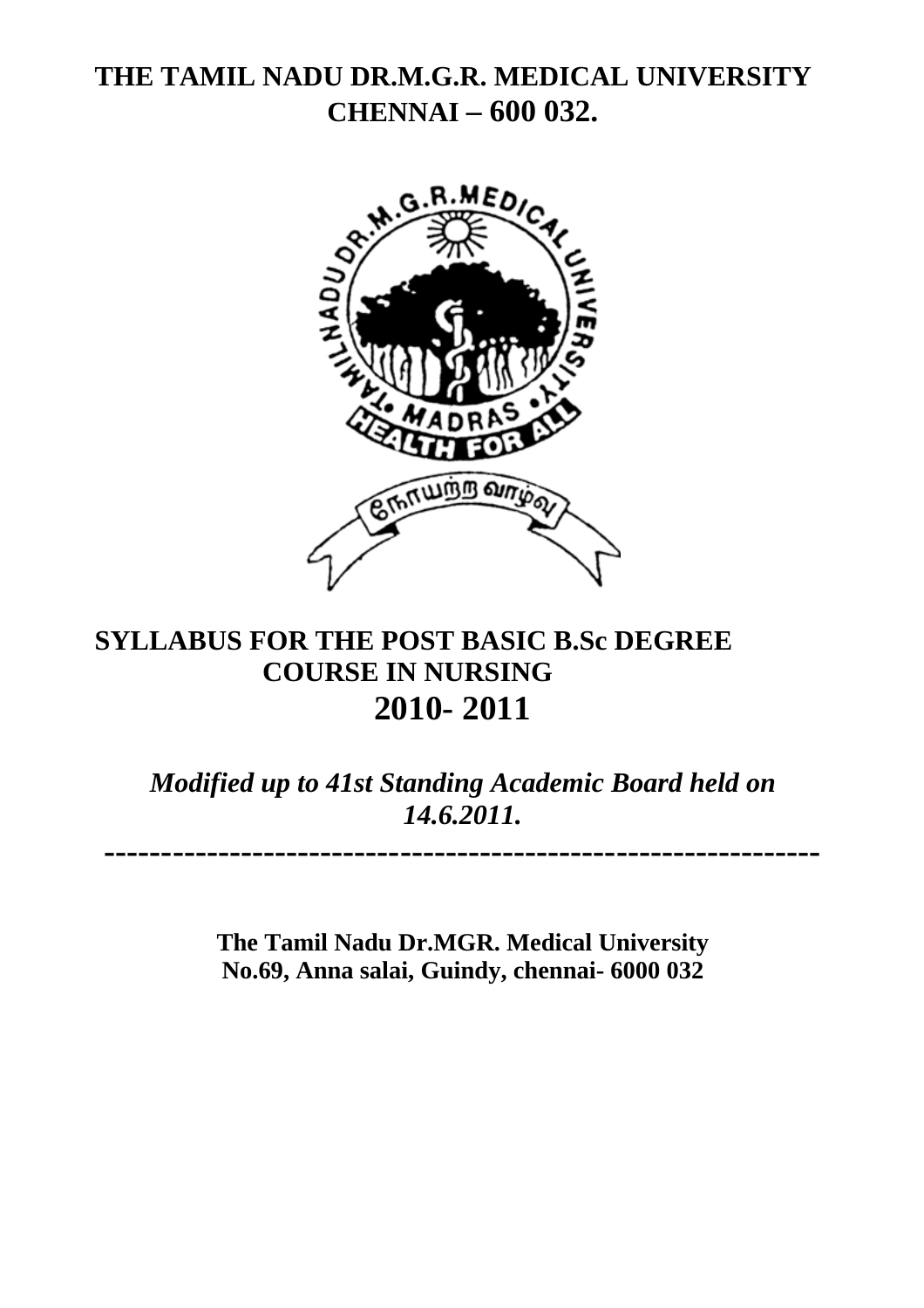# **THE TAMILNADU DR.M.G.R. MEDICAL UNIVERSITY**

**CHENNAI – 600 032.** 



# **REGULATION AND SYLLABUS FOR POST BASIC B.Sc DEGREE COURSE IN NURSING 2010 – 2011**

**The University emblem symbolizes various systems of medicine ad Para medical systems. It also depicts the global character of preventive, promotive, and curative medicine. The motto "HEALTH FOR ALL" reflects all the objectives of this medical university.** 

**---------------------------------------------------------------------------------** 

 **The Tamil Nadu Dr.MGR. Medical University No.69, Anna salai, Guindy, chennai- 6000 032**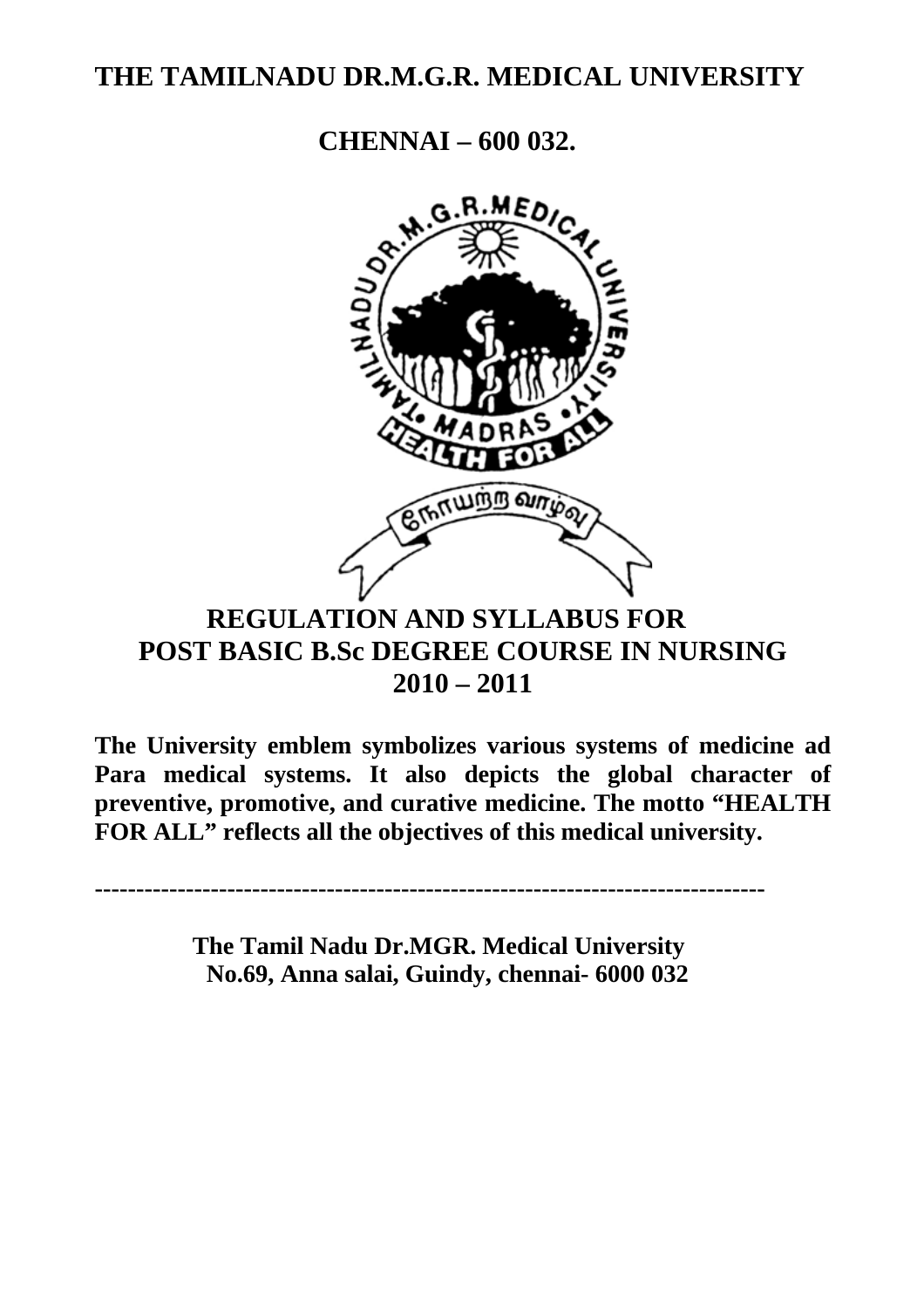#### S.NO. **CONTENTS** PAGE NO.

| 1.  | Philosophy                                     | $\mathbf{1}$   |
|-----|------------------------------------------------|----------------|
| 2.  |                                                | $\overline{2}$ |
| 3.  | Admission Requirements                         | $\overline{4}$ |
| 4.  | Course of Study.                               | 9              |
| 5.  | Nursing Foundation                             | 15             |
| 6.  | Nutrition & Dietetics                          | 19             |
| 7.  | Biochemistry & Biophysics                      | 23             |
| 8.  | Psychology                                     | 30             |
| 9.  | Maternal Nursing                               | 35             |
| 10. | Child Health Nursing                           | 41             |
| 11. | Microbiology                                   | 51             |
| 12. | Medical Surgical Nursing                       | 57             |
| 13. | English                                        | 69             |
| 14. | Sociology                                      | 73             |
| 15. | Community Health Nursing                       | 77             |
| 16. | Mental Health Nursing                          | 86             |
| 17. | Introduction to Nursing Education              | 94             |
| 18. | Introduction to Nursing Service Administration | 101            |
| 19. | Introduction to Nursing Research & Statistics  | 107            |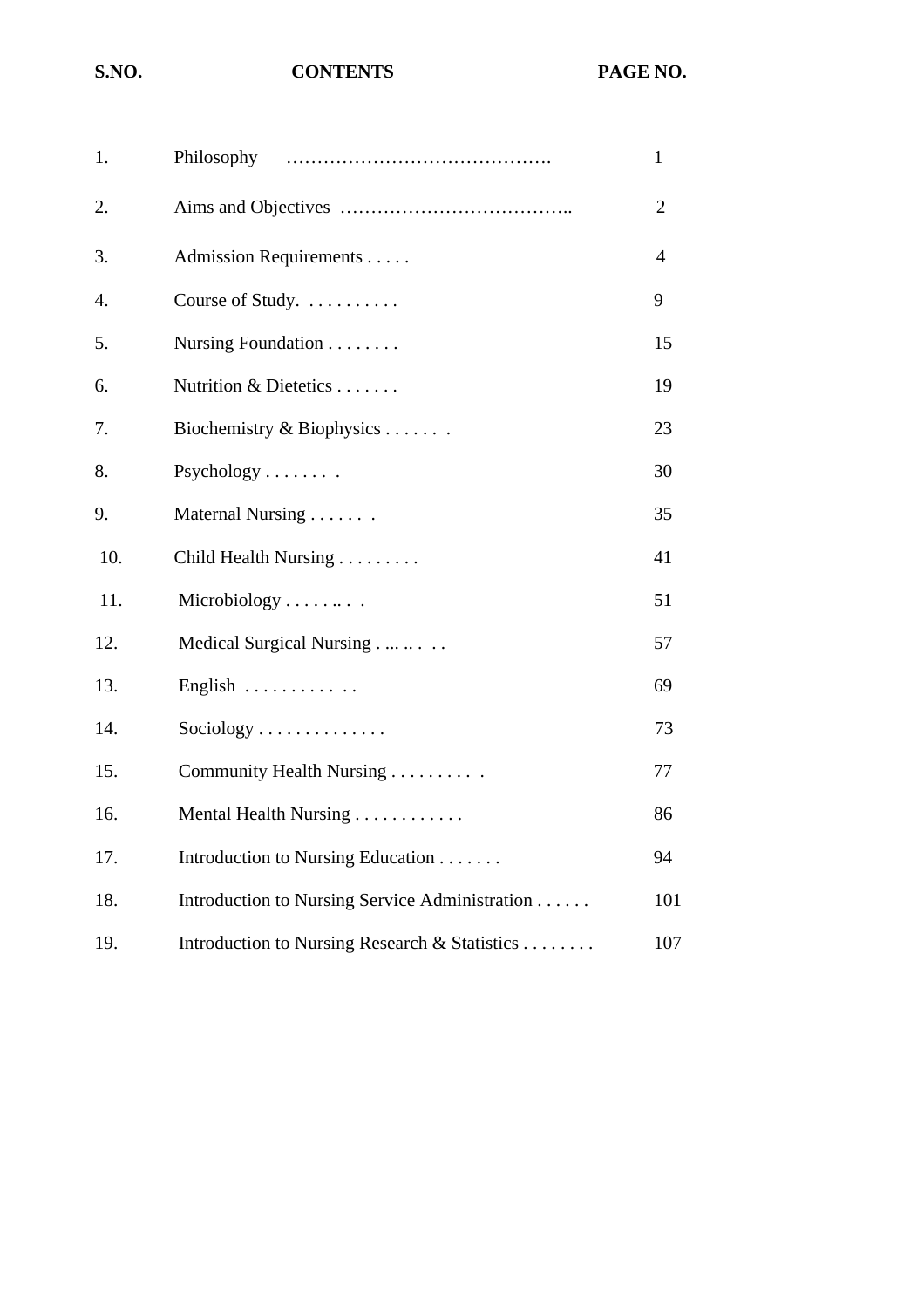#### **PHILOSOPHY AIMS AND OBJECTIVES**

### **PHILOSOPHY**

(Adapted from Indian Nursing Council ) INC believes that:

Health is a state of well-being that enables a person to lead a psychologically, socially and economically productive life. Health is a right of all the people. Individuals, families and communities have a responsibility towards maintaining their health.

Nursing contributes to the health services in a vital and significant way in the health care delivery system. It recognizes national health goals and is committed to participate in the implementation of National Health policies and program. It aims at identifying health needs of the people, planning and providing quality care in collaboration with other health professionals and community groups.

Scope of nursing practice encompasses provision of promotive, preventive, curative and rehabilitative aspects of care to people across their life span in wide variety of health care settings. Practice of Nursing is based upon application of basic concepts and principles derived from the physical, biological, behavioral sciences, medicine and nursing.

Nursing is based on values of caring, and aims to help individuals to attain independence in self-care. It necessitates development of compassion and understanding of human behavior among its practitioners to provide care with respect and dignity and protect the rights of individuals and groups.

Undergraduate nursing program is broad based education within an academic framework, specifically directed to the development of critical thinking skills, competencies  $\&$  standards required for practice of professional nursing and midwifery as envisaged in National Health Policy 2002.

The teachers have the responsibility to be role models and create learning environment that enables students to acquire inquiry driven, self directed learning and foster an attitude of life long learning.

Under graduate nursing education program prepares its graduates to become exemplary citizen by adhering to code of ethics and professional conduct at all times in fulfilling personal, social and professional obligations so as to respond to national aspirations.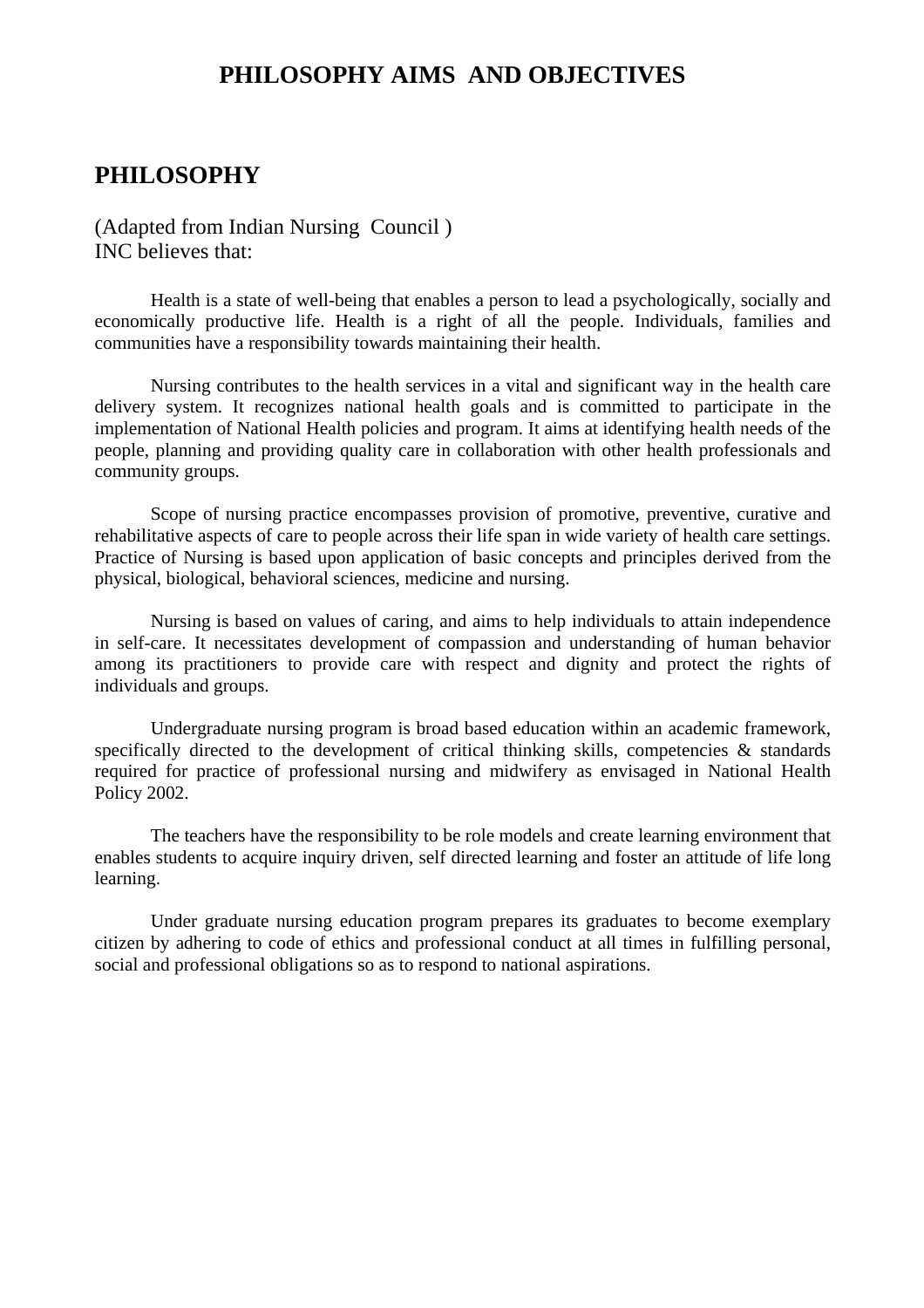## **AIMS**

The aim of the undergraduate nursing program is to:

- Prepare graduates to assume responsibilities as professional, competent nurses and midwives at basic level in providing promotive, preventive, curative and rehabilitative services.
- Prepare nurses who can make independent decisions in nursing situations, protect the rights of, and facilitate individuals and groups in pursuit of health, function in the hospital, community nursing services and conduct research studies in the areas of nursing practice. They are also expected to assume the role of teacher, supervisor and manager in a clinical / public health setting.

## **OBJECTIVES**

On completion of Post Basic B.Sc. Nursing Degree program the graduates will be able to:

1.Assesshealth status, identify nursing needs, plan, implement and evaluate nursing care for patients/clients that contribute to health of individuals, families and communities.

2.Demonstrate competencies in techniques of nursing based on concepts and principles from selected areas of nursing, physical, biological and behavioural sciences.

3. Participate as members of health team in the promotive,preventive,curative and restorative health care delivery system of the country.

- 4. Demonstrate in communication and interpersonal relationship.
- 5. Demonstrate leadership qualities and decision-making abilities in various situations.
- 6. Demonstrate skills in teaching to individuals, groups in community health settings.
- 7. Demonstrate managerial skills in community health settings.
- 8. Practice ethical values in their personal and professional life.
- 9. Participate in research activities and utilize research findings in improving nursing practice.
- 10.Recognize the need for continued learning for their personal and professional development.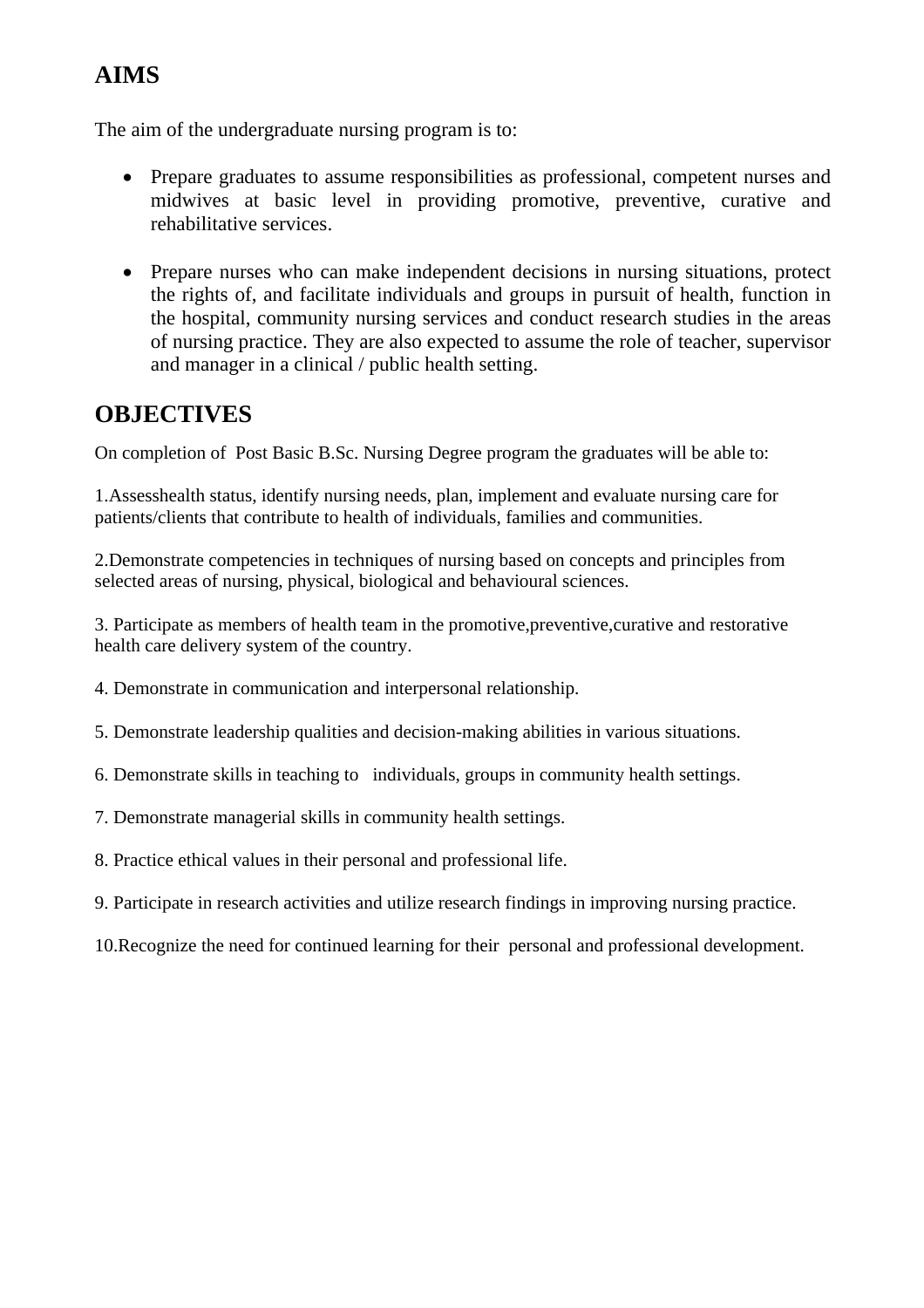# **THE TAMILNADU DR.M.G.R. MEDICAL UNIVERSITY CHENNAI**

## **REGULATIONS OF POST BASIC B.Sc. NURSING**

In exercise of the powers conferred by section 44 of the Tamil Nadu Dr.MGR Medical university, Madras Act, 1987 (Tamil Nadu Act, 37 of 1987), the standing Academic Board of the Tamil Nadu Dr.MGR Medical University, hereby makes the following regulations:

#### **SHORT TITLE AND COMMENCEMENT**

These regulations shall be called "REGULATIONS FOR THE POST BASIC B.Sc., DEGREE COURSE IN NURSING OF THE TAMILNADU DR.MGR MEDICAL UNIVERSITY, CHENNAI"

They shall come into force from the academic year 2010-2011 onwards.

 The regulations framed are subject to modifications from time to time by the standing Academic Board.

#### **1. ELIGIBILITY FOR ADMISSION**

Candidates belonging to all categories for admission to the course of Post Basic B.Sc. Nursing

- $\triangleright$  Should have qualified in Diploma in Nursing and be a registered Nurse and Midwife in the Tamil Nadu Nursing Council or any other State Nursing Council also register in the Tamil Nadu Nursing Council accepted by the authority of this University.
- $\triangleright$  After GNM with the Registration certificate from the State Nursing Council, the candidate can be permitted to join in Post Basic B.Sc. Nursing without work experience.
- $\triangleright$  If the registration certificate cannot be obtained immediately, the original evidence for registration in the form of receipt or any other authenticated document from the office of the State Nursing Council will be acceptable in lieu of the Registration Certificate.
- $\triangleright$  A male nurse, trained before the implementation of the new integrated course besides being registered as a nurse with State Nurses Registration Council, shall produce evidence of training approved by Indian Nursing Council for a similar duration in lieu of in any one of the following areas: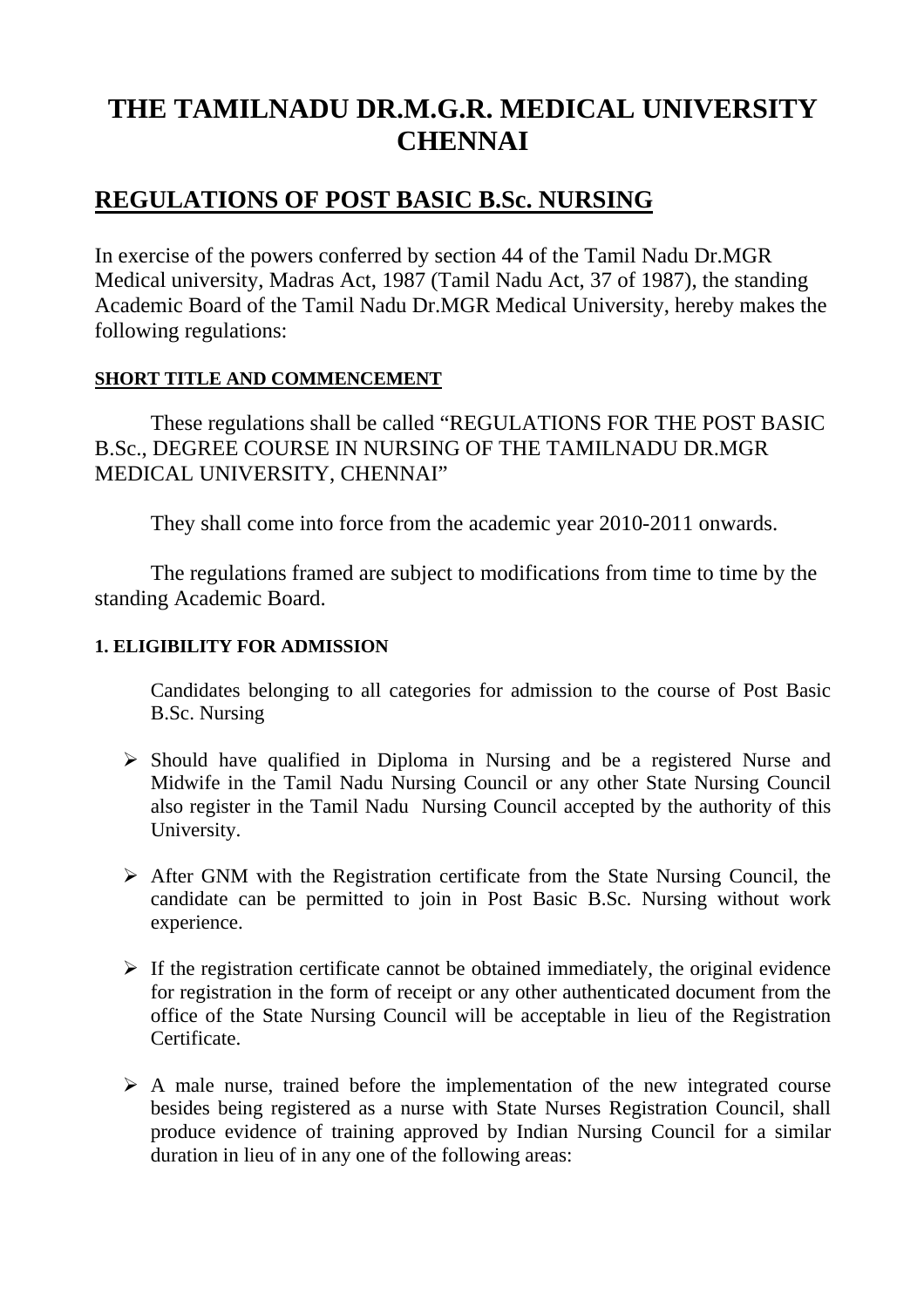- O.T. Techniques
- Ophthalmic Nursing
- Leprosy Nursing
- TB Nursing
- Psychiatric Nursing
- Neurological and Neuro Surgical Nursing
- Community Health Nursing
- Cancer Nursing
- Orthopedic Nursing
- Occupational Nursing
- (e) To be eligible for admission to this course, a candidate shall have:
	- i) Passed the Higher Secondary or Senior Secondary or Intermediate or 10+2 or an equivalent examination recognized by the University for this purpose. Those who have done  $10 + 1$  in or before 1986, will be eligible for admission.
	- ii) Obtained a certificate in General Nursing and Midwifery and registered as R.N.R.M. with the State Nurses Registration Council.
	- iii) Every candidate before admission to the course shall submit to the Principal of the institution a certificate of medical Fitness from an authorized medical officer that the candidate is physically fit to undergo the academic course.

#### **2. UPPER AGE LIMIT**

There shall be no upper age limit for admission to the first year of Post Basic B.Sc. Degree Course in Nursing.

#### **3. ELIGIBILITY CERTIFICATE:**

Candidates before seeking admission to any one of the affiliated Nursing colleges shall obtain an Eligibility Certificate from the University by remitting the prescribed fees along with the application form.

#### **4. REGISTRATION:**

A Candidate admitted in the Post Basic B.Sc. Degree Course in Nursing in any one of the affiliated institutions of this University shall register his / her name with this university by submitting the prescribed application form for registration duly filled, along with the prescribed fee and a declaration in the format to the Academic Officer of this University through the affiliated institution within 60 days from the cut-off date prescribed for the course for admission. The applications should have date of admission of the course.

#### **5. MIGRATION/TRANSFER OF CANDIDATES**

As per the Regulations prescribed by the University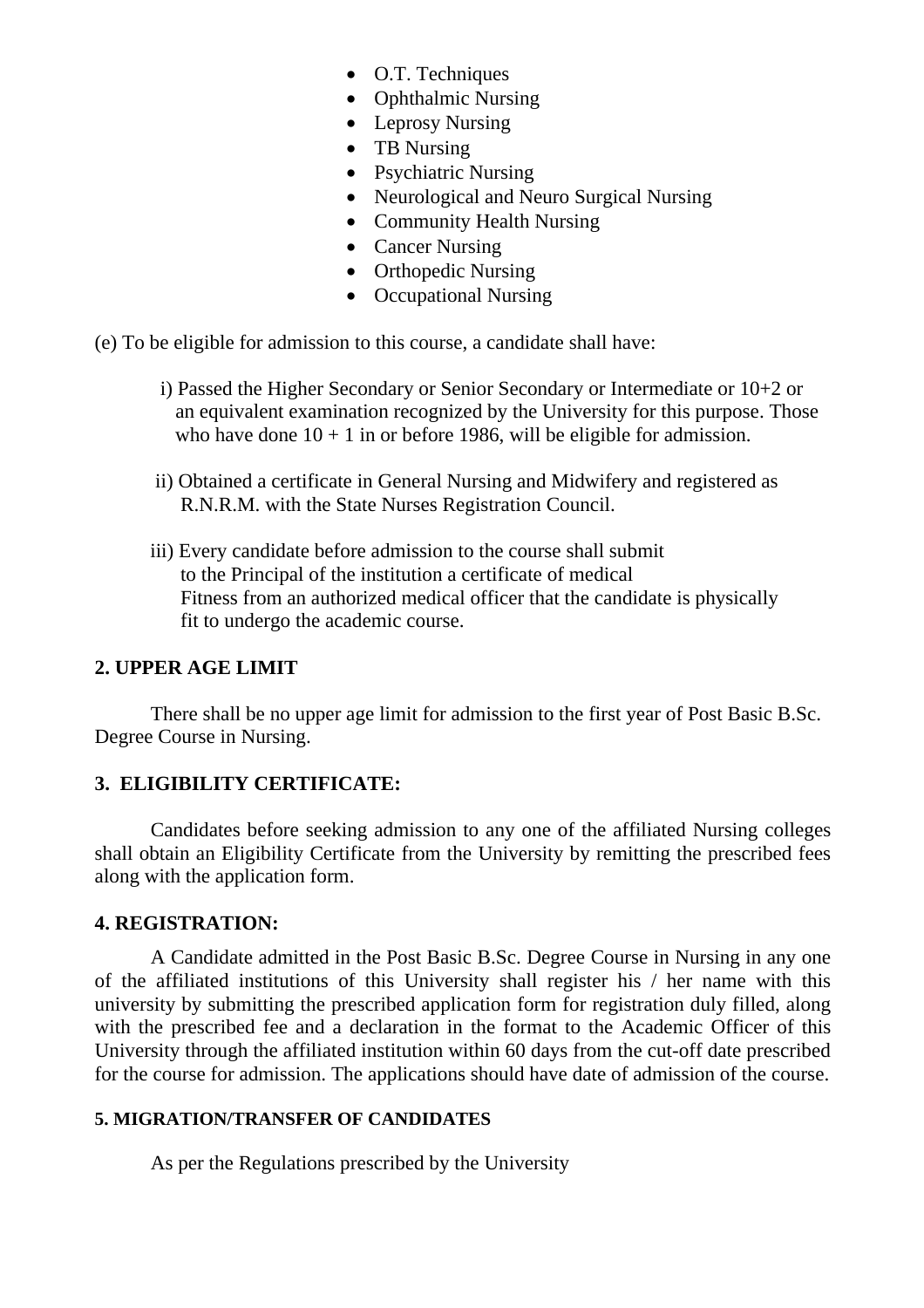#### **6. DURATION OF THE COURSE**

The duration of certified study for the Post Basic B.Sc. Degree course in Nursing shall extend over a period of two academic years.

#### **7. COMMENCEMENT OF THE COURSE**

The course will commence from **1st August of the academic** year.

#### **8. MEDIUM OF INSTRUCTIONS**

English shall be the Medium of Instruction for all the Subjects of study and for examinations of the Post Basic B.Sc. Nursing.

#### **9. CURRICULUM**

The Curriculum and the syllabus for the course shall be as prescribed from time to time by the Standing Academic Board of this University.

#### **10. RE-ADMISSION AFTER BREAK OF STUDY**

The regulations for re-admission are as per the University Common Regulation for Re-admission after break of study for all courses.

#### **11. WORKING DAYS IN THE ACADEMIC YEAR**

Each academic year shall consist of not less than **270 working days**.

#### **12. ATTENDANCE REQUIRED FOR ADMISSION TO EXAMINATIONS**

(a) No candidate shall be permitted to appear in any one of the part of Post Basic B.Sc. Nursing Degree Course Examinations unless he/she has attended the course in the subject for the prescribed period in an affiliated institution recognized by this University and has produced the necessary certificate of study, attendance and progress from the head of the institution.

(b) A candidate is required to put in minimum of **90%** of attendance in both theory and practical separately in each subject before admission to the examinations.

(c) The classes for Under Graduate students will commence from  $1<sup>st</sup>$  August of every year and the University examination will commence from  $1<sup>st</sup>$ August of the subsequent year. Therefore, the attendance will be calculated for the Under Graduate students from 1<sup>st</sup> August of the same year to  $31<sup>st</sup>$  July of the next year including examination period.

(c) If the candidate is lacking attendance in any one of the subject(s), he/she will be detained for the subject(s) in which the candidate lacks attendance but will be permitted to appear for the rest of the subjects in which the candidate is having minimum required percentage of attendance.

 (d) A candidate must have 100% attendance in each of the practical areas before award of Degree.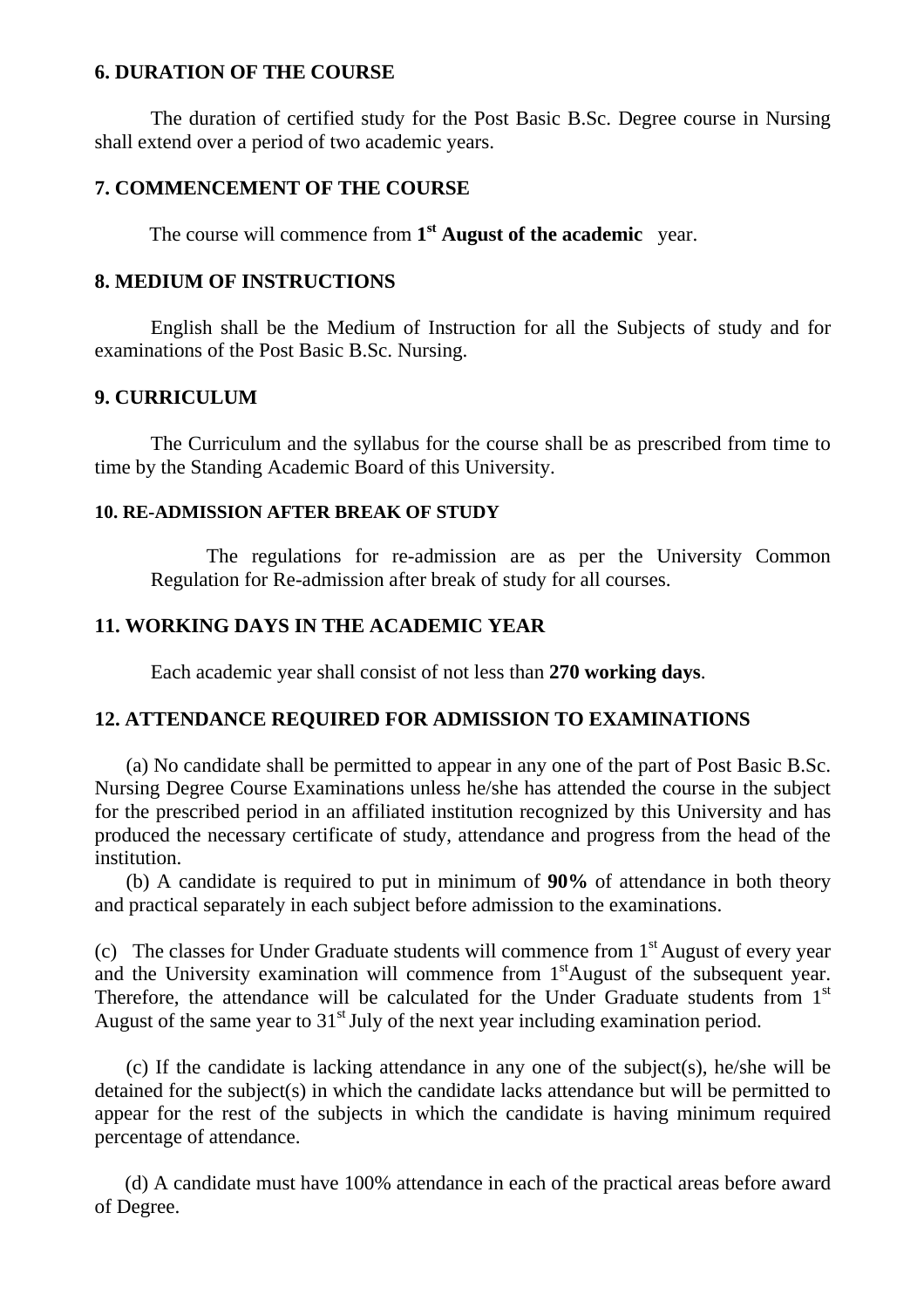#### **13. CONDONATION FOR LACK OF ATTENDANCE**

There shall be no condonation for lack of attendance**.** .( There shall be no condonation of any leave for any reason including Pregnancy, Child Birth, Medical conditions of any nature ).

#### **14.VACATION**

The Heads of Institutions shall declare **3 (three) weeks of vacation** in an academic year to the students. **The period(s) of vacation can be decided by the Head of the Institution.** 

#### **15. INTERNAL ASSESSMENT MARKS**

 The Internal Assessment should consist of the following points for evaluation: Theory Practical/Oral

#### *WEIGHTAGE OF MARKS*

| <b>THEORY 50 MARKS</b>       | <i>(common to all subjects)</i>  |
|------------------------------|----------------------------------|
| <b>Term test</b>             | 30 marks                         |
| <i>Assignment</i>            | 20 marks                         |
| <b>PRACTICAL 50 MARKS</b>    | <i>(common to all practical)</i> |
| <b>Practical Examination</b> | 25 marks                         |
| <b>Clinical Evaluation</b>   | 10 marks                         |
| Case study/case book         | 5 marks                          |
| <b>Practical record</b>      | 5 marks                          |

 *Observational /field visit 5 marks* 

**100 Marks for English** which is internal subject to be conducted at the institution level and the minimum pass of 50% marks to be sent to the University.

(a) Regular periodic assessment shall be conducted throughout the course. A minimum of three written examinations shall be conducted in each subject during a year. The written examination preceding the University examination may be similar to the pattern of University examination. The average marks of the three performances shall be taken into consideration for the award of internal assessment marks.

(b) A minimum of one practical examinations shall be conducted in each subject (wherever practical have been included in the curriculum) and grades of ongoing clinical evaluation to be considered for the award of sessional marks.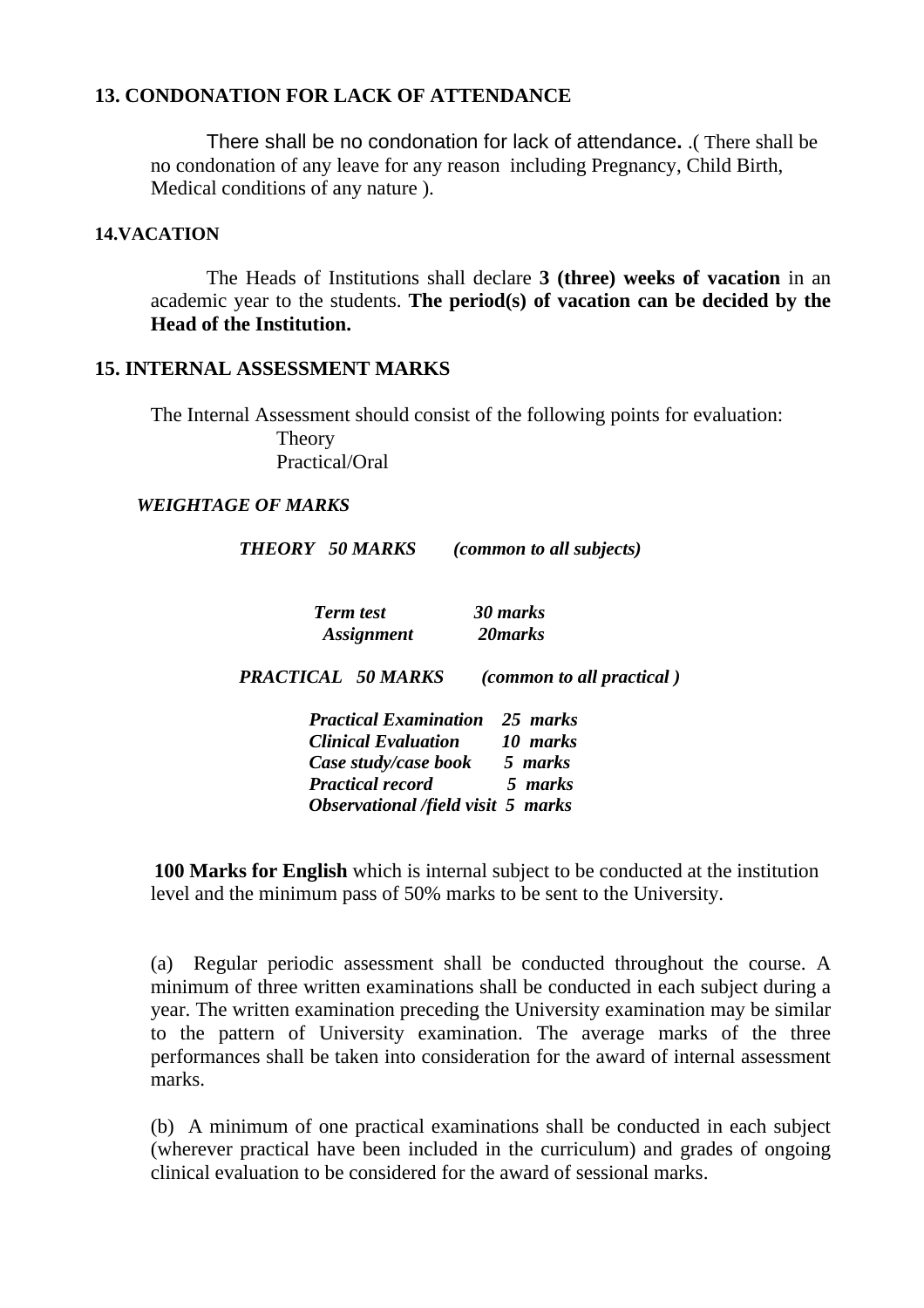(c) A failed candidate in any subject should be provided an opportunity to improve her/his internal assessment marks by conducting a minimum of two examinations in theory and practical separately and the average may be considered for improvement

 (d) If a failed candidate does not appear for any "Improvement Mark Examinations" in the failed subject (s) the internal marks awarded for the previous examination shall be carried over for his subsequent appearance(s).

#### **The uniform dates for submission of Internal Assessment Marks are as follows:**

 At the end of October, January, April & and the aggregate of **Final Internal Assessment Marks on or before 10th July.** 

The aggregate of Final Internal Assessment Marks shall be submitted on or before **10th July/10th January** as per scheme of examination of the University. A minimum of 50% of marks is mandatory in theory and practical separately in each subject/practical for permitting the candidates to University Examinations.

#### **16** .**CUT-OFF DATES FOR ADMISSION TO EXAMINATIONS**

 $(i)$  30<sup>th</sup> September of the academic year concerned.

(ii)Candidates admitted up to **30th September of the academic year shall be** registered to take up their first year examinations from **of the ensuing Academic Year.** 

(iii)All kinds of admission shall be completed on or before  $30<sup>th</sup>$  September of the academic year. There shall not be any admission after 30<sup>th</sup> September even if seats are vacant.

#### **17. SUBMISSION OF RECORD NOTE BOOKS**

The concerned Head of the Department shall evaluate the Practical Record (Internal Evaluation) and the Practical Record shall be submitted to the Principal 15 days prior to the commencement of the theory examination and to be presented to the external university practical examiner.

At the time of Practical Examination, each candidate shall submit to the Examiners his / her Practical Record Book duly certified by the Head of the Department as a bonafide record of the work done by the candidate.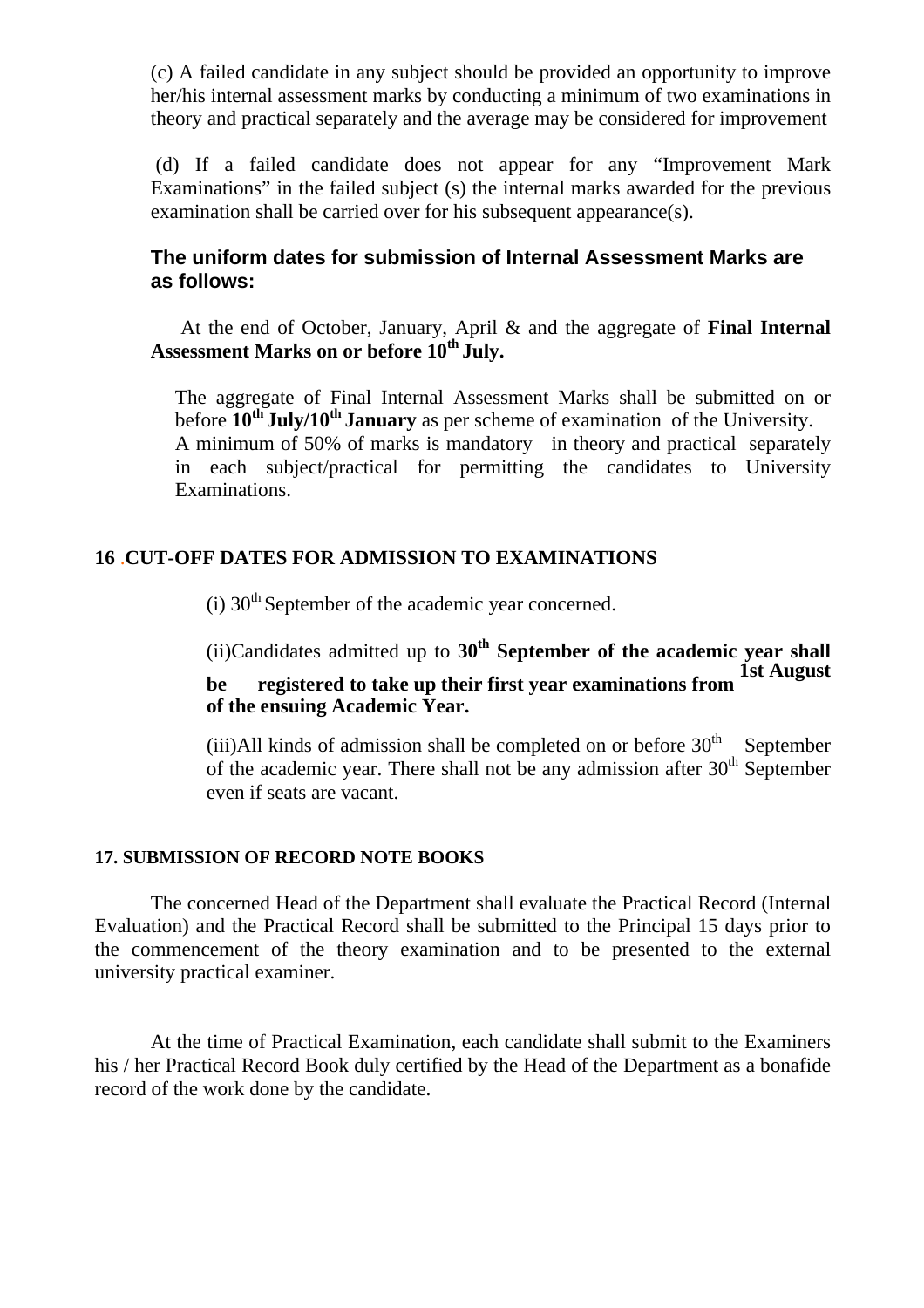#### **18. COURSE OF INSTRUCTION**

## **FIRST YEAR**

| S. No.         | <b>Subject</b>                   | <b>Hours Theory</b> | <b>Hours Practical</b> | <b>Hours</b> |
|----------------|----------------------------------|---------------------|------------------------|--------------|
| 1.             | Nursing Foundation               | 60                  |                        |              |
| 2.             | <b>Nutrition &amp; Dietetics</b> | 50                  | 20                     |              |
| 3.             | Biochemistry $\&$ Biophysics.    | 80                  |                        |              |
| $\overline{4}$ | Psychology                       | 80                  | 20                     |              |
| 5.             | <b>Maternal Nursing</b>          | 90                  | 300                    |              |
| 6.             | <b>Child Health Nursing</b>      | 90                  | 300                    |              |
| 7.             | Microbiology                     | 70                  | 30                     |              |
| 8.             | Medical & Surgical Nursing       | 120                 | 300                    |              |
| 9.             | English $*$                      | 60                  |                        |              |
| 10             | Library                          |                     |                        | 30           |
|                | <b>Total</b>                     | 700                 | 970                    | 30           |

## **SECOND YEAR**

| S.No. | <b>Subject</b>                                            | <b>Hours</b>  | <b>Hours</b>     | <b>Hours</b> |
|-------|-----------------------------------------------------------|---------------|------------------|--------------|
|       |                                                           | <b>Theory</b> | <b>Practical</b> |              |
| 10.   | Sociology                                                 | 90            |                  |              |
| 11.   | <b>Community Health Nursing</b>                           | 100           | 300              |              |
| 12    | <b>Mental Health Nursing</b>                              | 100           | 300              |              |
| 13.   | Introduction to Nursing<br>Education                      | 100           | 90               |              |
| 14.   | Introduction to Nursing<br>Administration                 | 100           | 220              |              |
| 15.   | Introduction to Nursing<br><b>Research and Statistics</b> | 70            | 180              |              |
| 16    | Library                                                   |               |                  | 50           |
|       | <b>Total</b>                                              | 560           | 1090             | 50           |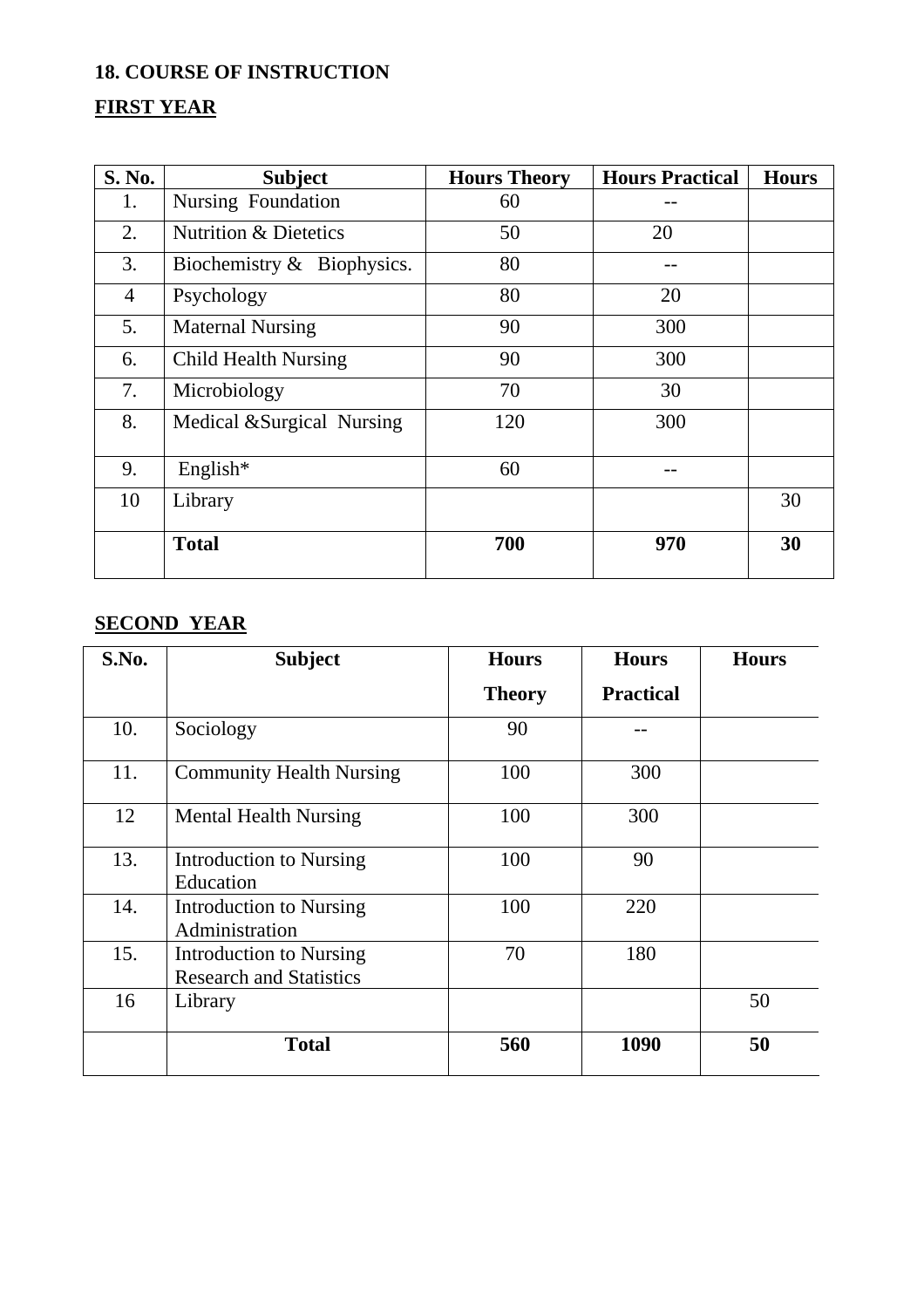### **19. SCHEME OF EXAMINATIONS**

#### **FIRST YEAR-**

#### **THEORY**

| Paper          | <b>Subject</b>              | <b>Duration</b> | <b>Internal</b> | <b>University</b> | <b>Total</b> |
|----------------|-----------------------------|-----------------|-----------------|-------------------|--------------|
|                |                             |                 |                 |                   | <b>Marks</b> |
| 1.             | <b>Nursing Foundation</b>   | $\overline{2}$  | 50              | 50                | 100          |
| $\overline{2}$ | Nutrition* & Dietetics*     | $\overline{2}$  | 50              | 50                | 100          |
| 3.             | Biochemistry* & Biophysics* | 3               | 50              | 100               | 150          |
| 4.             | Psychology                  | 3               | 50              | 100               | 150          |
| 5              | <b>Maternal Nursing</b>     | 3               | 50              | 100               | 150          |
| 6              | <b>Child Health Nursing</b> | 3               | 50              | 100               | 150          |
| 7              | Microbiology                | 3               | 50              | 100               | 150          |
| 8              | Medical & Surgical Nursing  | 3               | 50              | 100               | 150          |
| 9              | English**                   |                 | 100             |                   | 100          |
|                |                             |                 |                 |                   |              |

### **PRACTICAL**

|    | <b>Subject</b>              | <b>Duration</b> | <b>Internal</b> | <b>University</b> | <b>Total</b><br><b>Marks</b> |
|----|-----------------------------|-----------------|-----------------|-------------------|------------------------------|
|    | Medical & Surgical Nursing  |                 | 50              | 50                | 100                          |
|    | <b>Maternal Nursing</b>     |                 | 50              | 50                | 100                          |
| 3. | <b>Child Health Nursing</b> |                 | 50              | 50                | 100                          |

**\* The student should get pass marks in each subject ( Section A and B)** 

**\*\* The respective Colleges will conduct examinations for English and the marks will be sent to the University.**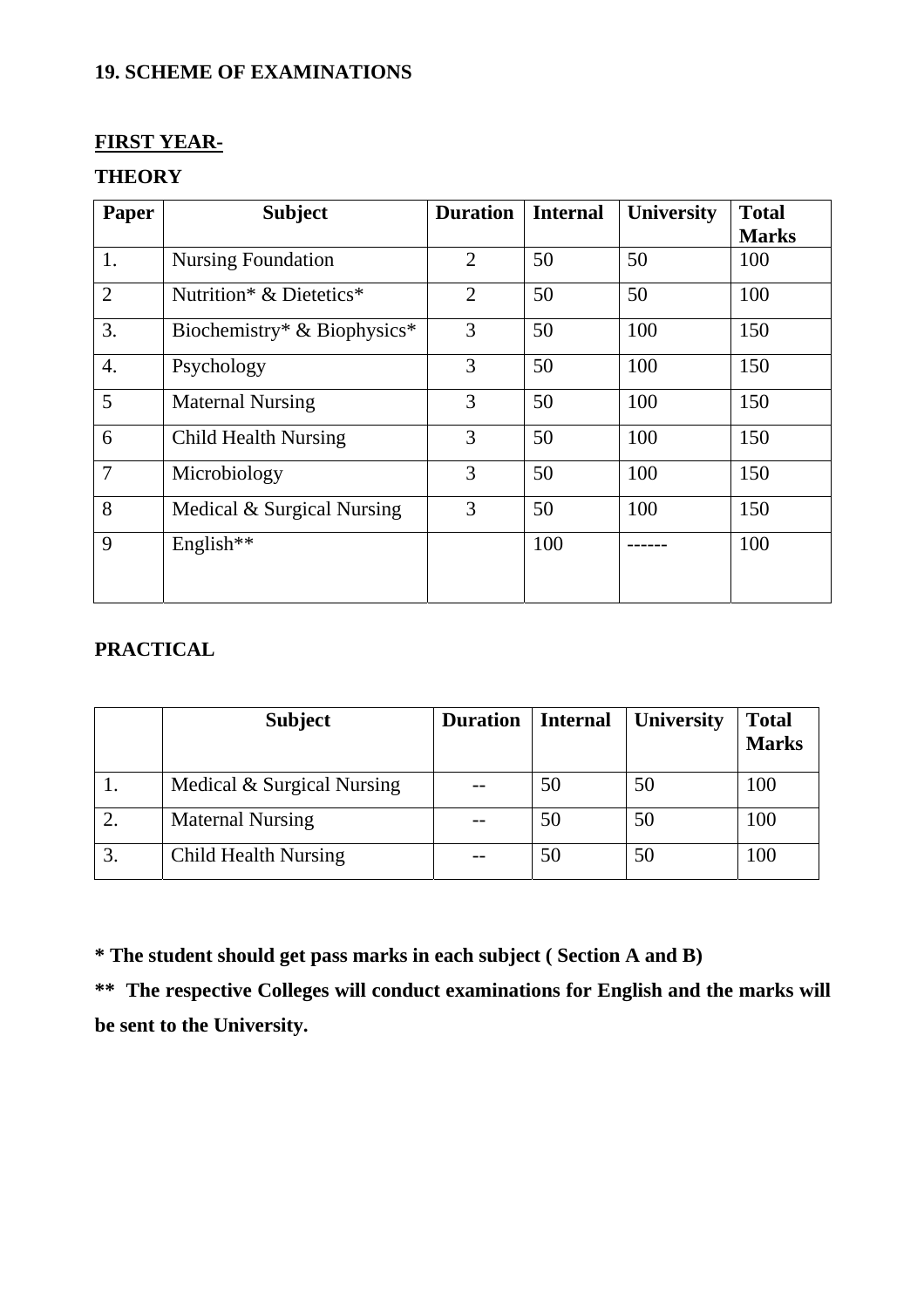#### **SECOND YEAR**

#### **THEORY**

| <b>Paper</b>   | <b>Subject</b>                                                 | <b>Duration</b> | <b>Internal</b> | <b>University</b> | <b>Total</b> |
|----------------|----------------------------------------------------------------|-----------------|-----------------|-------------------|--------------|
|                |                                                                |                 |                 |                   | <b>Marks</b> |
|                | Sociology                                                      | 3               | 50              | 100               | 150          |
| $\overline{2}$ | <b>Community Health Nursing</b>                                | 3               | 50              | 100               | 150          |
| 3              | <b>Mental Health Nursing</b>                                   | 3               | 50              | 100               | 150          |
| $\overline{4}$ | Introduction<br><b>Nursing</b><br>to<br>Education              | 3               | 50              | 100               | 150          |
| 5              | <b>Nursing</b><br>Introduction<br>to<br>Administration         | 3               | 50              | 100               | 150          |
| 6              | <b>Nursing</b><br>Introduction<br>to<br>Research & Statistics* |                 | 50              |                   | 50           |

**\*** *Respective colleges will conduct the examination and the marks will be sent to the University*.

#### **PRACTICAL**

|    | <b>Subject</b>                  | <b>Duration</b> | <b>Internal</b> | <b>University</b> | <b>Total</b> |
|----|---------------------------------|-----------------|-----------------|-------------------|--------------|
|    |                                 |                 |                 |                   | <b>Marks</b> |
|    | <b>Community Health Nursing</b> |                 | 50              | 50                | 100          |
|    | <b>Mental Health Nursing</b>    |                 | 50              | 50                | 100          |
| 3. | Research Project *              |                 | 50              |                   | 50           |

*\* Respective colleges will conduct the examination and the marks will be sent to the* 

#### *University.*

#### **20. COMMENCEMENT OF THE EXAMINATIONS**

 $1<sup>st</sup>$  August  $/1<sup>st</sup>$  February. If the date of commencement falls on Saturdays, Sundays or declared Public holidays, the examination shall begin on the next working day.

#### **21.DISTRIBUTION OF TYPE OF QUESTION PATTERN FOR 100 MARKS**

#### **Distribution of marks 100 (COMMON TO ALL SINGLE SUBJECTS)**

| Essay questions      | $2x20 = 40$ marks |
|----------------------|-------------------|
| <b>Short Notes</b>   | $8x5 = 40$ marks  |
| <b>Short Answers</b> | $10x2 = 20$ marks |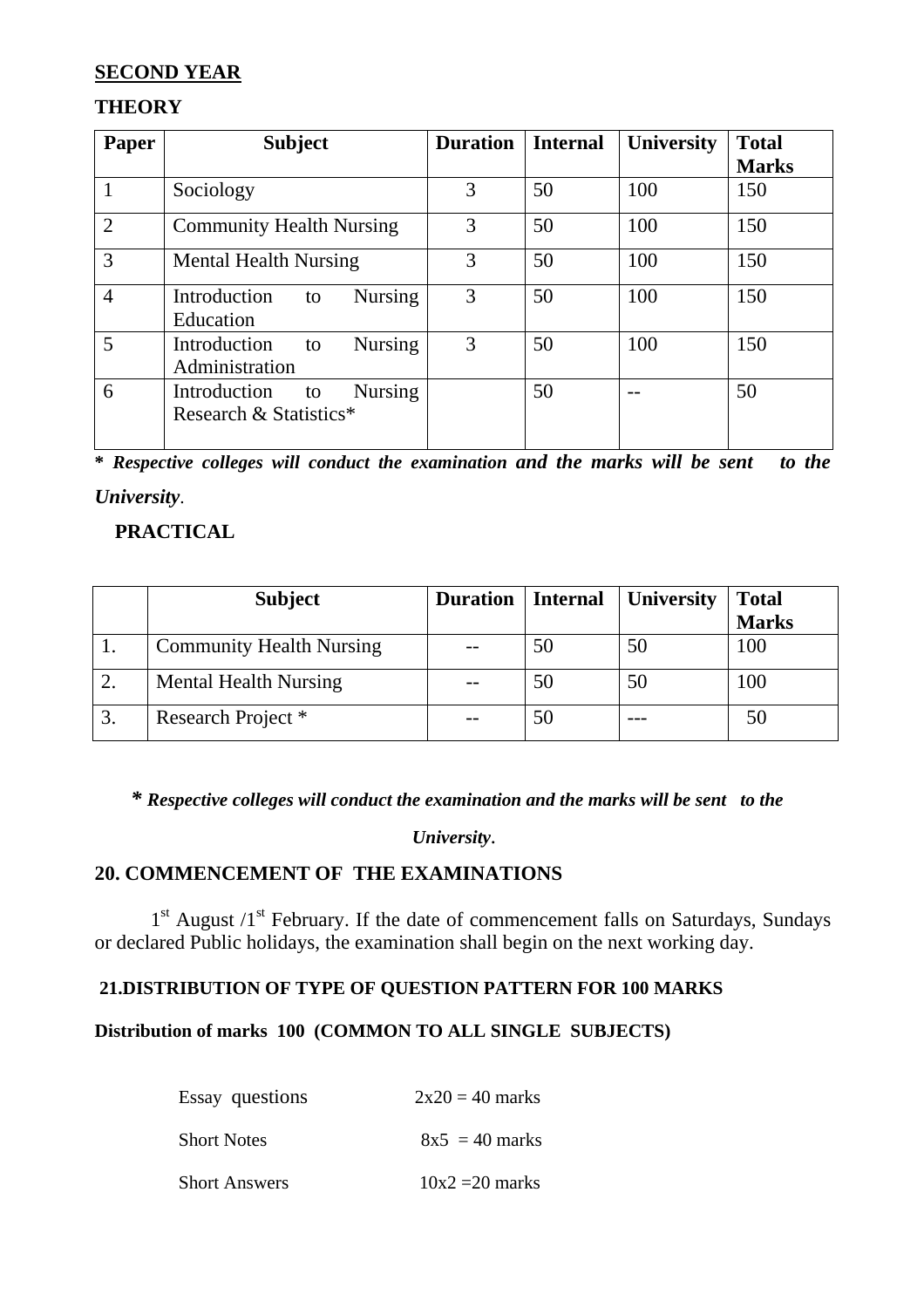#### **Distribution of marks 50 (COMMON TO ALL 50 MARKS SUBJECTS)**

| Essay questions      | $1x 20 = 20$ marks      |
|----------------------|-------------------------|
| <b>Short Notes</b>   | $4 \times 5 = 20$ marks |
| <b>Short Answers</b> | $5x^2 = 10$ marks       |

#### **22. MARKS QUALIFYING FOR A PASS**

A candidate shall be declared to have passed the examinations, if he/she obtains the following qualifying marks:

50% of marks in the subjects where internal evaluation alone is conducted at the institution level.

50% of marks in the University theory examinations.

50% of marks in University practical examination.

50% of marks in aggregate in theory, practical and internal assessment marks taken together**.** 

50% of marks in each Section A& B separately where two subjects are combined in single paper. If a candidate who has failed to secure the minimum pass mark of 50% ether in Section A or B, the candidate has to write again both the Sections irrespective the fact whether the candidate has passed in one Section

#### **23. CARRY- OVER OF FAILED SUBJECTS**

(a)A Candidate is permitted to carry over a maximum of three subjects to the next academic year. The candidate has to pass the carried over subjects before appearing second year University Examinations.

 (b) A candidate who has failed in more than three subjects shall not be permitted to undergo study and training of the next year.

(c)The failed candidates can appear for the ensuing February/August examinations.

(d)Only three attempts are allowed in each subjects including first attempt.

#### **24. PRACTICAL EXAMINATION**

Maximum number of candidates for practical examination should not exceed 20 per day.

The examiner should be a Lecturer or above in a College of Nursing with M.Sc. (N) in concerned subject and minimum of 5 years of teaching experience.

To be an examiner for Nursing Foundations subject faculty having M.Sc.(N) with any specialty shall be considered.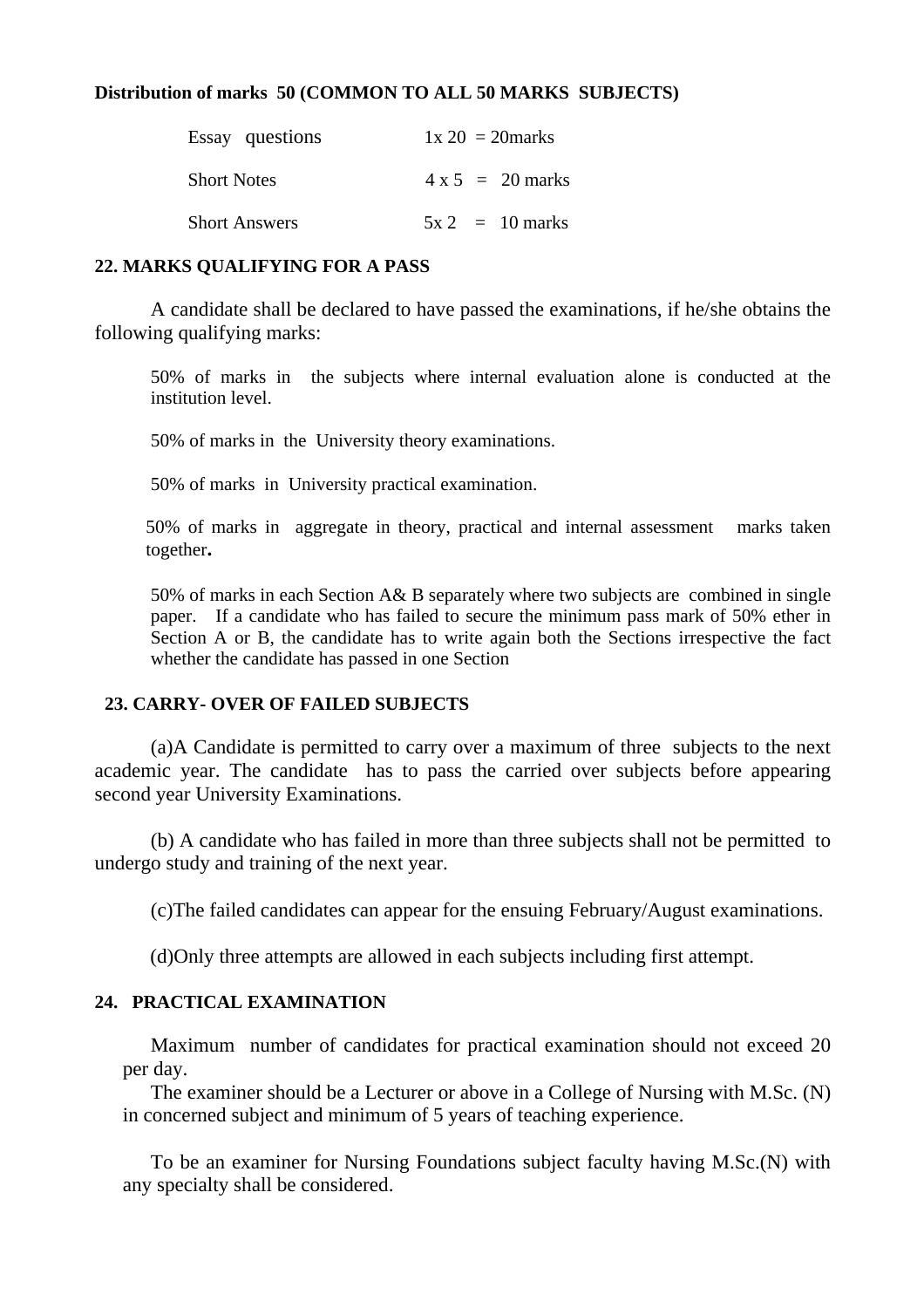#### **25. EXAMINERS**

One **internal** and one **external** examiner should jointly conduct practical/oral examination for each student.

#### **26. REVALUATION / RETOTALLING OF ANSWER PAPERS**

**Revaluation of answer papers is not permitted. Only re-totaling of theory answer papers is allowed in the failed subjects** if it is applied through the institution.

#### **27. AWARD OF MEDALS AND PRIZES**

 The University shall award at its Convocation Medals and Prizes to outstanding candidates as and when instituted by the donors as per the prescribed terms and condition for the award of the same.

#### **28. AUTHORITY TO ISSUE TRANSCRIPT OF MARKS**

 The University shall be the Authority for issuing Transcript after remitting the prescribed fee.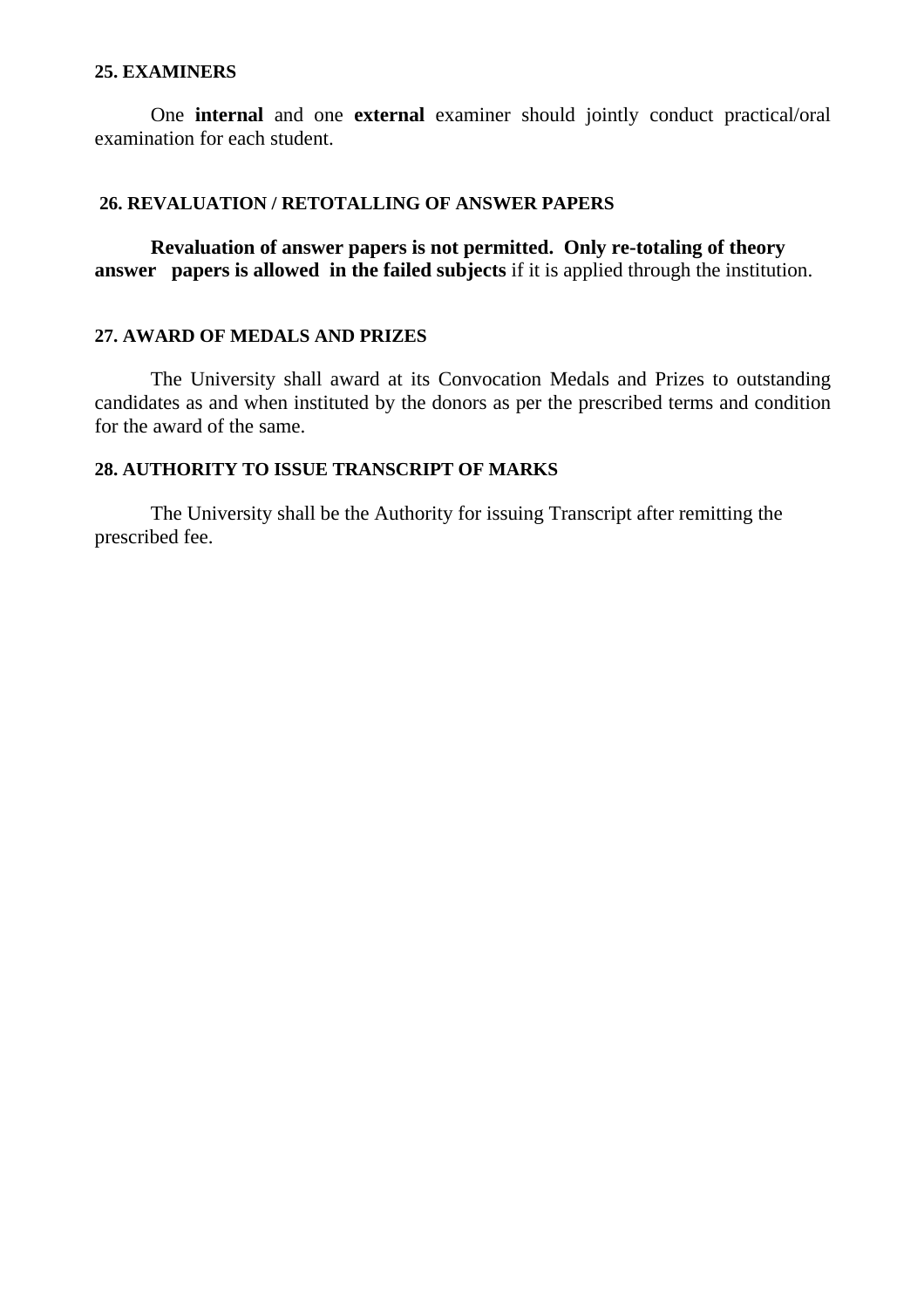#### **ANNEXURE-I**

#### **DECLARARTION**

|                                 | (Name of the Course) at -----------                                                        |
|---------------------------------|--------------------------------------------------------------------------------------------|
|                                 |                                                                                            |
| and sincerely state as follows. |                                                                                            |
|                                 | I declare that I shall abide by the rules and regulations prescribed by the Tamil Nadu Dr. |

M.G.R Medical University, Chennai for the ----------------------------- (course) including

regulations for re-admission after the break of study.

Date: signature of candidate

/ Counter signed/

(Official date seal) Dean/Principal/ Director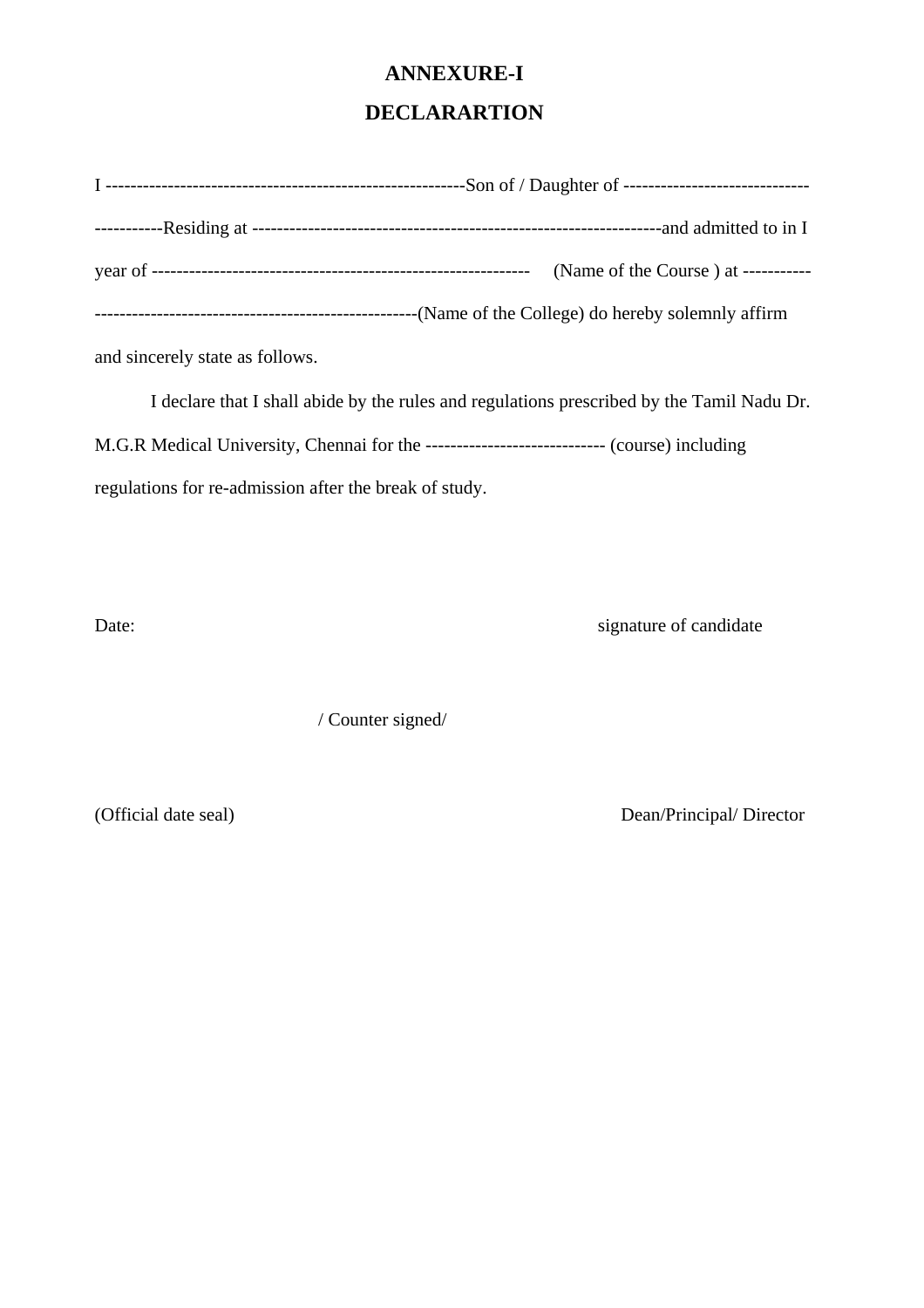## **NURSING FOUNDATION**

Placement: 1<sup>st</sup> Year Time allotted: Theory 60 Hours

#### **COURSE DESCRIPTION**

This course will help students develop an understanding of the philosophy, objectives and responsibilities of nursing as a profession. The purpose of the course is to orient to the current concepts involved in the practice of nursing and developments in the nursing profession

#### **OBJECTIVES**

At the end of the course, the student will

- 1. Identify professional aspects of nursing
- 2. Explain theories of nursing
- 3. Identify ethical aspects of nursing profession
- 4. Utilize steps of nursing process.
- 5. Identify the role of the nurse in various levels of health services
- 6. Appreciate the significance of quality assurance in nursing
- 7. Explain current trends in health and nursing.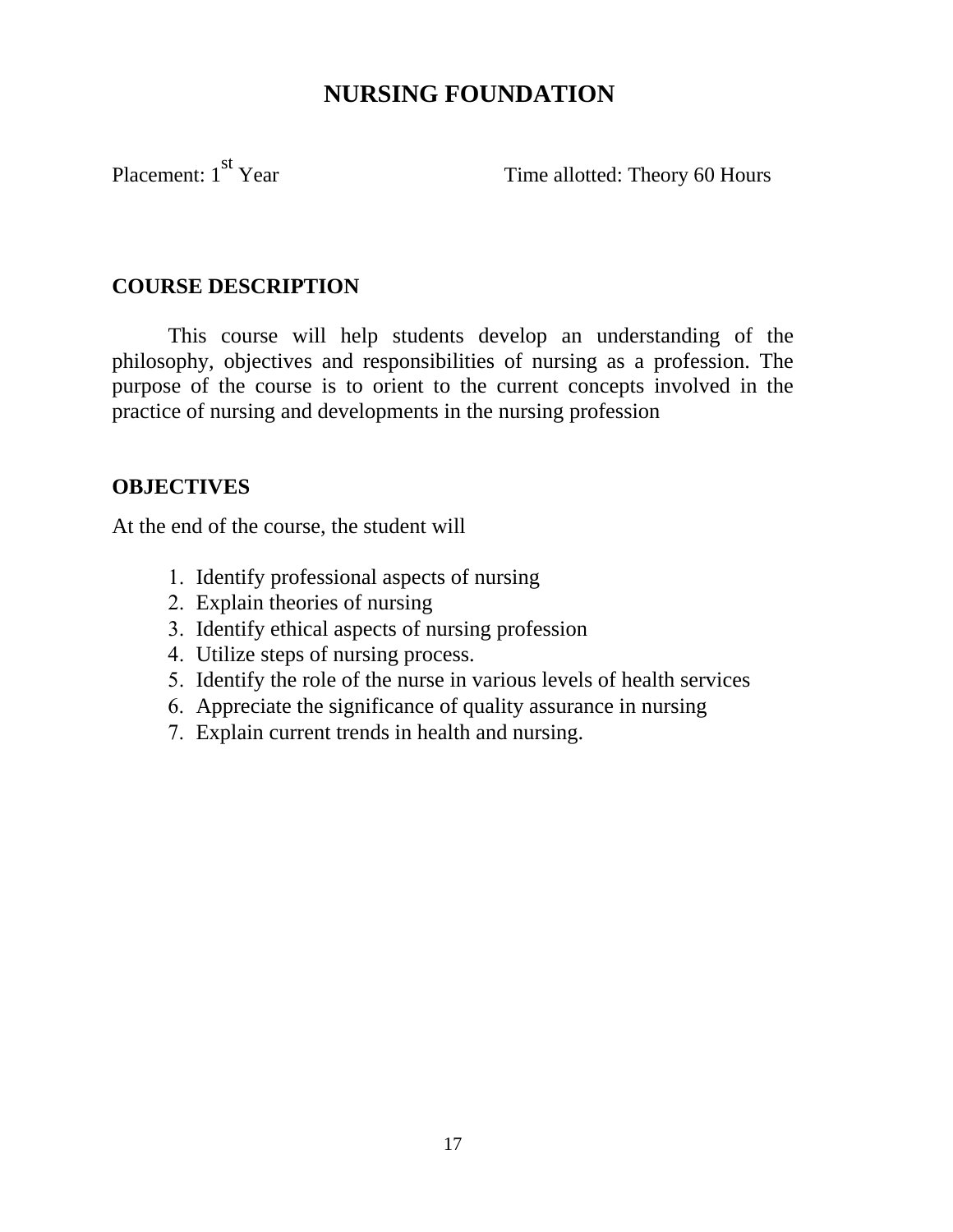#### **COURSE CONTENTS**

### **UNIT I - NURSING AS A PROFESSION 10 Hours**

- Development of nursing as a profession
	- Its philosophy
	- Objectives and responsibilities of a graduate nurse
- Trends influencing nursing practice
- Expanded role of the nurse
- Development of nursing education in India and trends in nursing education.
- Professional organizations, career planning
- Code of ethics & professional conduct for nurses.

### **UNIT II -CONCEPT OF HEALTH AND ILLNESS IN NURSING**

#### **10 Hours**

- Ethical, legal and other issues in nursing
- Concepts of health and illness, effects on the person
- Stress and adaptation
- Health care concept and nursing care concept
- Developmental concept needs roles and problems of the developmental stages of individual- newborn, infant, toddler, pre adolescent, adolescent, adulthood, middle- age, old age.

#### **UNIT III – NURSING THEORIES 05 Hours**

- Theory of nursing practice
- Meta paradigm of nursing- characterized by four central concepts i.e. nurse, person (client/patient) health and environment.

### **UNIT IV – NURSING PROCESS / PROBLEM SOLVING APPROACH**

#### **15 Hours**

- Nursing process
- Assessment Tools for assessment methods, recording
- Planning Techniques for planning care, types of care plans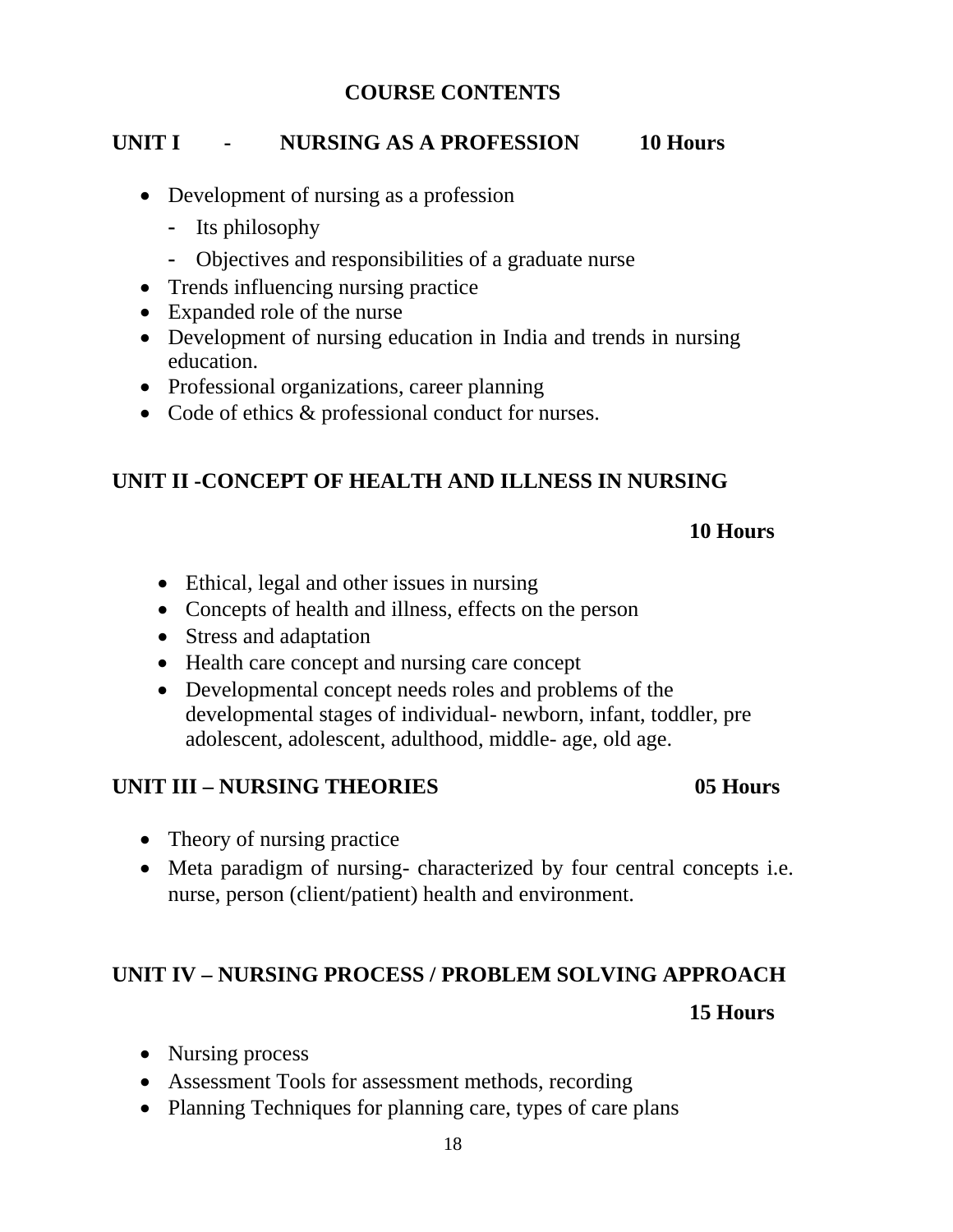- Implementation Different approaches to care, organizations And implementation of care, recording
- Evaluation Tools for evaluation process of evaluation

### **UNIT V – QUALITY ASSURANCE** 05 Hours

- Quality assurance nursing standards nursing audit total quality management.
- Role of council and professional bodies in maintenance of standards

## **UNIT VI – CURRENT TRENDS IN HEALTH & NURSING 15 Hours**

- Primary health care concept:
	- community oriented nursing
	- holistic nursing
	- primary nursing
- Family oriented nursing concept
	- problem oriented nursing
	- progressive patient care
	- team nursing

### METHODS OF TEACHING

- 1. Lecture cum discussion
- 2. Role Play
- 3. Filed trips
- 4. Clinical practice

#### METHODS OF EVALUATION

Written assignments Seminars Oral Presentations Written and practical exams Poster presentations Clinical experience record

#### *WEIGHTAGE OF MARKS 50*

 *Term test 30 marks Assignment 20marks*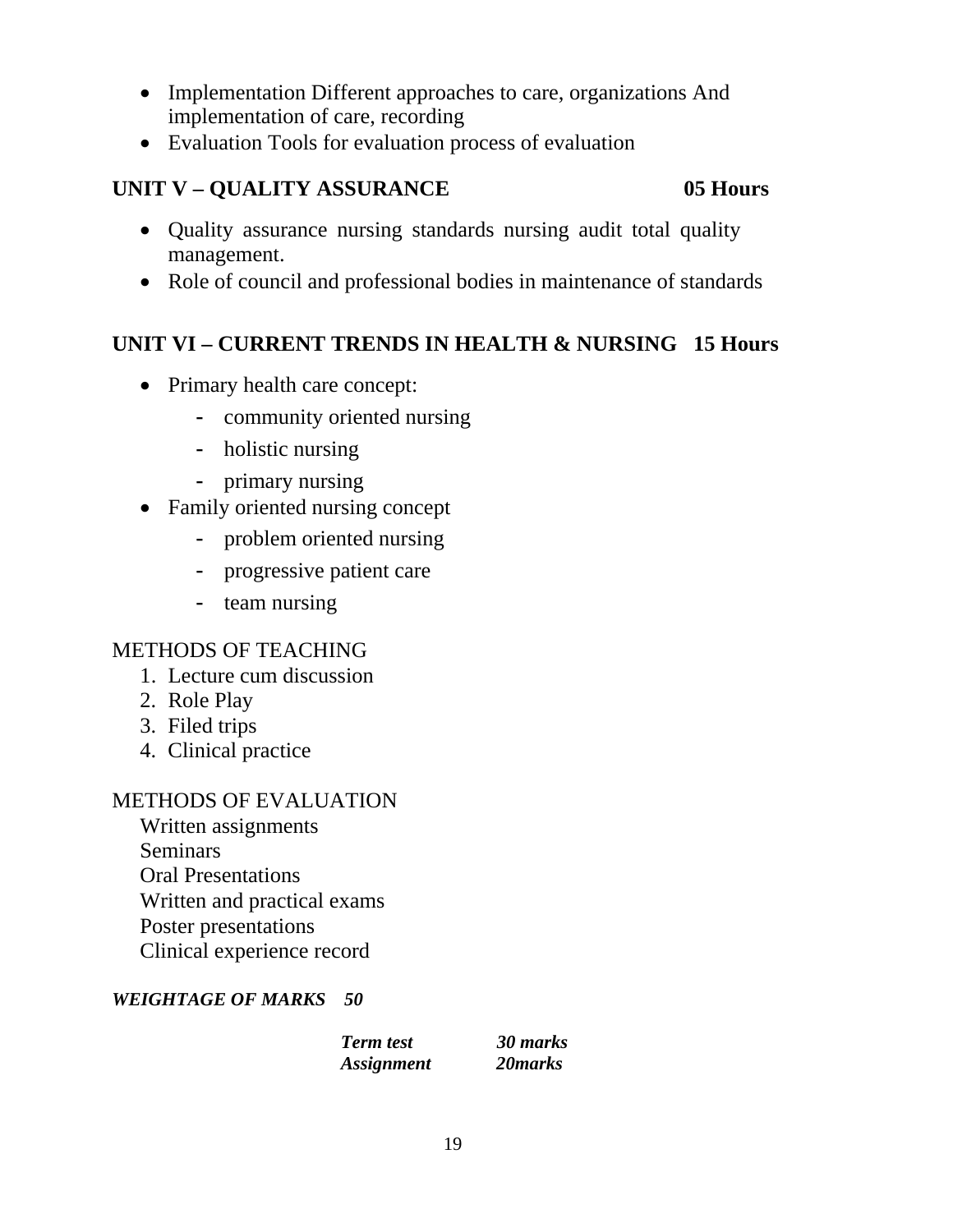Reference:

- 1. Perry, A.G. & Potter, P.A.: Basic nursing essentials of practice; 5th ed. St. Louis, Mosby, 2003
- 2. Beverly Witler Dugas : Introduction to patient care in compressive approach to Nursing 4th ed., Saunders, 2002
- 3. Luckmann, J & Sorensen, K.C.: Basic nursing: a psychophysiologic approach ;  $3<sup>rd</sup>$  ed., W. B. Saunders, 2002
- 4. Kozier B, Erb, G & Oliver, R : Fundamentals of Nursing ;4th ed. California, Addison Wesley., 1991
- 5. Park, J.E. :Text book of preventive and social medicine ; 17th ed., Banarasidas Bhanot, 2003.
- 6. A Community Health Nursing Manual prepared by "Trained Nurse's Association of India.3rd Edition
- 7. Fundamental of Nursing prepared by "Trained Nurses Association of Indian,  $1<sup>st</sup>$  Edition.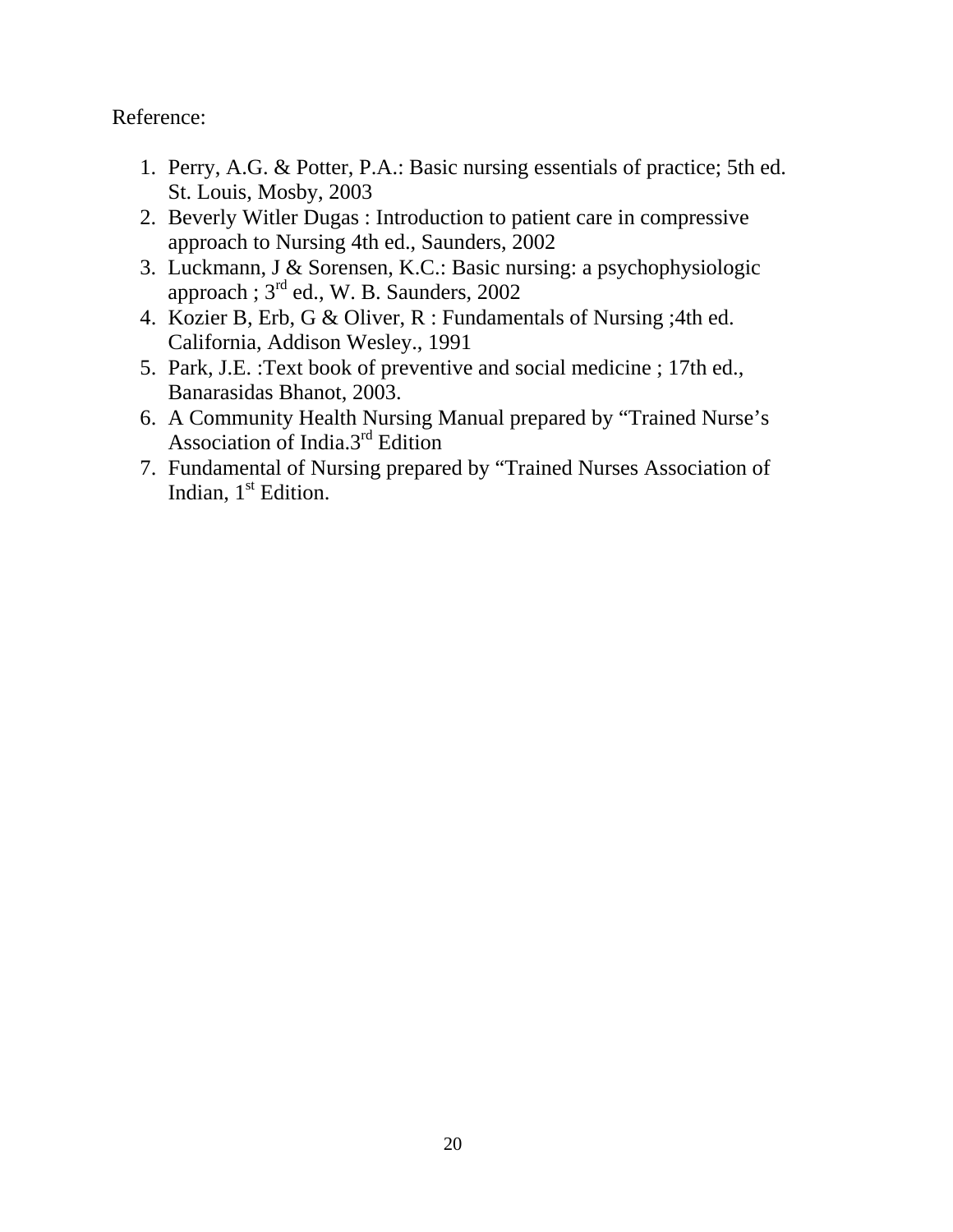## **NUTRITION & DIETETICS**

Placement: 1<sup>st</sup> Year Time allotted: Theory - 50 Hrs Practical -20 Hrs

#### **COURSE DESCRIPTION**

This course is designed to provide the students with a wide knowledge of dietetics in Indian setting that the practice of teaching optimum and realistic dietary planning can become an integral part of nursing practice.

#### **OBJECTIVES**

At the end of the course, the student will

- 1. Explain the principles and practices of nutrition and dietetics
- 2. Plan therapeutic diets in different settings
- 3. Identify nutritional needs of different age groups and plan diet accordingly.
- 4. Prepare meals using different methods utilizing cookery rules.

### **COURSE CONTENTS**

#### **UNIT I – INTRODUCTION 12 Hours**

- Introduction to nutrition and dietetics
- Balanced diet factors on which it depends
- Factors to be considered in planning
- Guides available for planning
- Food Hygiene preparation and preservation
- Review of nutrients micro & macro.

# **UNIT II - DIET THERAPY** 12 Hours • Introduction to diet therapy **Practical 20 Hours**

• Routine hospital diets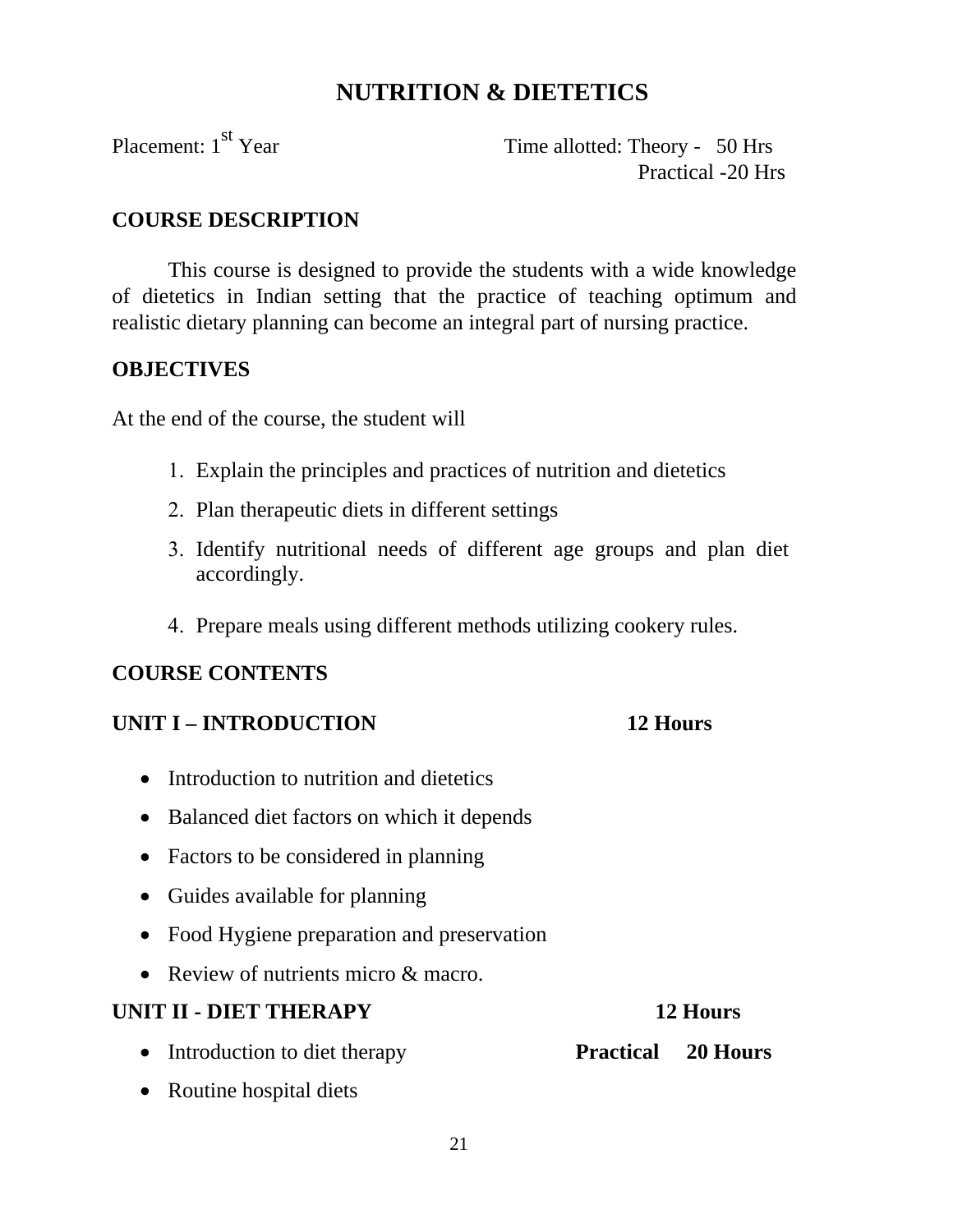• Therapeutic diet under each unit i.e Cardiovascular diseases Gastrointestinal diseases Renal disorders Endocrine and metabolic disorders Allergy Infections and fevers Pre and post operative stage, Deficiency diseases and malnutrition overweight and underweight

#### **UNIT III – CHILD NUTRITION 16 Hours**

- Infant and child Nutrition
- Feeding of normal infants Factors to be considered in planning nutritional requirements
- Feeding of premature infants factors to be considered in planning nutritional requirements
- Supplementary feeding of infants Advantage and method of introduction
- Weaning effects on mother and child
- Psychology of infant and child feeding
- Feeding the sick child Diet in diseases of infancy and childhood Deficiency states –malnutrition and under nutrition
- Feeding pre school child nutritional needs factors to be considered in planning diets Problems in feeding
- School lunch Programme Advantages Need in India

#### **UNIT IV – COMMUNITY NUTRITION 10 Hours**

- Community Nutrition Need for community nutrition programme
- Nutritional needs for special groups infant child adolescent pregnant woman lactating mother and old people
- Substitutes for non vegetarian foods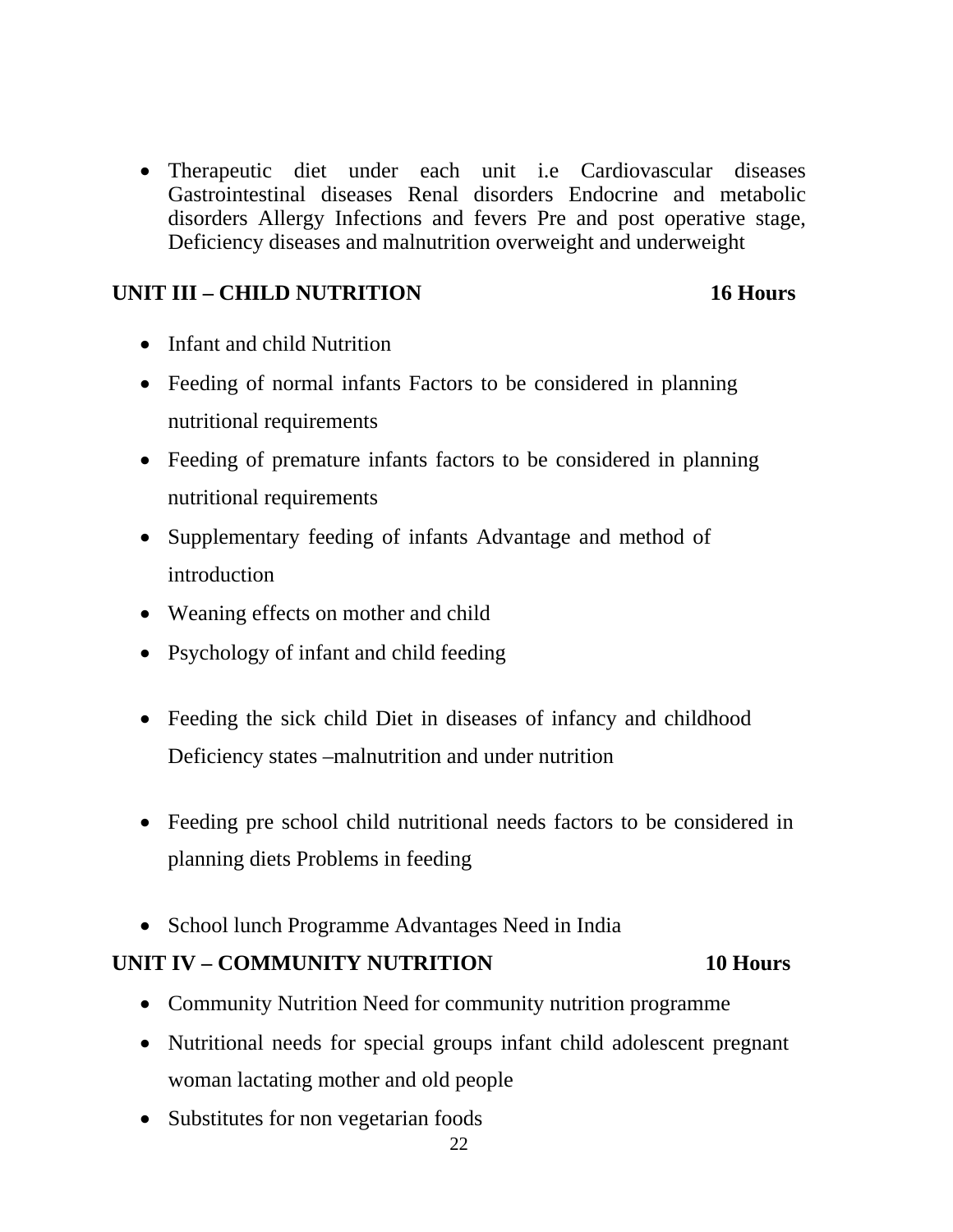- Selection of cheap and nutritious foods. Nutrition education needs and methods**.**
- Methods of assessing nutritional status of individual group/community.
- Current nutritional problems and national programs

## **PRACTICUM**

## **I. Methods of cooking and cookery rules**

- 1. Simple preparation of beverages, soups, cereals and pulses eggs vegetables, meat.
- 2. Menu Plans.

## ΙΙ **Preparation of supplementary food for infants**.

- 1. Food for toddlers
- 2. Low cost nutritious dishes for vulnerable groups
- 3. Dietary case study of patient on special diet and planning of low cost dietary instructions for home adaptations
- 4. Planning of therapeutic diets.

### METHODS OF EVALUATION

- 1. Written tests
- 2. Assignment
- 3. Practical

### METHODS OF TEACHING

Lecture cum discussion Cooking Demonstration Field visit

#### *WEIGHTAGE OF MARKS 50*

 *Term test 30 marks Assignment 20marks*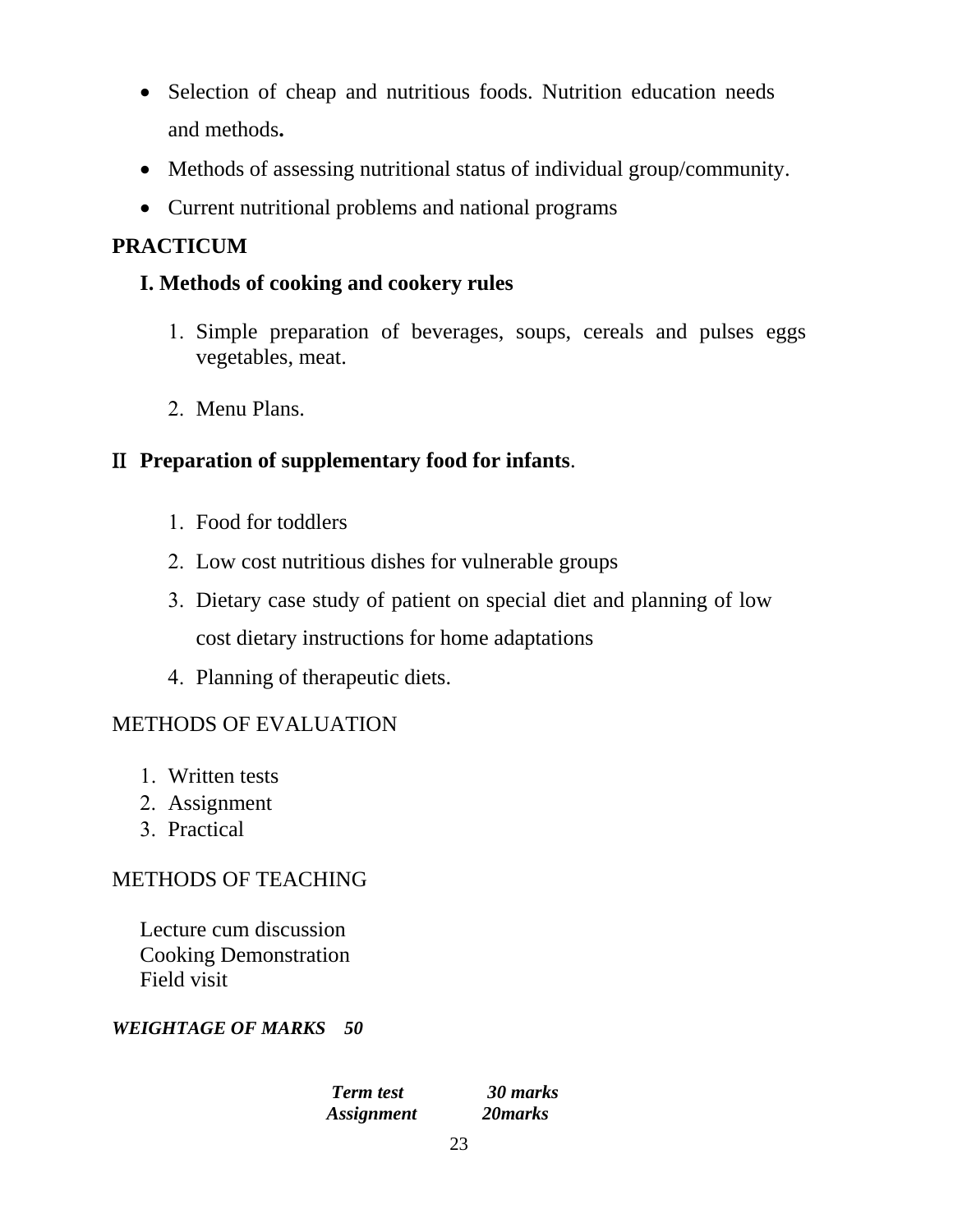#### **Reference:**

- 1. Corinne H. Robinson Normal & Therapeutic Nutrition Macmillan Publishing company — New York (1986) — 7th Edition.
- 2. Srilakshimi Dietetics New Age international (P) Limited, Publishers, Bangalore (1995)— 1" Edition.
- 3. Sue Rodweli Williams Clinical Dietetics & Nutrition Mosbv India yr;  $(200l)$  — 11th Edition,
- 4. Antia Clinical Dietetics & Nutrition Oxford Publishing year '1989) 3<sup>rd</sup> Edition
- 5. Paul Insel R. Elaine Turner Don Ross Jones & Bailleti (2002) London — 1 Edition,
- 6. Swaminathaji, N. M. Hand book of Food & Nutrition, Publication, Bangalore, 1982.
- 7. Gopalan C. Nutrition value of Indian foods, J,i st ! .diLIOH, I 9 I National Institute of Nutrition, Elyderab ad. lVt'.1 R.
- 8. Beck, M.. E. Nutrition and Dietetics for Nurses. Latest Edition, Churchill Livingstonc — Longinan Group Let.
- 9. Williams S. R. Mowrfs Basic Nutiition and Diet T]ieap'. 6 Edition, 1980, c. V. Mosby Cipany.
- 10.Recommended dietary intakes of Indians, 1987, Indian Council of Medical Research, New Delhi.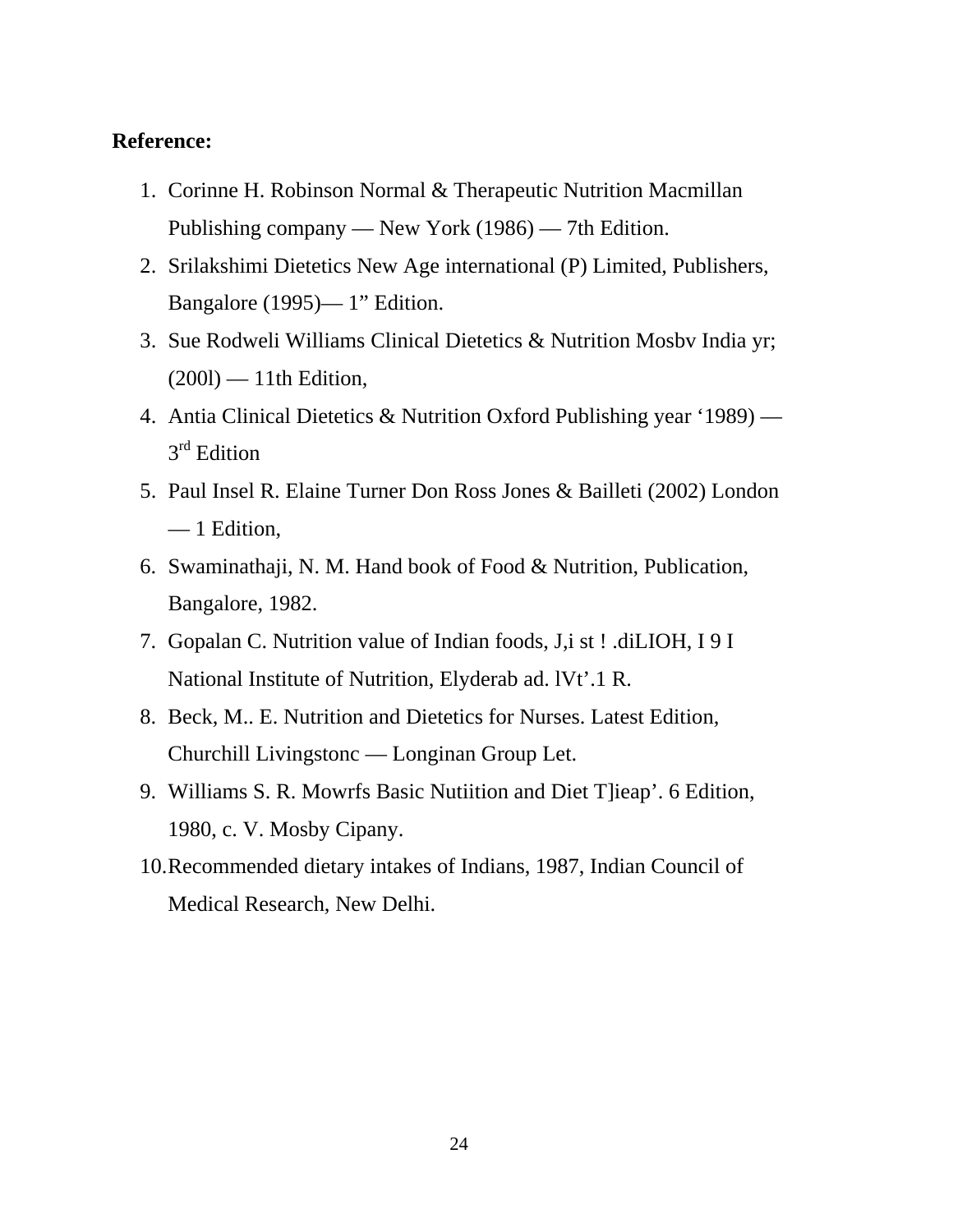# **BIOCHEMISTRY & BIOPHYSICS**

Placement : 1<sup>st</sup> Semester Time allotted :

Section A (Biochemistry) Theory -40 Hrs Section B (Biophysics) Theory -40 Hrs

#### **COURSE DESCRIPTION**

This course introduces the basic principles of Biochemistry and Biophysics related to nursing.

### **OBJECTIVES**

At the end of the course, the student will

- 1. Identify the basic principles of Biochemistry and Biophysics
- 2. Synthesize the knowledge of these principles in various nursing situations

## **Section A : Biochemistry**

 **Theory -40 Hrs** 

### **COURSE CONTENTS**

#### **UNIT I – INTRODUCTION 04 Hours**

 $\Box$  Introduction: Importance of Biochemistry in nursing

• Study of cell and its various components

## **UNIT II - FLUID AND ELECTROLYTES 06 Hours**

- Water Sources property & functions in human body.
- Water and fluid balance
- Electrolytes of human body functions sources.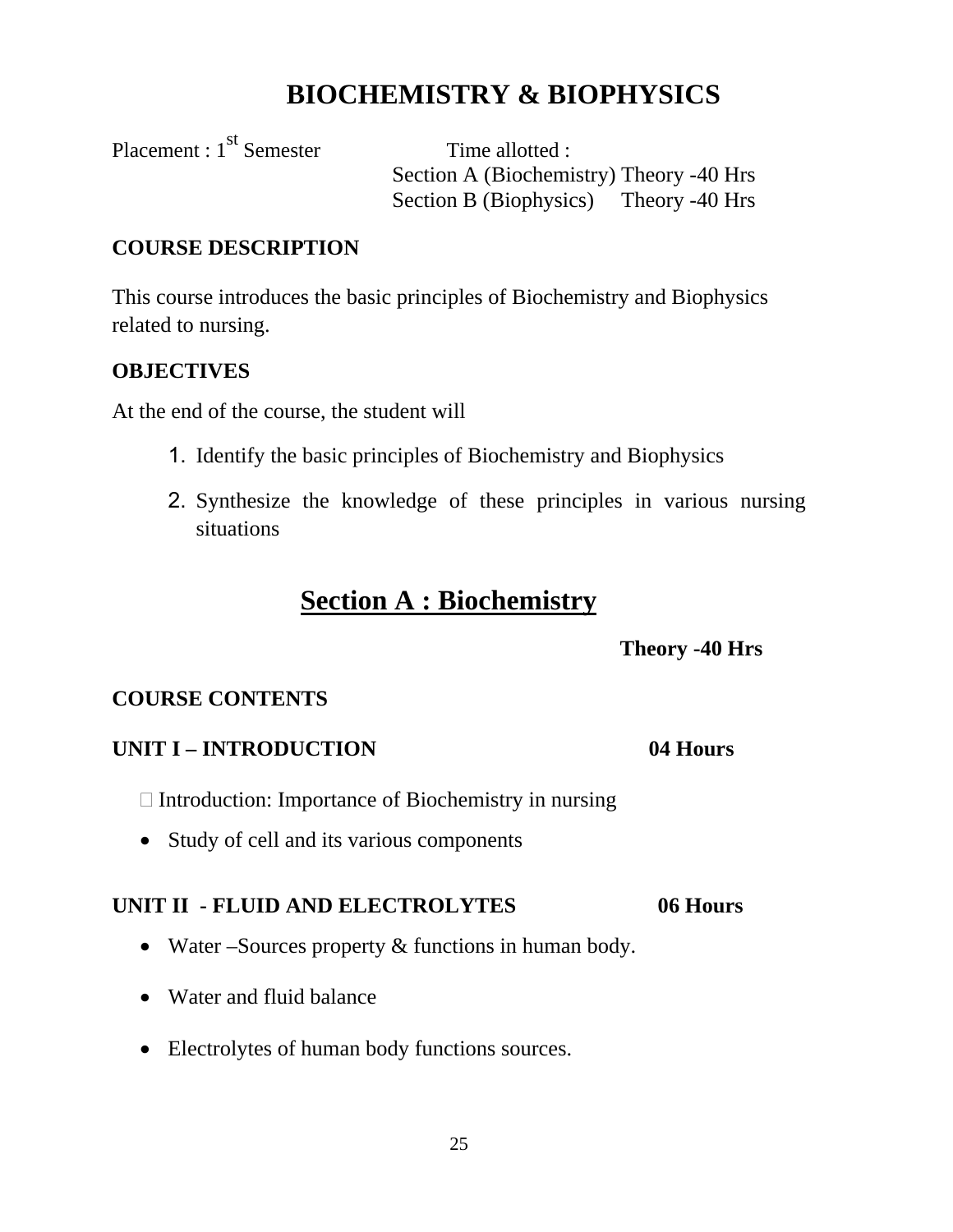#### **UNIT III – ENZYMES 04 Hours**

- Mechanism of action
- Factors affecting enzyme activity
- Diagnostic applications
- Precautions for handling specimens for enzyme estimation

## **UNIT IV – CHEMISTRY OF CARBOHYDRATES 10 Hours**

- Catabolism of carbohydrates for energy purposes
- Mitochondrial oxidation and oxidation phosphorylation
- Fats of glucose in the body Storage of glucose in the body, glycogenesis glycogenolysis and neoglucogenesis, blood glucose and its regulation.
- Glucose tolerance test, hyperglycemia, hypoglycemia, glycemia.
- Various factors influencing the digestion and absorption
- Mal Absorption Syndrome

### **UNIT V - CHEMISTRY OF PROTEINS 10 Hours**

- Amino acids hormones.
- Essential amino acids. Bio-synthesis of protein in the cells
- Role of nucleic acid in protein synthesis.
- Nitrogenous constituents of Urine Blood their origin- urea cycle uric acid formation gout.
- Plasma proteins and their functions.
- Various factors influencing the digestion and absorption
- Mal Absorption Syndrome

### **UNIT VI – CHEMISTRY OF LIPIDS 06 Hours**

- Bio-synthesis of fats and storage of fats in the body.
- Role of liver in fat metabolism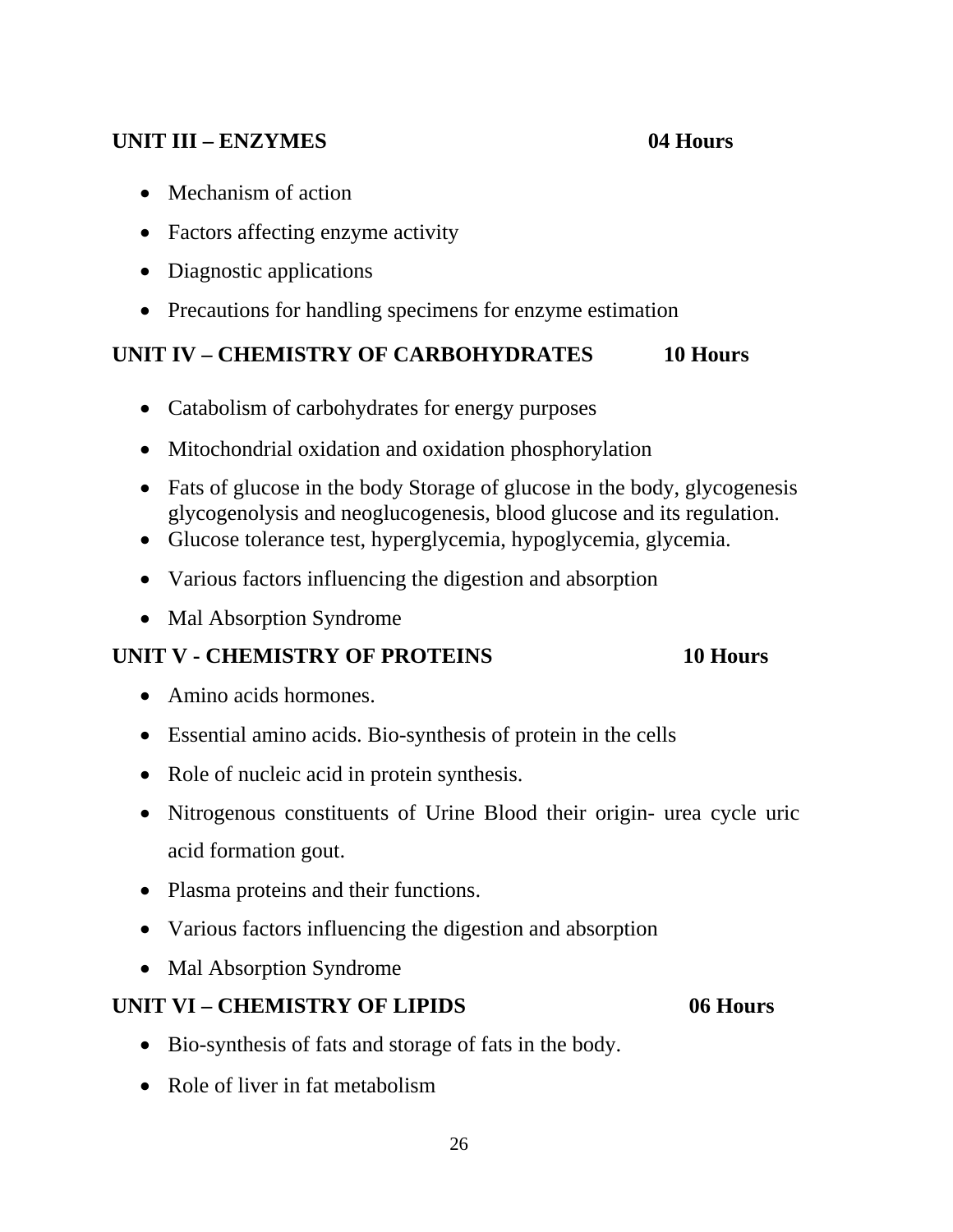- Biological importance of important lipids and their functions
- Cholesterol and lipoprotein
	- sources occurrence and distribution
	- blood level and metabolism
	- ketone bodies and utilization
- Inter-relationships in metabolism and cellular control of metabolic processes.
- Various factors influencing the digestion and absorption
- Mal Absorption Syndrome

## **SUGGESTED PRACTICALS**

Biochemical tests of blood and urine. Liver function tests Kidney function tests Visit to Biochemical Lab.

### **METHODS OF TEACHING**

- 1. Lecture cum discussion
- 2. Demonstration
- 3. Lab visit
- 4. Practical work record

## **METHODS OF EVALUATION**

Written Test

Record Book

Assignments

Oral Presentations

#### *WEIGHTAGE OF MARKS 25*

 *Term test 15marks Assignment 10 marks*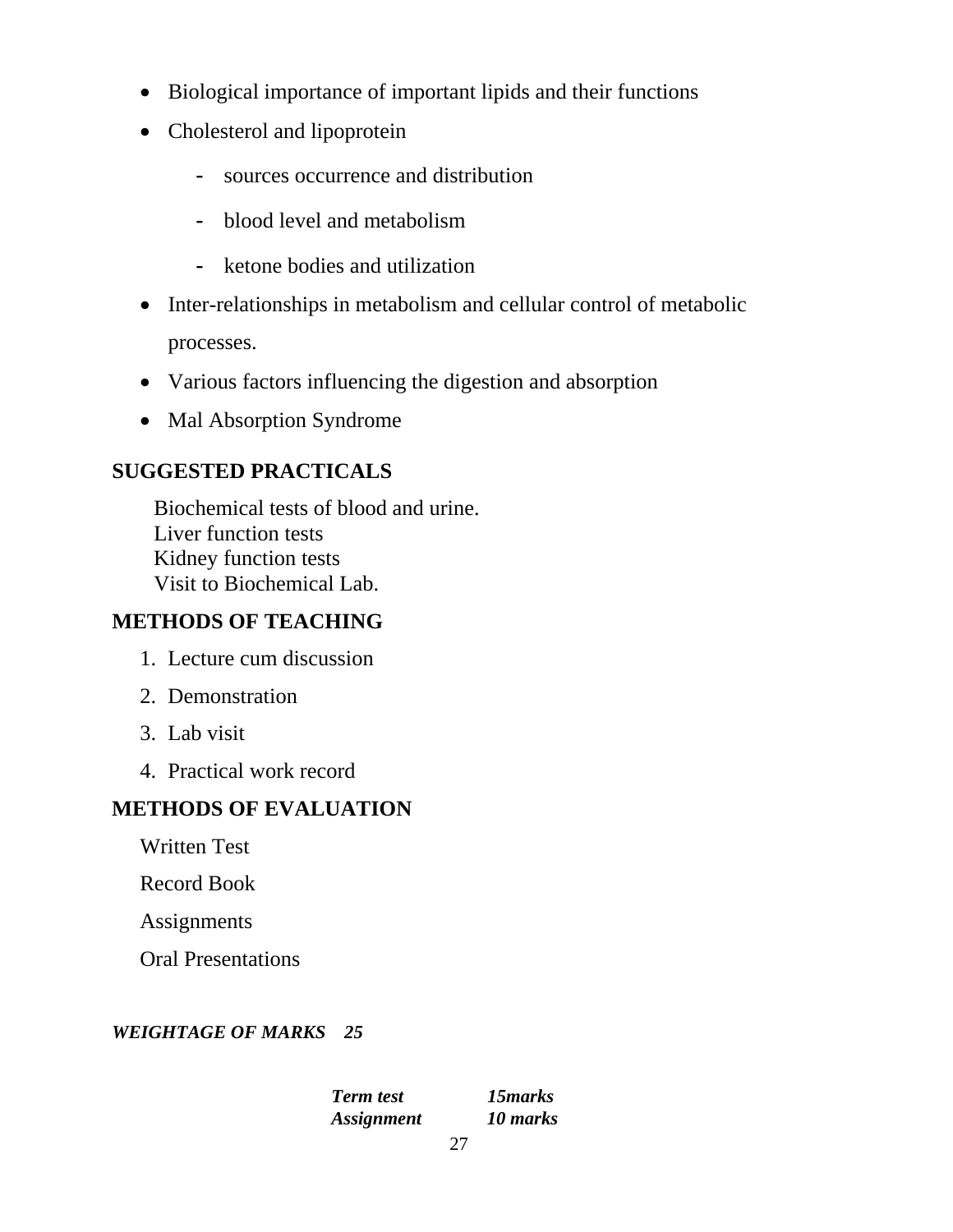# **Section B : Biophysics**

| <b>COURSE CONTENTS</b>                                             | <b>Theory -40 Hours</b> |
|--------------------------------------------------------------------|-------------------------|
| <b>UNIT I - INTRODUCTION</b>                                       | 04 Hours                |
| Concepts of unit and measurements                                  |                         |
| Fundamental and derived units                                      |                         |
| Units of length, weight, mass, time                                |                         |
| <b>UNIT II - MOTION</b>                                            | 03 Hours                |
| Vector and scalar motion speed velocity and acceleration.          |                         |
| <b>UNIT III - GRAVITY</b>                                          | 03 Hours                |
| Specific gravity, centre of gravity, principles of gravity.        |                         |
| Effect of gravitational forces on human body<br>$\bullet$          |                         |
| Application of principles of gravity in nursing.                   |                         |
| <b>UNIT IV - FORCE, WORK, ENERGY</b>                               | 04 Hours                |
| Their units of measurement.<br>$\bullet$                           |                         |
| Type and transformation of energy forces of the body static forces |                         |
| Principles of machines friction and body mechanics.                |                         |
| Simple mechanics – lever and body mechanics, pully and traction,   |                         |
| incline plane, screw                                               |                         |
| Application of these principles in nursing                         |                         |
| <b>UNIT V - HEAT</b>                                               | 06 Hours                |
| Nature, measurement, transfer of heat                              |                         |
| Effects of heat on matter                                          |                         |
| Relative humidity specific heat                                    |                         |
| Temperature scales                                                 |                         |
| Regulation of body temperature                                     |                         |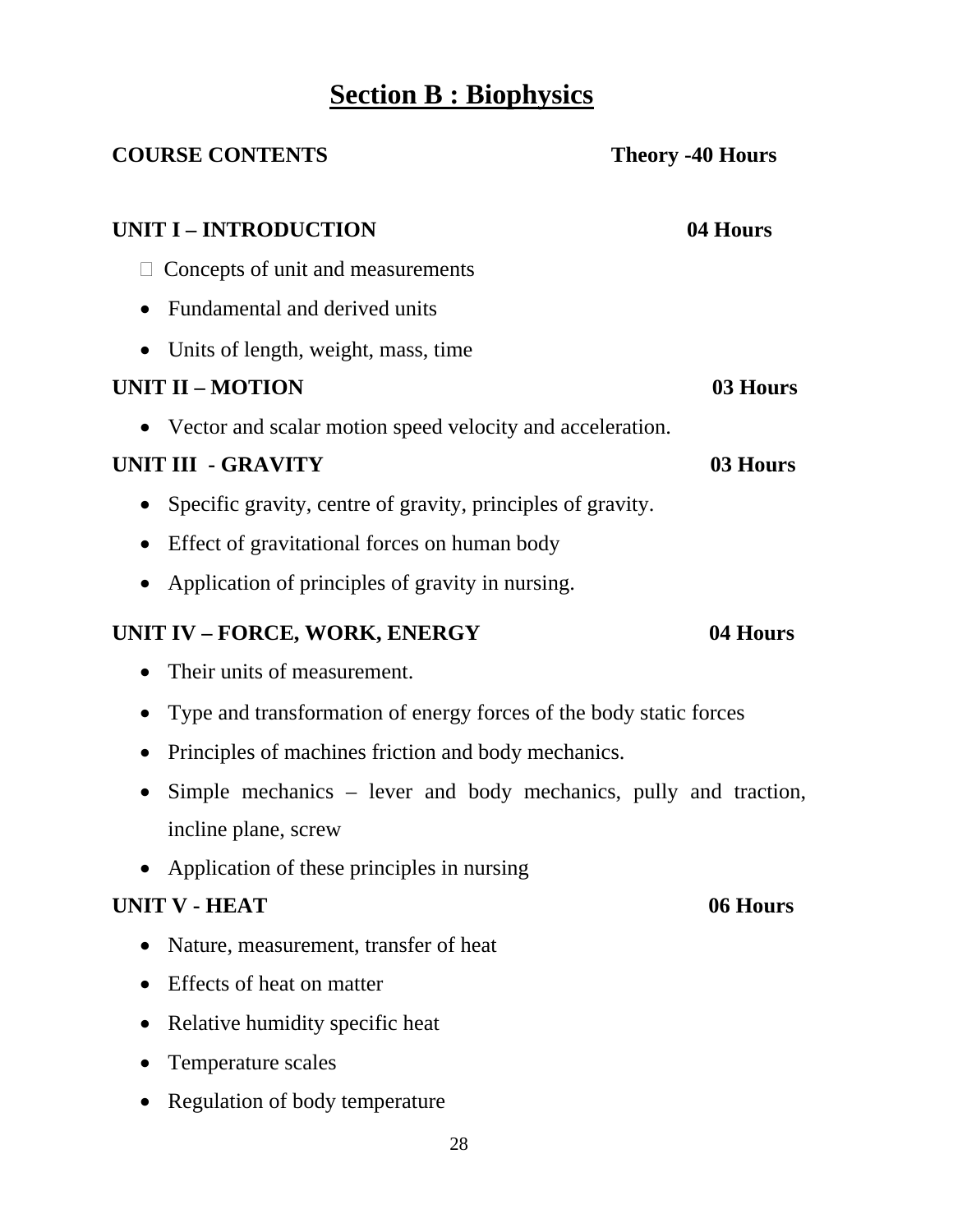- Use of heat for sterilization
- Application of these principles in nursing

## **UNIT VI - LIGHT** 03 Hours

- Laws of reflection.
- Focusing elements of the eye, defective vision and its correction use of lenses
- Relationship between energy, frequency and wavelength of light
- Biological effects of light
- Use of light in therapy
- Application of these principles in nursing.

## **UNIT VII – PRESSURE 03 Hours**

- Atmospheric pressure, hydrostatic pressure, osmotic pressure
- Measurements of pressures in the body
	- Arterial and venous blood pressures
	- Ocular pressure
	- Intra cranial pressure
	- Applications of these principles in nursing.

### **UNIT VIII - SOUND 03 Hours**

- Frequency, Velocity and Intensity
- Vocalization and hearing
- Use of ultrasound. Noise pollution and its prevention
- Application of these principles in nursing.

### **UNIT IX - ELECTRICITY AND ELECTROMAGNETISM 06 Hours**

• Nature of Electricity Voltage, Current Resistance and their Units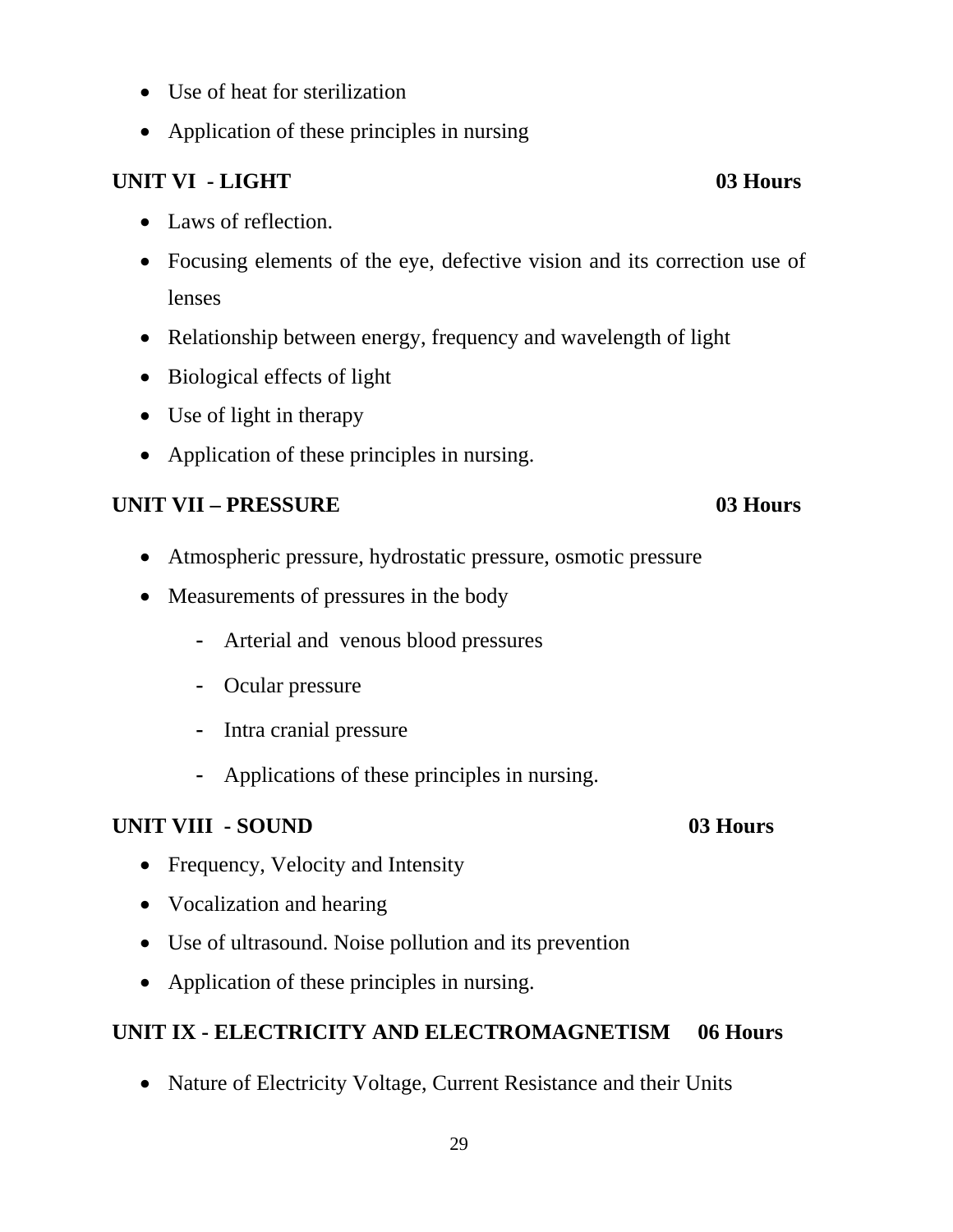- Flow of electricity in solids electrolytes gases and vacuum
- Electricity and human body.
- ECG, EEG, EMG, ECT
- Pace makers and defibrillator
- Magnetism and electricity
- MRI Scanning. CAT Scan

## **UNIT X - ATOMIC ENERGY 03 Hours**

- Structure of Atom, Isotopes and Isobars
- Radioactivity : Use of radioactive isotopes
- Radiation protection units and limits, Instruments used for detection of lonising radiation X- rays.

## **UNIT XI - PRINCIPLES OF ELECTRONICS 02 Hours**

• Common electronic equipments used in patient care.

### **PRACTICUM**

Experiments and Tests should be demonstrated wherever applicable.

### **METHOD OF TEACHING**

• Lecture, Discussion, Demonstration

### **METHOD OF EVALUATION**

• A Written Test, Assessment

*WEIGHTAGE OF MARKS 2 5* 

| <b>Term test</b>         | 15 marks |
|--------------------------|----------|
| <i><b>Assignment</b></i> | 10 marks |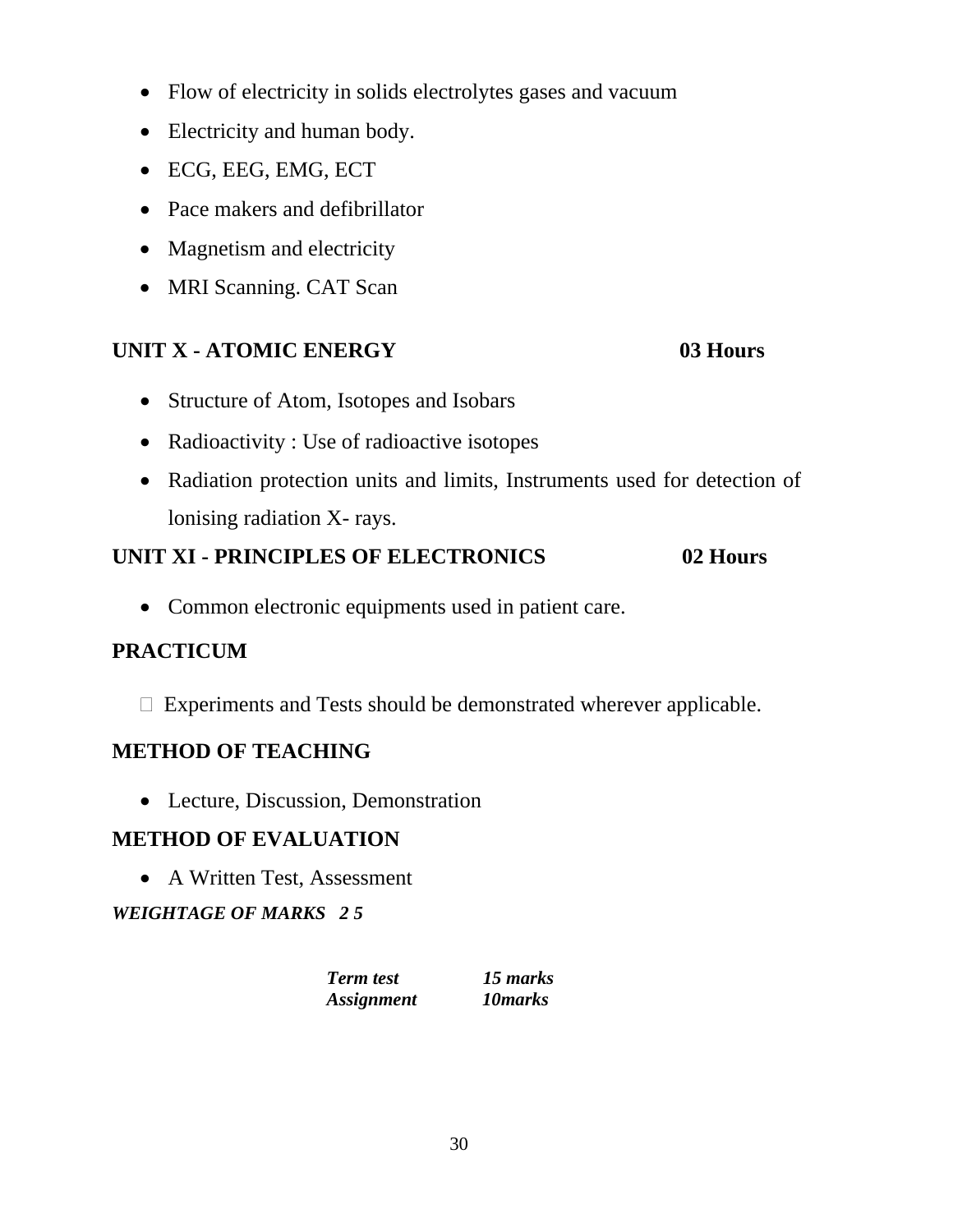Reference:

- 1. V. Sathya Narayanan "Essentials of Biochemistry" Books and Allied Publications Ltd, Kolkatta (2002).
- 2. Ambika Shanmugam, Fundamentals of Biochemistry" 7 Ed, Kartik Offset Printers, Chennai, 1998.
- 3. Dr. A. C. Deb Fundamentals of Bio Chemistry, 5" Edition, New Central Book Agency (P)Ltd., Kolkata, 1992, Reprint in 1997.
- 4. M. N. Chatterjee & Rana Shinde, "Text-look of Medical Biochemistry". Jaypee Brothers Medical Publish rs Pvt. Ltd., New Delhi.
- 5. S. Ramakrishnan, K. G. Prasannan& R. Raian, "'l'extbook of Medical Biochemiscry Orient Longman Ltd.
- 6. Roheit Murray. DyI aer. \'ietr dwel1. "Haers Biochemistry", 24th Edition prentice — Hall inteaLionaI mc, Simon & Schurter Company, USA. 193.
- 7. Willam & Sutherland, Founc1ations of Medical Biochemistiy", l Edition, Churchill livingstone, Newyork, USA, 1990.
- 8. Cot, 1960. T. Introduction o Medical Physics, Philadelphia, Lippin
- 9. Krishna Moilhy, K. L. Pre University Physics, Tiichy, Rainbow

10.Flirter,H,j-LajjdRew H.R. An Introduction to Physics in Nursing,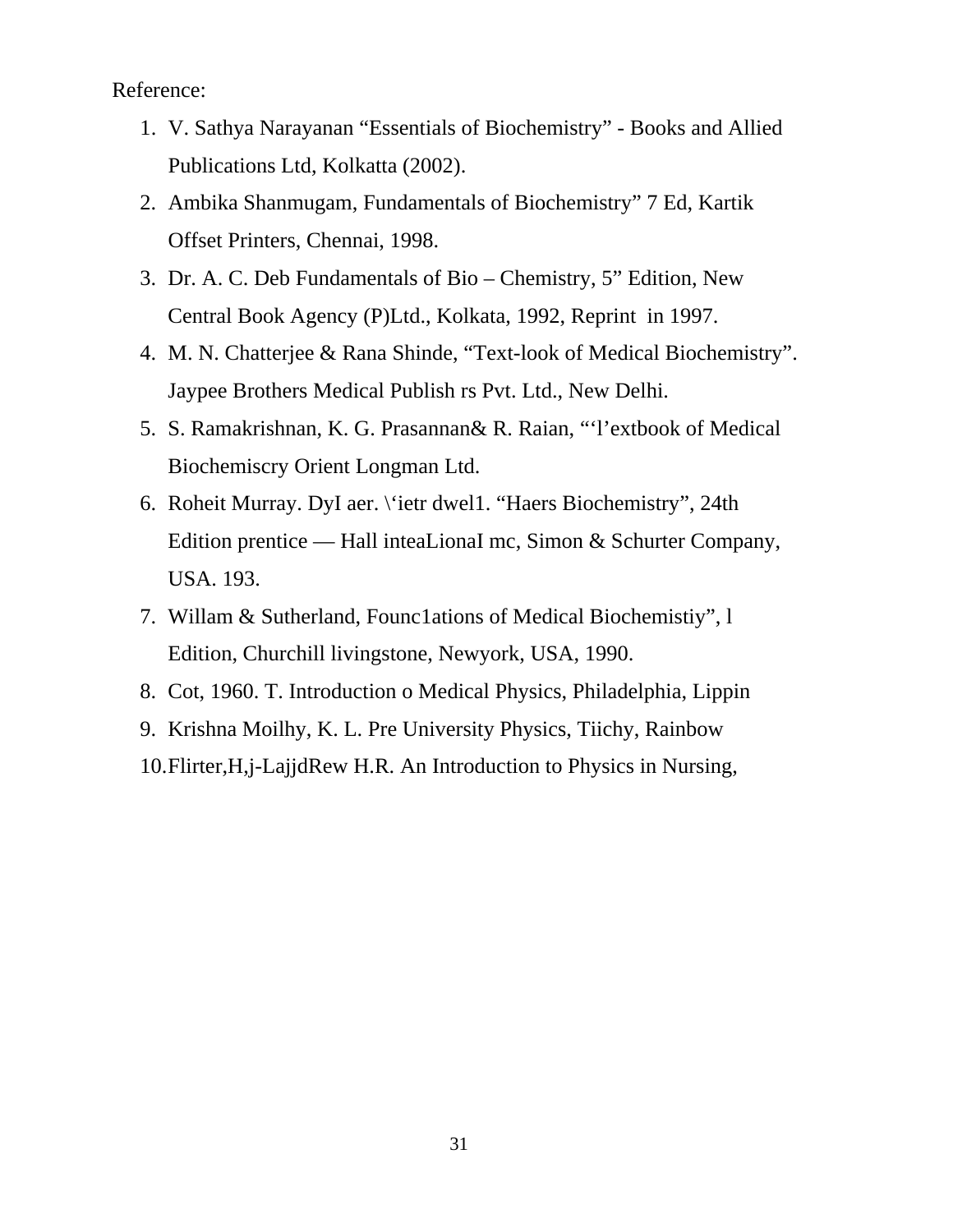## **PSYCHOLOGY**

Placement : 1<sup>st</sup> Year Time allotted : Theory -80 Hrs Practical -20 Hrs

#### **COURSE DESCRIPTION**

This course is designed to reorient and widen the student knowledge of fundamentals of psychology. The student is offered an opportunity to apply the theoretical concepts in the clinical setting and thereby understand the psychodynamics of patient behavior . The course would also help the student to develop an insight into her own behaviour.

#### **OBJECTIVES**

At the end of the course, the student will

- 1. Apply psychological principles while performing nursing duties
- 2. Distinguish the psychological processes during health and sickness.
- 3. analyze own behaviour patterns.
- 4. Tabulate the psychological needs of the patients for planning nursing care.
- 5. Participate in psychometric assessment of the client.

### **COURSE CONTENTS**

### **UNIT I – INTRODUCTION**

- Definition of psychology scope and method psychology
- Relationship with other subjects.

#### **UNIT II - SENSATION ATTENTION AND PERCEPTION 06 Hours**

 **06 Hours** 

 **Practical 05 Hours** 

- Definitions
- Sensory processes : Normal and abnormal
- Attention and distraction : contributory factors.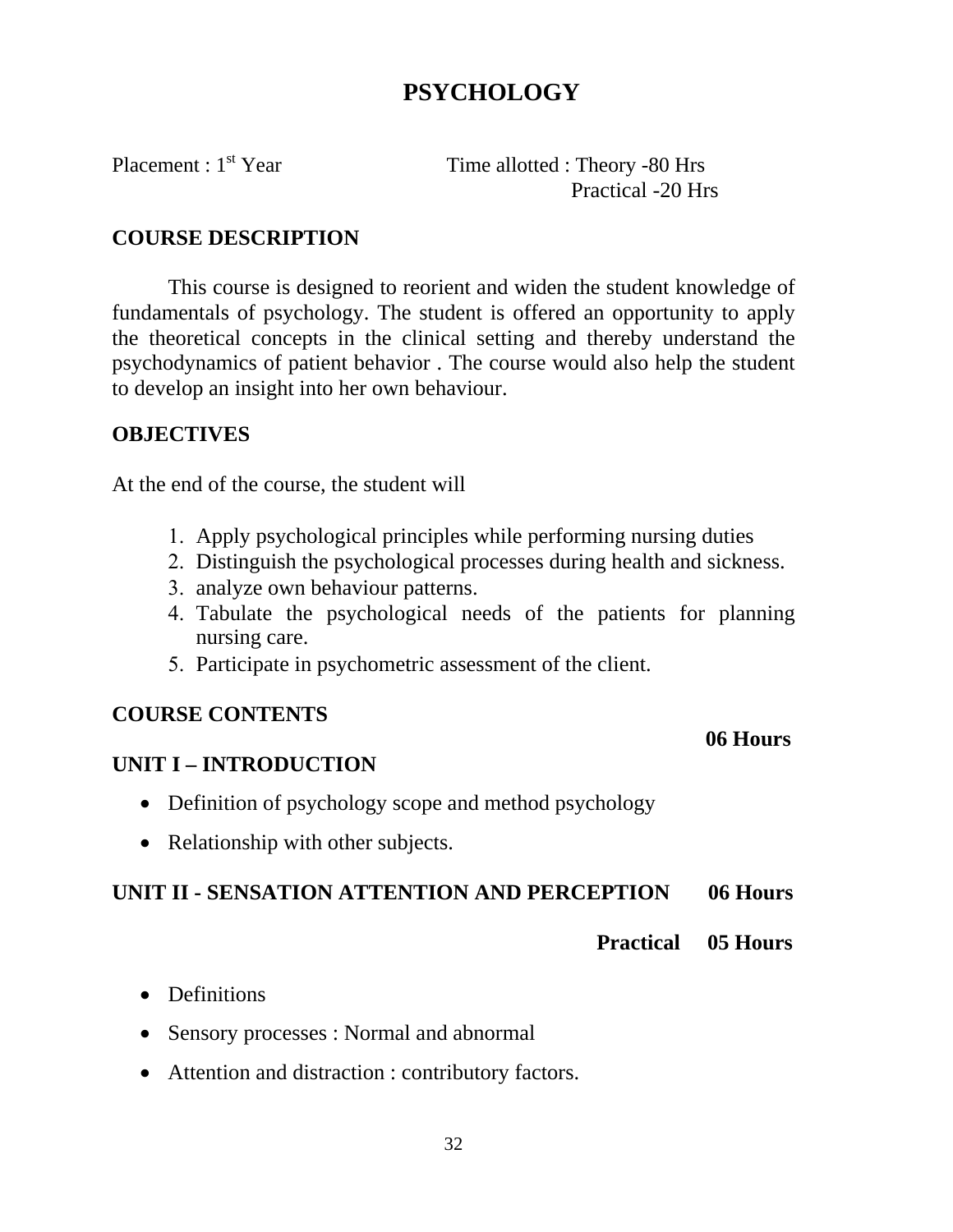• Characteristics of perception Perception Normal and abnormal

| <b>UNIT III - MOTIVATION</b>                                  | 06 Hours                  |
|---------------------------------------------------------------|---------------------------|
| Definition and nature of motivation                           |                           |
| Biological and social motives<br>$\bullet$                    |                           |
| <b>Frustration and conflicts</b>                              |                           |
| Self –actualization<br>$\bullet$                              |                           |
| <b>UNIT IV - EMOTIONS</b>                                     | 06 Hours                  |
| Definition of emotions Expression and perception<br>$\bullet$ |                           |
| Emotions in sickness<br>$\bullet$                             |                           |
| Theories – Emotion and Feelings<br>$\bullet$                  |                           |
| Psychosomatic disorders<br>$\bullet$                          |                           |
| <b>UNIT V - PERSONALITY</b>                                   | 06 Hours                  |
|                                                               | <b>Practical 05 Hours</b> |
| Definition Constituents of personality<br>$\bullet$           |                           |
| Personality in sickness and nursing                           |                           |
| Theory<br>$\bullet$                                           |                           |
| Assessment                                                    |                           |
| UNIT VI - PSYCHOLOGICAL ASPECTS OF NURSING                    | 08 Hours                  |
| <b>Behaviour and sickness</b>                                 |                           |
| Psychological needs of                                        |                           |
| Child and adolescents                                         |                           |

- Adult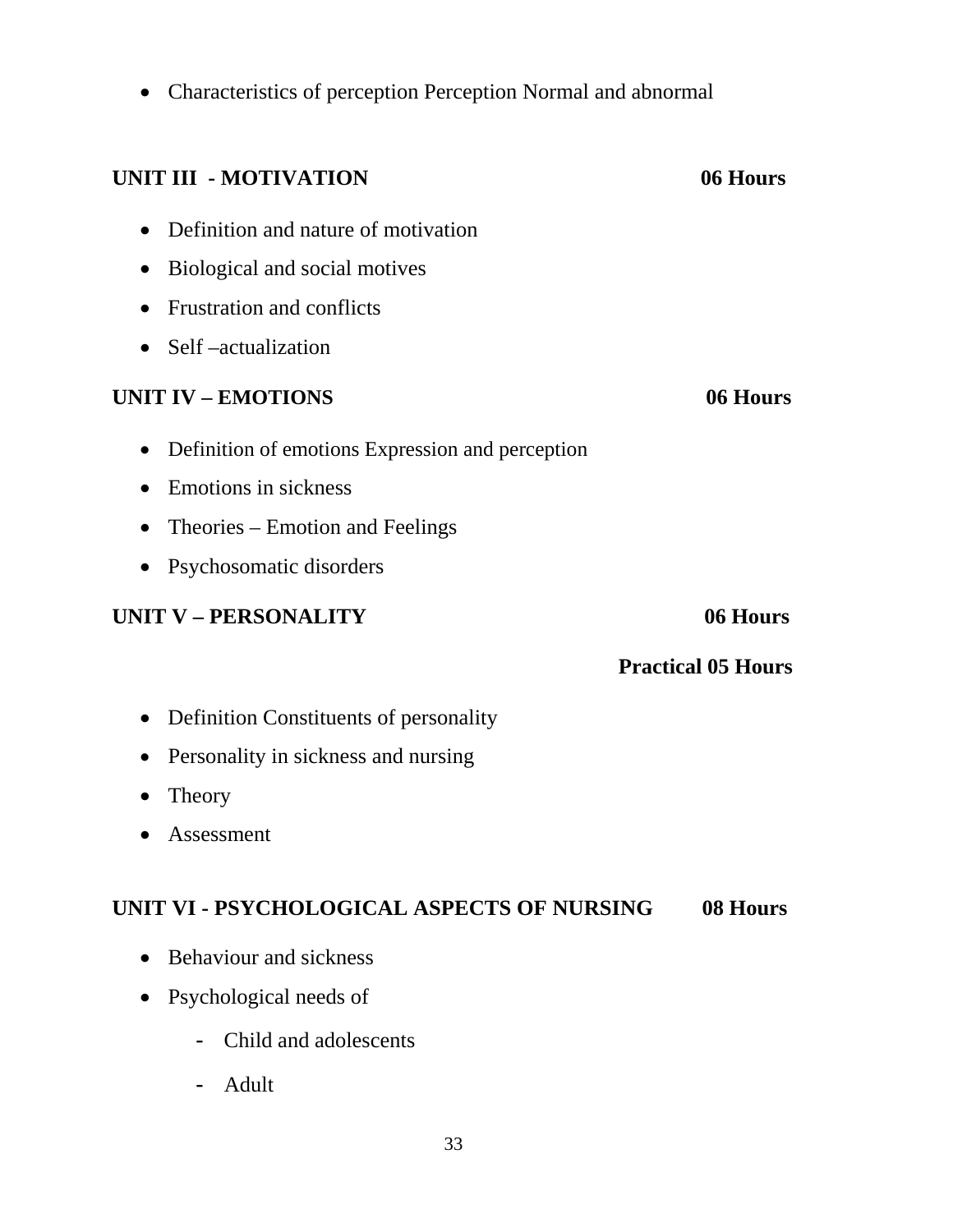- Aged
- Attendants
- Chronically ill individual

#### **UNIT VII - INDIVIDUAL DIFFERENCE. 05 Hours**

- Significance of individual differences.
- Heredity and environment
- Role of individual differences both in health and sickness
- Implications of individual differences in nursing

#### **UNIT VIII - INTELLIGENCE AND ABILITIES 08 Hours**

#### **Practical 10 Hours**

- Definition
- Intelligence and abilities during sickness.
- Measurement of intelligence and abilities

#### **UNIT IX - LEARNING 06 Hours**

- Definition Conditions of learning
- Laws of learning
- Learning during health and sickness

### **UNIT X - MEMORY AND FORGETTING 66 Hours**

- Definition and nature of memory
- Memory during health and sickness
- Forgetting during health and sickness

#### **UNIT XI – ATTITUDES 06 Hours**

• Definition Development and modification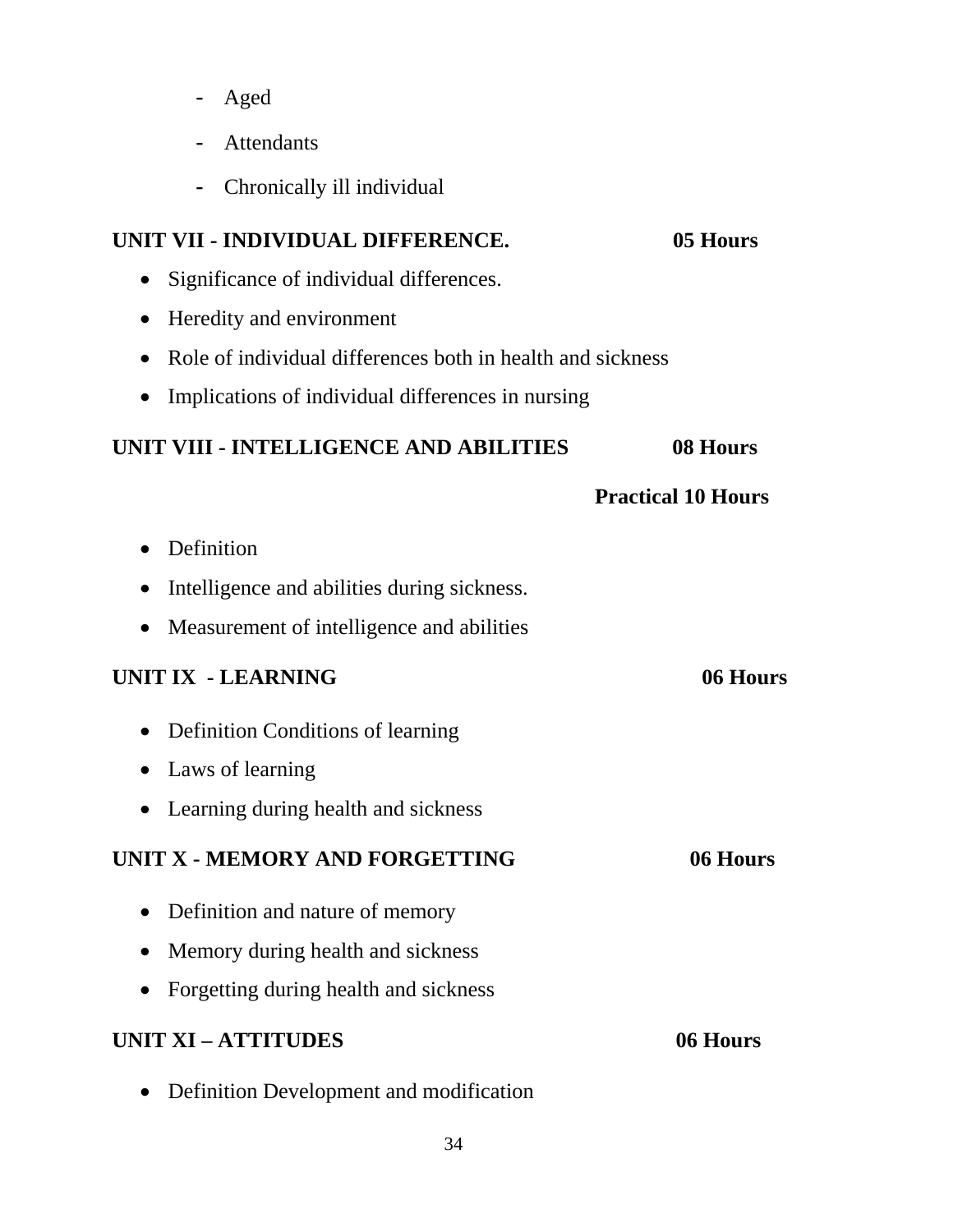• Role of attitudes in health and sickness.

### **UNIT XII – MENTAL HEALTH AND ILLNESS 06 Hours**

- $\Box$  Concept of mental hygiene & mental health
- Characteristics of a mentally health person
- Defense mechanisms

#### **UNIT XIII – LIFE SPAN DEVELOPMENT 05 Hours**

- Growth and Development
- Pre-natal period to old age

## **PRACTICUM**

- 1 Simple experiments on (i) perception (ii) measuring thresholds (iii) reaction time.
- 2 Administration of psychological tests
- 3 Observation and recording data: (i) field observation (ii) interview (iii) case study (iv) self-rating.

### **METHOD OF TEACHING**

Lecture Discussion Demonstration Observation visit **Seminars** 

### **METHOD OF EVALUATION**

- 1. Written test
- 2. Assignment
- 3. Field Reports

#### *WEIGHTAGE OF MARKS 50*

*Term test 30 marks Assignment 20marks*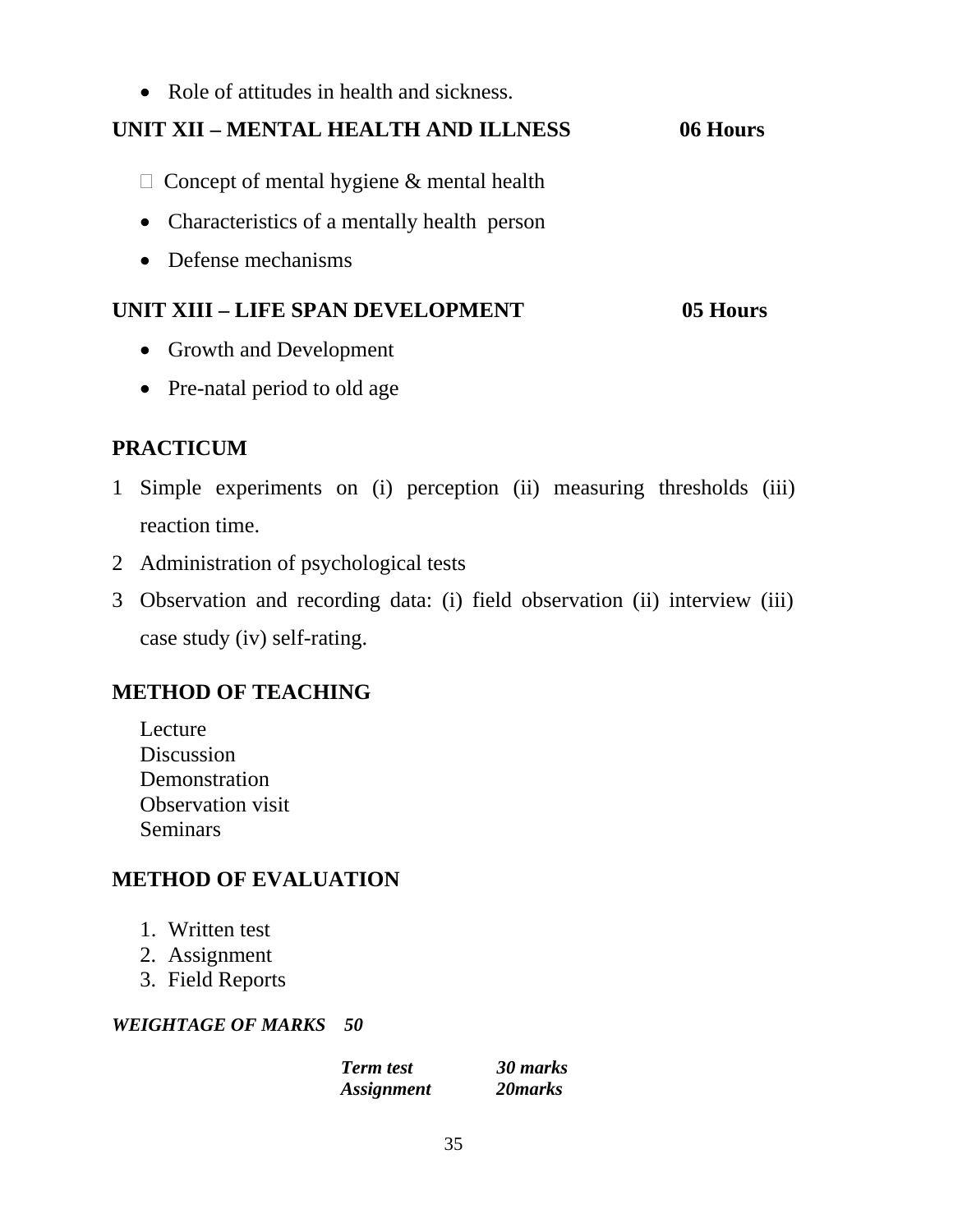#### *References*

- Hurlock, Elizabeth R. Developmental Psychology, Ed. 5. New Delhi, Tata Mcgraw - Hill Publishing Co., Ltd., 1980.
- Luge, James D. and Hershey, Gerald L. Living Psychology. Ed. 3, New Delhi, Maniil1an publishing co., mc, 1981
- Morgan Clifford T. Brief Introduction to Psychology. Ed. 2,, New Delhi, a Mcgraw — Hill publishing co. LtCL, 1977.
- Morris, Charles G. Psychology An Introduction, Ed. 3., Newjersy, Prentice - Hall Inc. Englawood cliffs, 1979.
- Bernard J. R. Thompson, L, Sociology, St. Louis T1i C. V. NIobv Co 1966.
- Hillgrad uzd kinson Introduction to Psychology Tata Mcaw Hill -Publishing.
- Dr. S. Radhakrishnan. Ph.D.. "introduction to Pyc1iology" A guide o j.uraiiwdical students with Multiple Choice : Questions.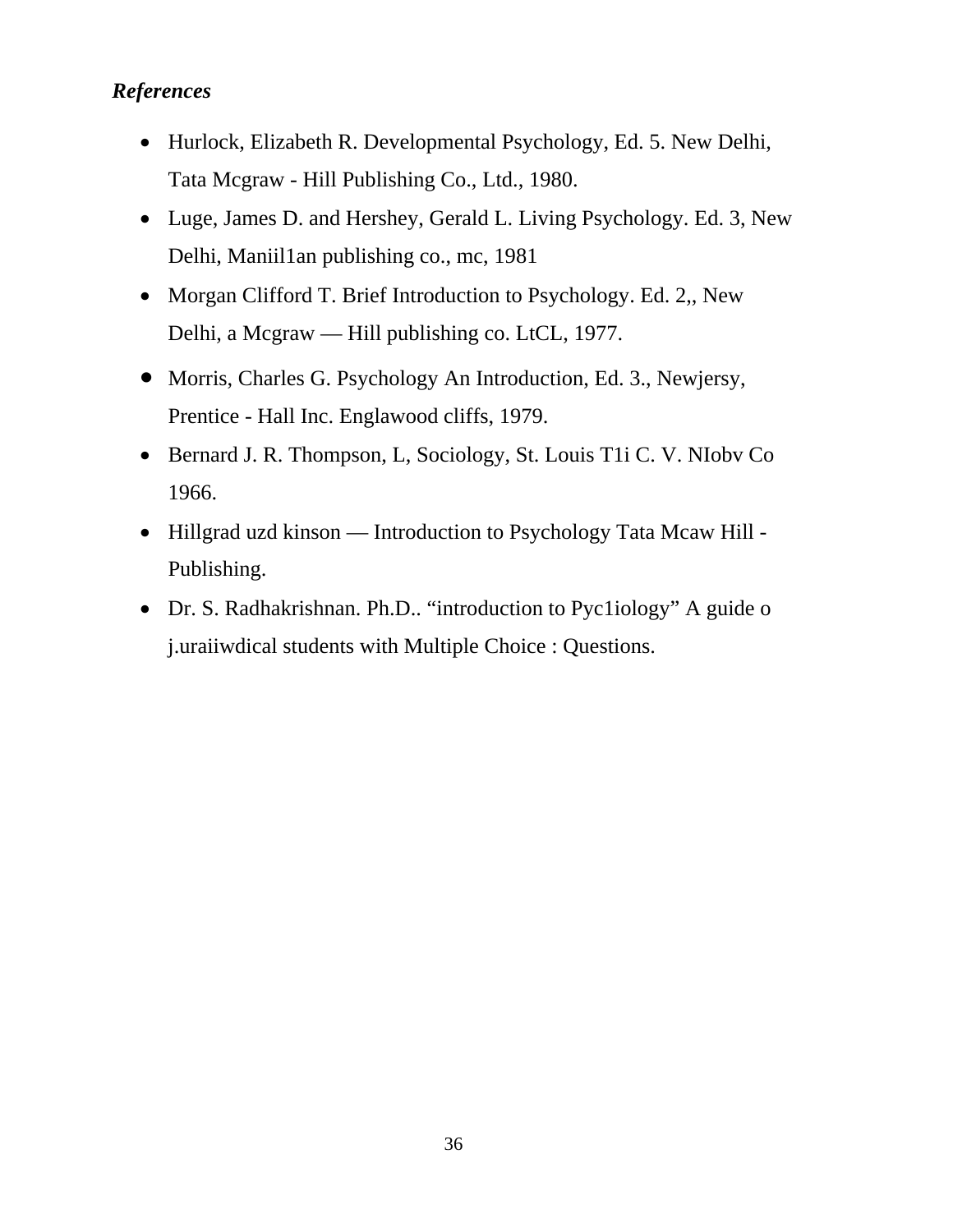### **MATERNAL NURSING**

Placement : 1<sup>st</sup> Year Time allotted : Theory - 90 Hrs Practical - 300 hrs

#### **COURSE DESCRIPTION**

This course is designed to widen the student's knowledge of obstetrics during pregnancy, labour and puerperium. It also helps to acquire knowledge and develop skill in rendering optimum nursing care to child bearing mother in a hospital or community and help in the management of common gynecological problems.

#### **OBJECTIVES**

At the end of the course, the student will

- 1. Describe the physiology of pregnancy, labour and puerperium
- 2. Manage normal pregnancy, labour and puerperium
- 3. Explain the physiology of lactation and advice management of breast feeding
- 4. Be skilled in providing pre and post operative nursing in obstetric conditions
- 5. Identify and manage high risk pregnancy including appropriate referrals.
- 6. Propagate the concept and motivate acceptance of families planning methods
- 7. Teach, guide and supervise auxiliary midwifery personnel.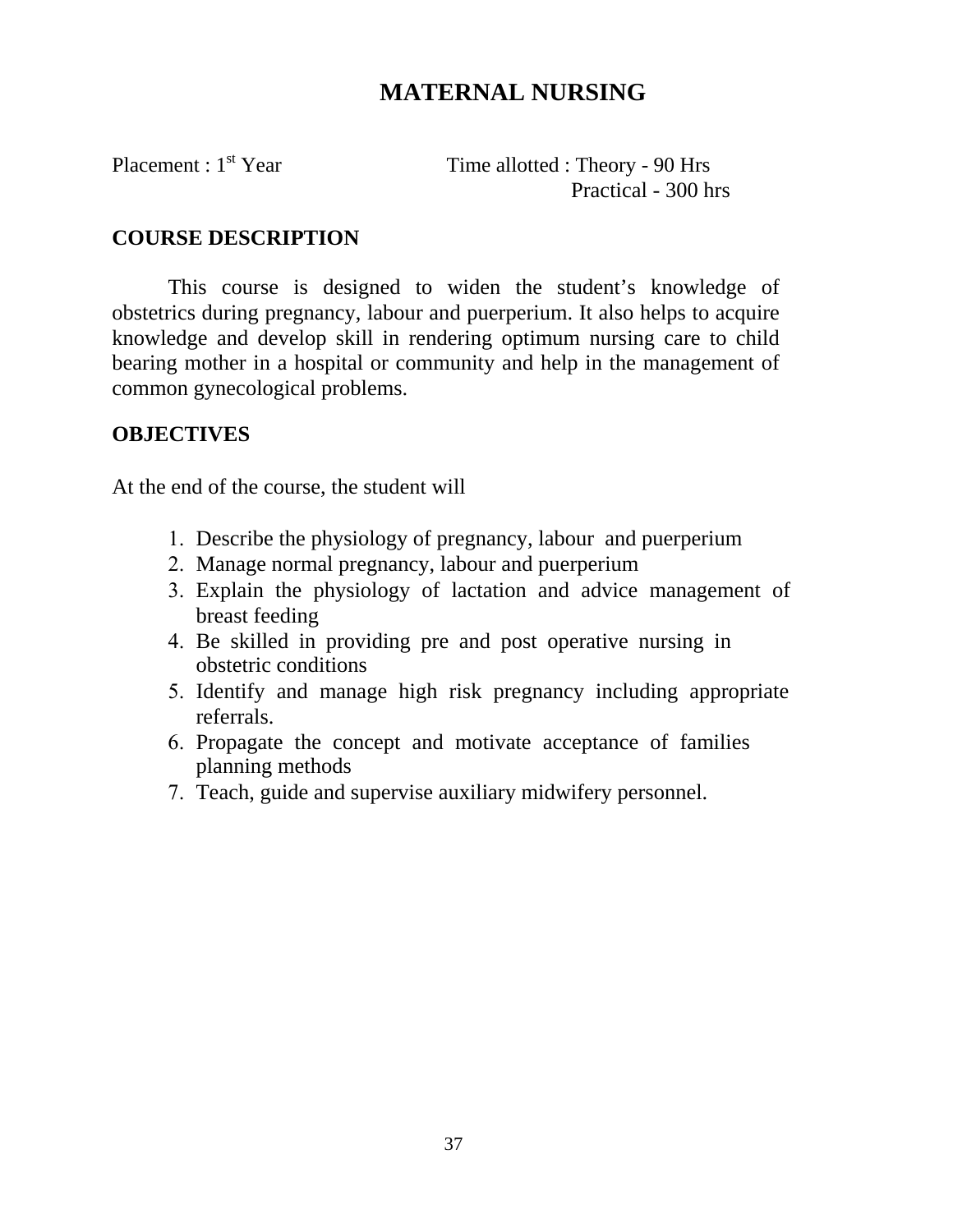#### **COURSE CONTENTS**

### **UNIT-I – INTRODUCTION TO MATERNITY & HISTORICAL REVIEW 05 Hours**

- Introduction and historical review
- Planned parenthood
- Maternal morbidity and mortality rates
- Legislations related to maternity benefits, MTP acts, incentives for family planning etc
- Family welfare programme.

### **UNIT II – REVIEW OF FEMALE REPRODUCTIVE SYSTEM 05 Hours**

- Review of the anatomy and physiology of female reproductive system
- Female pelvis (normal and contracted)
- Review of foetal development

#### **UNIT III – PREGNANCY , LABOUR AND PUERPERIUM**

#### **30 Hours**

#### **Practical 150 Hours**

- Physiology and management of pregnancy, labour and puerperium
- Signs and symptoms and diagnosis of pregnancy
- Antenatal care
- Pregnant women with HIV/AIDS
- Management of common gynecological problems

#### **UNIT IV – NURSING CARE OF NEW BORN 10 Hours**

#### **Practical 50 Hours**

- The New born baby
- Care of the baby at birth including resuscitation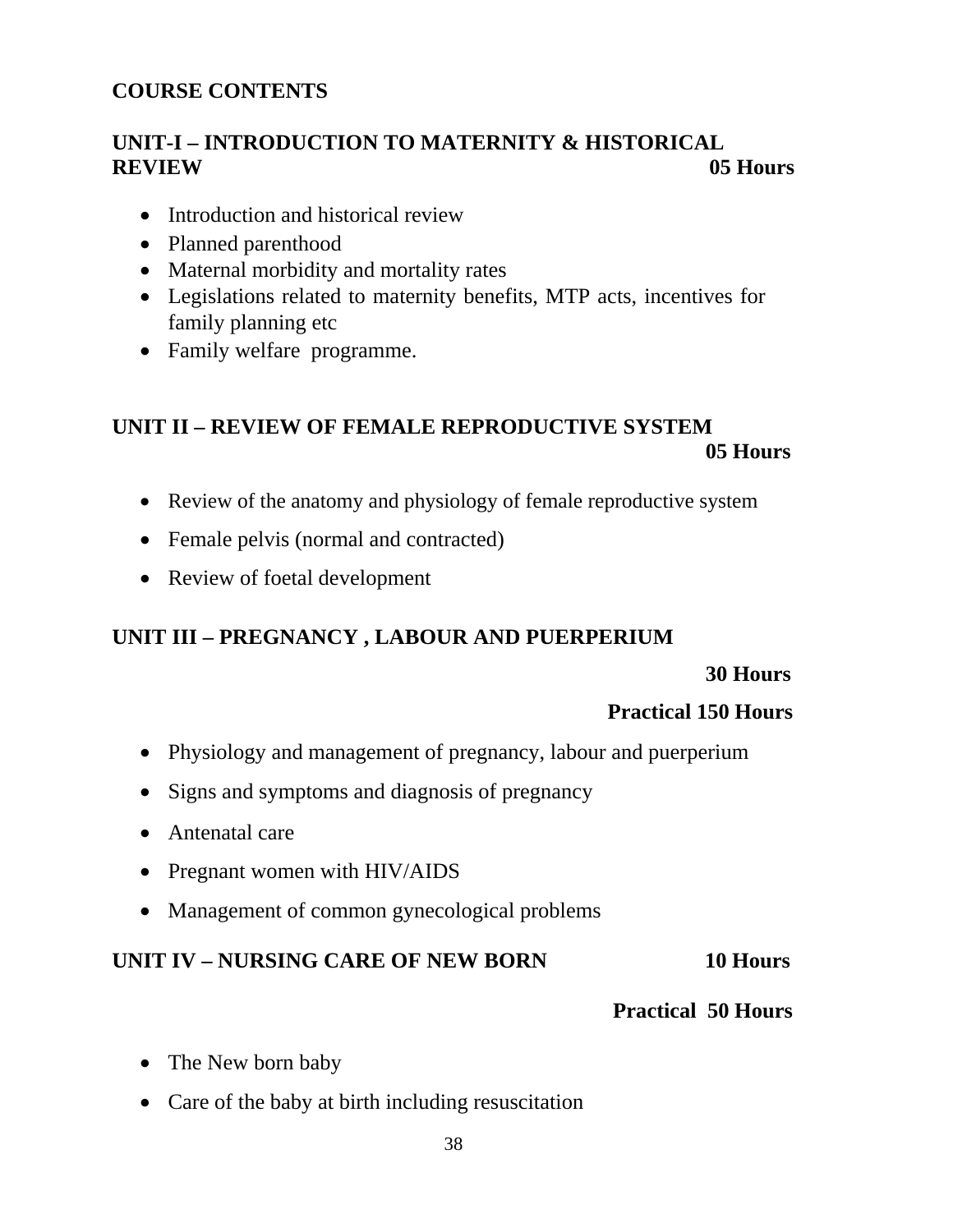- Essential Newborn Care
	- Feeding
	- Jaundice and infection
	- Small & large for date babies
	- Intensive care of the new born
	- Trauma and hemorrhage

### **UNIT V – ABNORMAL PREGNANCIES, LABOUR AND PUERPERIUM**

#### **25 Hours Practical 60 Hours**

- Management of abnormal pregnancy, labour and puerperium
- Abortion, entopic pregnancy and vesicular mole
- Pregnancy induced hypertension, gestational diabetes, anemia, heart disease.
- Urinary infections, antepartum hemorrhage
- Abnormal labour (malposition & malpresentation)
	- Uterine inertia
	- Disorders of puerperium
	- Management of engorged breast, cracked nipples, breast abscess and mastitis
	- Puerperal sepsis
	- Post partum haemorrhage
	- Inversion and prolapse of uterus, obstetrical emergencies
	- Obstetrical operation i.e forceps, vacuum, episiotomy cesarean section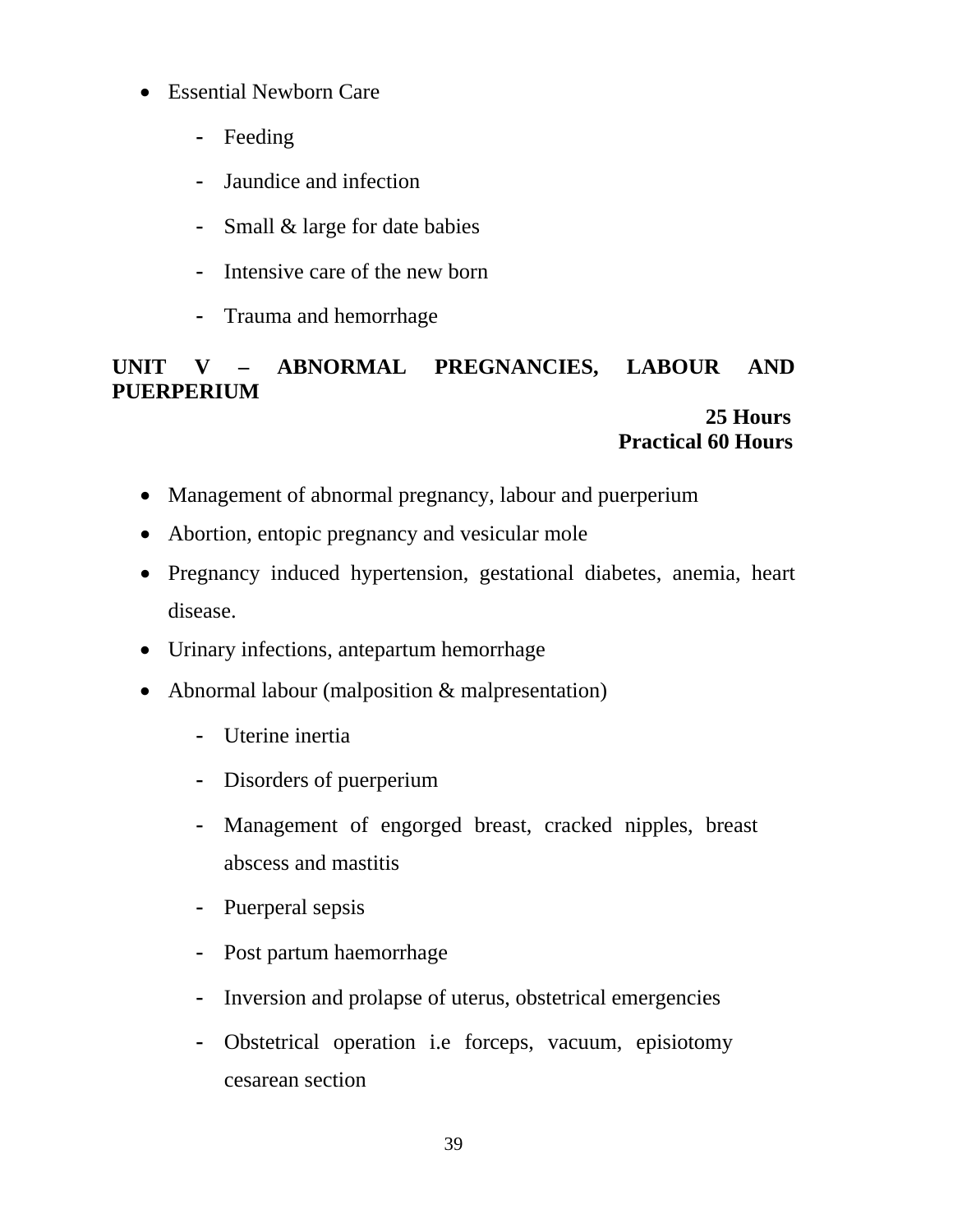### **UNIT VI – DRUGS IN OBSTETRICS**

#### **05 Hours**

- Drugs in obstetrics
- Effects of drugs during pregnancy, labour and puerperium mother  $\&$ baby

#### **UNIT VII – MCH PROGRAMES**

#### **10 Hours Practical 40 Hours**

- National Welfare Programmes for women
- National Family Welfare Programme
- Infertile couple
- Problems associated with unwanted pregnancy
- Unwed mothers

#### **PRACTCUM**

- 1. The students will
	- a. Be posted in antenatal Clinic, MCH clinic antenatal ward labour room Postnatal ward maternity OT
	- b. Visit welfare agencies for women and write observation report
	- β. Follow nursing process in providing care to 3-6 patients
	- χ. Write at least two nursing care studies and do a presentation
	- δ. Give at least one planned health teaching to a group of mothers
- 2. Practice following nursing procedures
	- α. Antenatal & Post natal examination, per vaginal exam.
	- β. conduct normal delivery stitching of episiotomy (For male candidates minimum conduct of 5 deliveries)
	- χ. Motivation of family for adopting family planning methods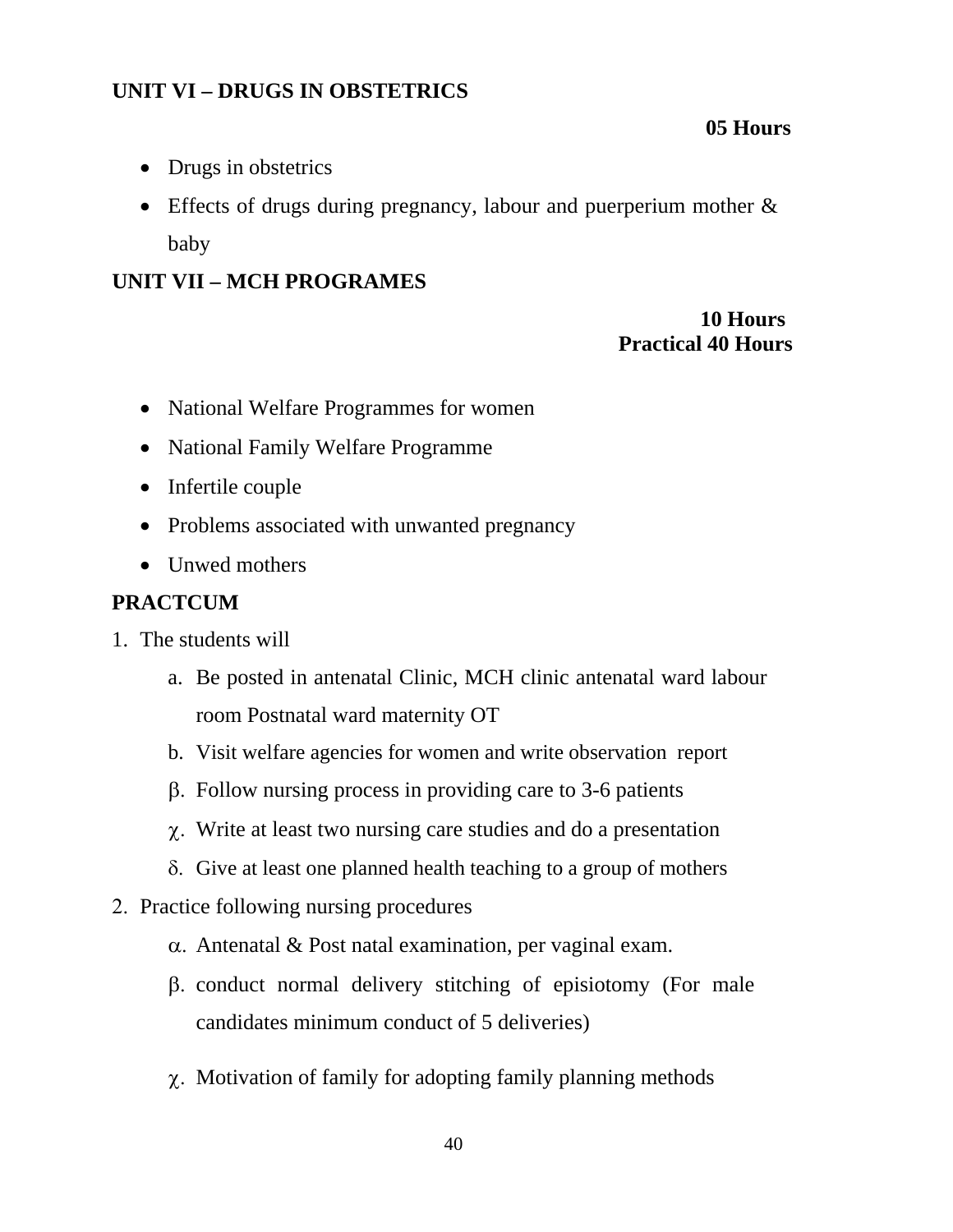- δ. Motivate family for planned parenthood.
- ε. Assist in various diagnostic and therapeutic procedures including IUD insertion and removal.

#### METHOD OF TEAHCING

- 1. Lecture and Discussion
- 2. Demonstration
- 3. Class Teaching
- 4. Clinical Presentation
- 5. Nursing Care Study & Care Note
- 6. Seminar & Symposium
- 7. Field Visit
- 8. Project Presentation

#### METHOD OF EVALUATION :

- 1. Written Test
- 2. Assessment of Seminar & Projects
- 3. Evaluating of Clinical Practice and Clinical Experience Record
- 4. Evaluating Care Note and Care Plan
- 5. Suggested Practicals

#### *WEIGHTAGE OF MARKS*

| Theory 50 | MARKS | <b>Term test</b>         | 30 marks |
|-----------|-------|--------------------------|----------|
|           |       | <i><b>Assignment</b></i> | 20 marks |

#### *PRACTICAL 50 MARKS*

| <b>Practical Examination</b> 25 marks |          |
|---------------------------------------|----------|
| <b>Clinical Evaluation</b>            | 10 marks |
| Case study/case book                  | 5 marks  |
| <b>Practical record</b>               | 5 marks  |
| Observational /field visit 5 marks    |          |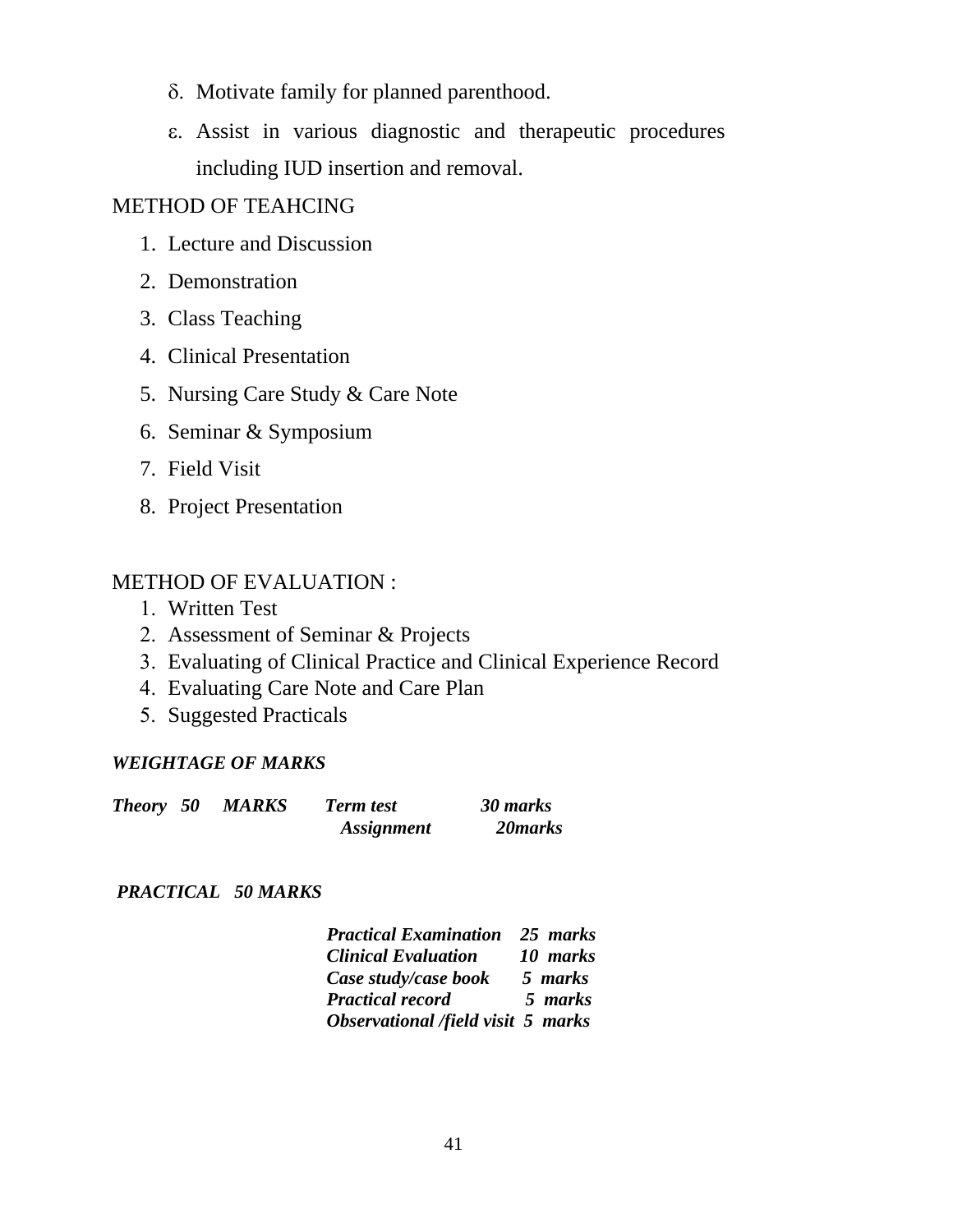#### *REFERENCES*

- 1. BOBAK Irene M & Jencon, Maigaiet Dun&.an Ecsential ol maternity Nursing, The Nurse and Child bearing family, Ed. 2 -- C. V. Móshy Conipna'y, St. Louis, 1q87. V
- 2. DAWN, CS :Text book of Obstretics, Ed. 8. Dawn Books, Calcutta, 1982.
- 3. MUDALIAR' & Menon Clinical Obstetrics. Oiiint Longman, Chennai, 1978.
- 4. PARULKAR, Shashank V. : Text book for Midwives, Vofa Medical Publications, Bombay, 1988.
- 5. RAJA Ramaknshnan, Obstetrics & Foetal Medicine S C1rnd & Company Ltd, New Delhi, 1983
- 6. REEDER, Sharon J etc, Maternity Nursing, Ed 15, J B Lippcott Company, Philadelphia, 1983.
- 7. WHALEY & WONG : Nursing, Care of Infants & Children. C. V. Mosby Company, London, 1979.
- 8. Kalyani. Mukerjee, Practical Obstetrics & Gynaecology, Ed I Vijyoya Publications, Calcutta, 1999.
- 9. Lisa Rowaland, Patients outcome in Maternal Infant Nursing, Spring House Corporation,Pennsylvania.
- 10.Katharyan. A. May: Maternal and Neonatal Nursing, Ed. B LippinCott Company, Philadelphia, 1994.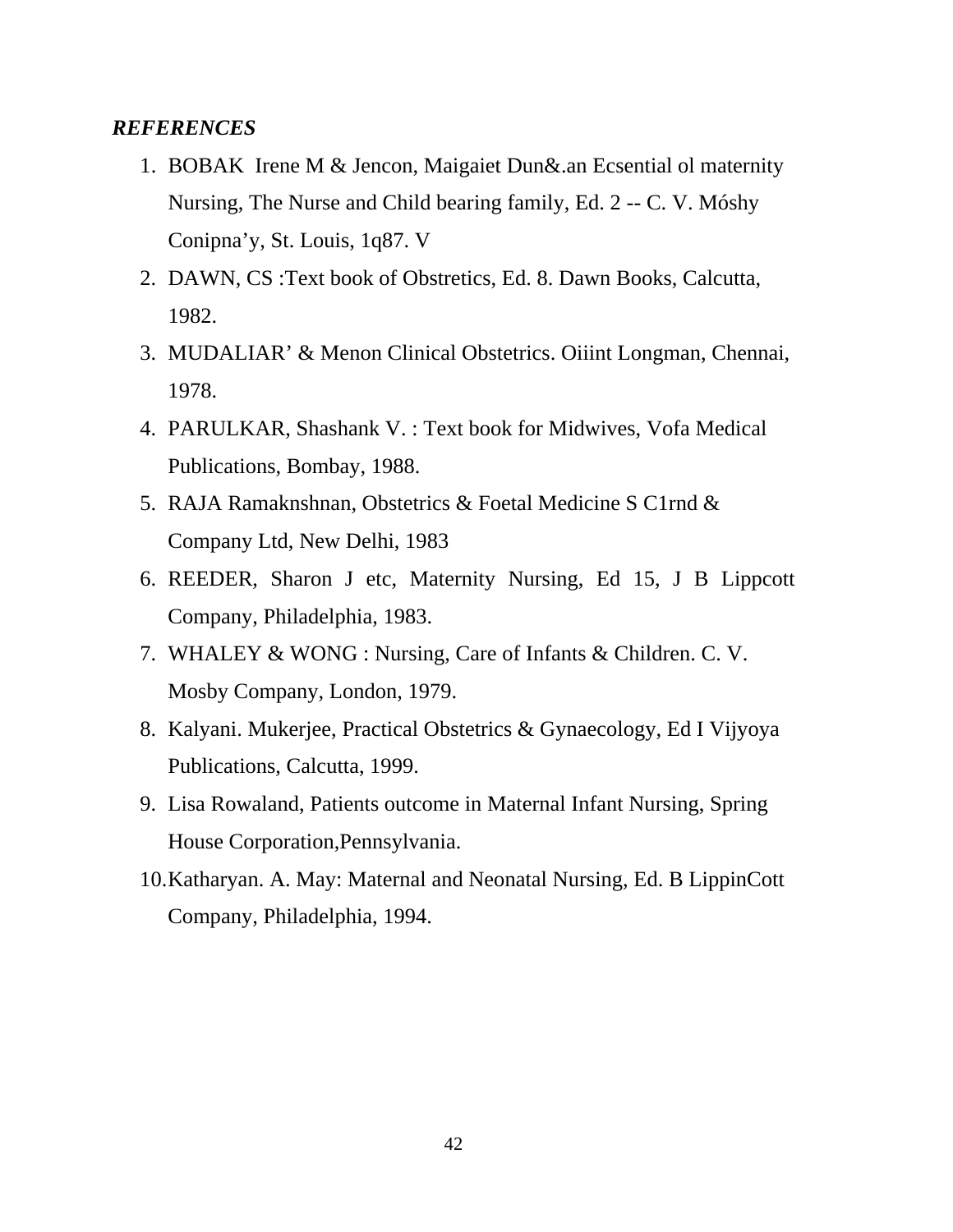### **CHILD HEALTH NURSING**

Placement : 1<sup>st</sup> Year Time allotted : Theory -90hrs Practical -300hrs

#### **COURSE DESCRIPTION**

This course is aimed at developing an understanding of the modern approach to childcare the common health problems of children neonates in health and sickness.

#### **OBJECTIVES**

At the end of the course, the student will

- 1. Explain the modern concept of child care and the principles child health nursing
- 2. Describe the normal growth and development of children different ages.
- 3. Manage sick as well as healthy neonates and children
- 4. Identity various aspects of preventive pediatric nursing and them in providing nursing care to children in hospital community.

### **COURSE CONTENTS**

#### **UNIT I - INTRODUCTION**

#### **08 Hours**

- Child care through the ages
- Modern concept of child care
- Internationally accepted rights of the child
- National policy and legislations in relation to child health welfare.
- National programmes related to child health and welfare
- Changing trends in hospital care
- Preventive promotive and curative aspects of child health
- Child morbidity and mortality rates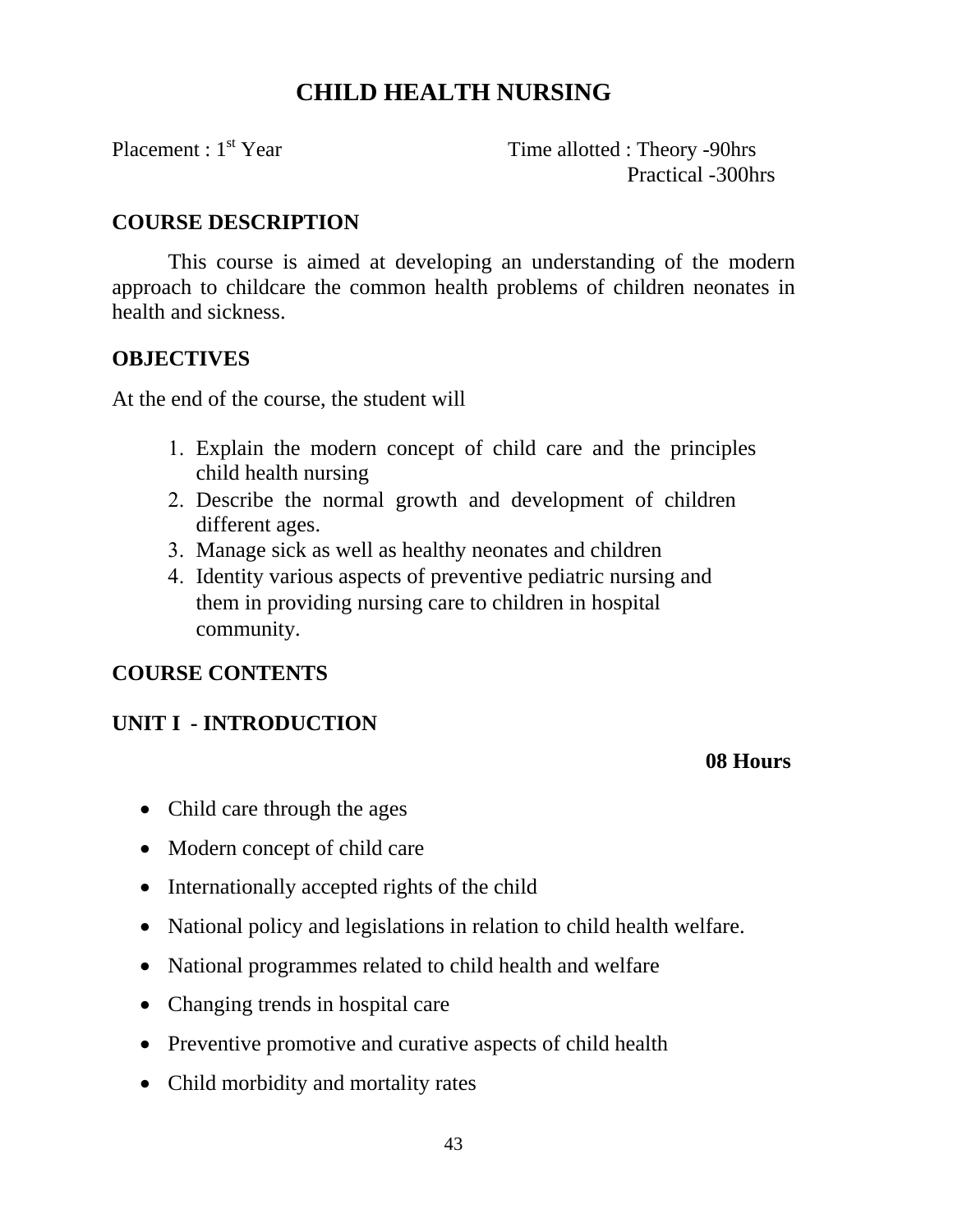- Differences between an adult and child
- Hospital environment for a sick child
- Principles of pre and post operative care of infants and children
- Meaning of illness to child and family
- Preventive paediatric, Review immunization

### **UNIT II – THE NEW BORN**

### **12 Hours Practical 30 Hours**

- Review fertilization and foetal development
- Definition of relevant terms
- Education and preparation of the family for the arrival of the newborn and for breast feeding.
- Care of the new born
- Care of the low birth weight and small for date and preterm babies
- High risk new born
- Neonatal with congenital anomalies

### **UNIT III – GROWTH AND DEVELOPMENT**

#### **12 Hours Practical 30 Hours**

- Definition, factors influencing growth and development
- Types of growth and development
- Laws governing the growth and development
- Different stages of human development

| $0 - 1$ Year : | Infant |
|----------------|--------|
|                |        |

- $1 3$  years : Toddlers
- 3 6 Years : Pre-School
- 6 12 Years : School age
- 12 18 years : Adolescent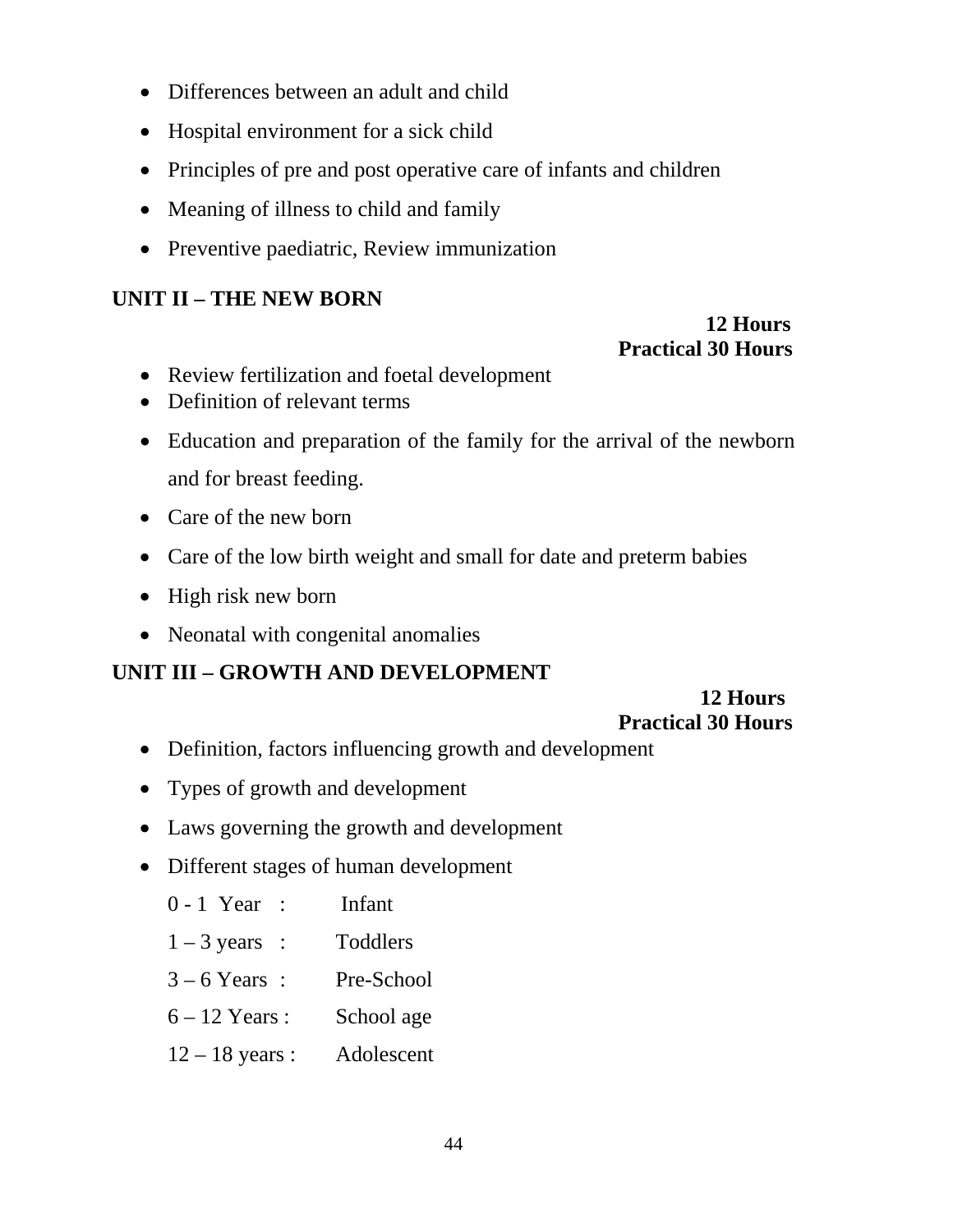The needs of normal children through the stages of development and parental guidance.

#### **UNIT IV – ASSESSMENT**

### **04 Hours Practical 10 Hours**

- Health History
- Physical Development Screening Test
- Speech, Vision and Hearing Test
- Use of Specific Charts and Records
- Road to Good Health
- Reaction of Maternal Deprivation

#### **UNIT V – ILLNESS AND THE CHILD**

#### **04 Hours Practical 20 Hours**

- The differences in illness in children and adults
- The type of the illness in children
- The role of a paediatric nurse in caring for a hospitalized child.
- Nutritional needs of children / infants breast feeding, supplementary / artificial feeding and weaning.
- Accidents, causes and prevention
- Value of play and selection of play material.

### **UNIT VI – PAEDIATRIC VARIATION OF NURSING INTERVENTIONS / PROCEDURES**

#### **05 Hours Practical 30 Hours**

- Restraining and Positions
- Collecting specimens.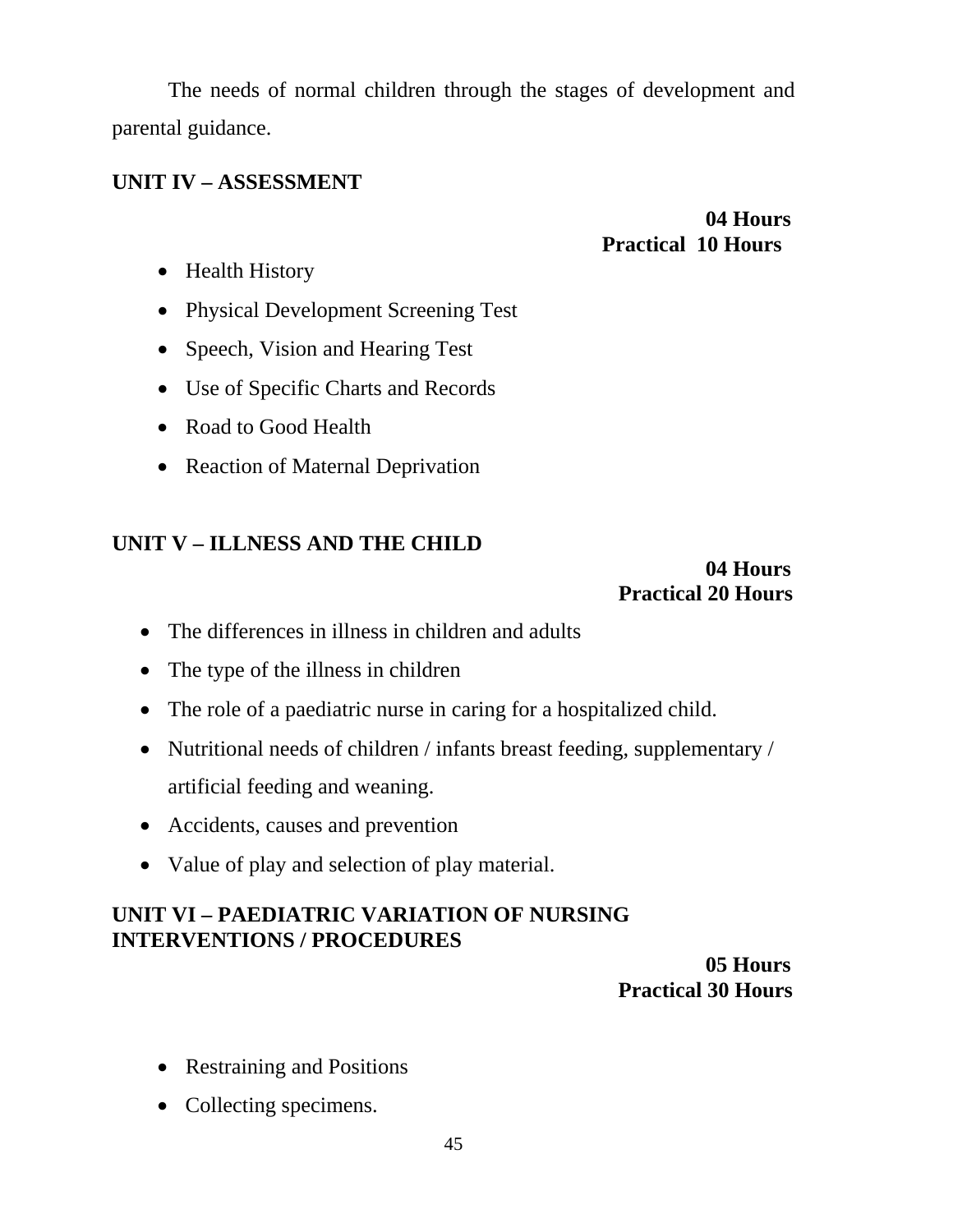- Enemata
- Calculation of Dosage of drugs
- Administration of medications
- LV fluids administration
- Tube feeding
- Oxygen administration, types of administration
- Cardiopulmonary resuscitation
- Assisting with painful procedures
- Examination / Assessment of newborn
- Care of children in the incubator
- Phototherapy
- Assist in exchange transfusion and other therapeutic procedures.

### **UNIT VII – COMMON DISEASES / DISORDERS OF CHILDREN 45 Hours Practical 180 Hours**

- Etiology and magnitude of the problem
- Pathophysiology signs and symptoms, investigations, medical and surgical management, nursing process and home care.
- Α. Respiratory Dysfunction:
- Acute Respiratory Infection.
- Upper Respiratory Tract
- Lower Respiratory Tract
- Bronchopneumonia
- Emphysema
- Bronchitis
- Tuberculosis
- Bronchial Asthma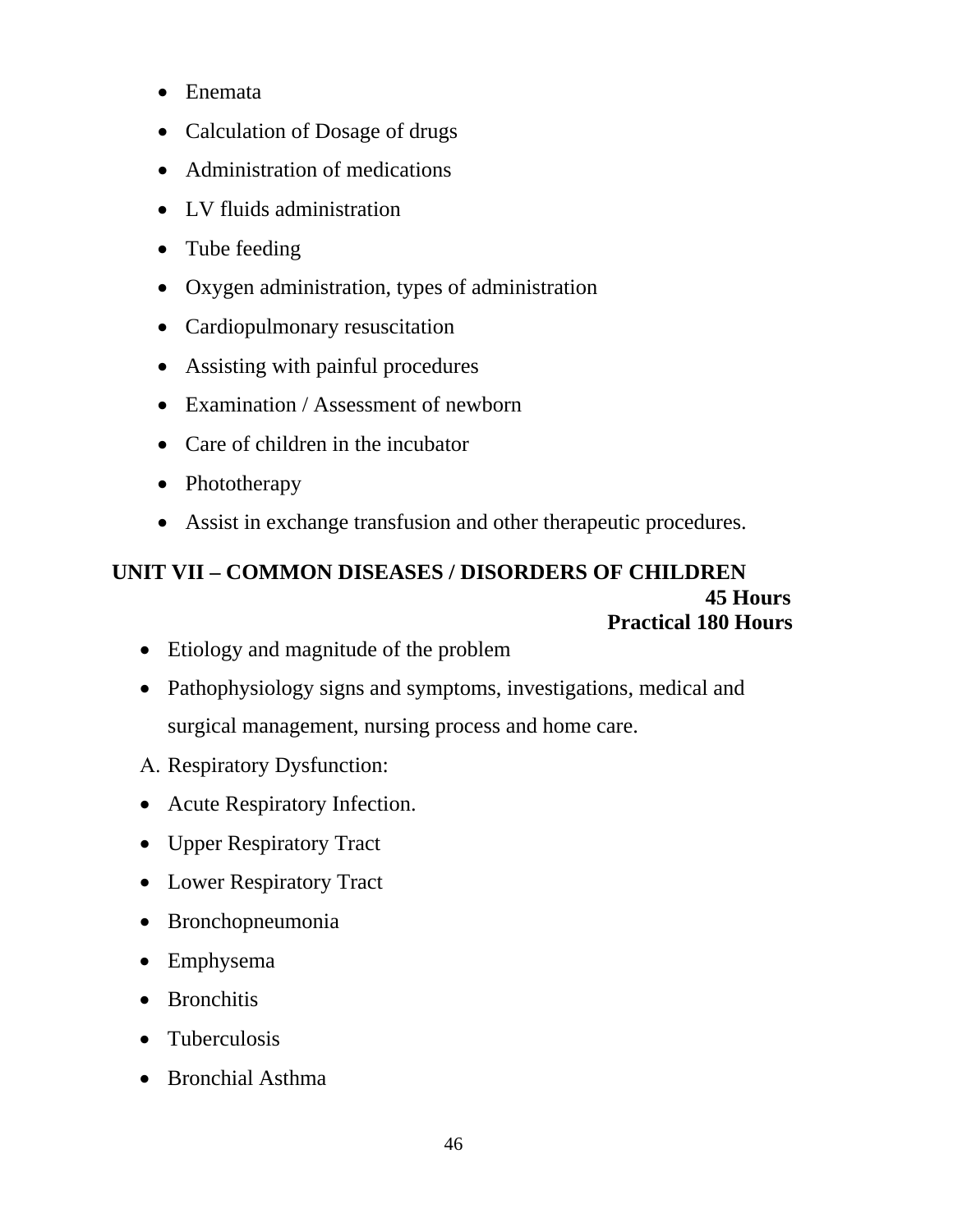- Respiratory Failure
- Respiratory Distress Syndrome
- Β. Gastrointestinal Disorders:
	- Diarrhoea.
	- Helminthic Infestations.
	- Peptic Ulcer.
	- Acute Hepatitis, Cirrhosis of Liver.
	- Cleft Lip and Palate.
	- Esophageal Atresia Tracheo Eso hageal FistukL.
	- Hypertrophic Pyloric Stenosis.
	- Intestinal Obstruction.
	- Hernias.
	- Hirsprungs Disease.
	- Acute Appendicitis.
	- Meckel's Diverticulum.
	- Ulcererative Colitis.
	- Imperforated Anus
	- Biliary Atresia

### Χ. **Nutritional Deficiency Disorders:**

- Marasmus.
- Protein Calorie Malnutrition.
- Vitamin deficiencies

### Δ. **Cardiac Disorders:**

- Cyanotic Heart Disease
- Acyahotic Heart Disease
- Endocarditis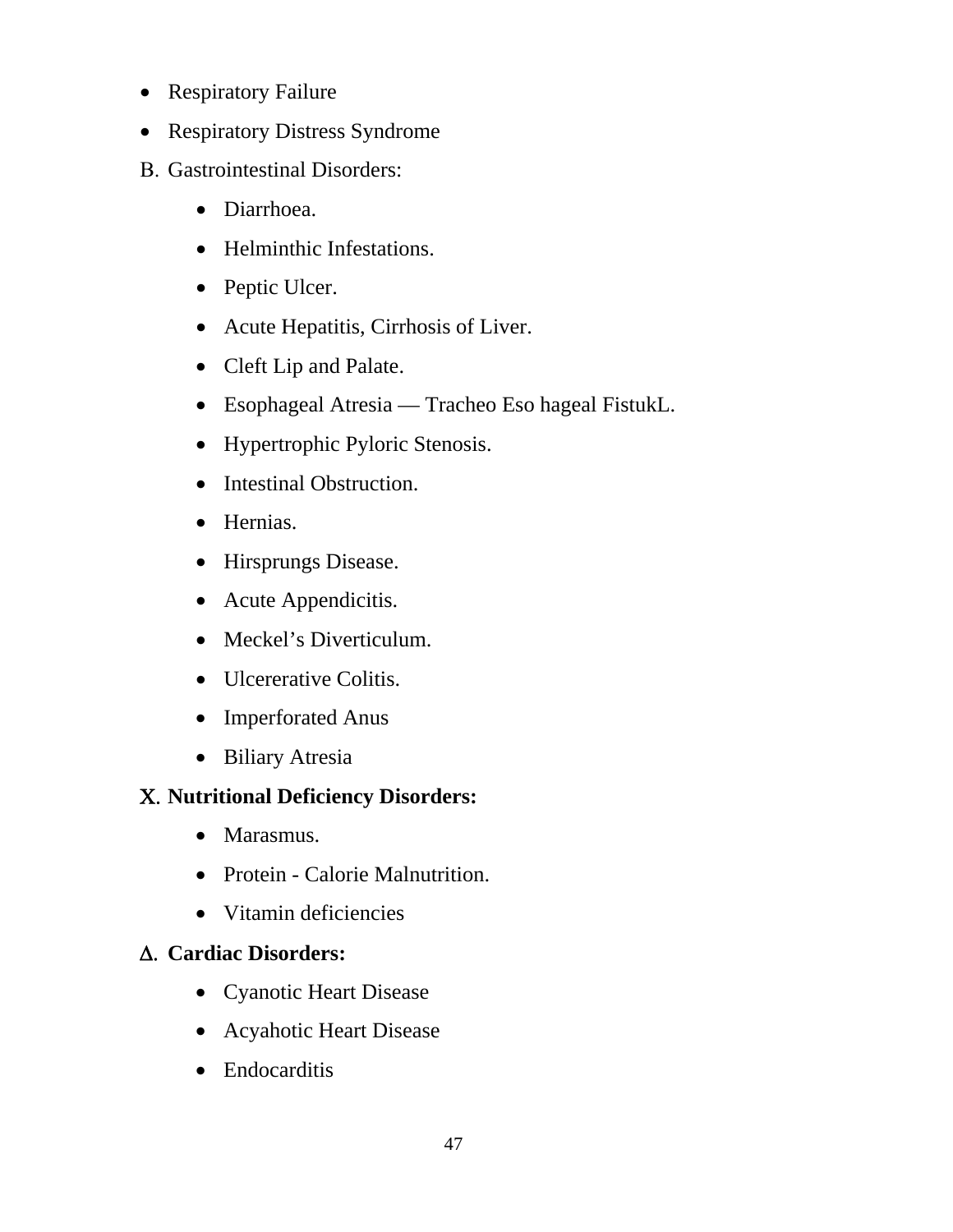- Rheumatic Fever
- Rheumatic Heart Disease

### **E. Disorders of the Blood Forming Organs:**

- Erythroblasto foetalis
- Anaemias : Iron deficiency, Sickle cell and Aplastic
- Thalassemia
- Hemophilia, Thrombocytopenic purpure
- Epistaxis
- Leukaemia
- Lymphomas

### **F. Gentio Urinary Disorders:**

- Urinary Tract Infection, Nephrotic Syndrome
- Acute Glomerulonephritis
- Chronic Glomerulonephritis
- Hemolytic Uremic Syndrome
- Renal failure
- Wilm's Tumour.
- Defects of Genito Urinary Tract : Hypospadiasis, epispadiasis, undescended testis.

### **G. Neurological Disorders**

- Congenital Malformations
- Spinabifida, Meningocele,
- Meningomyelocde.
- Hydrocephahis, Micro and Macro cephalus
- Cranio Cerebral Trauma (Head Injuries ).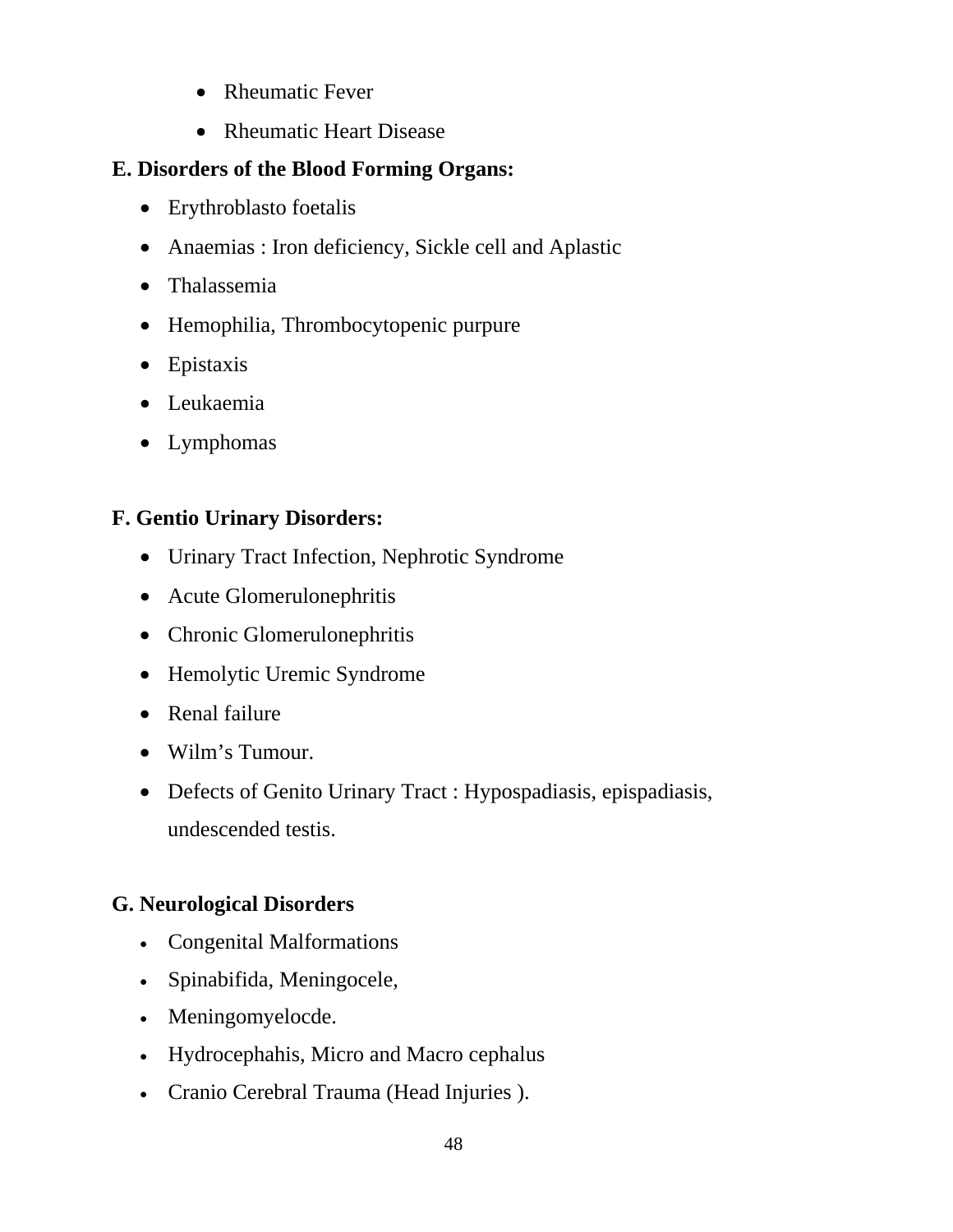- Brain Tumours, Neuroblastoma
- Brain Abscess.
- Bacterial and Non-bacterial Meningitis, Encepha1itis.
- Convulsive Disorders.

H. Endocrine Dysfunction:-

- Dwarfism, Gigantisin arid Acromegaly.
- Diabetes Insipidus
- Cretinism, Goitre, Hyperthyroidism, Parathyroid, Hyper and Hypo Function.
- Addision's Disease, Cushion's Syndrome
- Diabetes Mellitus

### **I. Integumentary Dysfucntion:**

- Scabies
- Impetigo
- Seboric Dermatitis
- Burns

#### **J. Disorders of Eye**

- Congenital Deformities
- Conjunctivitis
- Keratomalacia
- Blindness

### **K. Disorders of Ears**

- Congenital Anamolies
- Otis's Media
- Tonsilitis, Laryngitis
- Hearing loiss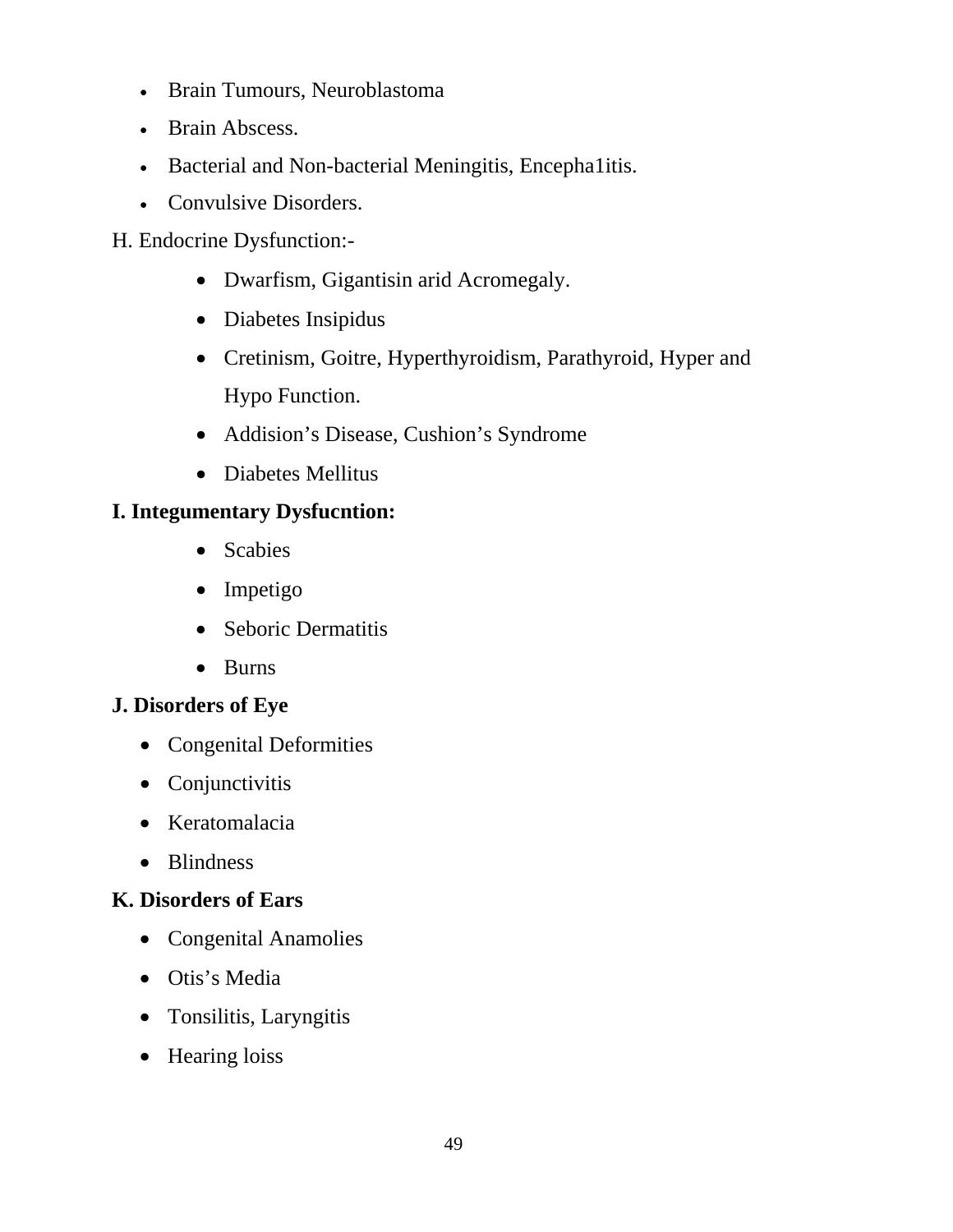### **L. Skeletal Dysfunction**

- Fractures.
- Congenital Deformities Club Foot.
- Hip Displacement.
- Osteomye1iis, Rickets.

### **M. Neuromuscular Dysfunction:**

- Cerebral Palsy.
- Defects of Neural Tube Closure

### **N. Communicable Disease**

- Tetanus
- Poliomyelitis
- Diphtheria, Pertusis, Measles
- Cholera, Typhoid
- HIV Infection

### **O. Paediatric Emergencies :-**

- Poisoning, Foreign bodies, Hemorrhage, Drowning.
- Accidents.

### **P. Management of Behaviour Disorders in Children**

- Management of Challenged Children.
- Mentally Challenged.
- Physically Challenged.
- Socially Challenged.

### **PRACTICUM**

This student will:-

1. Clinical experience in pediatric medical and surgical ward OPD in hospital health centre and neonatal unit.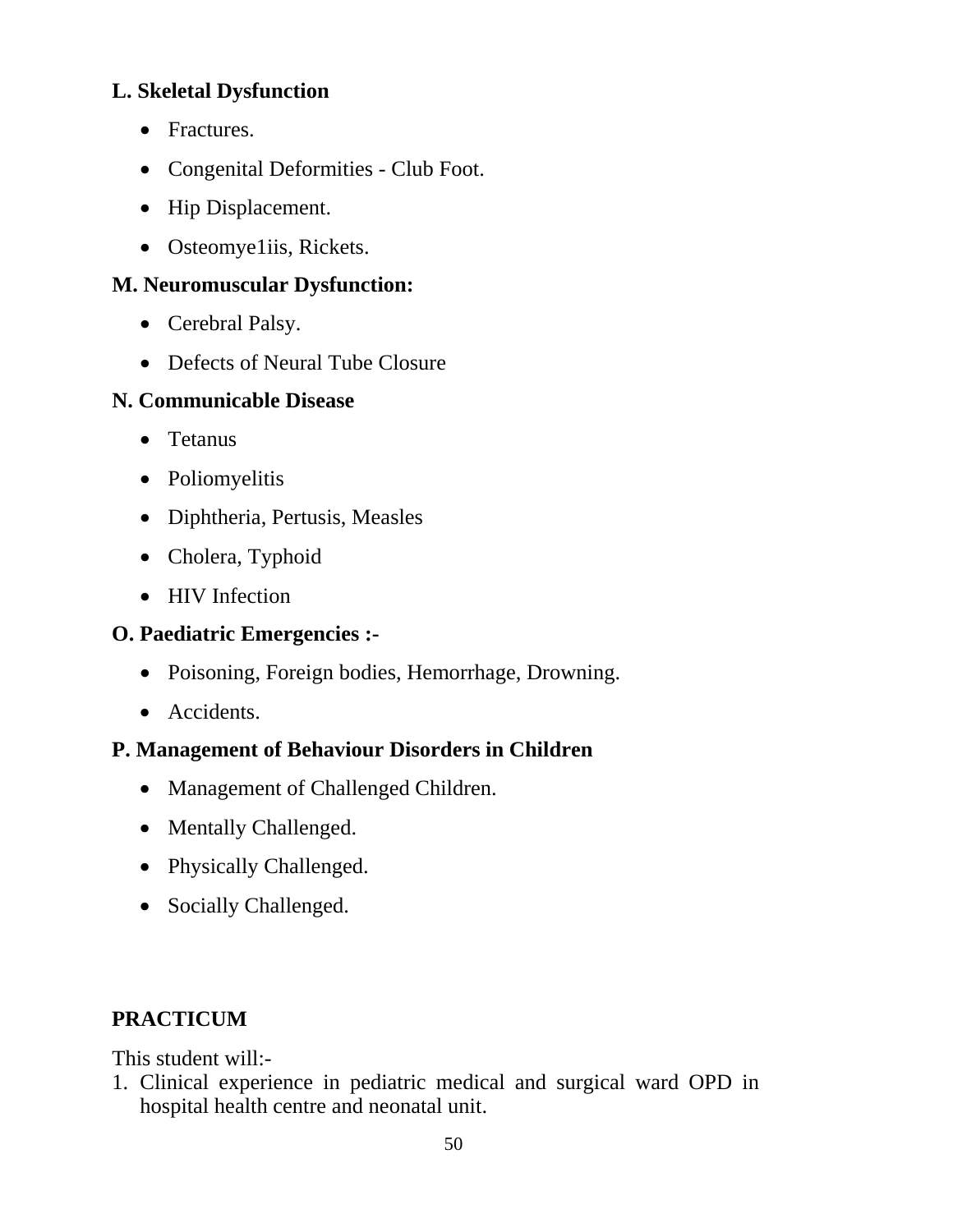- 2. Health Education and Health Counseling to individuals, families and groups.
- 3. Assessments and Screening tests
- 4. Visit a centre for handicapped children and child welfare centre and write observation report
- 5. Write an observation study of normal children of various age groups in home/nursery school/creche
- 6. follow nursing process in providing care to 3-6 children
- 7. Write at least two nursing care studies and do presentation
- 8. Give two planned health teachings one in hospital and one in OPD/health centre.
- 9. Practice the following nursing procedures
	- Taking pediatric history
	- Physical assessment of children
	- Baby bath
	- Feeding
	- Restraining
	- Calculation of dosage of drugs and administration of medications and injections
	- Collection of specimens
	- Enema bowel wash colostomy irrigation
	- Steam and Oxygen inhalation
	- Preparation to assist with diagnostic tests and operation
	- Examination/Assessment of a newborn
	- Neonatal resuscitation
	- Care of a baby in incubator and on ventilator
	- Photo therapy
	- Assist in exchange transfusion and other therapeutic procedures.

#### *WEIGHTAGE OF MARKS*

| <b>Theory</b> 50 | <b>MARKS</b> | <b>Term test</b>         | 30 marks |
|------------------|--------------|--------------------------|----------|
|                  |              | <i><b>Assignment</b></i> | 20 marks |

#### *PRACTICAL 50 MARKS*

 *Practical Examination 25 marks Clinical Evaluation 10 marks Case study/case book 5 marks Practical record 5 marks Observational /field visit 5 marks*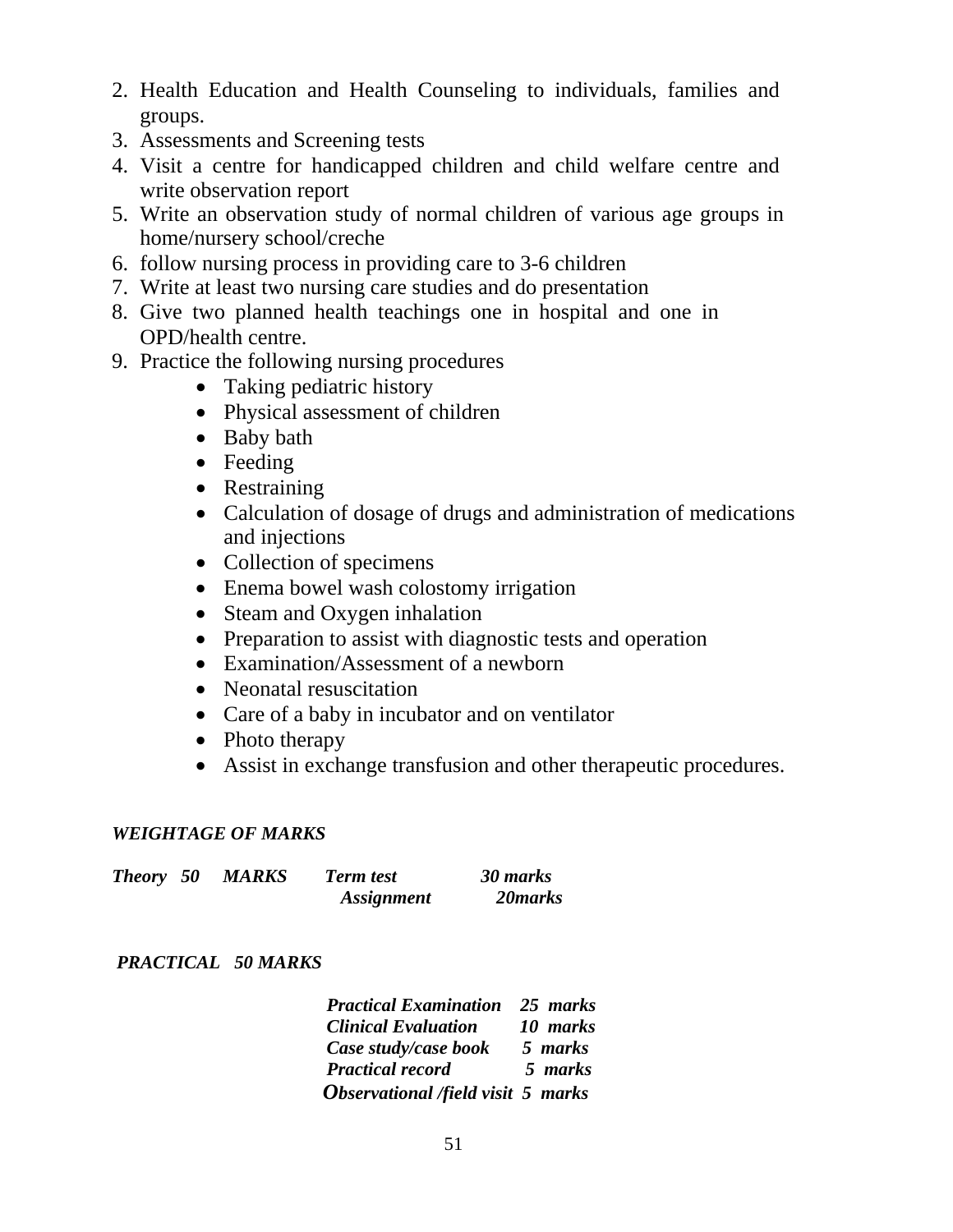#### *REFERENCES*

1. Achar S. T. & Viswanathan J. "Test Book of Paediatric in developing countries" 3 Ed., 1995, Madras Orient Longman Ld.,

2. Adele Pilitteri (1999 ), "Child Health Nursing Care the Child and Family 1<sup>st</sup> Ed, Lippincott Pubhsher, Philadelphia.

3. Dona L. Wong (2003), "Nursing Care of the infants and children whaley & wrong" 7th Ed., Mosby Publications, Philadelphia.

4. Gupta Satya : "Text l3ook of Paediatrics, 9 Ed., 2001 Vani Education 11 Books, Vickas Publishing House, New Delhi.

5. Jones O. P. "Clinical Paediatric Surgery Diagnosis and Treatment", London Black Well Scientific Publication.

6. Marlow Dorothy R. and Redding Barhara, "Text Books of Paediatric Nursing", 6th Ed.. W. B. Saunders Co., Philadelphia, 1988.

7. Margret C Slota, "Core Curriculum for Paediatric Critical Care Nursing", 1<sup>st</sup> Ed., W.B. Saunders Company. Philadelphia, 1998.

Nicki L. Post, "Paediatric Nursing – Caring for children and their family",  $1<sup>st</sup>$ Ed., Delmark Publishers, Australia, 2002.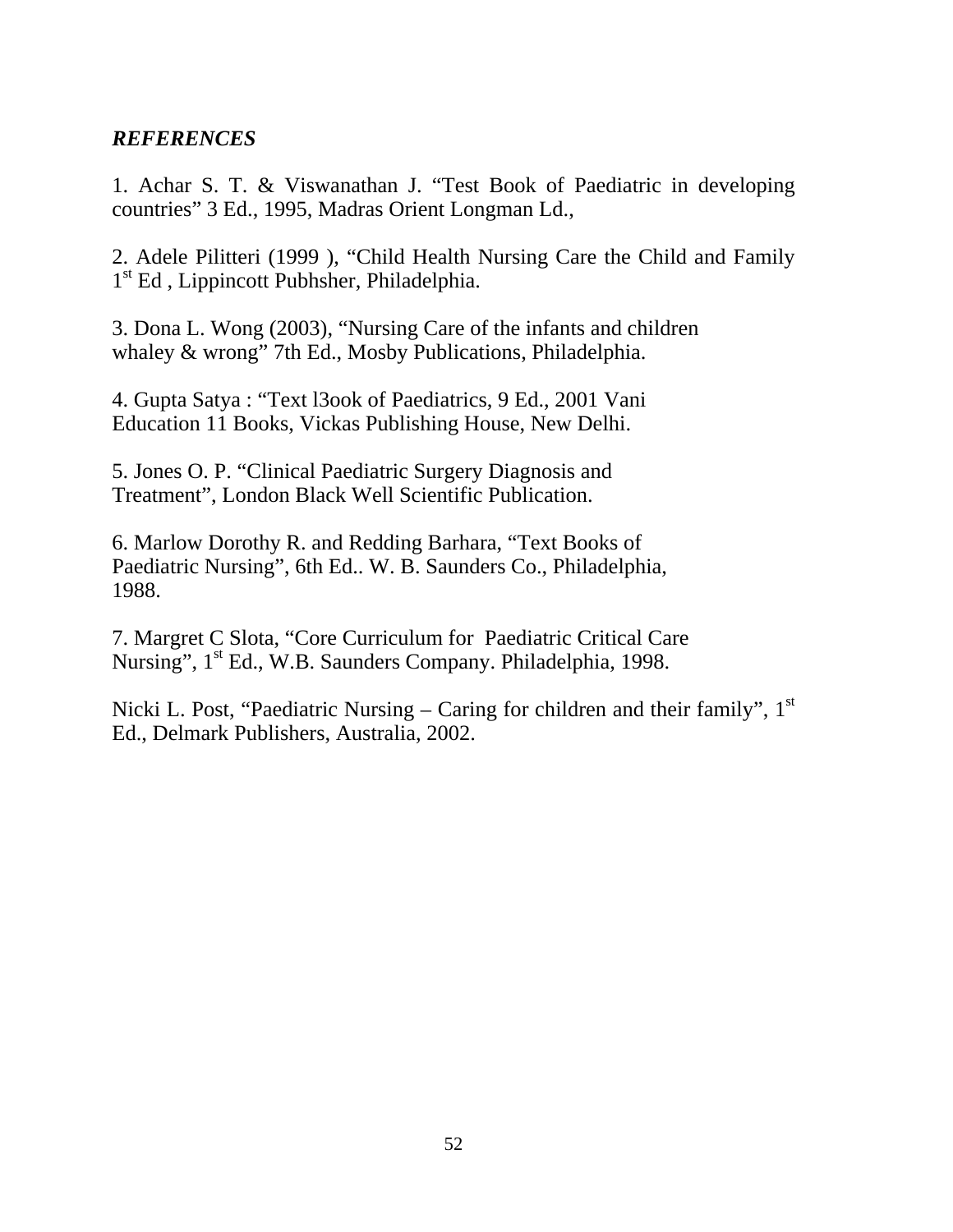### **MICROBIOLOGY**

Placement : 1st Year Time allotted : theory 70 Hrs Practical -30 hrs

#### **COURSE DESCRIPTION**

This course is reorients the students to the fundamentals of Microbiology and its various sub-divisions. It provides opportunities to gain skill in handling and use of microscope for identifying various microorganisms. It also provides opportunities for safe handling materials containing harmful bacteria and methods of destroying microorganisms.

#### **OBJECTIVES**

At the end of the course, the student will

- 1. Identify common disease producing micro-organisms.
- 2. Explain the basic principles of microbiology and their significance in health and disease.
- 3. Demonstrate skill in handling specimens
- 4. Explain various methods of dis-infection and sterilization
- 5. Identify the role of the nurse in hospital infection control system

### **COURSE CONTENTS**

#### **UNIT I – INTRODUCTION**

 **05 Hours** 

- Brief History of Microbiology
- Importance of Microbiology in Nursing
- Microscopes

### **UNIT II – STRUCTURES AND CLASSIFICATION OF MICROBES**

 **08 Hours Practical 04 Hours** 

• Morphological types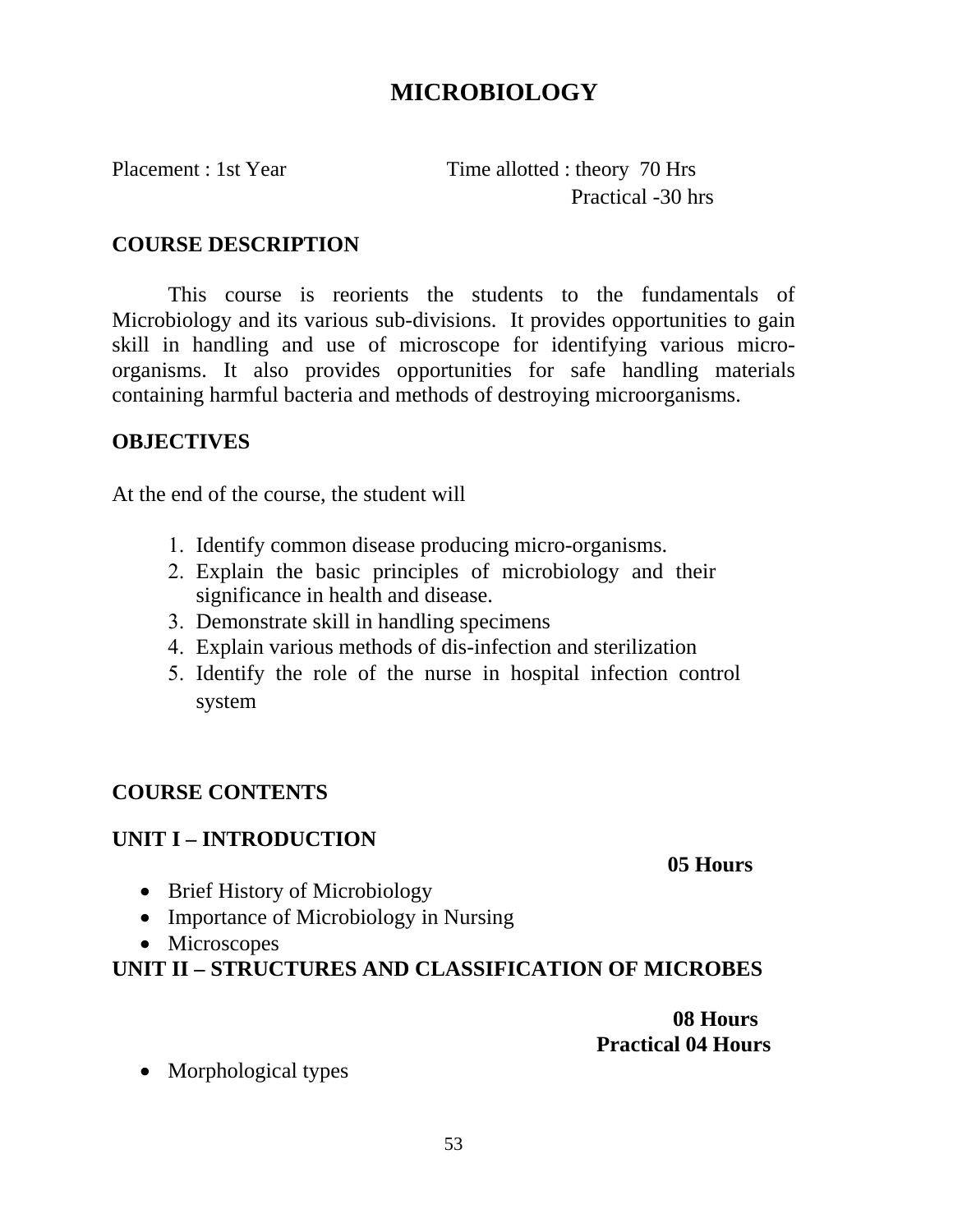- Size and form of bacteria
- Motility
- Classification of Micro-orgnisms

### **Practical:**

- Use and care of microscope
- Common examination : smear, Blood, Mouldes, Yeasts.

#### **UNIT III - IDENTIFICATION OF MICRO-ORGANISMS. 06 Hours**

### **Practical 04 Hours**

- Discussion of laboratory methods
- Diagnosis of bacterial diseases

### **Practical:**

- Staining techniques-gram staining, acid fast staining.
- Hanging drop preparation.

### **UNIT IV - GROWTH MICROBES** 08 Hours

# **Practical 04 Hours**

- Nutrition
- Temperature
- Moisture
- Blood

Practical : Preparation of Media and culture techniques.

- Collection handling and transportation of various specimens.

### **UNIT V - DESTRUCTION OF MICRO-ORGANISMS**

### **08 Hours**

### **Practical 04 Hours**

- Sterlization and disinfection
- Chemotherapy and antibiotics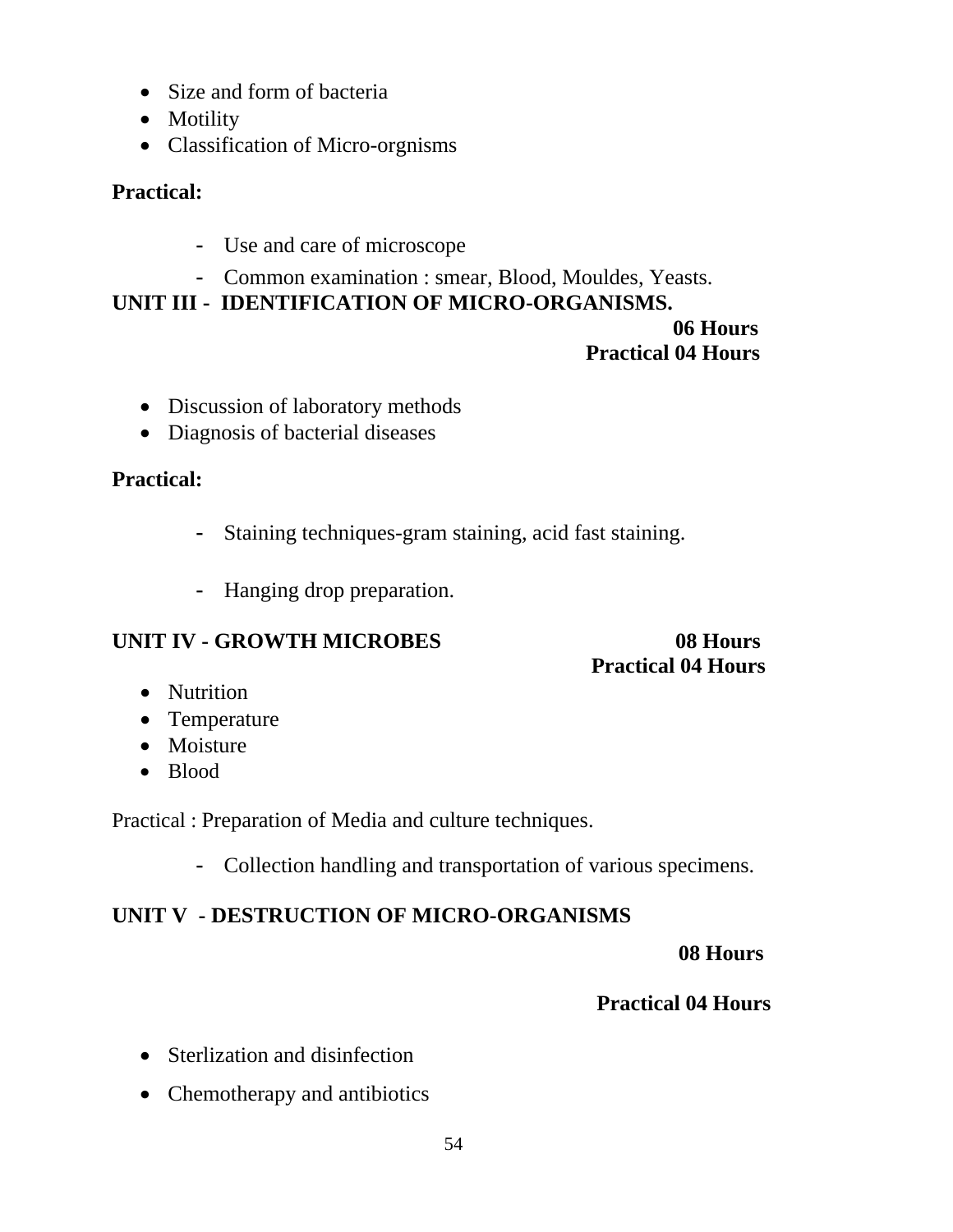- Effects of heat and cold
- Hospital Infection control procedure & role of nurses.

Practical : Sterilization methods- Physical, Chemical and Mechanical

### **UNIT VI - DISEASE PRODUCING MICRO-ORGANISMS**

### **08 Hours**

### **Practical 06 Hours**

- Gram positive bacilli
- Tuberculosis and Leprosy
- Anaerobes
- Cocci
- Spirochete
- Rickettsiae

**Practical:** Identification and study of the following bacteria : Strepto cocci, pneumococci and Staphylococci, Corynebacteria Spirochetes and gonococci. Enteric bacteria. Posting in infection control department.

### **UNIT VII – YEASTS AND MOULDS**

### **05 Hours**

- Pathogenic fungi
- Dermatophytes
- Systemic Mycotic infection
- Laboratory diagnosis of mycotic infection

### **UNIT VIII – IMMUNITY**

### **06 Hours Practical 06 Hours**

- Immunity and hypersensitivity- skin test
- Antigen and antibody reaction
- Immunization in disease.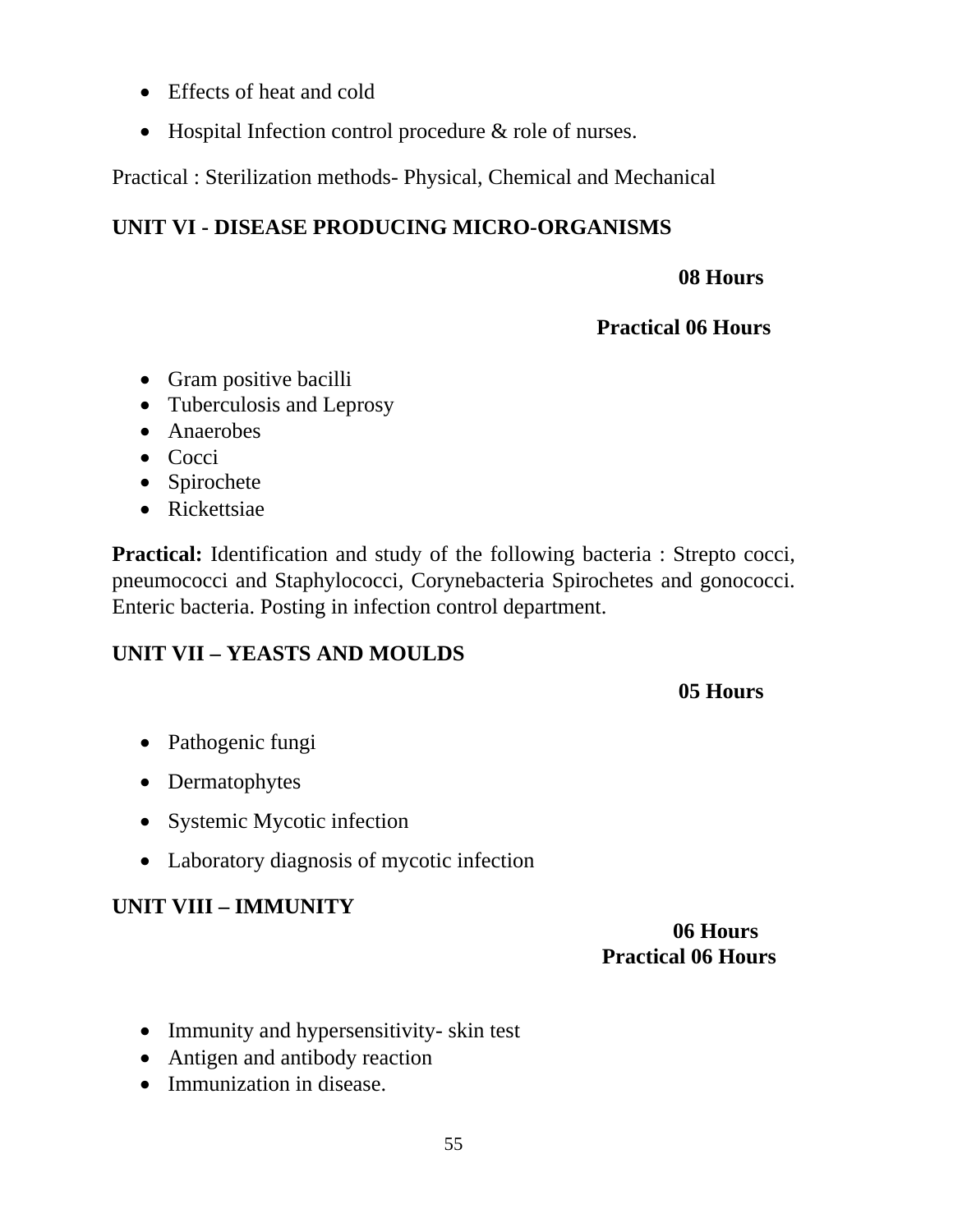#### **Practical :** Demonstration of serological methods

#### **UNIT IX - PARASITES AND VECTORS**

### **06 Hours Practical 02 Hours**

- Characteristics and classification of parasites
- Protozoal infection including amoebiasis
- Helminthes infection
- Diagnosis of parasitic infection
- Vectors and diseases transmitted by them

**Practical :** Identification of Parasites and Vectors.

#### **UNIT X - VIRUSES**

#### **05 Hours**

- Classification and general character of viruses
- Diseases caused by viruses in man and animal and their control

#### UNIT XI - MICRO-ORGANISMS TRANSMITTED

 **05 Hours** 

- Micro-organisms transmitted through food.
- Food poisoning
- Food borne infections

#### **PRACTICUM**

Each Student will practice in the laboratory as indicated in each unit of the courses outline. While giving nursing care in the wards they will practice collection and processing of sterilization , immunization, chemotherapy and maintenance of personal and environmental hygiene. Observation visit to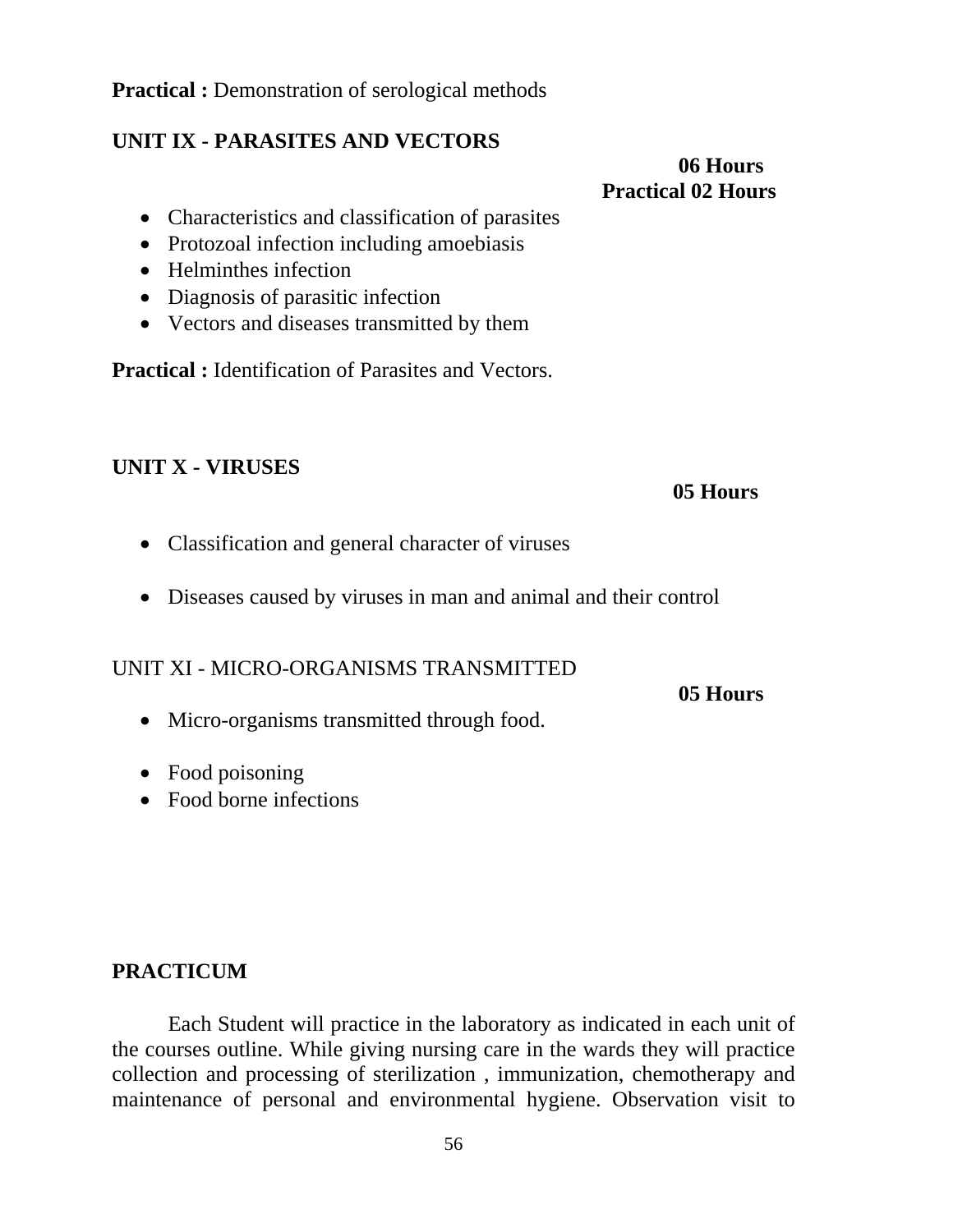incinerator, posting in CSSD and infection control department.

### **METHOD OF TEACHING**

- 1. Lecture
- 2. Discussion
- 3. Demonstration

### **METHOD OF EVALUATION**

- 1.Written Tests
- 2. Assignments
- 3. Practical and Oral Test

#### *WEIGHTAGE OF MARKS 50*

| <b>Term test</b>         | 30 marks |
|--------------------------|----------|
| <i><b>Assignment</b></i> | 20 marks |

### **References**

1. Ananthanarayanan R. "Text Book of Mirobio1ogy", Bombay, Oient Jaym Panickat, C. K. Longman, 1981.

2. Probisher, "Fundamentals of Microbiology", Philadelphia, W. B. Saunders Co., 1952.

3. Stewai, Beswick — Bacteriology, Virology, Immunity" London> The English Language Book Society, 1977.

4. Wilson, M. E. Helen Eckel Mizer and Josephine A Mo cue "Microbiology in Patient Care", U.S.A., Mac Milan Co., 1979.

### **MEDICAL SURGICAL NURSING**

Placement : 1<sup>st</sup> Year Time allotted : Theory 120 Hrs Practical -300 hrs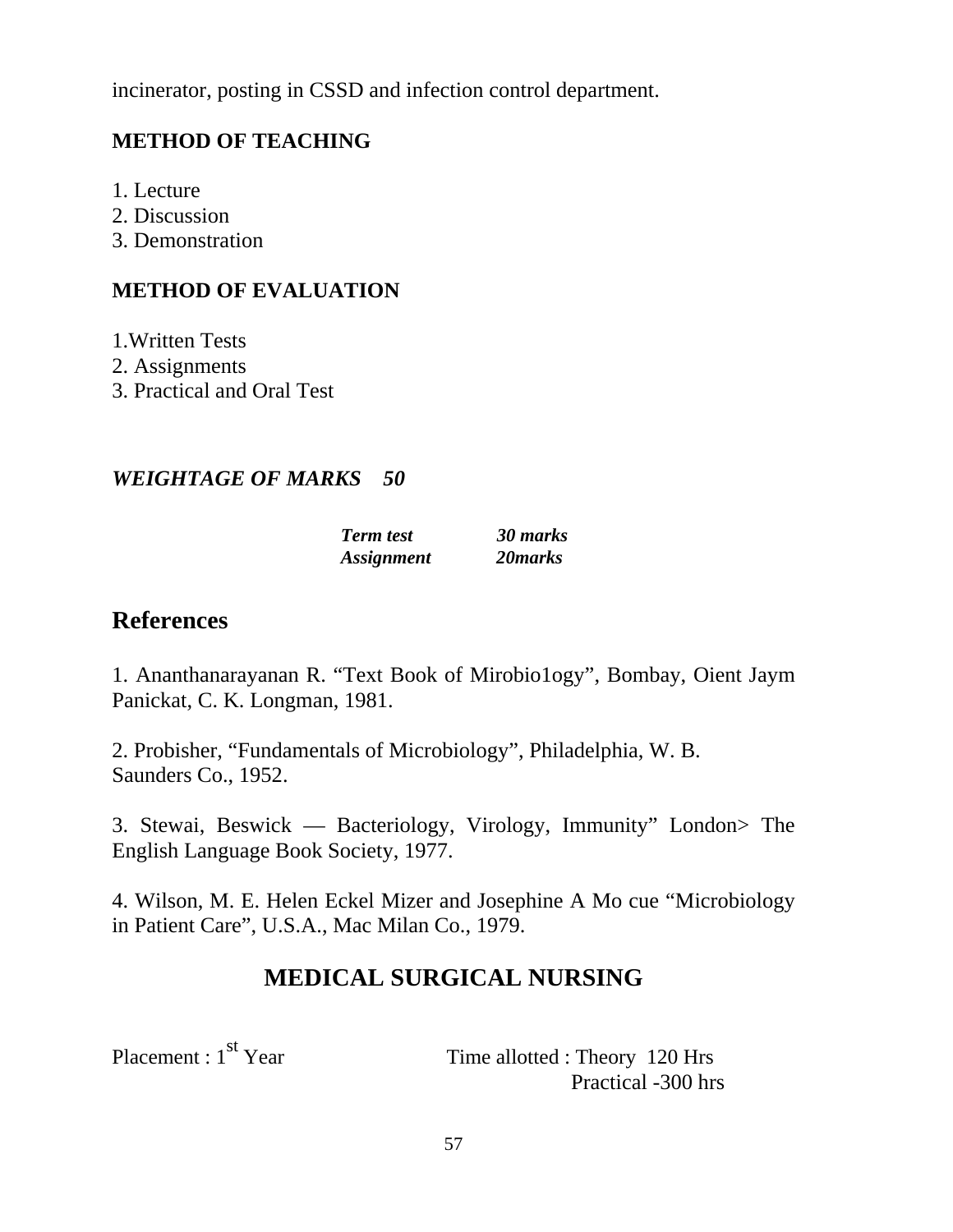#### **COURSE DESCRIPTION**

The purpose of this course is to widen the students knowledge and develop proficiency in caring for patients with medical surgical problem . This course includes review of relevant anatomy and physiology pathophysiology in medical- surgical disorders and the nursing management of these conditions.

#### **OBJECTIVES**

At the end of the course, the student will

- 1. Explain relevant anatomy and physiology of various systems the body.
- 2. Explain pathophysiology of various disorders
- 3. Explain the actions side effects and nursing implication administering drugs for various disorders
- 4. Discuss the recent advancement in the treatment and care patients with medical surgical conditions
- 5. Develop skill in giving comprehensive nursing care to patient following the steps of nursing process.
- 6. Assist the patients and their families in identifying and meeting their own health needs
- 7. Appreciate the role of the nurse in the medical surgical health team.

#### **COURSE CONTENTS**

#### **UNIT I - INTRODUCTION TO MEDICAL SURGICAL NURSING 04 Hours Practical 10Hours**

• Review of concepts of comprehensive nursing care in medical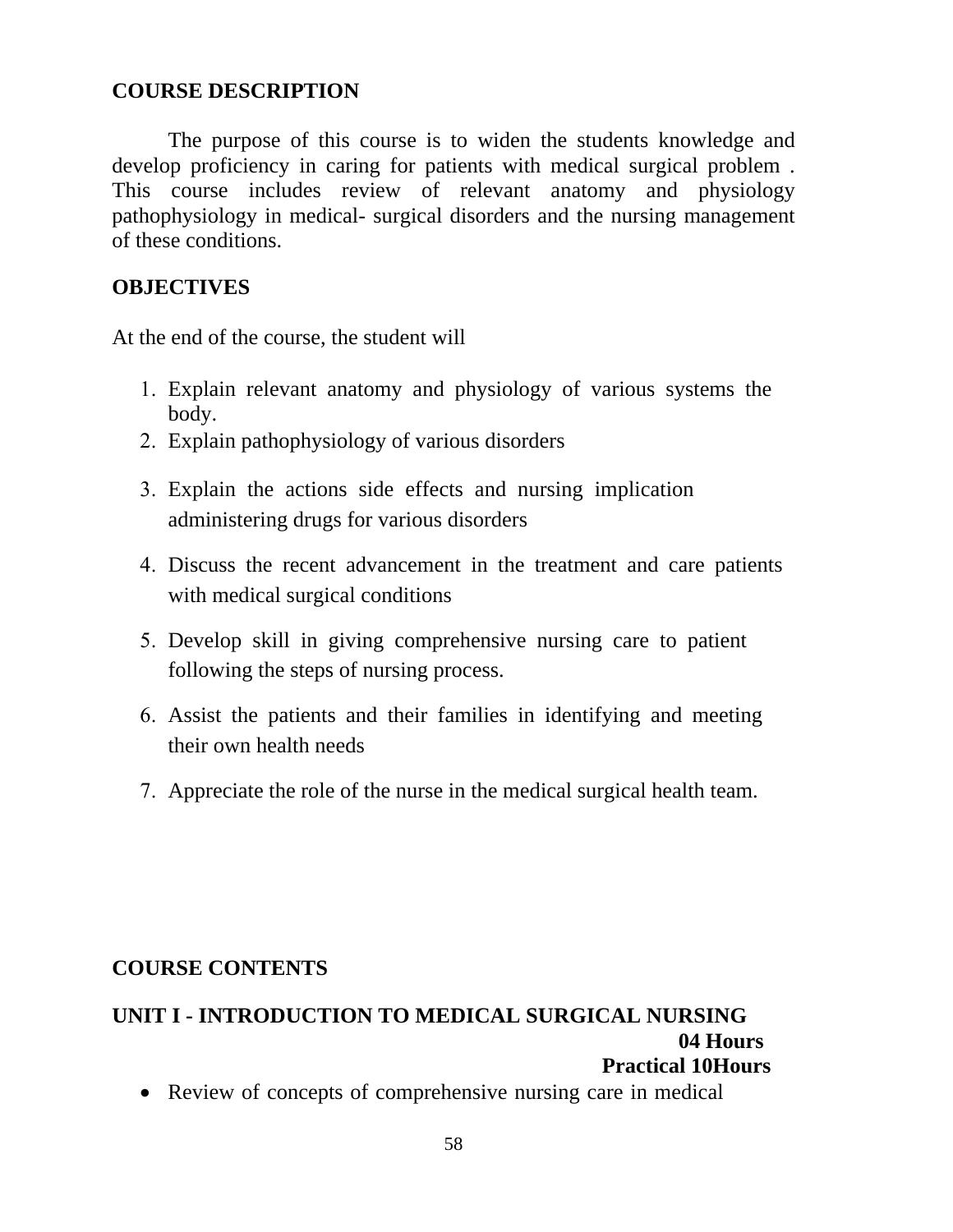surgical conditions

- Nurse patient and his/her family
- Functions of nurse in the outpatient department
- Intensive care unit.

### **UNIT II - NURSING MANAGEMENT OF PATIENT WITH SPECIFIC PROBLEMS**

#### **05 Hours Practical 10 Hours**

- Fluid and electrolyte imbalance
- Dyspnea and cough respiratory obstruction
- Fever
- Shock
- Unconsciousness
- Pain
- Acute illness
- Chronic illness
- Terminal illness
- Age related illness
- Patient under going surgery
- Incontinence

### **UNIT III - NURSING MANAGEMENT OF PATIENT WITH NEUROLOGICAL AND NEURO SURGICAL CONDITIONS.**

### **10 Hours Practical 30 Hours**

- Review of anatomy and physiology of the nervous system
- Pathophysiology diagnostic procedures and management of :
	- Cerebro- vascular accident
	- Cranial spinal and peripheral neuropathies
	- Head-ache and intractable pain
	- Epilepsy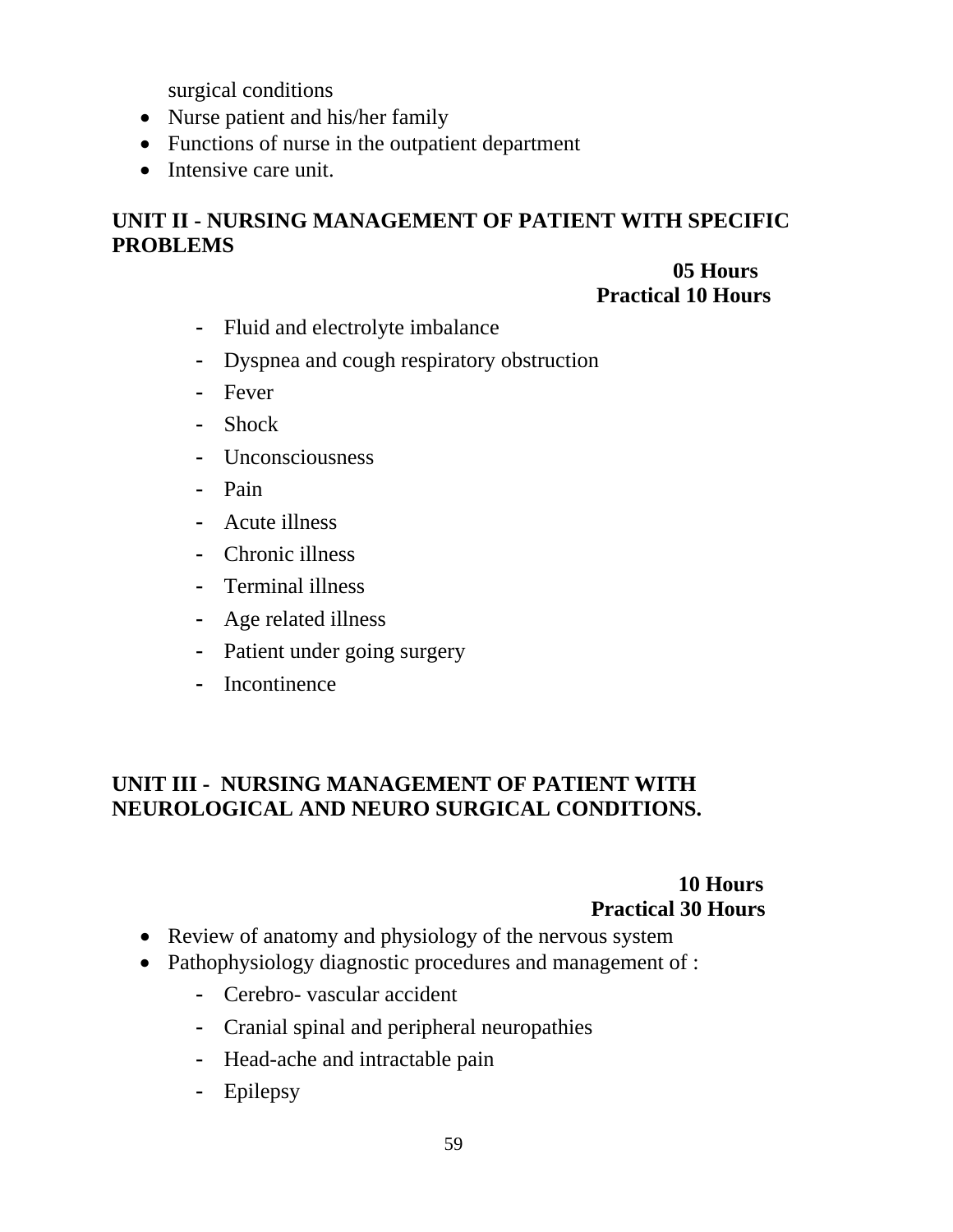- Infectious and inflammatory diseases and trauma of the Nervous System.
- Common disorders of the system
- Recent advances in diagnostic and treatment modalities
- Drugs used in these disorders
- Tumors of brain & spinal cord congenital Malformation degenerative diseases.

### **UNIT IV - NURSING MANAGEMENT OF PATIENT WITH CARDIOVASCULAR PROBLEMS**

### **10 Hours Practical 30 Hours**

- Review of relevant anatomy and physiology of cardio vascular system
- Pathophysiology diagnostic procedures and management of
	- Ischemic Heart diseases
	- Cardiac arrhythmias
	- Congestive heart failure
	- Rheumatic and other valvular heart diseases
	- Endocarditis cardiomyopathies congenital heart diseases hypertension heart block
	- Cardiac emergencies cardiac arrest acute pulmonary oedema cardiac tamponade cardiogenic shock aneurysms and peripherovascular disorders recent advancement in cardiology.
- Acquired disorders Myocarditis, Endocarditis
- Heart Transplantation
- Nurse's Role in rehabilitation of cardiovasulcar disorders

### **UNIT V - NURSING MANAGEMENT OF PATIENT WITH RESPIRATORY PROBLEMS**

### **10 Hours Practical 15 Hours**

• Review of anatomy and physiology of respirator system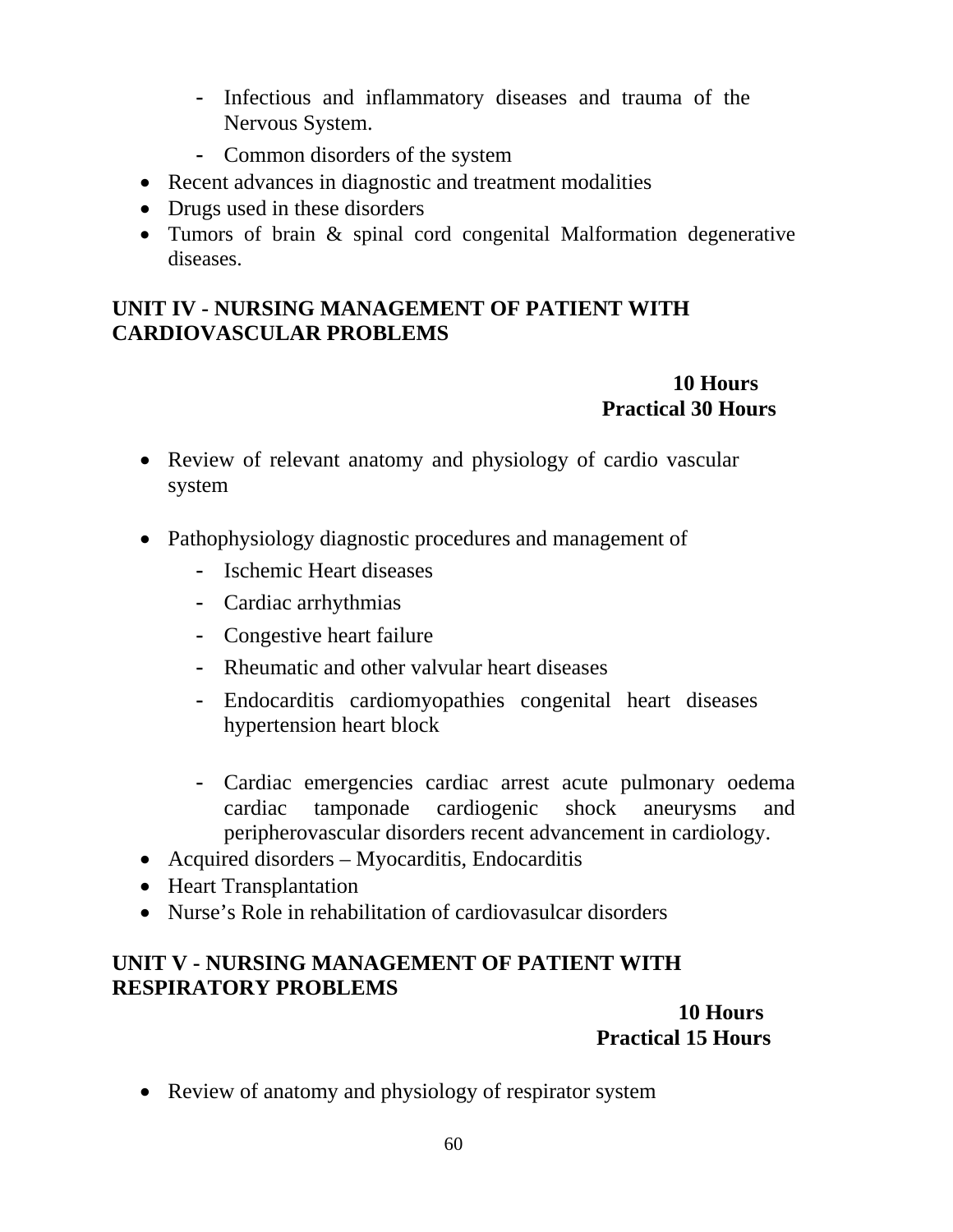Pathophysiology diagnostic procedures and management of upper respiratory tract infections.

- Bronchitis
- Asthma
- Emphysema empyema Atelectasis COPD
- Bronchiectasis
- Pneumonia
- Pulmonary tuberculosis
- Lung abscess
- Pleural effusion
- Tumours and Cysts
- Chest injuries
- Respiratory arrest and insufficiency
- Pulmonary embolism
- Drugs used in the management of these patients
- Special respiratory therapies.

### **UNIT VI - NURSING MANAGEMENT OF PATIENT WITH GENITOR-URINARY PROBLEMS**

### **08 Hours Practical 20 Hours**

- Review of anatomy and physiology of the genitor urinary system
	- Nephritis
	- Renal calculus
	- Acute renal failure
	- Chronic renal failure
	- End stage renal disease
- Special procedures dialysis renal transplant
- Drugs used in management of these patients
- Congenital disorders urinary infections
- Benign prostate hypertrophy.

#### **UNIT VII - NURSING MANAGEMENT OF PATIENT WITH PROBLEMS OF THE DIGESTIVE SYSTEMS**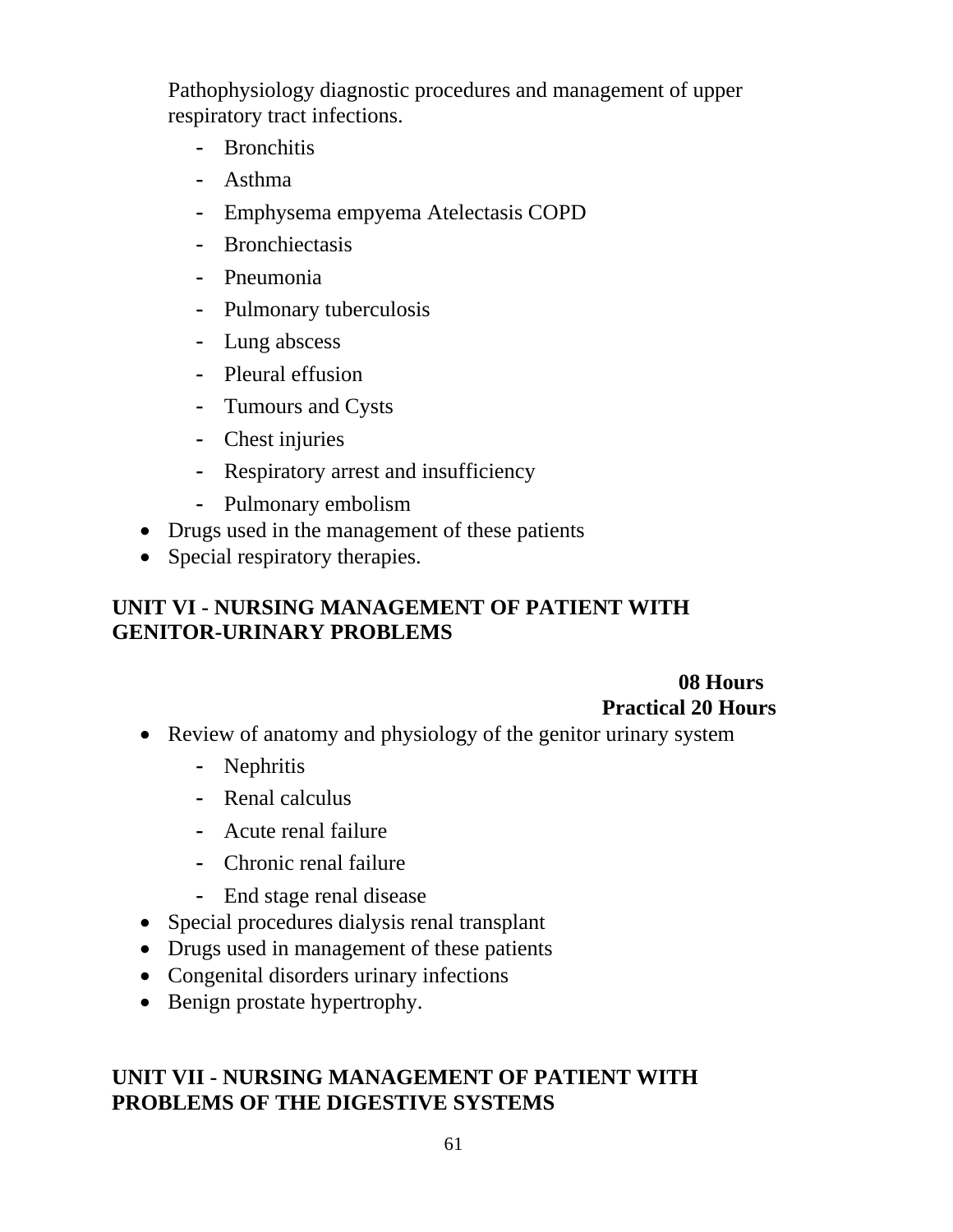#### **10 Hours Practical 30 Hours**

- Review of anatomy and physiology of gastrointestinal system and accessory organs
- Patho physiology diagnostic procedures and management of -G.I Bleeding
	- Peptic ulcer
		- Infection
		- Acute abdomen
		- Colitis diarrhea dysentery & mal- absorption syndrome
		- Cholecystitis
		- Hepatitis hepatic coma and cirrhosis of liver
		- Portal hypertension
		- Pancreatitits
		- Tumors hernias fistulas fissures hemorrhoids.
- Drugs used in the management of these patients.

### **UNIT VIII - NURSING MANAGEMENT OF PATIENTS WITH ENDOCRINE PROBLEMS**

### **08 Hours Practical 15 Hours**

- Review of anatomy and physiology
- Patho-physiology patients with
	- Thyroid disorders
	- Diabetes mellitus
	- Diabetes insipidus
	- Adrenal tumour
	- Pituitary disorders
	- Diagnostic procedures
- Nursing management of patient with above problems
- Drugs used in endocrine problems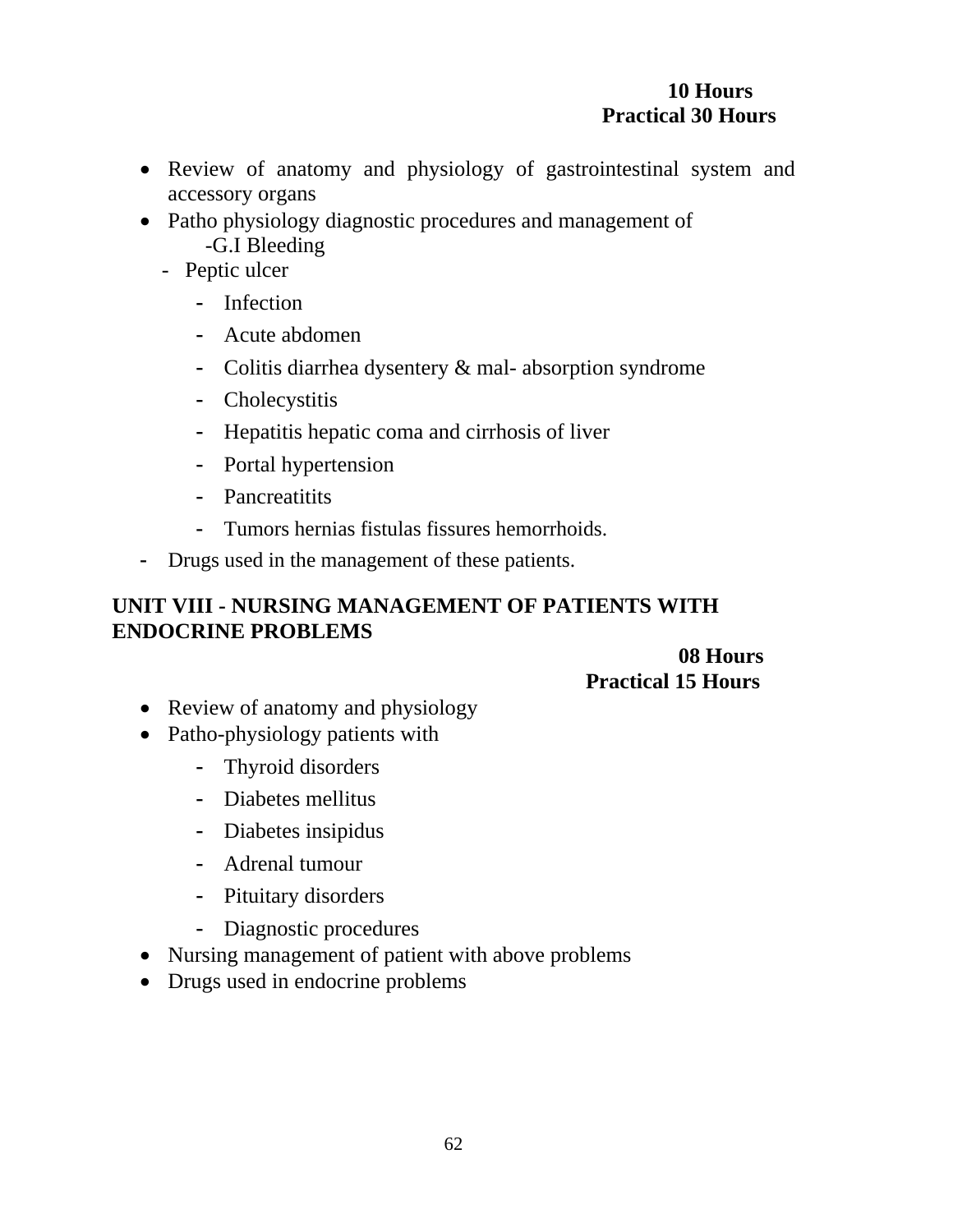### **UNIT IX - NURSING MANAGEMENT OF PATIENTS WITH MUSCULOSKELETAL PROBLEMS**

### **10 Hours Practical 30 Hours**

- Review of anatomy and physiology
- Pathophysiology
	- Arthritis osteomyelitis bursitis
	- Fractures dislocation and trauma
	- Prolapsed disc
	- Osteomalacia and osteoporosis
	- Tumor
	- Amputation
- Diagnostic procedures
- Nursing management of patients with above problems.
- Prosthsis and rehabilitation
- Transplant & replacement surgeries

#### **UNIT X - NURSING MANAGEMENT OF PATIENTS WITH DISORDERS OF FEMALE REPRODUCTIVE TRACT**

#### **05 Hours Practical 10Hours**

Disorder of menstruation

- Infections of the genital tract
- Benign and malignant tumors of the genital tract
- R.V.F, V.V.F
- Climacteric changes and associated problems

### **UNIT XI - NURSING MANAGEMENT OF PATIENTS WITH ONCOLOGICAL DISORDERS 05 Hours**

#### **Practical 10 Hours**

- Types of neoplasms and related pathophyusiology
- Diagnostic procedures
- Modalities of treatment and nurse's role
- Special therapies –chemotherapy and radiotherapy
- Preventive measures other therapies

### **UNIT XII - NURSING MANAGEMENT OF PATEITNS WITH SKIN DISTRUCTION 05 Hours**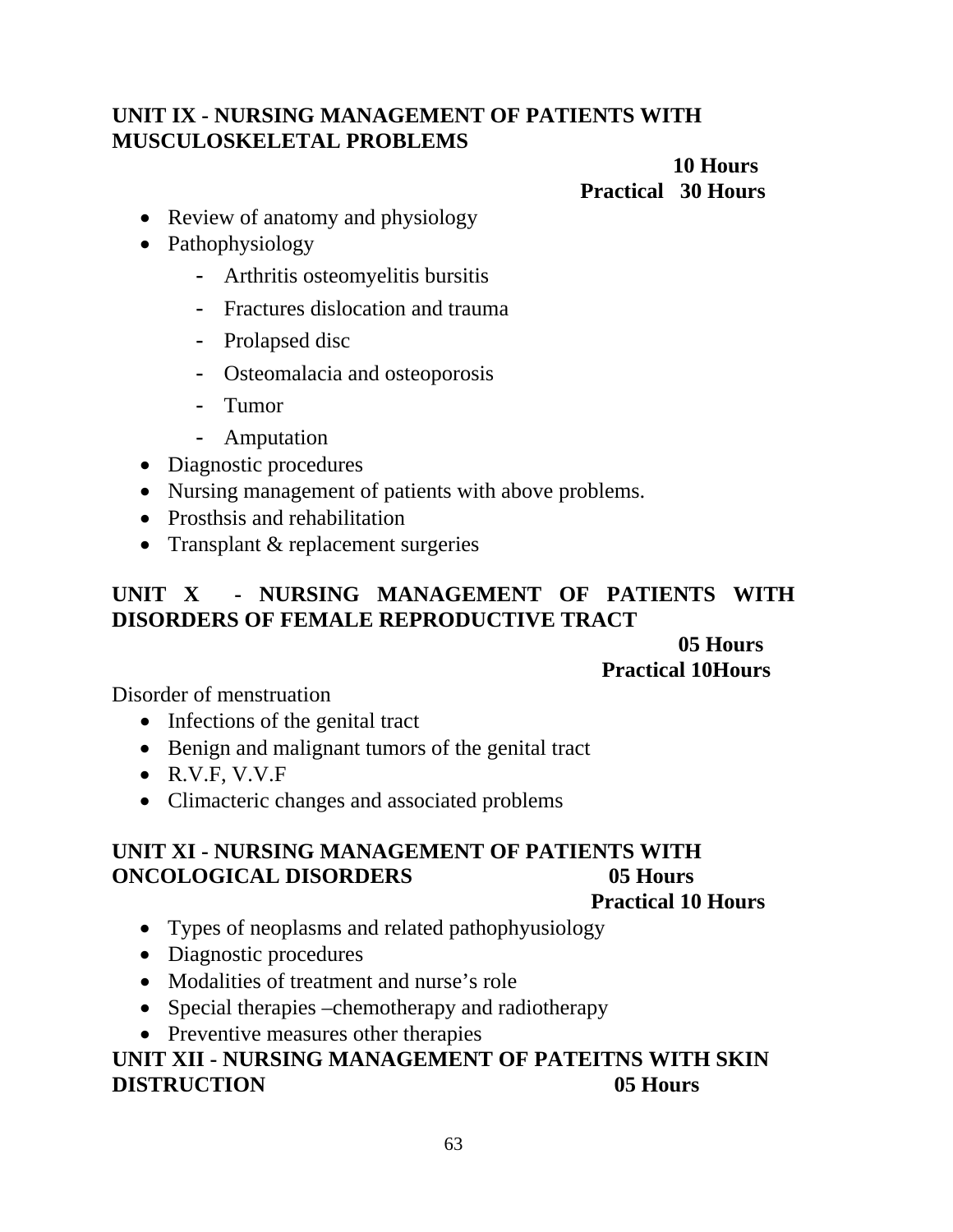#### **Practica1 10 Hours**

- Nursing management of patient with burns
- Nursing management of patient with reconstructive surgeries

## **UNIT XIII - NURSING MANAGEMENT OF PATIENTS WITH COMMUNICABLEDISEASES 05 Hours**

 **Practical 10 Hours** 

- Nursing management of patients with common communicable diseases & STD
- Nursing management of patients with immunological disorders including HIV/AIDS

#### **UNIT XIV - NURSING MANAGEMENT OF PATIENTS WITH DISEASES OF SENSE ORGANS**

 **10 Hours** 

 **Practical 40 Hours** 

• Nursing management of patients with diseases of eye, ear, throat  $\&$ skin

### **UNIT XV - NURSING MANAGEMENT PATIENTS WITH BLOOD DISORDERS 10 Hours**

#### **Practical 20 Hours**

- Review of Anatomy & Physiology of Blood and Blood products
- Patho- physiology diagnostic procedures and management blood disorders
	- Anemia
	- Leukemia
	- Bleeding disorders
	- Hemophilia
	- Purpura etc
- Blood transfusion safety checks procedure and requirement management of adverse transfusion reaction records for transfusion.
- Management and counseling of blood donors phlebotomy procedure and post donation management
- Blood bank functioning and hospital transfusion committee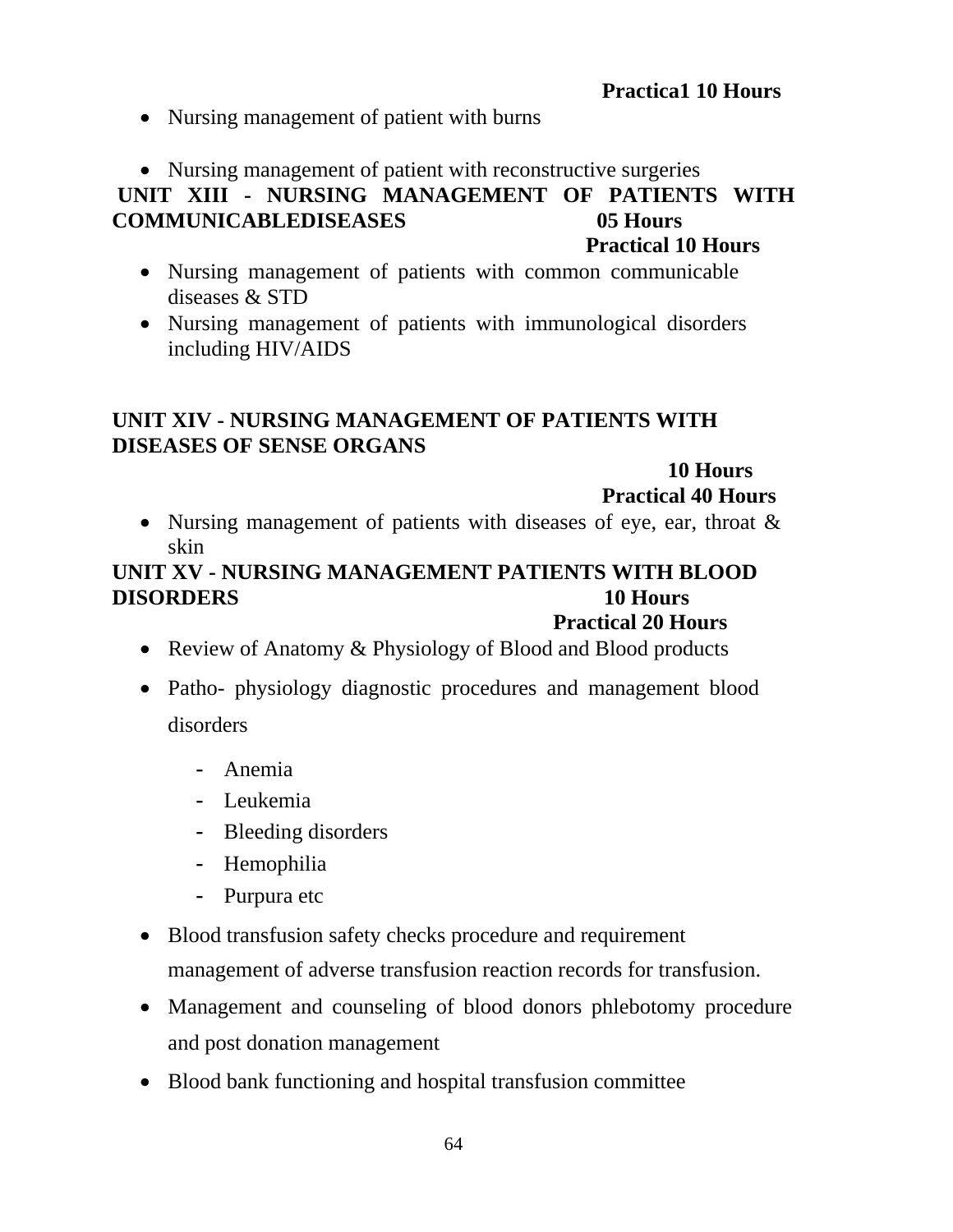• Bio-safety and waste management in relation to blood transfusion

### **UNIT XVI - NURSING IN EMERGENCIES 05 Hours**

#### **Practical 10 Hours**

- cardiac emergencies
- Trauma
- Poisoning
- Crisis management thyroid crisis Hypertensive crisis and crisis.

#### **PRACTICUM**

- Students should rotated in the selected medical & surgical areas like Cardio Thoracic Neurology Urology Orthopedices Gynecology Oncology Burns and Reconstructive surgical units
- The students should given patient assignment. They have to practice patient centered comprehensive nursing.
- Each student is required to give planned health teachings conduct clinical teaching case presentation and drug study.

### **METHODS OF TEACHING : (ONE BY ONE)**

Lecture, lecture cum discussion, clinical experience, panel discussion field role play, nursing care study, demonstration, Journal Presentation, patient centered teaching.

### **METHODS OF EVALUATION:**

 Written tests, clinical evaluation, nursing care studies, field visits report on practical tests, Anecdotal records.

#### *WEIGHTAGE OF MARKS*

| <b>Theory</b> 50 | <b>MARKS</b> | <b>Term test</b>         | 30 marks |
|------------------|--------------|--------------------------|----------|
|                  |              | <i><b>Assignment</b></i> | 20 marks |

 *PRACTICAL 50 MARKS* 

| <b>Practical Examination</b> 25 marks |          |
|---------------------------------------|----------|
| <b>Clinical Evaluation</b>            | 10 marks |
| Case study/case book                  | 5 marks  |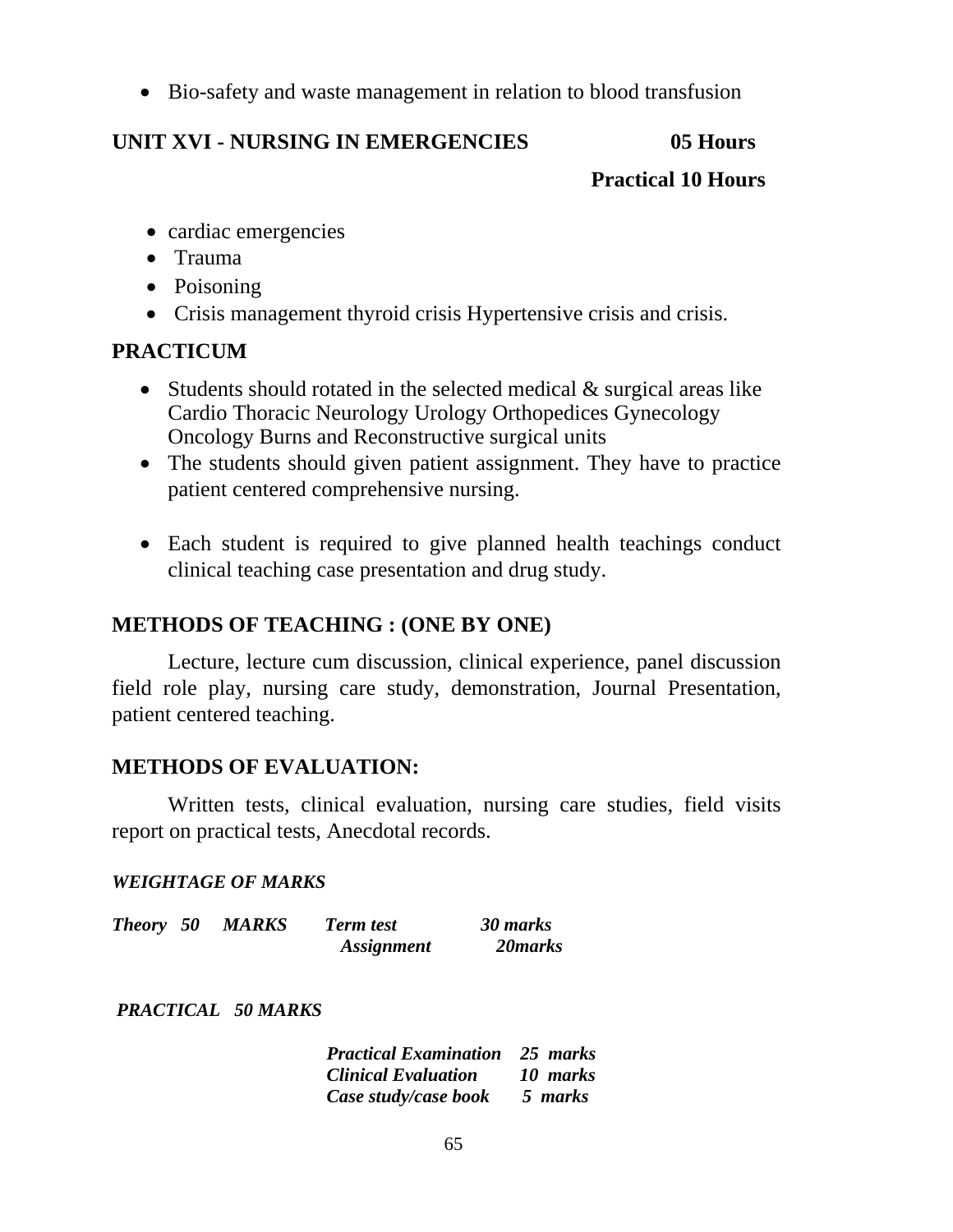#### *Practical record 5 marks Observational /field visit 5 marks*

#### **REFERENCE :**

1. Brunner / Suddarth – Text Book of Medical Surgical Nursing,  $6<sup>th</sup>$  Edition, J.B. Lippincott Co., Philadelphia, 1988.

2. Carleson, Judith H & Others 'Nursing Diagnossi" W. B. Saunders Company, Philadelphia, 1982.

3. Davidson and Macdeved, The Principles and Practice of' Medicine, English Language Book Society, London.

4. Katz R. Charlotic, 'The Nursing Process' Balilliere Tindall, London 1979.

5. Kim Hi Je. Packet Guide to Nursing Diagnosis' The C.V. Moby Co., St. Louis, 1984.

6. Luckman and Sorenson, Medical Surgical Nursing, - A Psychosocial approach, dition, W. B. Saunders Co.,

7. Marriner, A.NW, 'The Nursing Process, Sensitive approach to Nursing Care'. The C. V. Mosbv Co., London 1983.

8. Phipps, L. W. Shafers' Medical Surgical Nursing. Edition, C. V: Mosby Co., St.. Louis.

9. Watson, Medical Surgical Nursing and re[ate1 Physiology, 3 Edition, Baclierrn, Tunclail, 1988.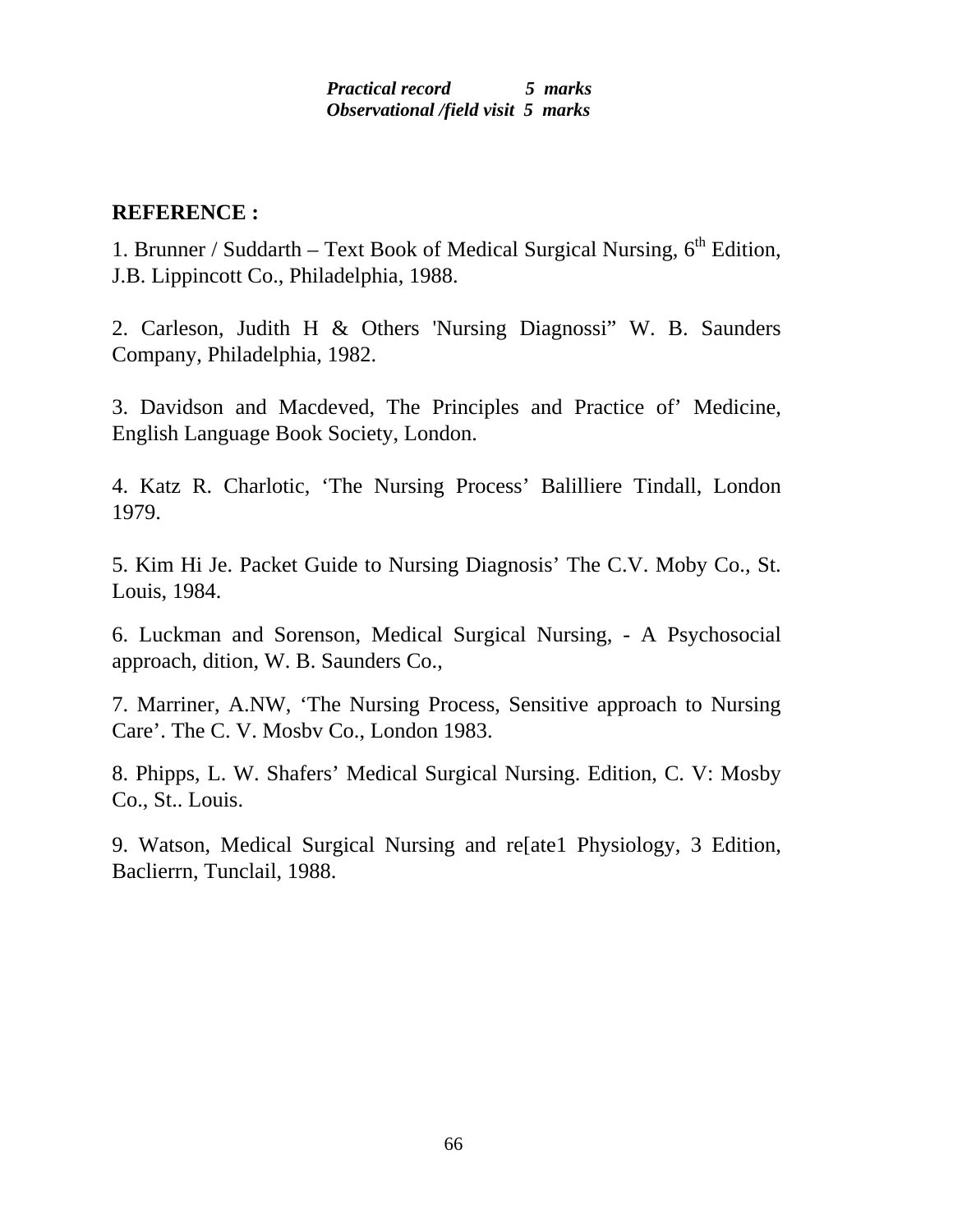### **ENGLISH**

Placement : 1<sup>st</sup> Year Time allotted : Theory -60 Hrs

### **COURSE DESCRIPTION**

The course is designed to help the student understand and usage of English language required for their professional work

### **OBJECTIVES**

At the end of the course, the student will develop

- 1. Ability to speak and write grammatically correct English
- 2. Effective skill in reading and understanding the English language
- 3. skill in reporting

### **COURSE CONTENTS**

### **UNIT I – GRAMMER**

#### **10 Hours**

- Remedial Study of Grammar
- Common grammatical errors,
- Review of grammar (Concord, tense, voice etc.),
- Role of grammar in communicative competence,
- Idiomatic use and usage,
- Standard English.

### **UNIT II – VOCABULARY + READING**

### **15 Hours**

- Understand new passages and writing answers to the prescribed text based questions,
- Improving the reading speed
- Cultivating interest in reading
- Coining medical and general vocubular items
- Synonyms, atonyms, phrases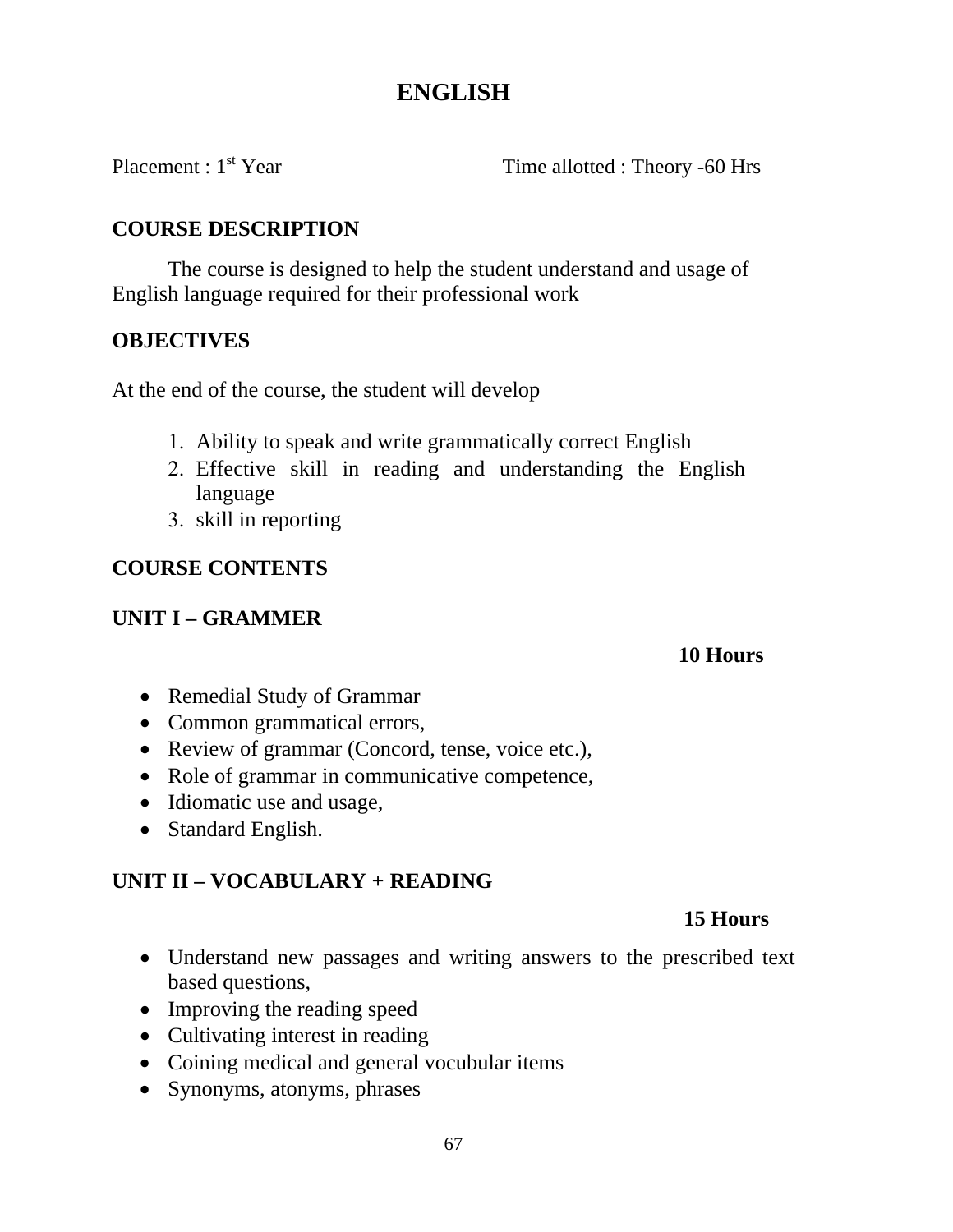• Use of Dictionary & Thesaurus

### **UNIT III – WRITTEN COMMUNICATION**

- The study of various forms of composition,
- Note taking and Note making
- Diary, nurses notes, anecdotal records,
- Preparing teaching notes, posters
- Summarizing,
- Nurses reports on health problems,
- Letter writing
- Writing short answers to English text based questions,
- Essay writing,
- Style of writing

### **UNIT IV - ORAL COMMUNICATION:**

#### **15 Hours**

- Listening comprehension Film, Cassette and Radio,
- Phonetics the study of English sounds,
- Stress, rhythm & intonation,
- Difference between the. Indian & English sound systems,
- Oral reports, debates,
- Panel discussion, symposia,
- Speeches, skits, interviews,
- Fluency in speaking.

### **PRACTICUM**

- The clinical experience in the wards and bed side nursing will provide opportunity for students to fulfill the objectives of learning language
- Assignment on writing and conversation through participation in discussion debates seminars and symposia. The students will gain further skills in task oriented communication.

 **20 Hours**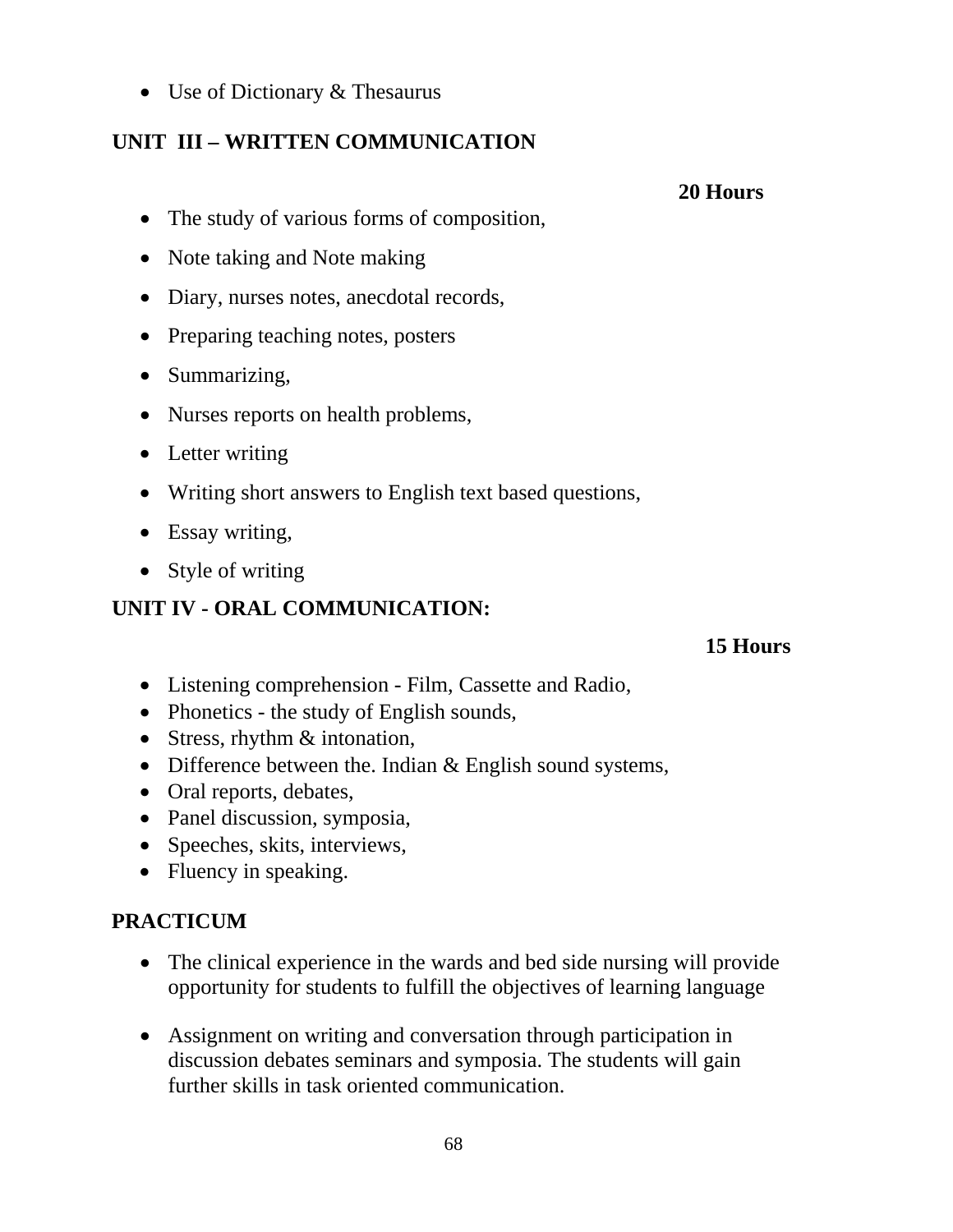### **METHODS OF TEACHING**

- 1. Lecture
- 2. Pair and Group Work
- 3. Role plays
- 4 Oral presentations.
- 5. Decoding & production grammar exercise.
- 6. Comprehension exercise
- 7. Writing assignments.
- 8. Word puzzles & Quizzes.
- 9. Communicative games & fluency activities.

### **Methods of Evaluation:**

- 1. Individual Oral presentations.
- 2. Group Discussion.
- 3. Answering questions front the prescribed English text.
- 4. Summary / Essay / Letter writing.
- 5. Gram-mar Exercises.
- 6. Medical / General vocabulary exercises

### *English 100 marks*

### *Internal Examination : 100 marks*

### *REFERENCES*

1. Selva Rose. 1997, Career English for Nurses. Cheiu;ai: Oient Longrnan Ltd.

2. Oxford advanced Leaiiers Dictionary, 1996.

3. Quirk, Randolph and (Jreenbaum Sidney, 1987. A University Grammar of English, Hong Kong: Longman group (FE) Ltd.

4. Thomson A. J. and Maitüiet A. V. 1987, A 1icticl English Grammar, Delhi: Oxford University Press.

5. Gimson A. E. 1986, An Introduction to pronunciation of English. Hong kong: Wing King Tong Ca. Ltd.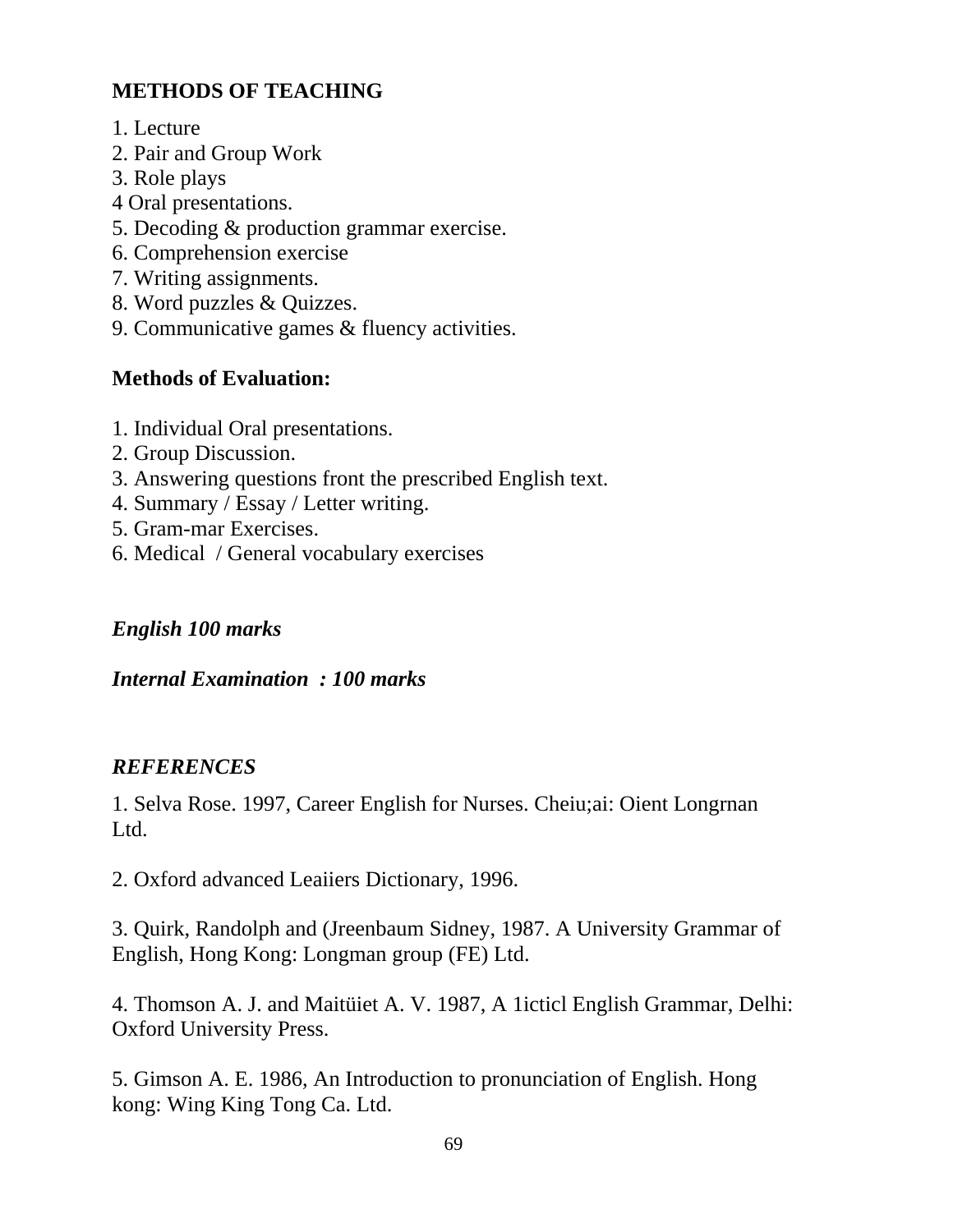6. O' Connor J. D, 1 986. Better English h'onuwiation. Cambridge: University Press.

7. By water F. V. A. 1982, Proficincy Course in Enish. London: 1-lodder and Strongliton.

8. Roget S. P.. 1960, Thes2unis ol' Eiiglisli Words & Phrases, London: Lows & Brydone Ltd. 1960.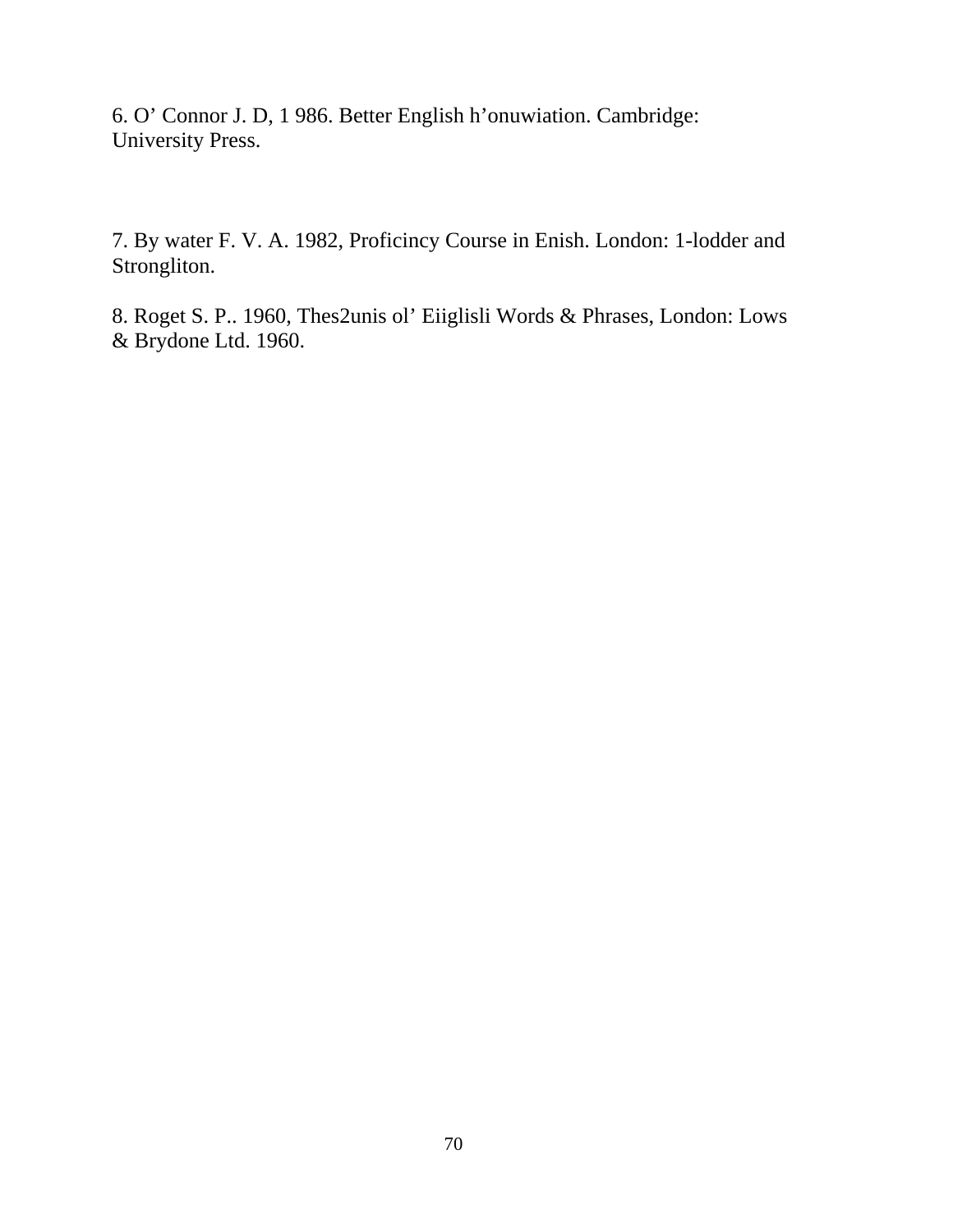### **SOCIOLOGY**

**Placement** :  $2^{nd}$  Year Time allotted : Theory -90 **Hours** 

### **COURSE DESCRIPTION**

This course is to reorient students to sociology related to community and social institution in India and its relationship with health illness and nursing

### **OBJECTIVES**

At the end of the course, the student will

- 1. Describe sociological concepts that are applicable to nursing
- 2. Determine role of sociology in nursing as related to social institutions in India
- 3. Develop positive attitudes towards individual, family and community.

### **COURSE CONTENTS**

### **UNIT I - INTRODUCTION**

#### **05 Hours**

• Importance of study of sociology in nursing, relationship anthropology , sociology etc.

### **UNIT II - INDIVIDUAL AND THE SOCIETY**

- Socialization
- Interdependence of the individual and society
- Personal disorganization
- Role of Nurse as a change agent in rendering Primary Health Care in contemporary Indian Society.

 **08 Hours** 

### **UNIT III - CULTURE** 05 Hours

- Nature of culture
- Evolution of culture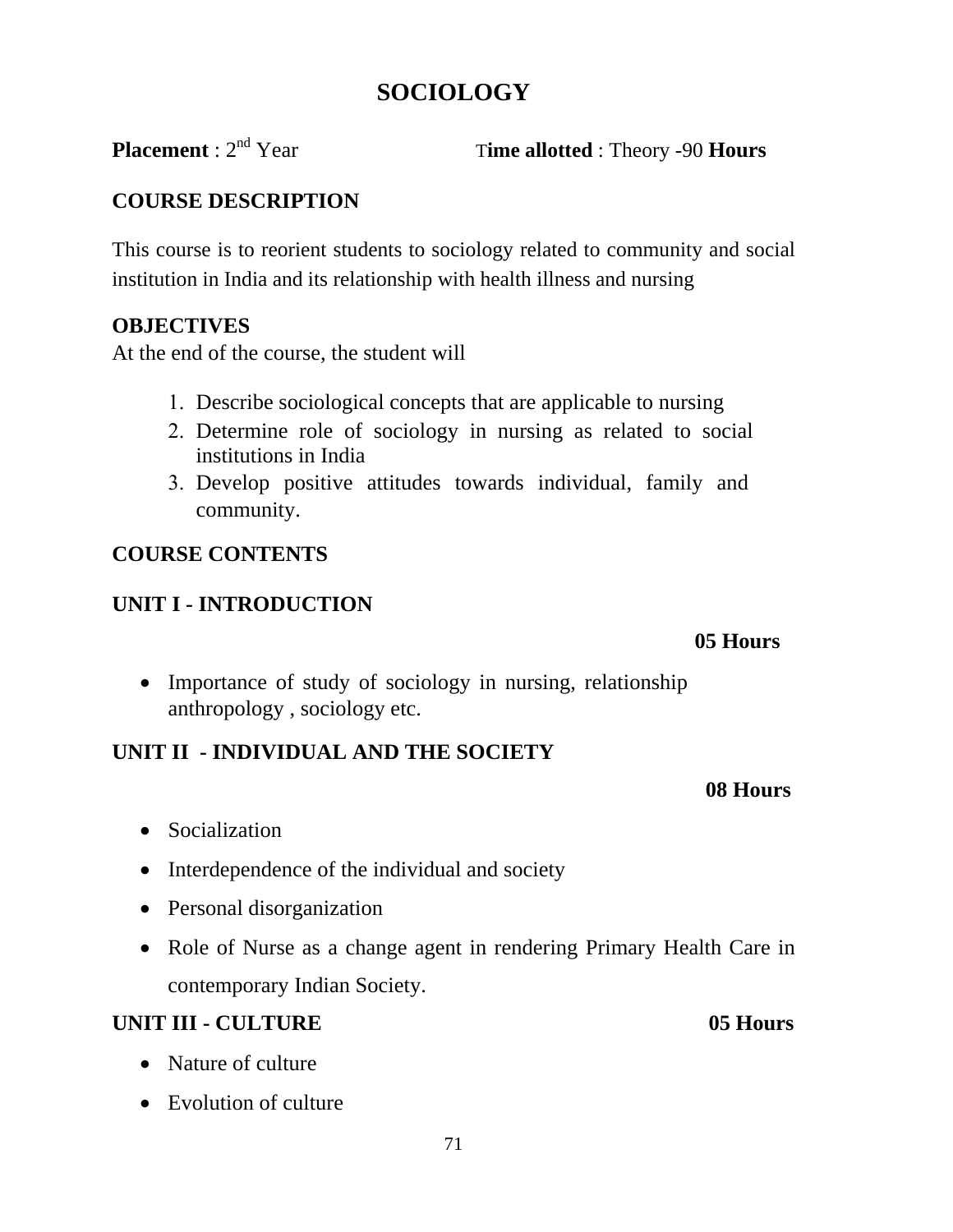• Diversity and uniformity of culture

### **UNIT IV - SOCIAL ORGANIZATION**

### **15 Hours**

- Social groups crowds and public groups nations race
- Social institutions : The family marriage, education religion arts economic organization political organization.
- The urban & rural community in India : Ecology, characteristics of the village characteristics of the town and city.
- Social stratification : Class and caste.

### **UNIT V - SOCIAL PROCESS**

#### **10 Hours**

• Process of Social Interaction : Competition conflict-war, cooperation accommodation and assimilation

### **UNIT VI - SOCIAL CHANGE**

### **10 Hours**

• Nature and process of Social Change : Factors influencing cultural change. Cultural lag.

### **UNIT VII - SOCIAL PROBLEMS**

### **20 Hours**

• Social disorganization control & planning : poverty population housing illiteracy food supplies growth of urbanization prostitution minority groups rights of women & children child labour child abuse delinquency and crime substance abuse.

### **UNIT VIII – COMMUNITY 17 Hours**

- The meaning of human ecology.
- The meaning of community,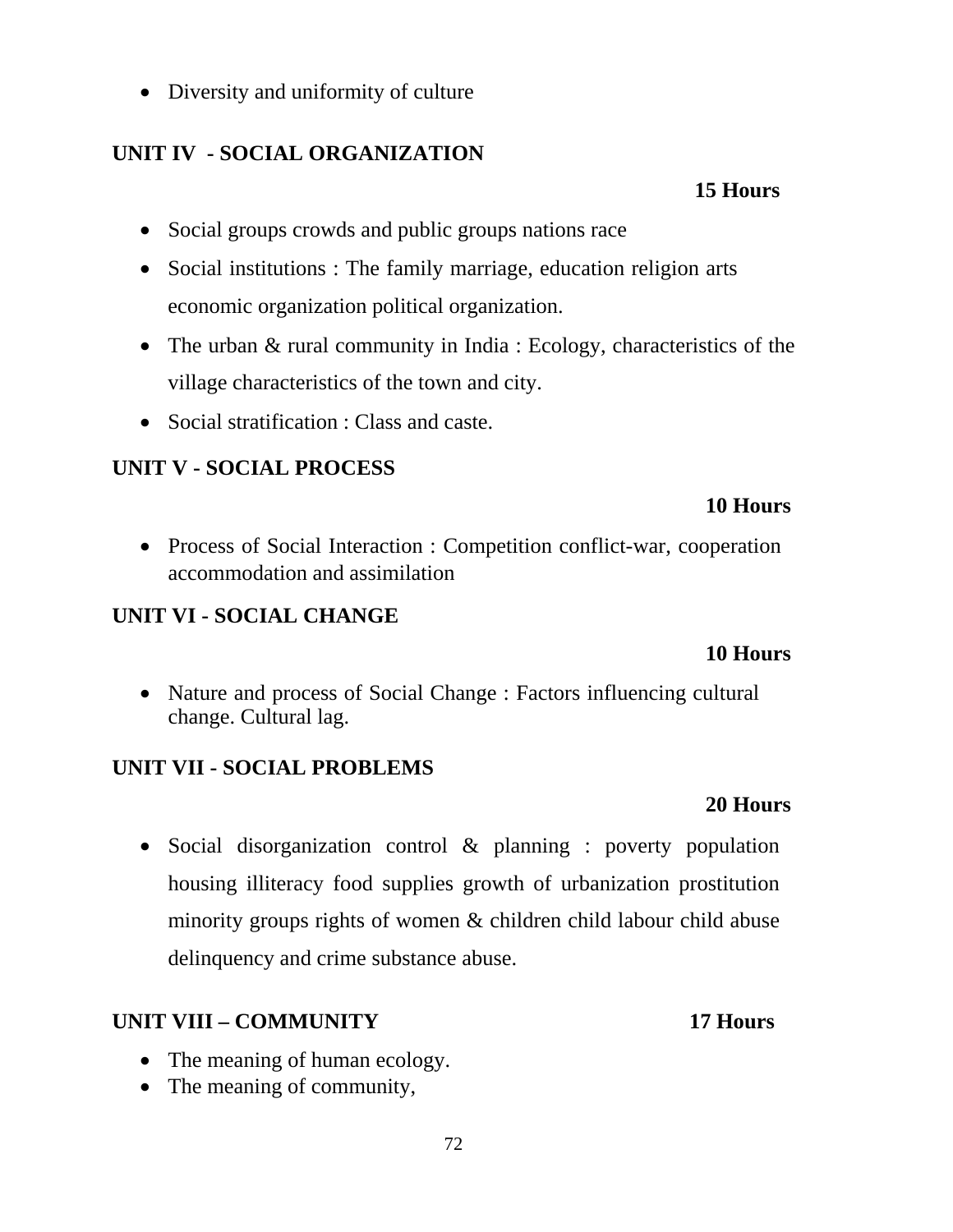- The Village community,
- Features of village community,
- Characteristics of Indian villages.,
- The Meaning of urban,
- Features of urban community city community of India.
- Health beliefs, practices and home remedies.

### SUGGESTED PRACTICALS:-

- 1. Visit to social agencies such as hospital.
- 2. Urban and rural community.
- 3. Institutions Orphanage, Beggar's home.
- 4. Approved school, School of Social Service.
- 5. Women's Club Home for the Aged, etc.,

### **METHODS OF' TEACHING**

Lecture, discussion, seminars, Panel discussion. Observation visits, household survey.

# **METHODS OF EVALUATION :-**

Tests - Written, reports, written assignments

#### *WEIGHTAGE OF MARKS 50*

| <b>Term</b> test         | 30 marks |
|--------------------------|----------|
| <i><b>Assignment</b></i> | 20 marks |

Reference

1. Broom, L. & Selznick, Sociology text with ackptce retduig, New York, Harpes & Row, 1977.

2. Bottomoore, B. T. Sociology New York : Me. Craw Hill, 1979.

3. Horten, B. P. Hunt. L. C. Sociology, New York: Mcgraw H.l1, 1979.

4. Madan, 0. R. IiiJian Social Problems, Chennai : Allied Publisher.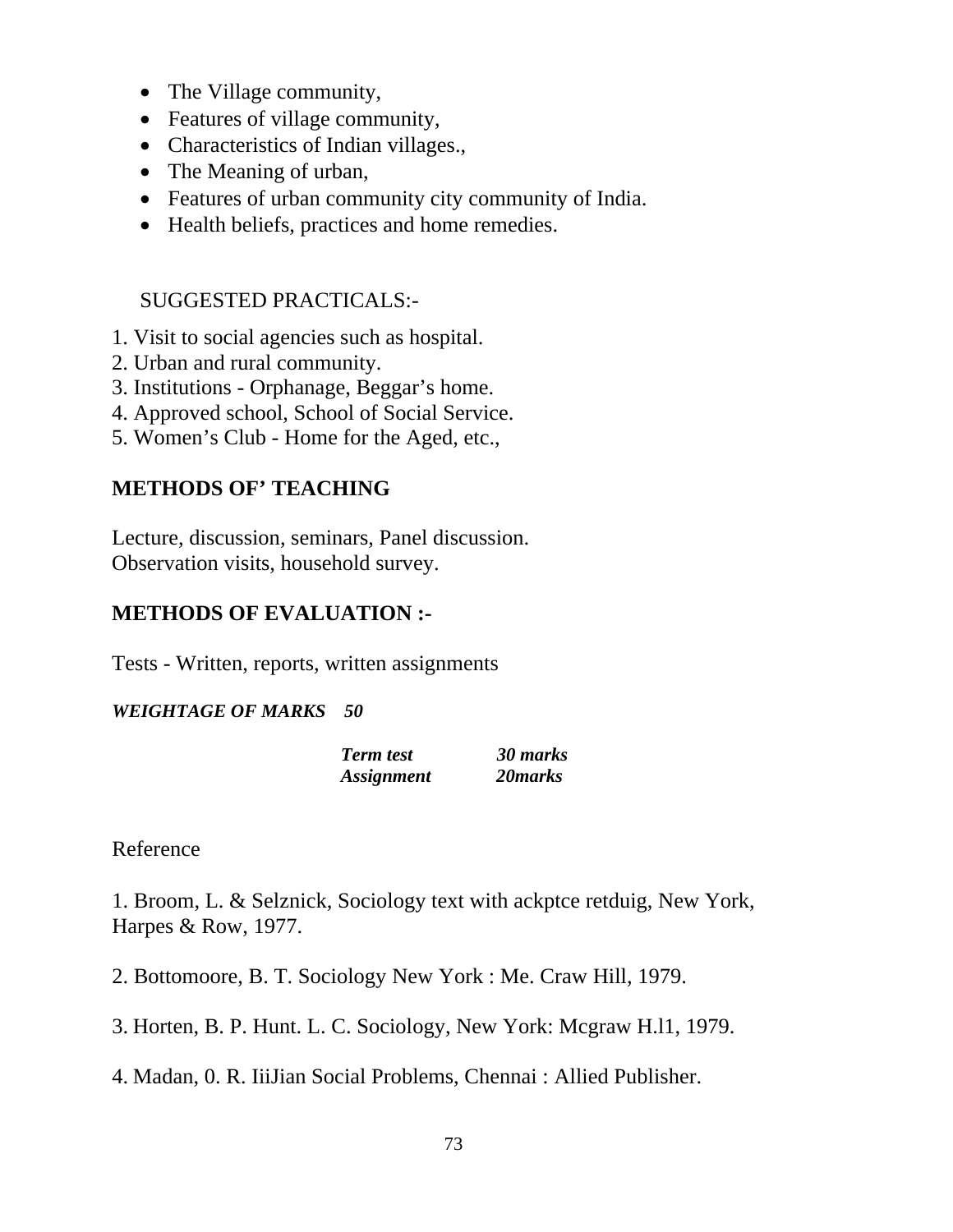5. Ogbeni, F. W. & Niinlceff. F. M. A. ucl book of Sociology. New Dellü : Eurosia Publishing, 1979.

6. Sachdeva, D. R. & Bushnan, V. - An introduction to Sociology, Allahabad: Kitab Mahal Ltd., 1974.

7. Majumadar, D. N. and Madan, T. N. – An introduction to Sociology, anthropology, Asia Publishing house, Bombay, 1974.

8. Krober, A. I. Anthropology Today : The University Chicago Press, Chicago and London, 1970 (Eighth Impression).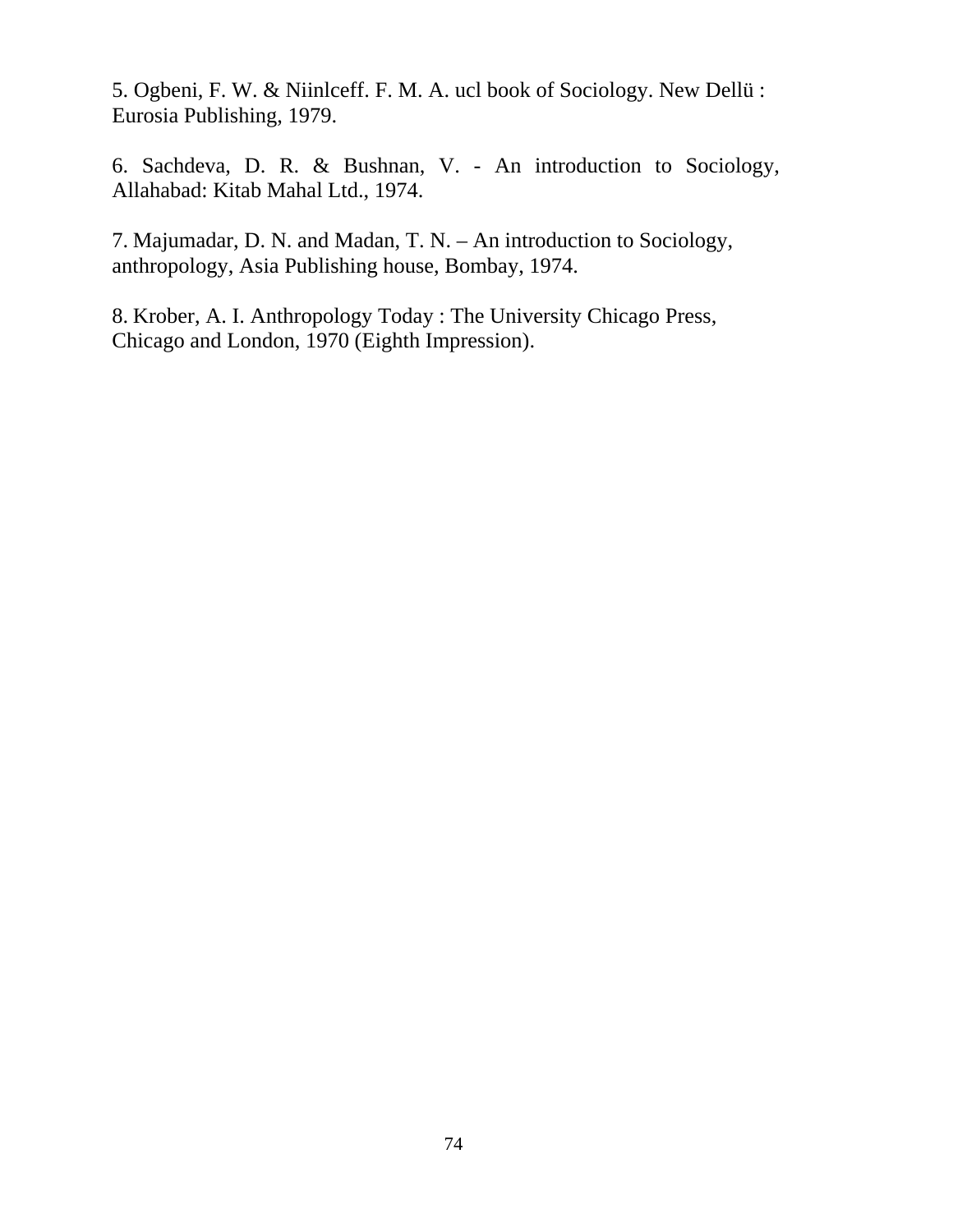# **COMMUNITY HEALTH NURSING**

**Placement** :  $2^{nd}$  Year **Time allotted** : Theory -100 Hrs

#### **Practical -300 hrs**

### **COURSE DESCRIPTION**

The course enables the students to understand the national health care delivery system and to participate in the delivery of community health nursing.

### **OBJECTIVES**

At the end of the course, the student will

- 1. Explain the concept of various factors contributing to health individual family and community.
- 2. Identify the role of community health nurse
- 3. Describe national health care delivery system
- 4. Describe epidemiological methods and principles of prevent and control of illness in the community
- 5. Identify the role of personnel working in the community health set up.
- 6. Plan the work of community health nurse and supervise and train health workers.

### **COURSE CONTENTS**

# **UNIT I - INTRODUCTION**

### **05 Hours**

• Introduction to Community health –Concepts Principles and elements of Primary Health Care.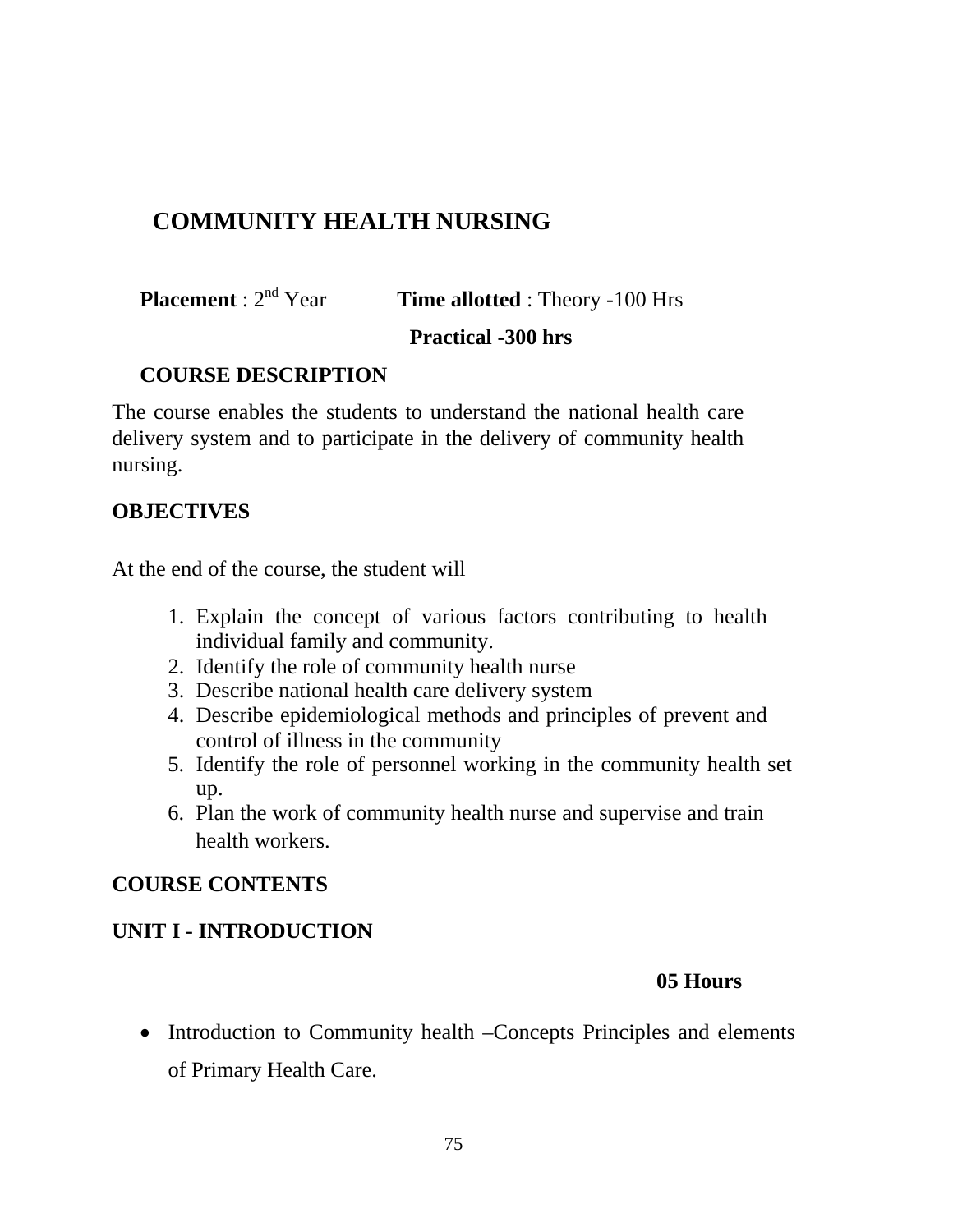- Introduction to community health nursing
- Concepts of community health nursing –Community nursing process.
- Objectives, scope and principles of community health nursing

# **UNIT II - FAMILY HEALTH SERVICES**

### **10 Hours**

### **Practical 50 Hours**

- Concept, objectives, scope and principles.
- Individual family and community as a unit of service
- Principles and techniques of home visiting
- Establishing working relationship with the family
- Working with families in relation to prevention of disease, promotion of health
- Care of the sick in the home physically handicapped and mentally challenged
- Surveillance and monitoring

# **UNIT III - ORGANIZATION AND ADMINISTRATION OF HEALTH SERVICES IN INDIA,**

### **15 Hours**

- Organization and administration of health services in India
- National health policy
- Health Planning
- Health Care Delivery system in India
- Health Care services :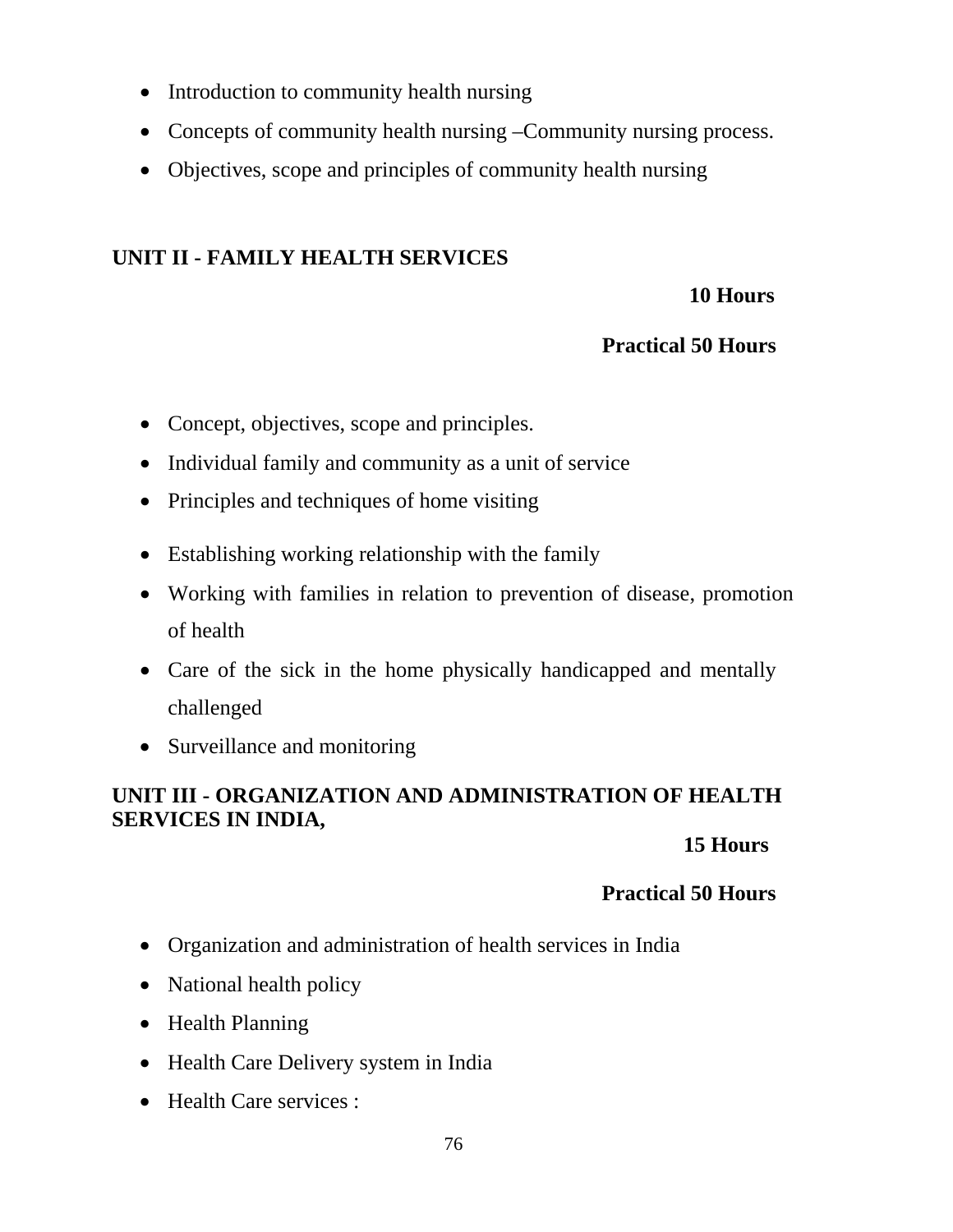- Urban Health Services
- Rural Health Services
- System of medicines
- Centrally sponsored health schemes
- voluntary health organizations and international health agencies
- Health Care team concept
	- Role of health personnel in the community
	- Public health legislation.

# **UNIT IV - HEALTH EDUCATION**

### **05 Hours**

# **Practical 50 Hours**

### • Health Education

- Aims, concepts and scope of health education
- National plan for health education
- Communication techniques
- Methods and media for health education programmes
- Planning for health education and role of nurse

# **UNIT V - NATIONAL HEALTH PROGRAMMES**

### **20 Hours**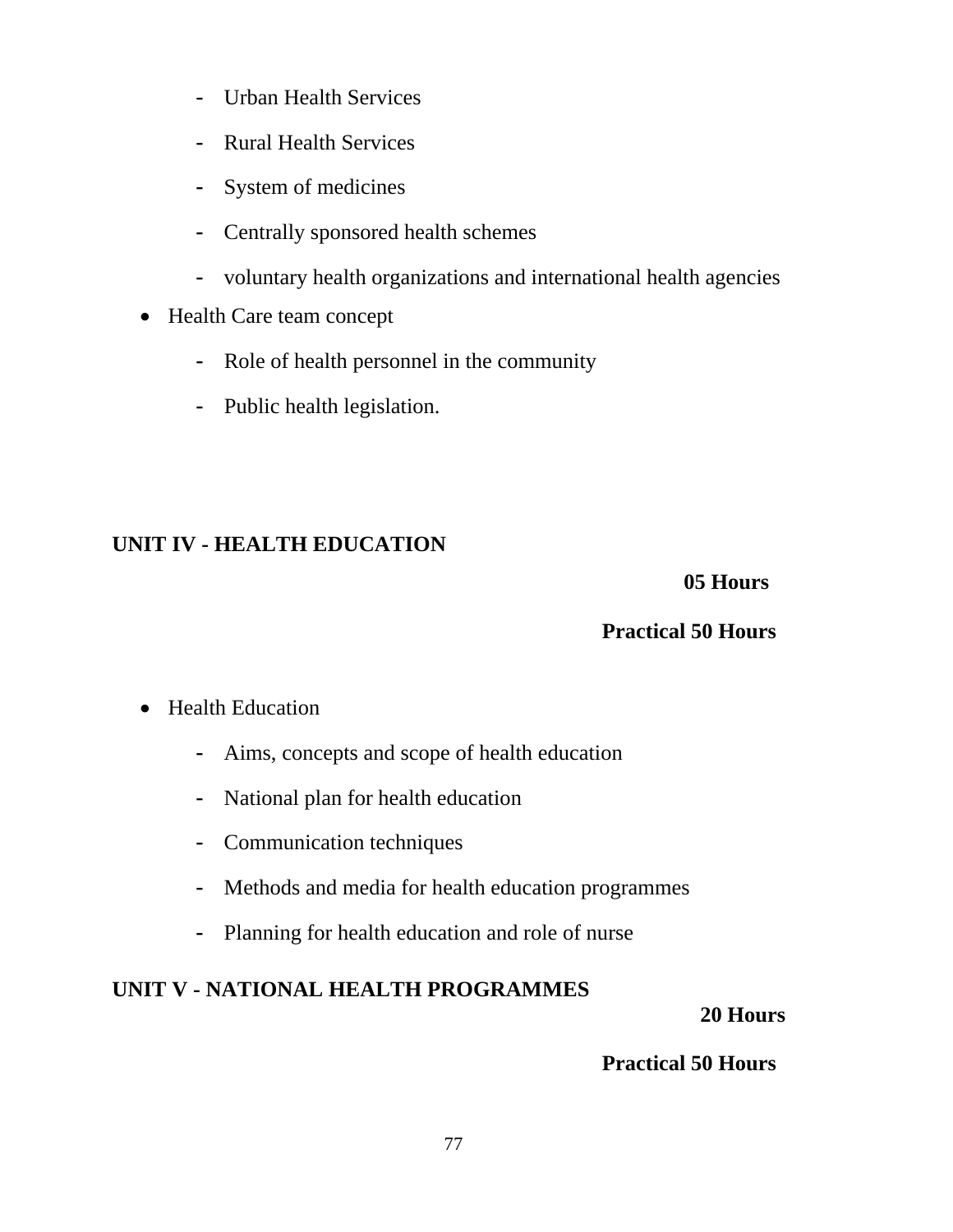- Reproductive Child Health.
- Family Welfare
- Immunization Programme
- Communicable and non-communicable control programmes
- Water and Sanitation programme
- Nutritional Health Programmes
- School Health Services
- Occupational Health Services
- Geriatric Health
- Physically handicapped and Mental retardation
- Role of the community health nurse in National health programmes
- Training and Supervision of health care workers

# **UNIT VI - EPIDEMIOLOGY**

### **15 Hours**

- Definition
- Use of epidemiology
- Objectives
- Approaches
- Methods
- Basic measurements in Epidemiology
- Principles
- Natural History of disease, levels of prevention
- Theories and Models of Epidemiology
- Dynamics of Disease transmission
- Causation of Disease
- Epidemiology of communicable and non-communicable diseases.
- Sources of community data and method of data collection
- Epidemiological surveillance and screening for disease
- Application of Epidemiology in Community Health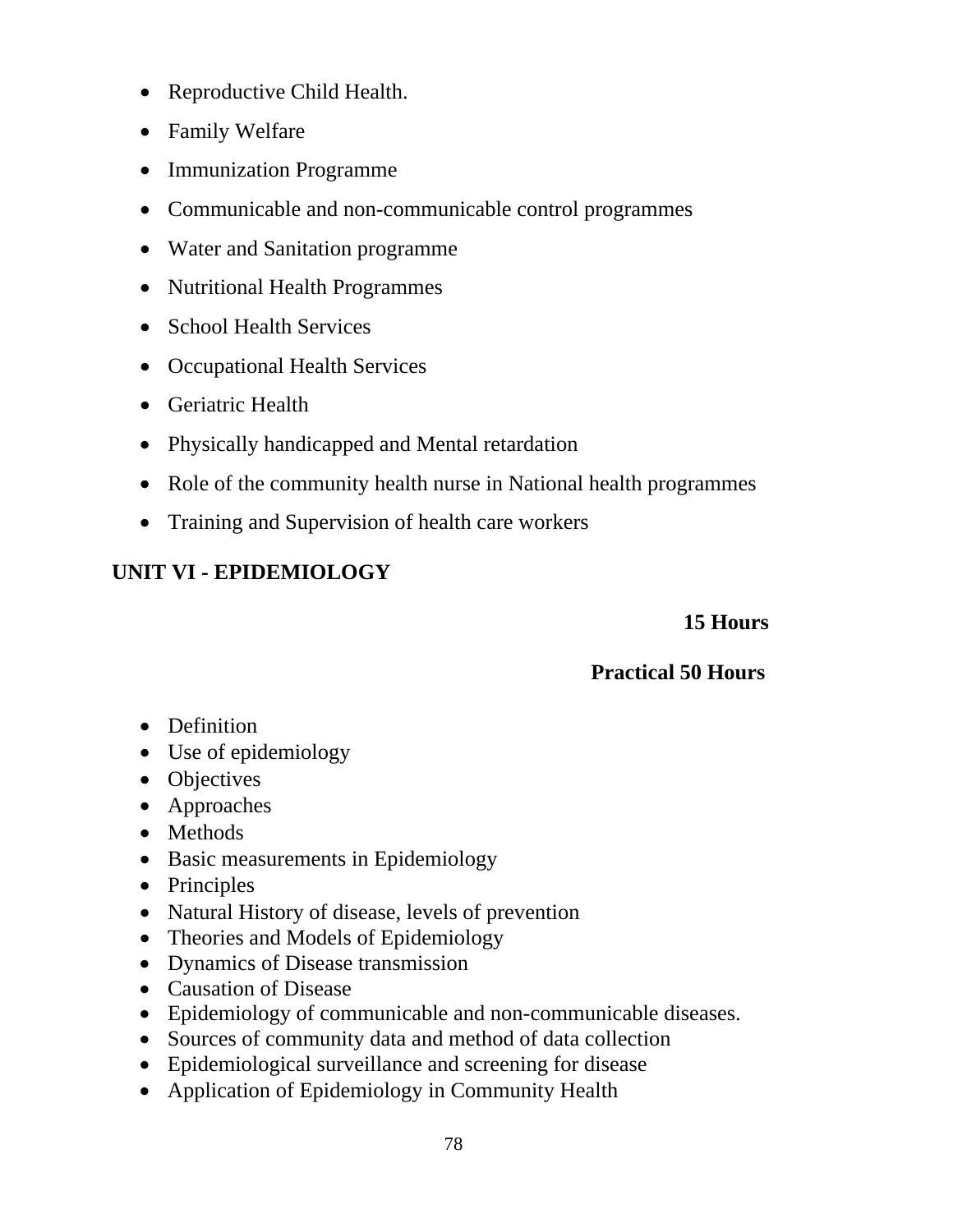### **UNIT VII – ENVIRONMENTAL HEALTH**

#### **20 Hours**

- Environment
	- $\triangleright$  Definition
	- $\triangleright$  Environment health hazards
- Air
	- $\triangleright$  Composition
	- $\triangleright$  Indices of thermal comfort and discomfort
	- $\triangleright$  Air pollution
- Ventilation
	- $\triangleright$  Types
	- $\triangleright$  Standards
- Lighting
	- $\triangleright$  Requirement of good lighting
	- $\triangleright$  Measurement
	- $\triangleright$  Types
	- $\triangleright$  Effects of lighting on health
- Noise
	- ¾ Properties
	- $\triangleright$  Effects
	- $\triangleright$  Control
- Radiation
	- ¾ Sources
	- $\triangleright$  Types
	- $\triangleright$  Effects on health
	- $\triangleright$  Prevention
- Meteorological environment
	- $\triangleright$  Elements
	- $\triangleright$  Atmospheric pressure
	- $\triangleright$  Air temperature
	- $\triangleright$  Air velocity
	- $\triangleright$  Humidity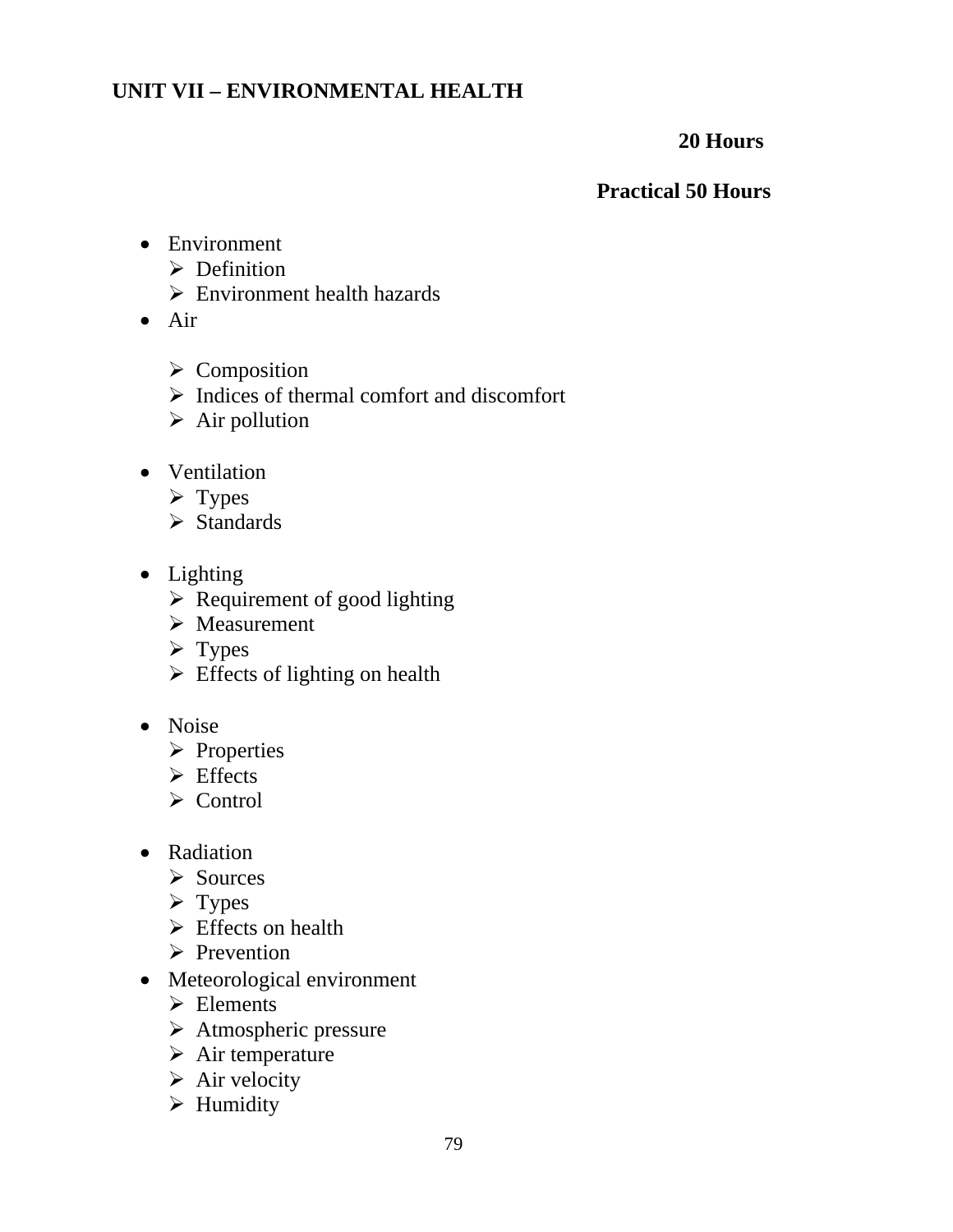- Disposal of solid wastes
	- $\triangleright$  Source of refuse
	- $\triangleright$  Effects on health
	- $\triangleright$  Storage, collection and methods of disposal
- Disposal of human excreta
	- $\triangleright$  Effects of improper disposal
	- $\triangleright$  Methods of disposal
	- $\triangleright$  Modern sewage treatment
- Housing
	- $\triangleright$  Criteria for healthy housing
	- $\triangleright$  Standards
	- $\triangleright$  Effects of Poor Housing
- Water
	- $\triangleright$  Sources
	- $\triangleright$  Types of wells
	- $\triangleright$  Water pollution
	- $\triangleright$  Hardness of water and methods of removal
	- $\triangleright$  Purification of water
	- $\triangleright$  Water quality
- Sanitation of fairs, festivals, camps swimming pools
- Town planning
- Food sanitation
	- $\triangleright$  Foot toxins
	- $\triangleright$  Food hygiene
	- $\triangleright$  Food adulteration
	- $\triangleright$  Sanitation of eating places, slaughter houses
	- $\triangleright$  Food poisoning, Food borne diseases
	- $\triangleright$  Legal control

### **UNIT VIII - BIO STATISTICS AND VITAL STATISTICS**

#### **10 Hours**

• Definition and scope, legislation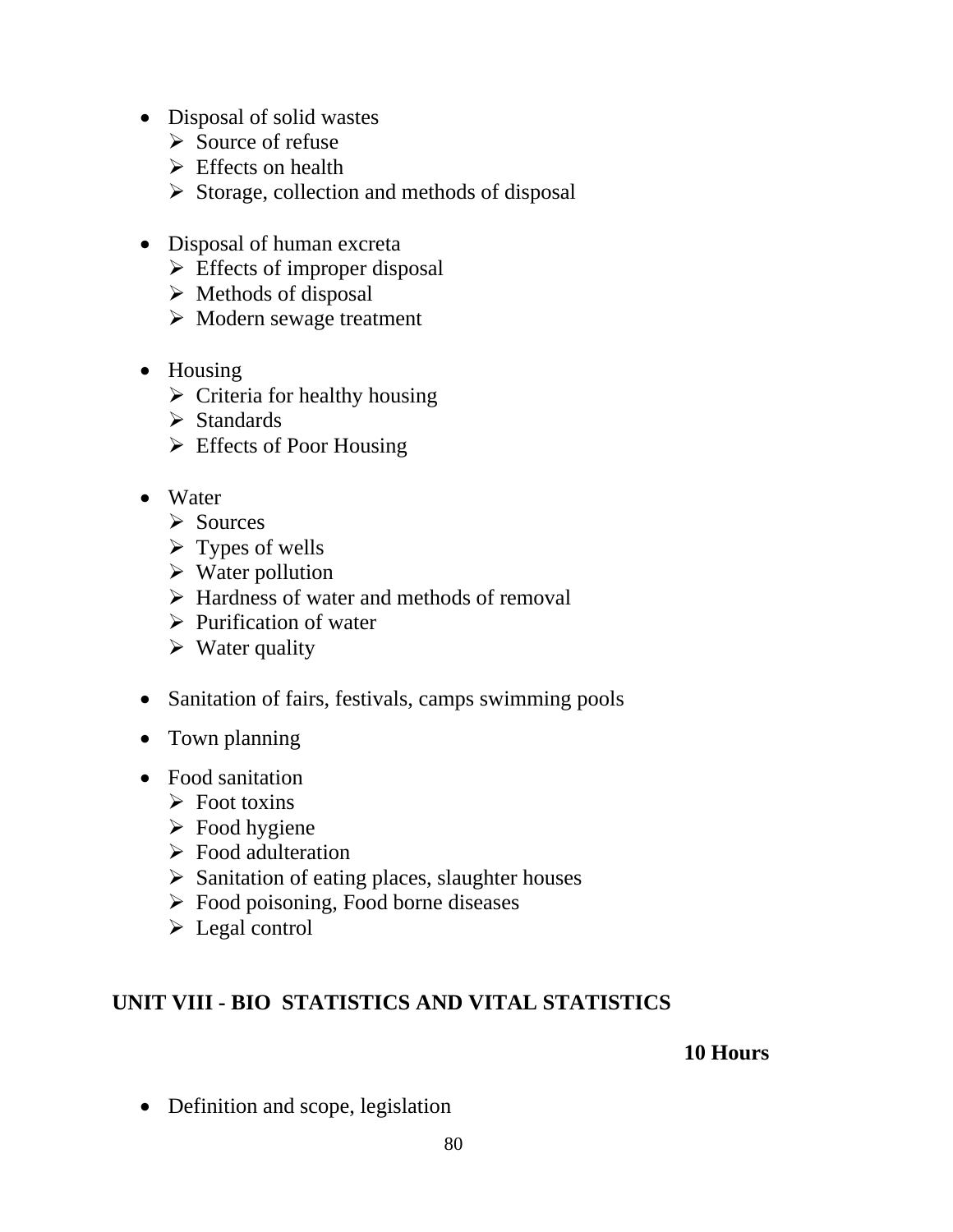- Uses of vital statistics
- Source of vital statistics
- Report recording and compiling of vital statistics at the local state ,national and international level.
- Methods of computing vital statistics
- Methods of presenting data
- Management Information System.

# **PRACTICUM**

- Each student will prepare a community profile.
- The students will be allotted families for gaining experience in identifying family health needs health counseling and guidance and family budgeting for optimum health
- The students will participate in the activities of primary health centre Sub-centre MCH Centre
- Visits will be made to selected health and welfare agencies, water purification plant and sewage disposal plant Infectious disease hospital
- Conduct health educational programmes for individual / groups / community

# **METHODS OF TEACHING :-**

Lecture, Discussion, Demonstration. Observation. Visit to selected institutions, seminars, community aided teaching.

# **AUDIO-VISUAL AIDS**

Overhead Projector, Charts, CD, Samples, Floppy, etc.,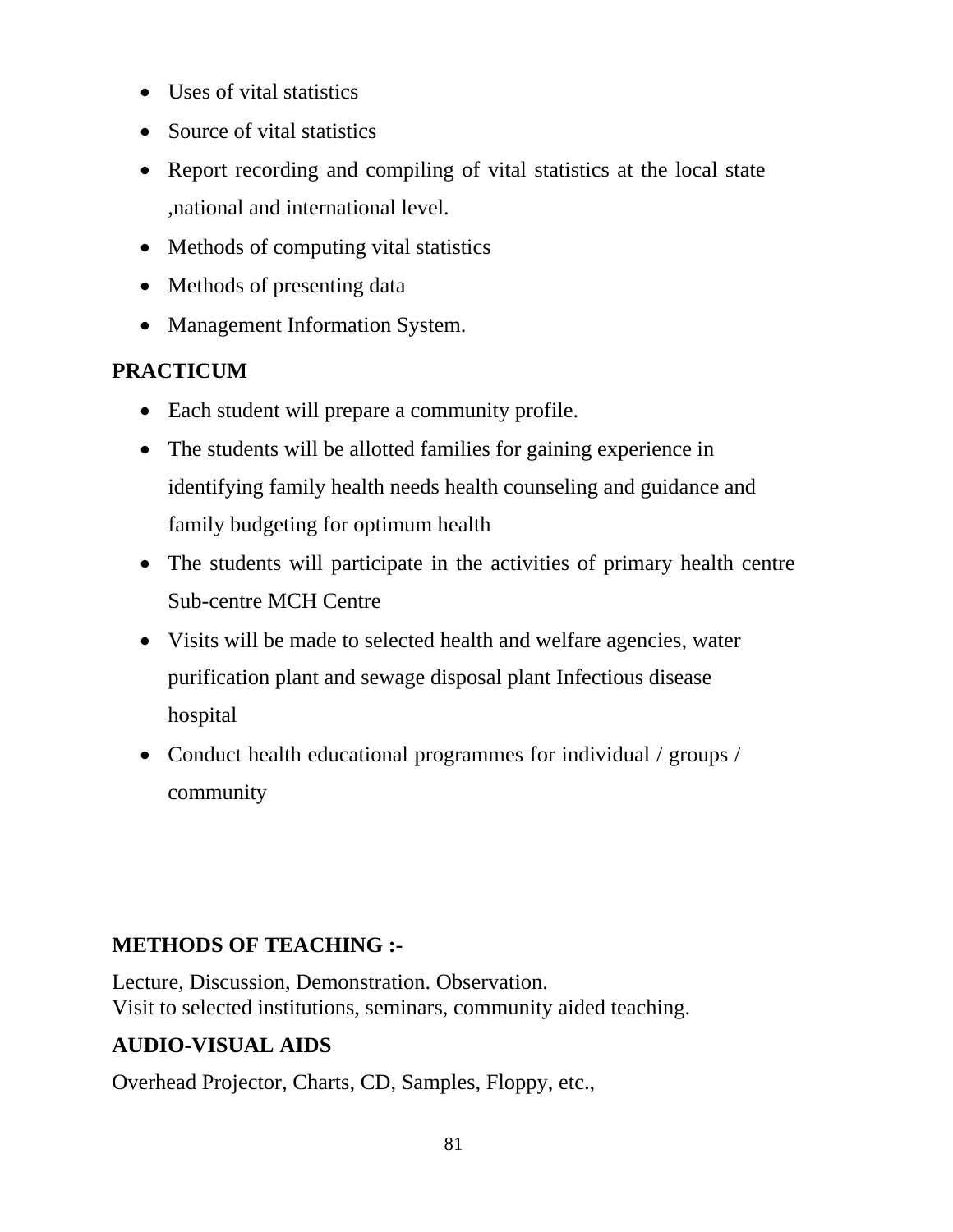### **METHODS OF EVALUATION :-**

- 1. Assignment.
- 2. Project
- 3. Field report..
- 4. Written test.
- 5. Practicals,

#### *WEIGHTAGE OF MARKS*

| <b>Theory</b> 50 | <b>MARKS</b> | <b>Term test</b>         | 30 marks |
|------------------|--------------|--------------------------|----------|
|                  |              | <i><b>Assignment</b></i> | 20 marks |

 *PRACTICAL 50 MARKS* 

| <b>Practical Examination</b> 25 marks |          |
|---------------------------------------|----------|
| <b>Clinical Evaluation</b>            | 10 marks |
| Case study/case book                  | 5 marks  |
| <b>Practical record</b>               | 5 marks  |
| Observational /field visit 5 marks    |          |

# **REFERENCES :-**

- 1. Allender, Judith A. Community and Home Health Nursing (Lippincott Review series). 1998 Lippincott, Philadelphia.
- 2. Anderson, Elizabeth and McFarlane, Judith: Community as Partner: Theory and Practice in Nursing, ed.1, 1996 Lippincot.. Philadelphia.
- 3. Basvanthappa, B. T. "Community Health Nursing". Jaypee Brothers Medical Publishers Pvt. Ltd., New Delhi, 1999.
- 4. Clark, Mary Jo: Nursing in 11w Community: Dimensions pf Community Health Nursing, ed. 3, 1996, Appleton & Large, Connecticut.
- 5. S. Freeman, Ruth B and Hecluich Janet "Community HealLh Nursing Practice" Philadelphia WB saunders Company flnd Edition 1981.
- 6. Ghosh P. Nath, "A manual of social and Preventive Medicin .' Vijaya Publishing house, Calcutta, 198G.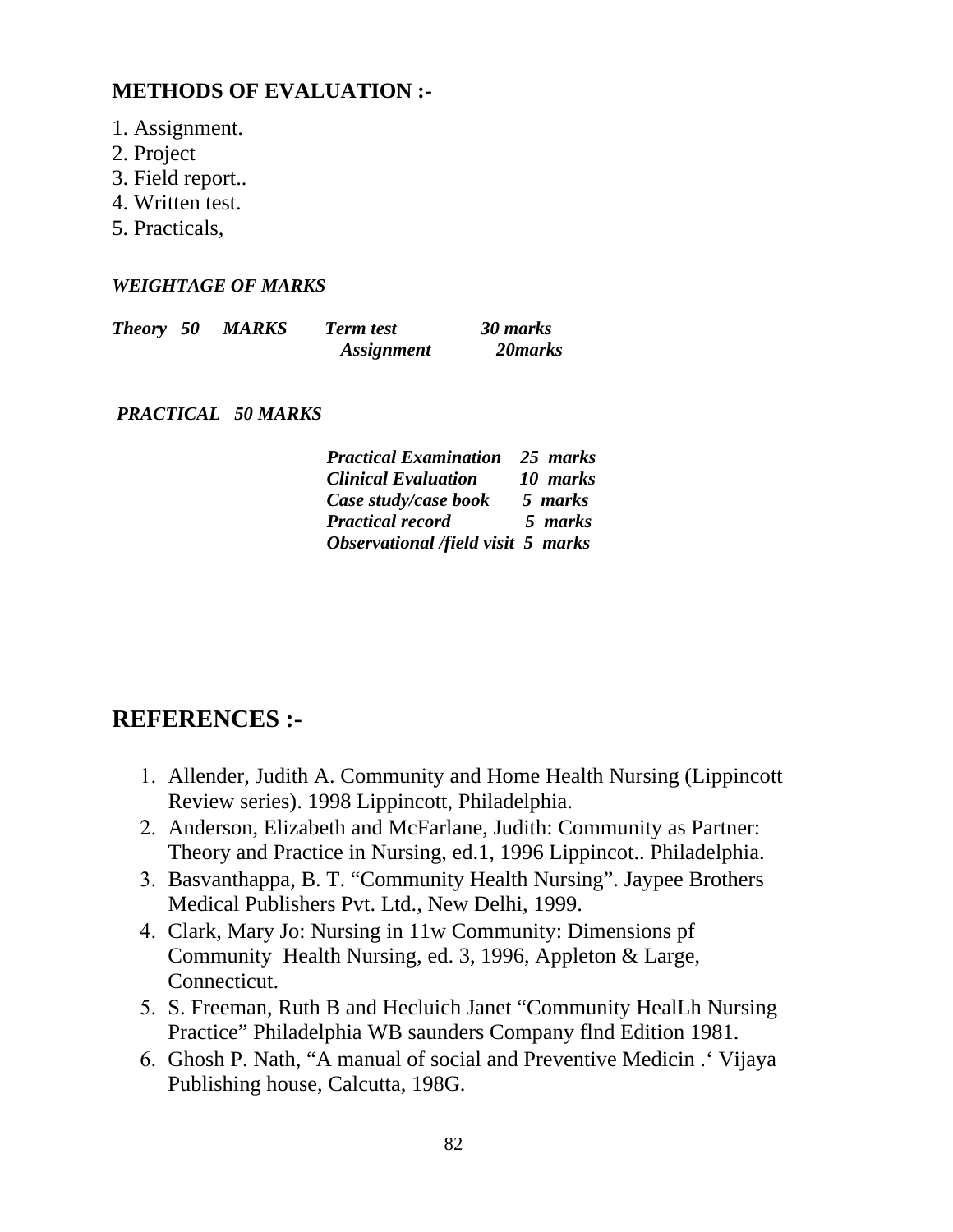- 7. Lucita, Mary. Nursing: Practice and Public health Administration, Current concepts and trends, 2002, B.I. Churchill Livingstone Pvt. Ltd., New Delhi,
- 8. Park. K, Park's textbook of Preventive and Social Medicine, Jabalpur, Banarasidas Bhanot, Publishers  $17<sup>th</sup>$  Edition 2002.
- 9. Rao, Sundar, Kasturi, "Introduction to Biostatistics; Communtiy Health Nursing" Madras, B. 1.. Publication 2003.
- 10.Rao Sundar, S & Richard 3. Introduction to Biostatistics: A manual for students in Health Sciences 3<sup>rd</sup> Ed. Practice Hall. New Delhi, 1999,
- 11.Stackhouse, Joan C.: Into the community: Nursing Ambulatory and Home Care, 1998 Lippincott, P1uidelp1-da,
- 12.Stanhope, Marcia and Lancaster, Jeanette: Foundations of Community Health Nursing: Community oriented practice, 20(2 Mosby, St. Louis.
- 13.TNAI. Community Health Nursing Manual, New Delhi. New Gian Offset press 1989.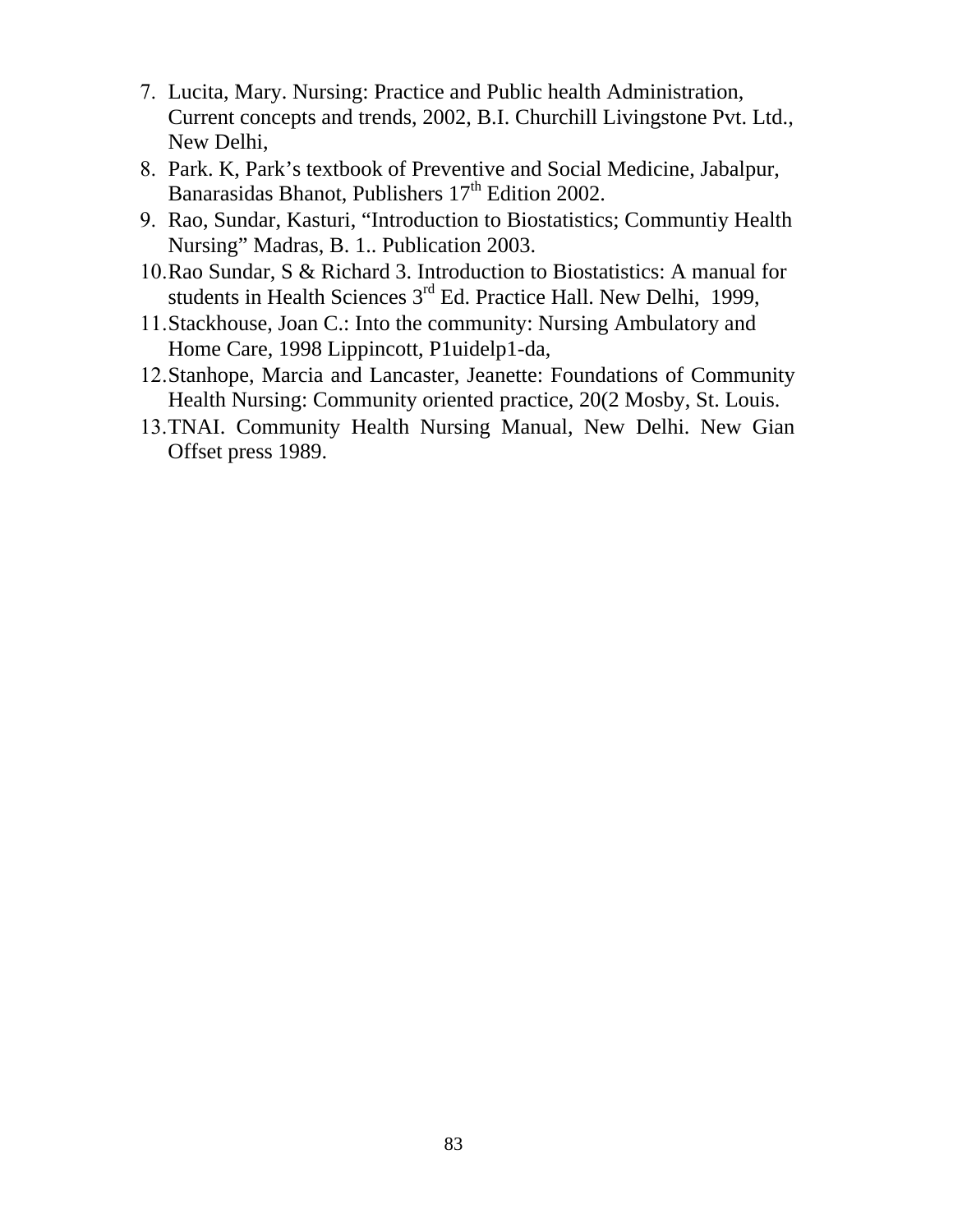# **MENTAL HEALTH NURSING**

Placement : 2<sup>nd</sup> Year

#### Time allotted : Theory -100hrs

#### **Practical -300hrs**

#### COURSE DESCRIPTION

This course is enable the students to recognize and appreciate the causes symptoms and process of abnormal human behaviour. It also introduces the student to the present day treatment modalities in the light of psychological social and cultural factors affecting human behaviour This course helps the student to learn principles of mental health and psychiatric nursing and to develop beginning skills in the management of the mentally ill in hospital and community.

#### **OBJECTIVES**

At the end of the course, the student will

- 1. Identify and describe the philosophy and principles of mental health nursing.
- 2. Describe the historical development of mental health and psychiatric nursing
- 3. Classify mental disorders
- 4. Develop skill in history taking and performing mental status examination.
- 5. Describe etiological factors psycho-pathology clinical features diagnostic criteria and treatment methods used for mental disorders
- 6. Manage the patients with various mental disorders
- 7. Communicate therapeutically with patients and their families.
- 8. Identify role of the nurse in preventive psychiatry
- 9. Identify the legal aspects in practice of mental health and psychiatric nursing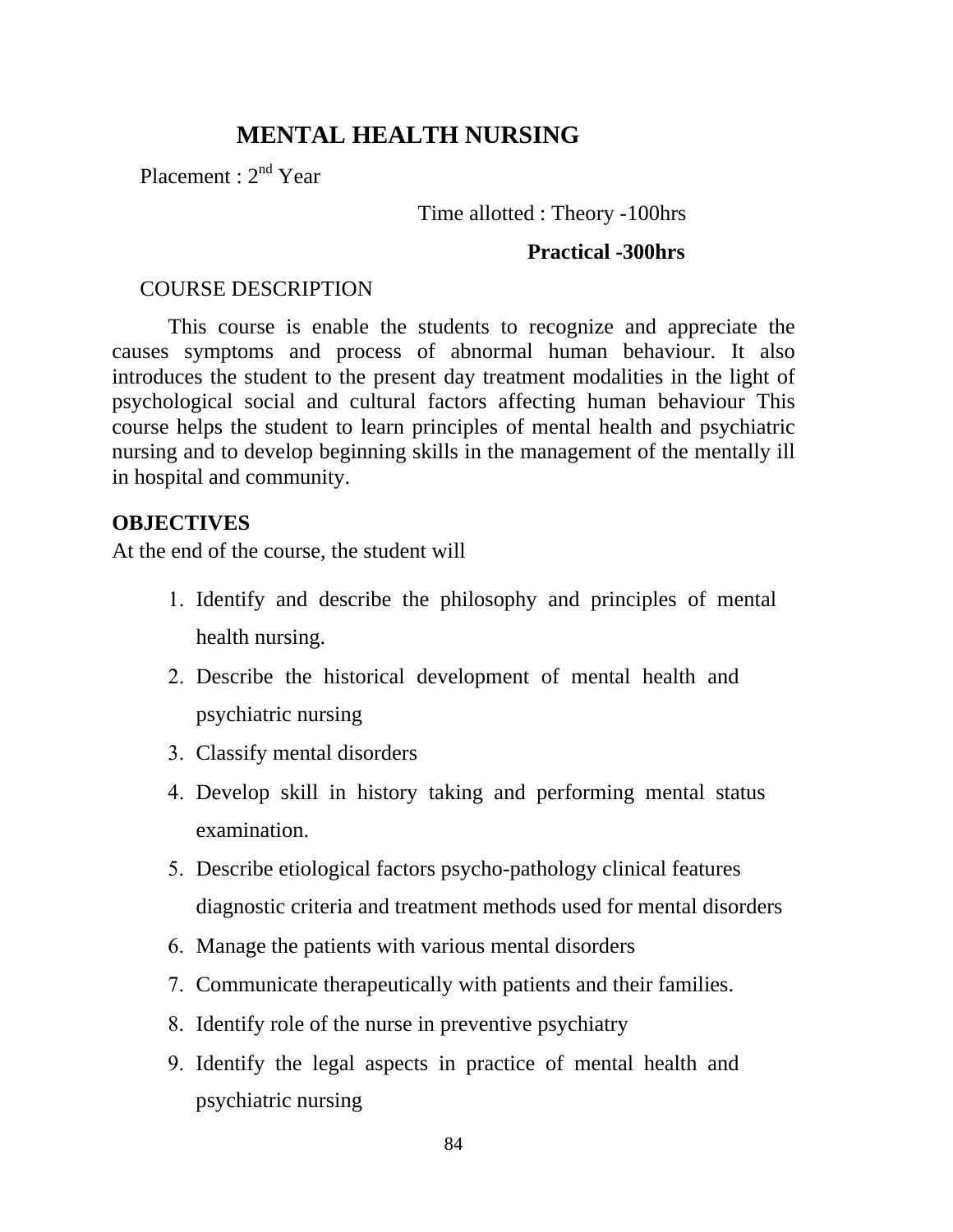### **COURSE CONTENTS**

### **UNIT I - INTRODUCTION AND HISTORICAL DEVELOPMENT**

### **15 Hours**

- History of psychiatry
- Historical development of mental health nursing
- Philosophy principles of mental health and psychiatric nursing
- Concept of normal and abnormal behavior
- Role and qualities of mental health and psychiatric nurse
- Mental health team and functions of team members
- Legal aspects in psychiatry and mental health services.

# **UNIT II – PSYCHOPATHOLOGY OF MENTAL DISORDERS**

 **10 Hours** 

### **Practical 50 Hours**

Classification and assessment of mental disorders

- Terminologies used in Psychiatry
- Etiological factors and psychopathology of mental disorders
- History taking and assessment methods for mental disorders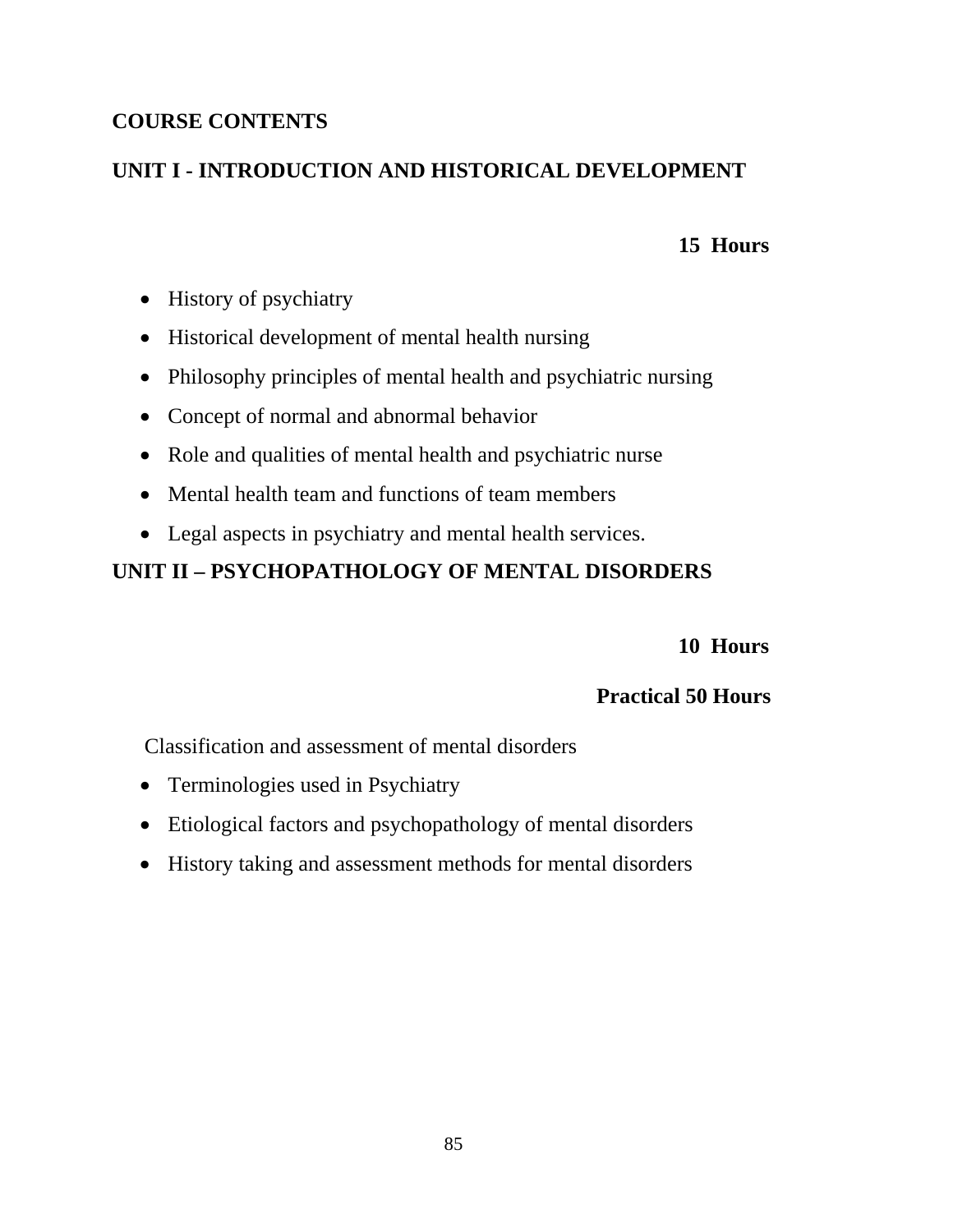### **UNIT III –THERAPEUTIC COMMUNICATION AND**

### **INTERPERSONAL RELATIONSHIP**

 **10 Hours** 

- Therapeutic communication
- Communication process
- Interview skills
- Nurse Patient Relationship
- Therapeutic attitude
- Process recording
- Therapeutic activities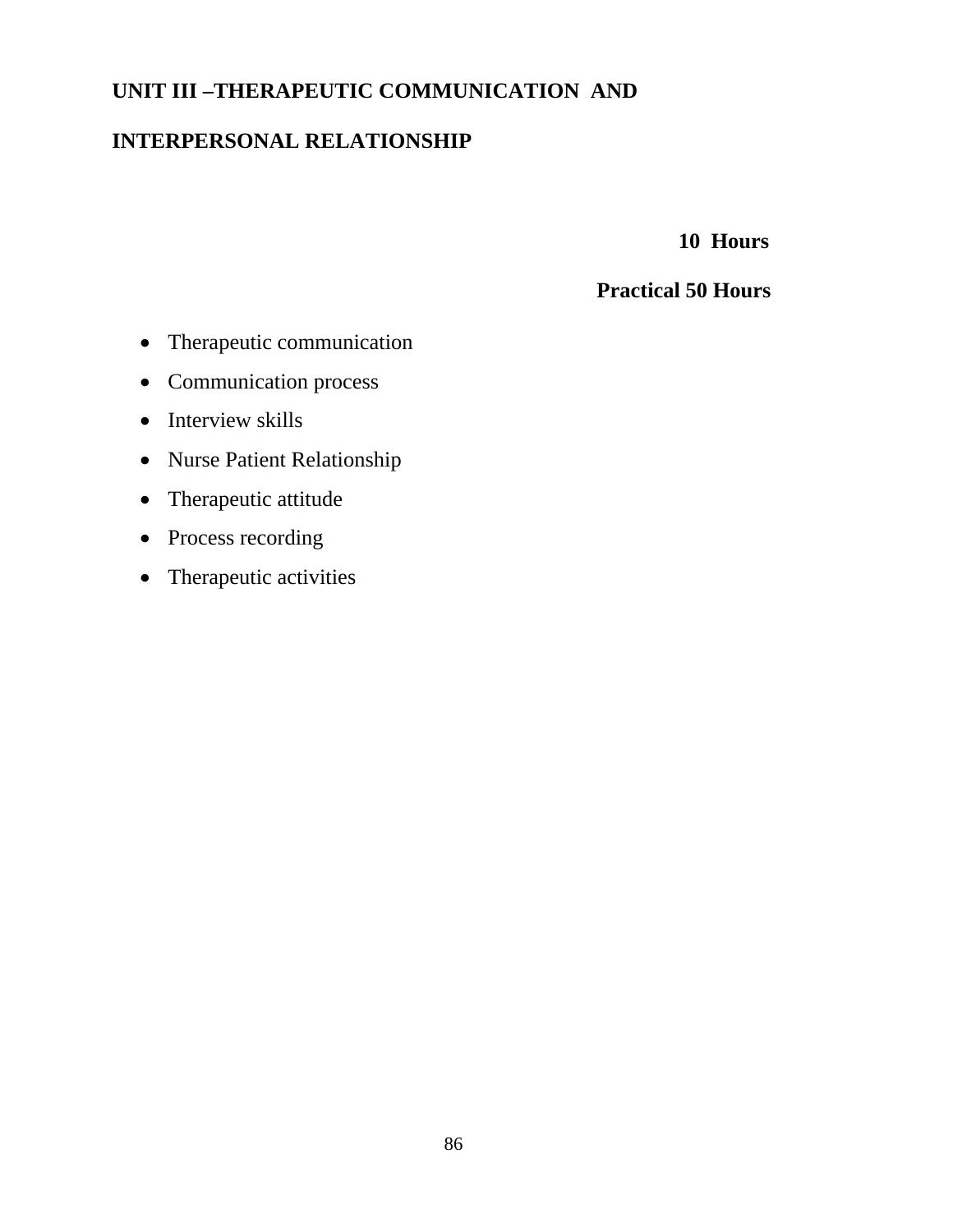### **UNIT IV - MANAGEMENT OF MENTAL DISORDERS**

### **15 Hours**

### **Practical 30 Hours**

Etiological factors psychopathology types clinical feat diagnostic criteria treatment and nursing management of patient with following disorders:

- ¾ Neurotic Disorders : Anxiety Neurosis Depressive Neurosis Obsessive Compulsive Neurosis Neurosis and Hypochondriacally neurosis stress and somatoform disorders
- $\triangleright$  Psychotic disorders Schizophrenic form affective organic psychosis
- $\triangleright$  Organic Brain syndromes
- $\triangleright$  Psychosomatic disorders
- $\triangleright$  Personality disorders
- ¾ Disorders of childhood and adolescence.

### **UNIT V - MANAGEMENT OF PATIENTS WITH SUBSTANCE USE DISORDERS SUBSTANCE USE AND MISUSE : (ALCOHOL AND DRUGS)**

#### **10 Hours**

- Substance use and misuse
	- Dependence intoxication and withdrawal
	- Classification of psychoactive substances
	- Etiological & contributory factors
	- Psychopathology
	- Clinical features
	- Diagnostic criteria
	- Treatment and nursing management of patient with substation use disorders
	- Preventive and rehabilitative aspects in substance abuse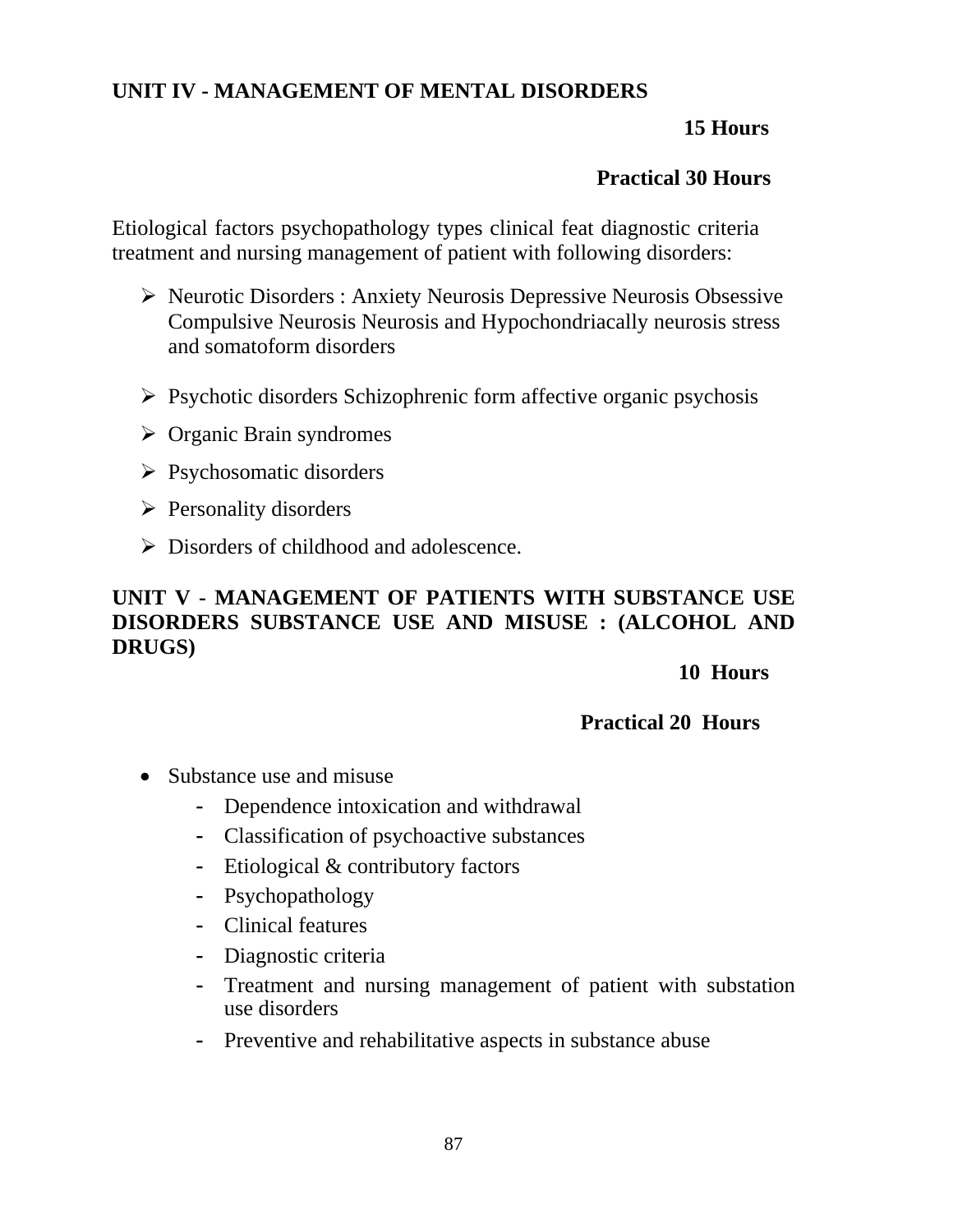### **UNIT VI - MENTAL SUB-NORMALITY**

#### **10 Hours**

### **Practical 30 Hours**

- Classification of mental sub-normality
- Etiological factors psychopathology psychometric diagnostic criteria and management of sub-normality.

# **UNIT VII – IMMEDIATE MANAGEMENT OF PSYCHIATRIC CONDITIONS**

 **10 Hours** 

### **Practical 30 Hours**

- Psychiatric emergency
- Types, psychopathology, clinical features, assessment and diagnosis treatment and nursing management of patient with psychiatric emergencies
- Crisis Intervention therapy.

### **UNIT VIII - THERAPEUTIC MODALITIES**

#### **10Hours**

- Principles indication contraindications and role of nurse in various treatment methods;
- Physical Methods
	- Electro convulsive therapy
	- Pharmacotherapy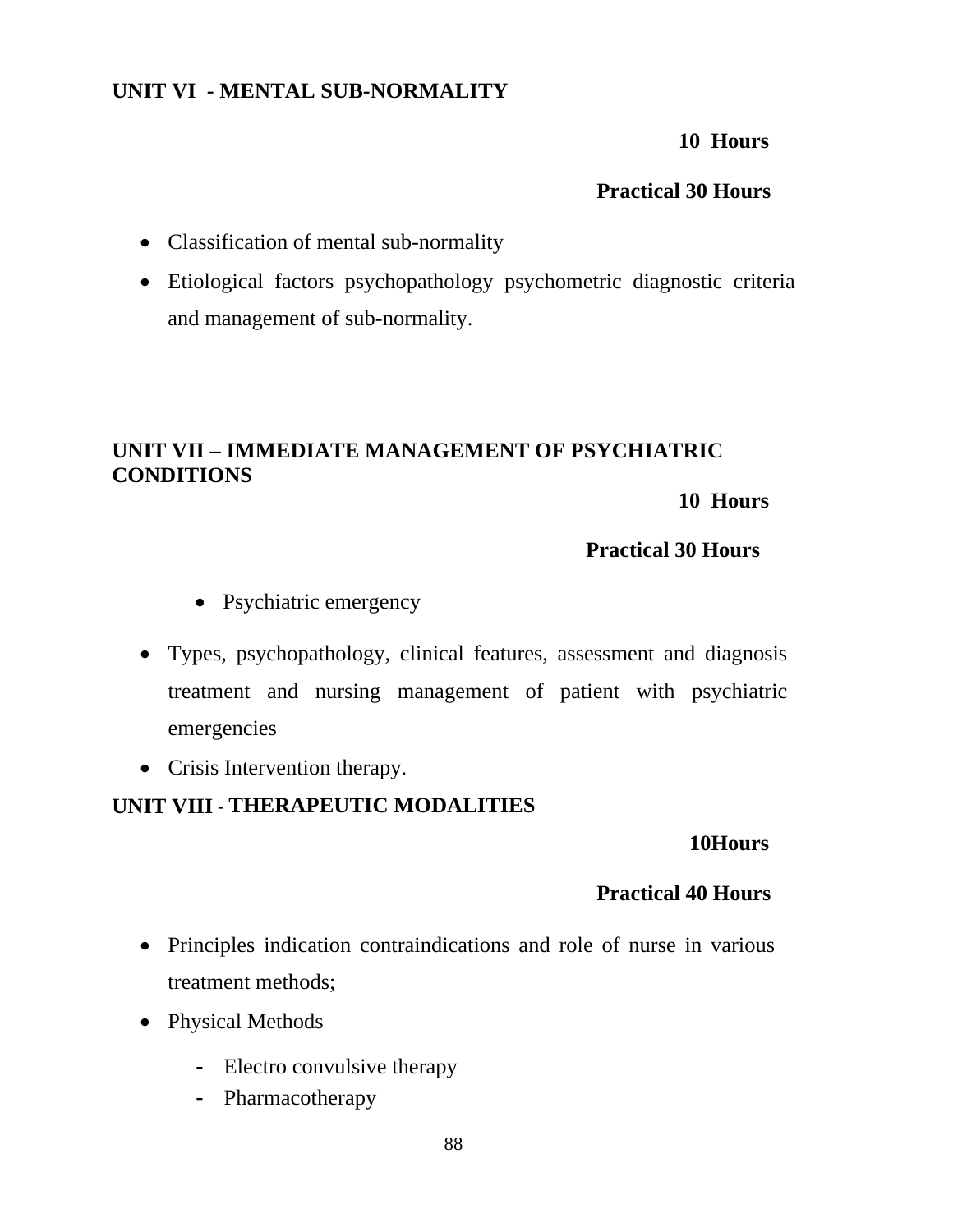- Narcoanalysis
- Psychological Methods
	- Psychotherapy
	- Behaviour therapy
	- Group therapy
	- Family therapy
- Other miscellaneous therapies
- Therapeutic community and Milieu therapy

# **UNIT IX – COMMUNITY PSYCHIATRY**

### **10 Hours**

- History of Community Psychiatry
- Preventive Psychiatry
- Model of prevention
- Role of nurse in preventive psychiatry
- Psychiatric social work
- Community mental health nursing
- Community mental health agencies
- National mental Health Programmes
- AfterCareandextendedservices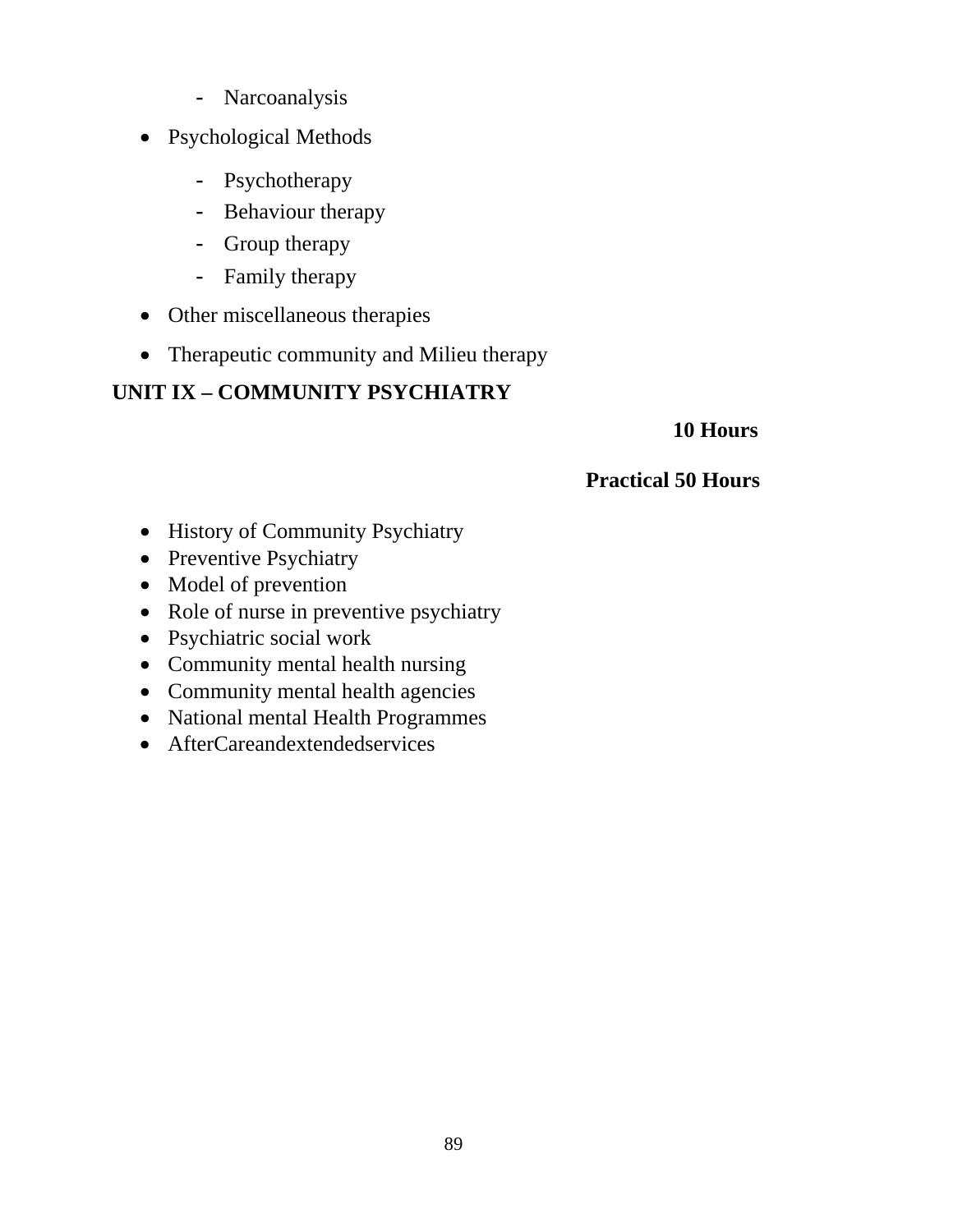# **PRACTICUM**

The student will be provided opportunity to ;

- Observe record and report the behavior of their selected patient
- Record the process of interaction
- Assess the nursing needs of their selected patients plan implement the nursing intervention
- Counsel the attendant and family members of patient
- Participate in the activities of psychiatric team
- Write observation report after a field visit to the following place
	- Child guidance clinic
	- School/special Schools (for mentally subnormal
	- Mental Hospital
	- Community mental health centres
	- De-addiction centre.

# **METHODS OF EVALUATION**

- $\triangleright$  Individual assignment
- $\triangleright$  Case study
- $\triangleright$  Written Test
- $\triangleright$  Practical and Oral
- ¾ Project

# **METHODS OF TEACHING:**

- $\triangleright$  Lecture and Discussion
- $\triangleright$  Nursing Rounds
- $\triangleright$  Clinical Presentation.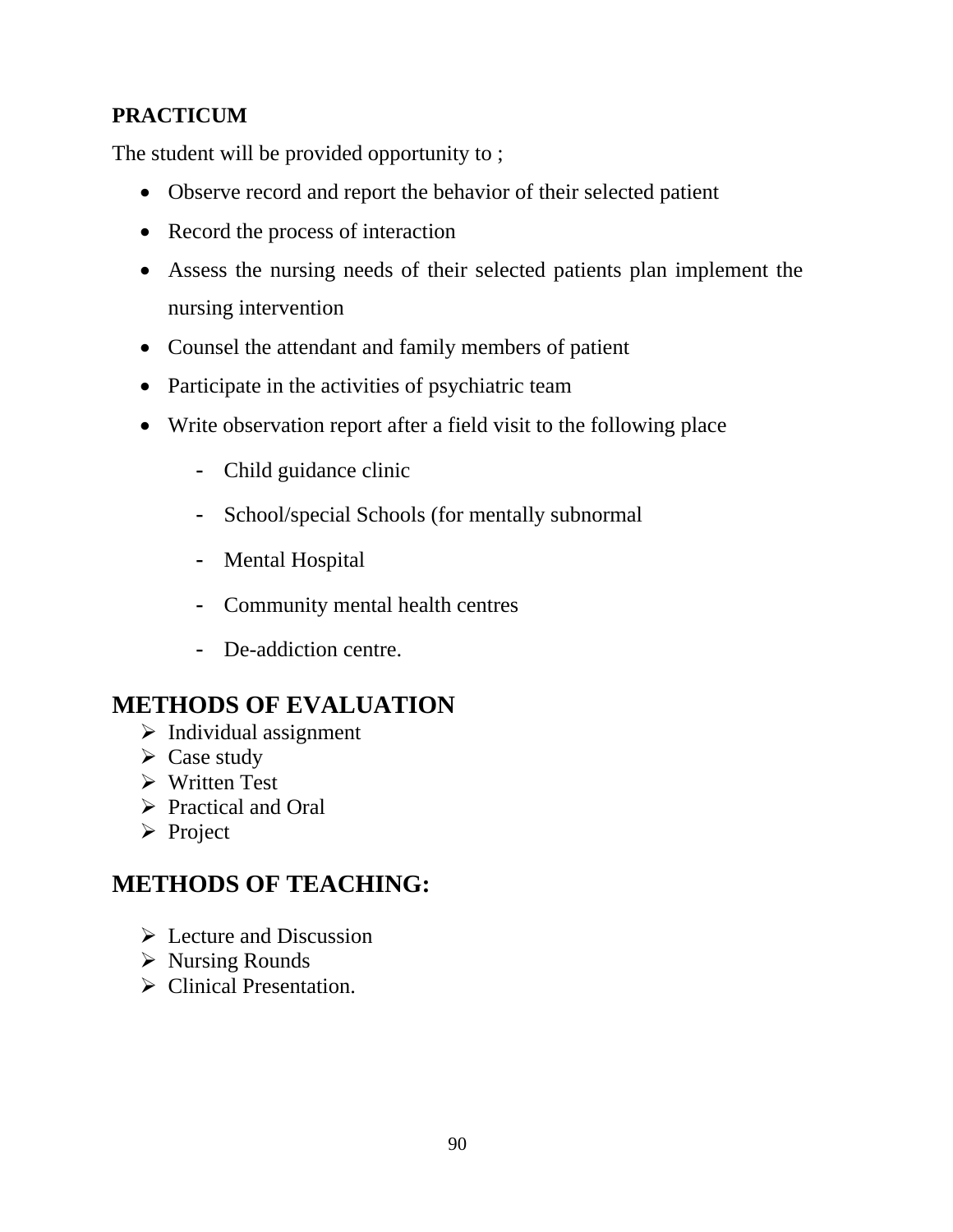#### *WEIGHTAGE OF MARKS*

| <b>Theory</b> 50 | <b>MARKS</b> | <b>Term test</b>         | 30 marks |
|------------------|--------------|--------------------------|----------|
|                  |              | <i><b>Assignment</b></i> | 20 marks |

#### *PRACTICAL 50 MARKS*

| <b>Practical Examination</b> 25 marks |          |
|---------------------------------------|----------|
| <b>Clinical Evaluation</b>            | 10 marks |
| Case study/case book                  | 5 marks  |
| <b>Practical record</b>               | 5 marks  |
| Observational /field visit 5 marks    |          |

#### *REFERENCE :*

1. Ahuja Niraj, "Ashrot Text Book of Psychiatry", Jaypee Brothers. 5th edition, 2002.

2. Beck Rawlins'. "Mental Health Psychiatric Nursing", C. V. Mosby Company, l' Edition, 1984.

3. Carter, F. M. Psychosocial Nursing "Therapy in hospital and community mental health". London, New York, Macmillan Publishers,

4. Fortinash, Holoday, Worret, "Psychiatric / Mental Health Nursing" Lipincott, 1944.

5. Loretta M. Brick Head, "Psychiatric / Mental Health Nursing", J.B. Lippincott Company, 1989.

6. Robert Nowell, "Mental Health Nursing" , Churc.1ll Livingstone, Edition, 2000.

7. Schultz, J. M, & Dark S. C. "Lippincott Manual of Psychiatric Nursing Care Plans, 6th Edition. 2002, Lippincott Publication.

8. Townsed. Mary "Mental Health Nursing" F. A; Davis Company, Philadelphia, 1994.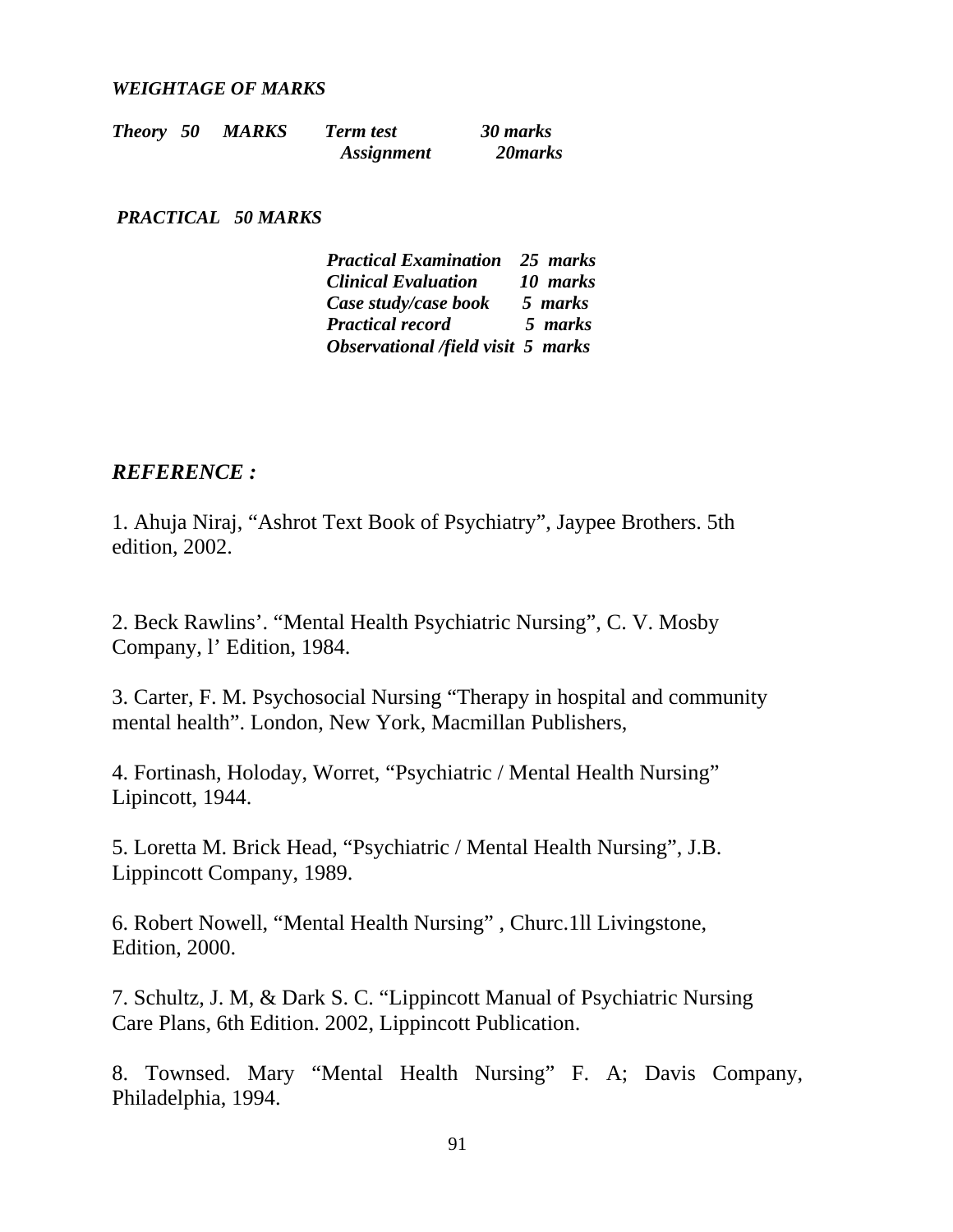9. Taylor. M.Cecelia. "Essentials of Psychiatric Nursing", Mosby 1994.

10. Verma Bener Carson, "Mental Health Nursing" , W. B. Saunders Company  $2^{nd}$  Edition, 2000.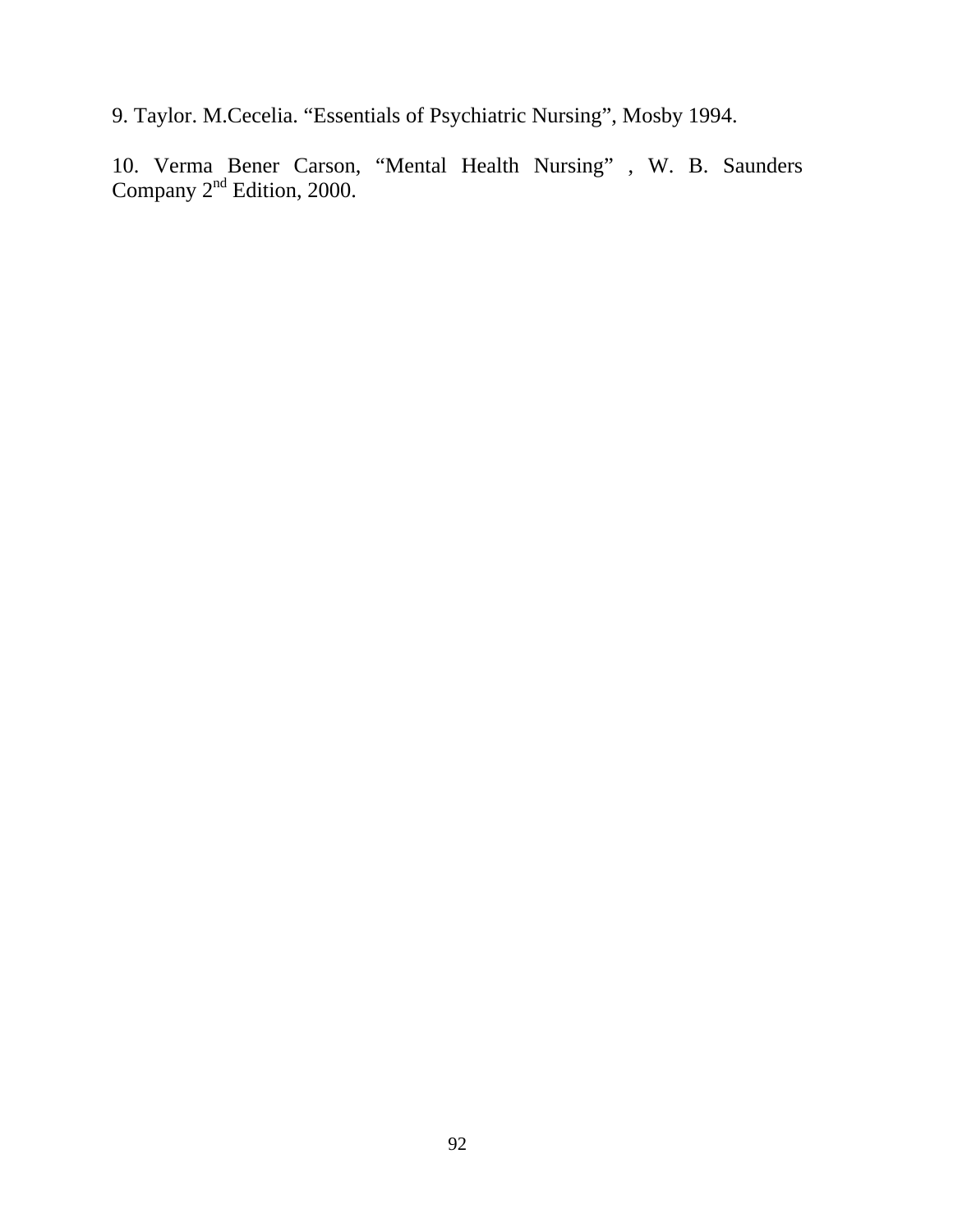# **INTRODUCTION TO NURSING EDUCATION**

**Placement** :  $2^{nd}$  Year **Time allotted** : Theory -100 hrs Practical -90 hrs

### **COURSE DESCRIPTION**

This course introduces the students to principles and concepts of education curriculum, development and methods and media of teaching. It also describes the steps in curriculum development and implementation of educational programmes in nursing

### **OBJECTIVES**

At the end of the course, the student will

- 1. Describe the philosophy and principles of education
- 2. Explain the teaching- learning process
- 3. Develop the ability to teach using various methods and media
- 4. Describe the process of assessment
- 5. Describe the administrative aspects of school of nursing
- 6. Participate in planning and organizing an in –service education programme
- 7. Develop basic skill of counseling and guidance

### **COURSE CONTENTS**

### **UNIT I - INTRODUCTION TO EDUCATION**

### **05 Hours**

- Meaning of education, aims function and principles.
- Philosophy of education
- Factors influencing development of philosophy of nursing education.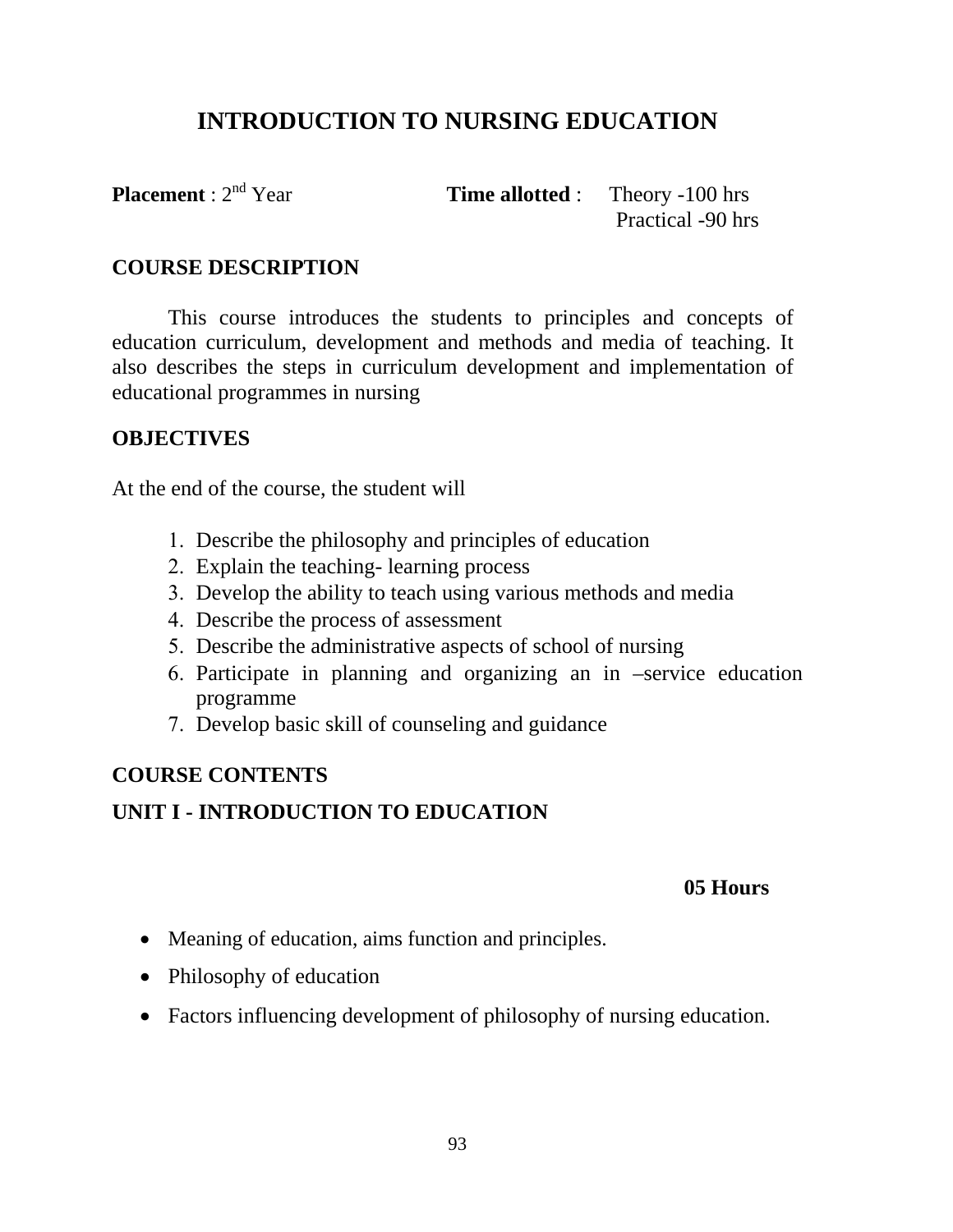### **UNIT II - TEACHING LEARNING PROCESS**

### **05 Hours**

- Nature and characteristics of learning
- Principles and maxims of teaching
- Formulating objectives
- Lesson planning

### **UNIT III – CURRICULUM**

 **10 Hours** 

### **Practical 15 Hours**

- Concepts, Types of curriculum
- Formation of Philosophy
- Objectives
- Course planning
- Selection and organization of learning experience
- Correlation of theory and practice
- Current trends and curriculum planning

### **UNIT IV - METHODS OF TEACHING**

 **25 Hours** 

- Classroom teaching methods
- Lecture
- Discussion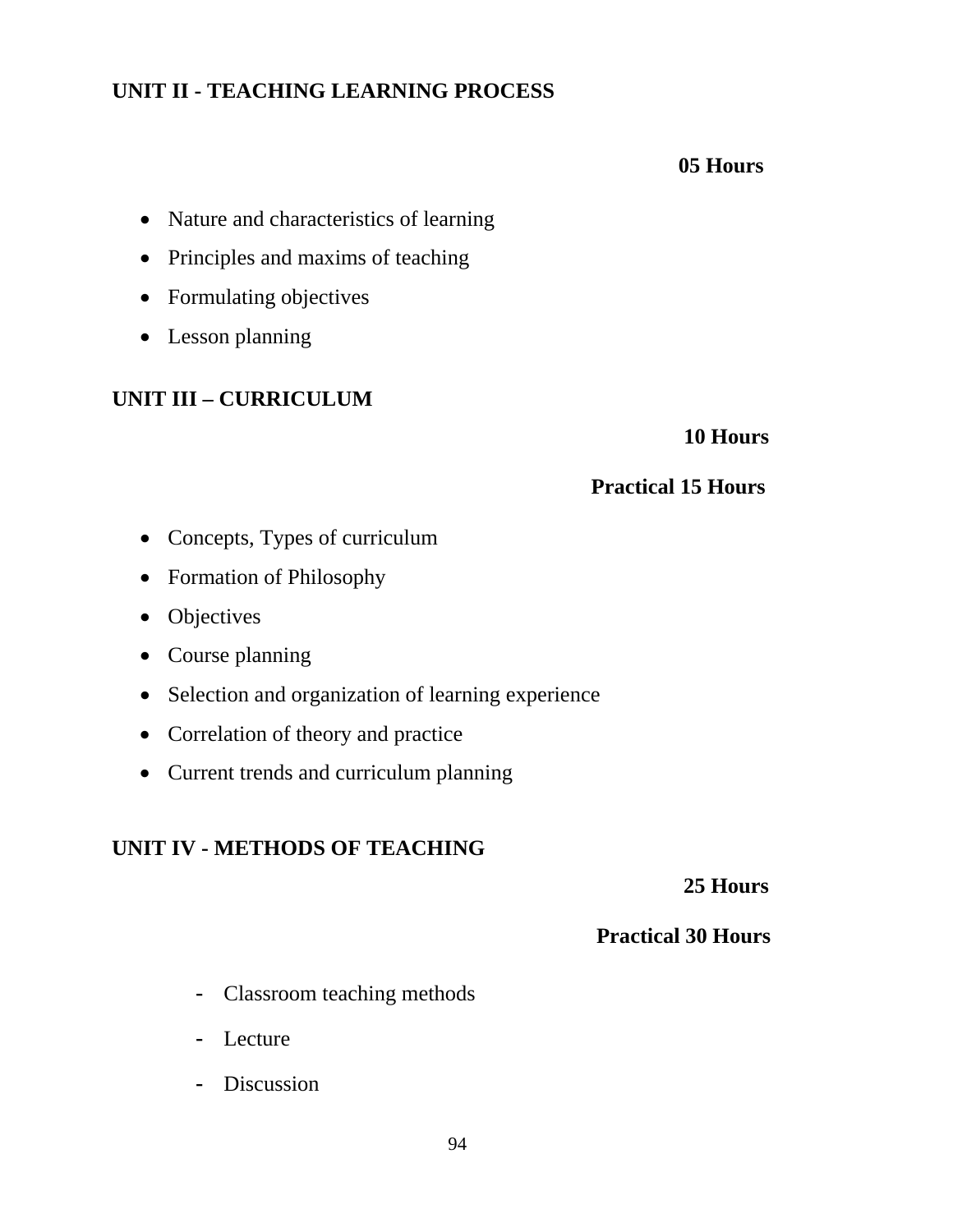- Demonstration
- Group discussion
- Project
- Role play
- Panel discussion
- Symposium
- Seminar
- Field trip
- Workshop
- Exhibition
- Programmed instruction
- Computer assisted learning

Clinical teaching methods:

- Case methods
- Case presentation
- Nursing rounds and reports
- Bedside clinic
- Conference (Individual and group)
- Recording of interaction process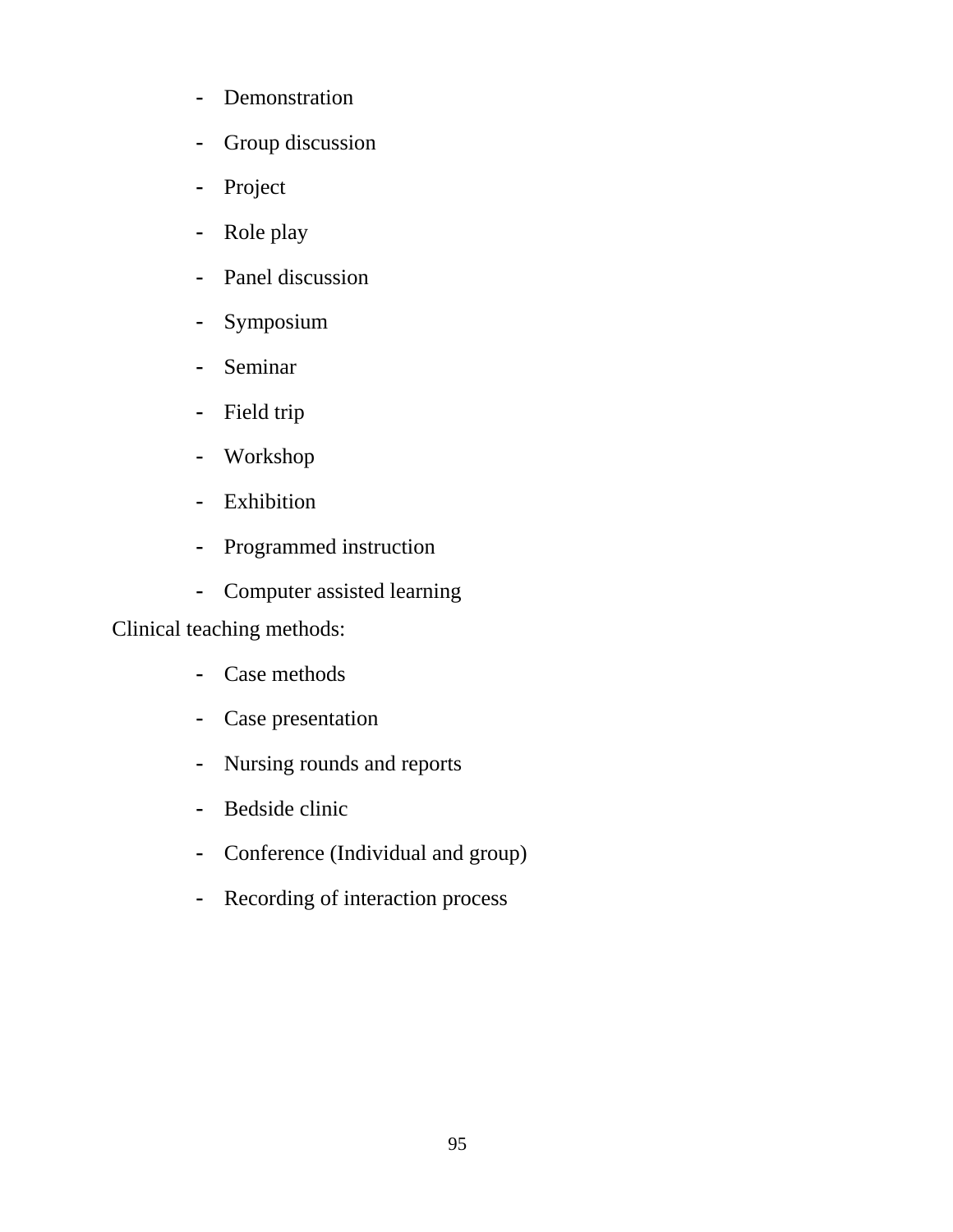### **UNIT V – EDUCATIONAL MEDIA**

#### **20 Hours**

### **Practical 15 Hours**

- The communication process : factors affecting communication
- Purposes and types of audio-visual aids
- Graphics aid : Chalk –board charts graphs posters flash cards flannel graph / khadigraph bulletin cartoon
- Three dimensional aids : objects specimen models puppets
- Printed aids : pamphlets and leaflets
- Projected aids :slides films and televisions VCR VCP overhead projector camera microscope
- Audio aids tape recorder public address system computer

### **UNIT VI – EVALUATION**

#### **15 Hours**

- Methods of assessment
- Purpose and scope of evaluation and assessment
- Criteria for selection of assessment techniques and methods
- Assessment of knowledge : essay type question SAQ (short answer Questions)
- MCQ (multiple choice questions)
- Assessment of skills : Observation check list . Practical Examination, Viva, Objective structured clinical examination
- Assessment of attitude : attitude scale.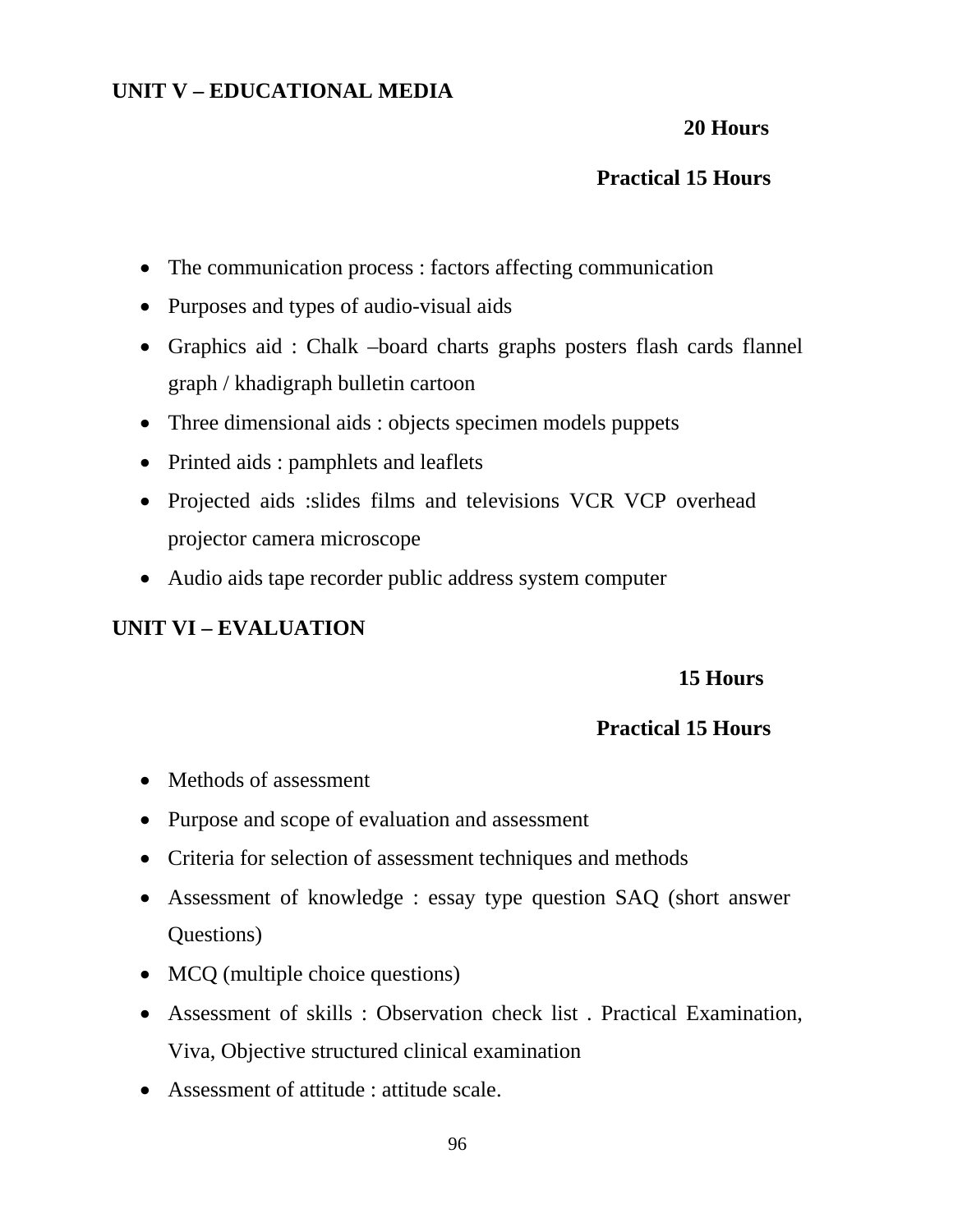### **UNIT VII – ADMINISTRATION AND MANAGEMENT OF SCHOOL NURSING**

#### **10 Hours**

- Planning and Organizing of School of Nursing
- Recruitment of teaching staff budget facilities for the school student selection and admission procedure administrative planning for students welfare services for students maintenance of school records preparation of annual reports. INC guidelines for school of nursing.

# **UNIT VIII - GUIDANCE AND COUNSELING**

 **05 Hours** 

### **Practical 05 Hours**

- Definition
- Basic principles of guidance and counseling
- Organisation of guidance and counseling services
- Counseling process
- Managing disciplinary problems
- Management of crisis

### **UNIT VIII – IN-SERVICE EDUCATION**

#### **05 Hours**

- Introduction to nature and scope of in service education programme
- Principles of adult learning
- Planning for in service programme
- Techniques and methods of staff education programme
- Evaluation of in service programme.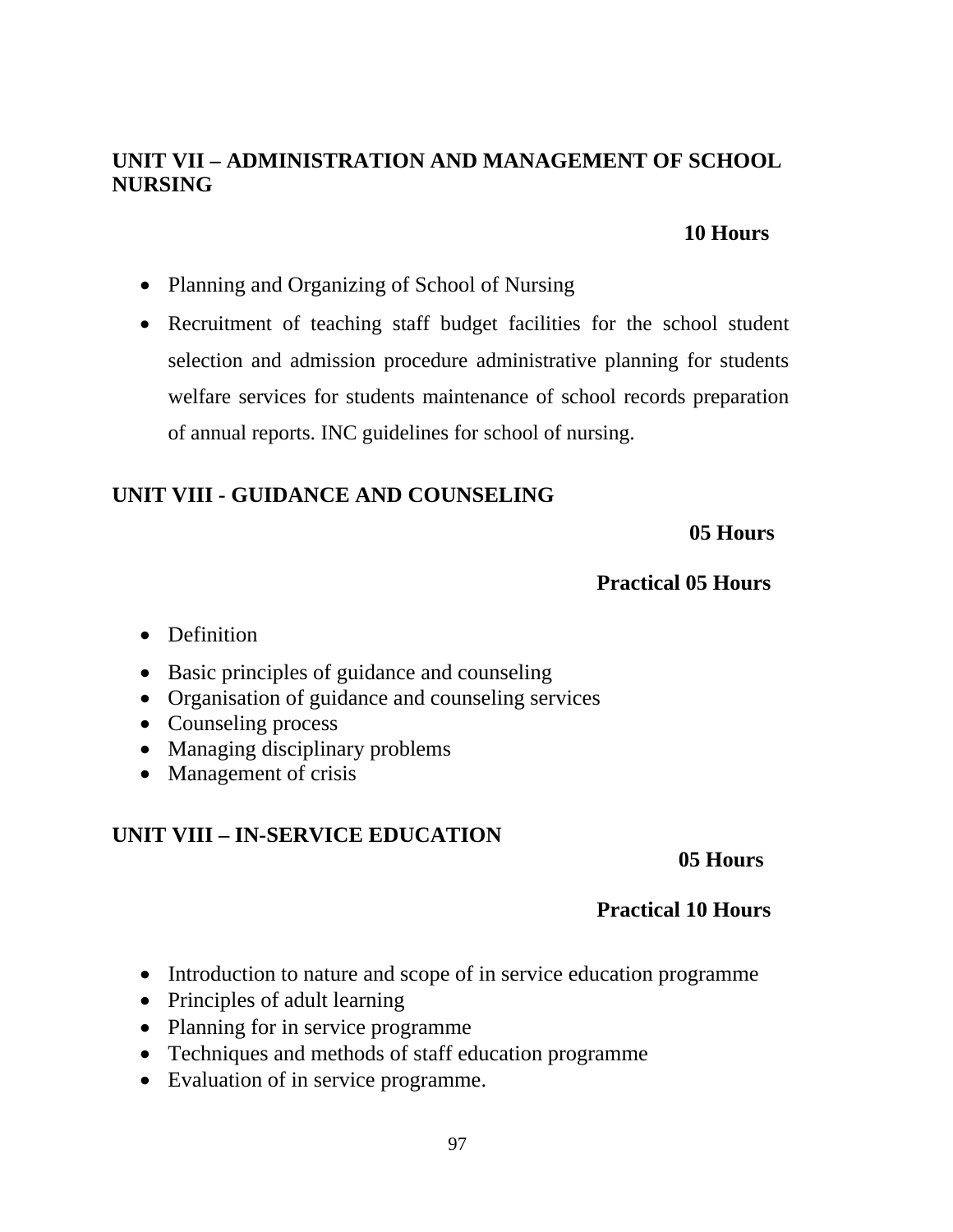### **PRACTICUM**

Each student should

- Conduct five planned teaching using different methods and media
- Prepare different types of teaching aids
- Plan organize and conduct in service education programme.
- Conduct at least one counseling session
- Prepare rotation plans.

### **METHODS OF TEACHING**

- 1. Lecture
- 2. Discussion
- 3. Projects

### **METHODS OF EVALUATION :-**

- 1. Written Tests.
- 2. Class Room Teaching.
- 3. Project Evaluation.

#### *WEIGHTAGE OF MARKS 50*

 *Term test 30 marks Practice Teaching 20marks*

### *REFERENCES :*

1. Bhatia, K. K. & BHATIA, B. D. Principles and methods of teaching Doabra House. New Delhi, 1970.

2. Guinee, Kathleen K. Aims and methods of Nursing Education Macmillan Company, New York, 1966.

3. Heidgerkcn, Loretta E. Teaching and Learning in schools of Nursing, J. B. ppincott Company, Philadelphia, 1965.

4. Joshi. R. N. Education Elsewhere & Here: A Key to prosperity, Bharatia Vidya Bhavan ;Bombay, 1979.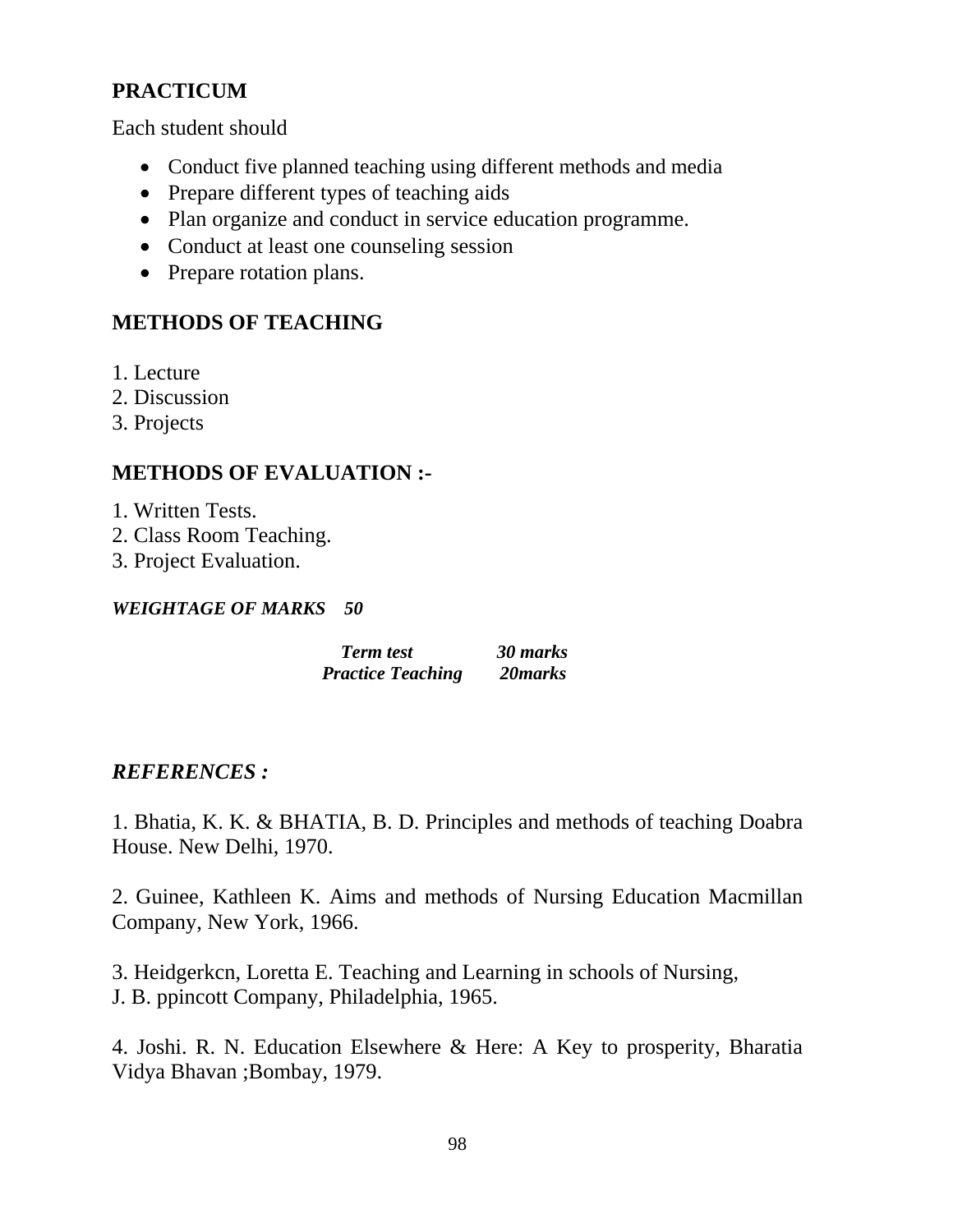5. Kulsh Restha, S. P.: Emerging value pattern of teachers and New Trends of Education in India and Light publishers, New Delhi. 1979.

6. Mukerjee, Ed : Education in India To-day. Finna Kim Pvt. Ltd., Calcutta. 1980.

7. N. L. N. Faculty Curriculum Development curriculum Design by Nursing. Faculty, National League for Nursing, New York, 1986.

8. W.H.O. Guide for schools of Nursing in India World Health Organization. Regional Officer for South - East Asia, New Delhi, 1965.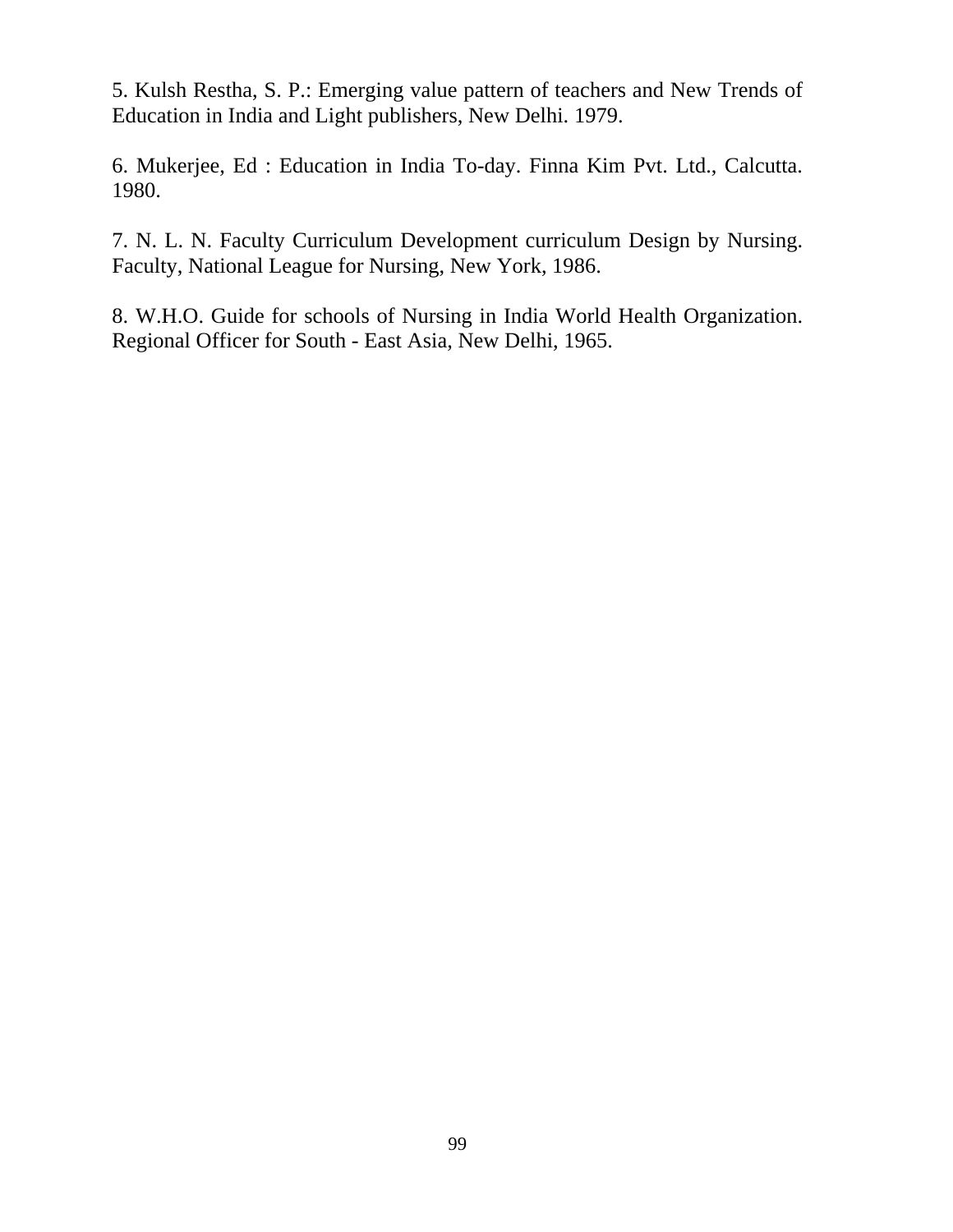# **INTRODUCTION TO NURSING SERVICE ADMINISTRATION**

**Placement** :  $2^{nd}$  Year **Time allotted** : Theory -100hrs

Practical –220hrs

### **COURSE DESCRIPTION**

This course is designed to give an opportunity to the student to gain an understanding of the principles of administration and its application to nursing service. It is also intended to assist the students to develop an understanding of professional leadership need.

### **OBJECTIVES**

At the end of the course, the student will

- 1. Identify the principles of administration
- 2. Describe the principles and techniques of supervision
- 3. Explain the principles and methods of personnel management
- 4. Explain the principles of budgeting
- 5. Organize and manage a nursing unit effectively
- 6. Identify dynamics of organizational behaviour styles and functions of effective leadership

### **COURSE CONTENTS**

### **UNIT I – INTRODUCTION**

### **10 Hours**

- Basic Concepts in management / administration
- Principles and Practice of Administration
- Significance, elements and principles of administration,
- Organisation of Hospital Definition Aims functions and classifications health team
- Policies of hospital, different departments with special emphasis to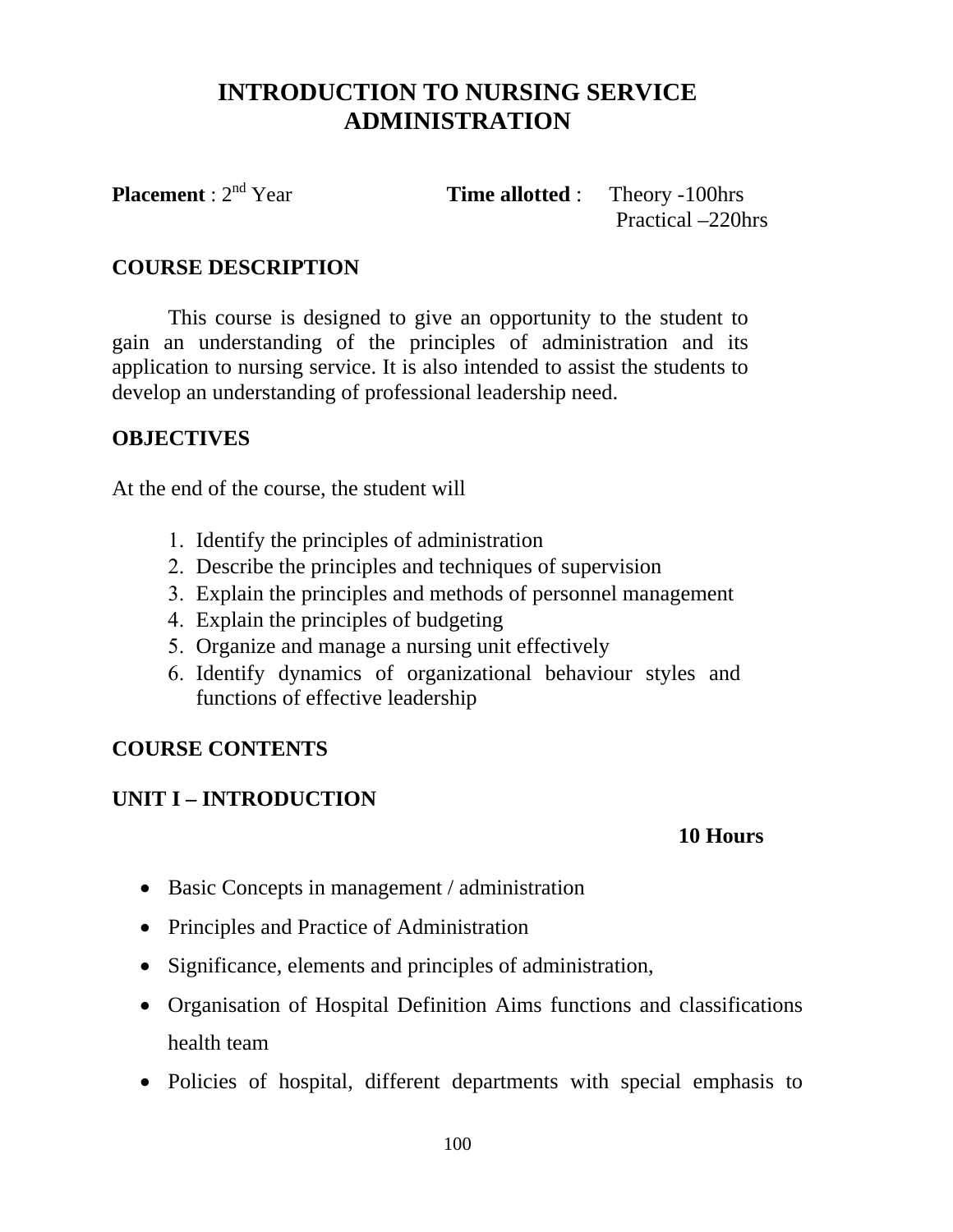department of nursing & office management.

• Responsibilities of the nursing personnel specially of ward sister, medico legal aspects, concept of cost effectiveness.

# **UNIT II – FOUNDATION IN PLANNING AND ORGANIZING A NURSING UNIT**

# **25 Hours**

- Nursing administration role in directing effective patient care service in the ward
- Nursing Unit Management
- Physical layout of a nursing unit and necessary facilities
- Factors affecting the quality of nursing care.
- Maintenance of a therapeutic environment
- Administration of the unit management of patient care.
- Maintenance of physical environment.
- Assignment of duties and time plan.
- Patient assignment, safety measures, prevention of accidents and infections.
- Maintenance of patients records and reports, legal responsibilities.
- Maintenance of quality nursing care, nursing audit.
- Role of Nurse Administrator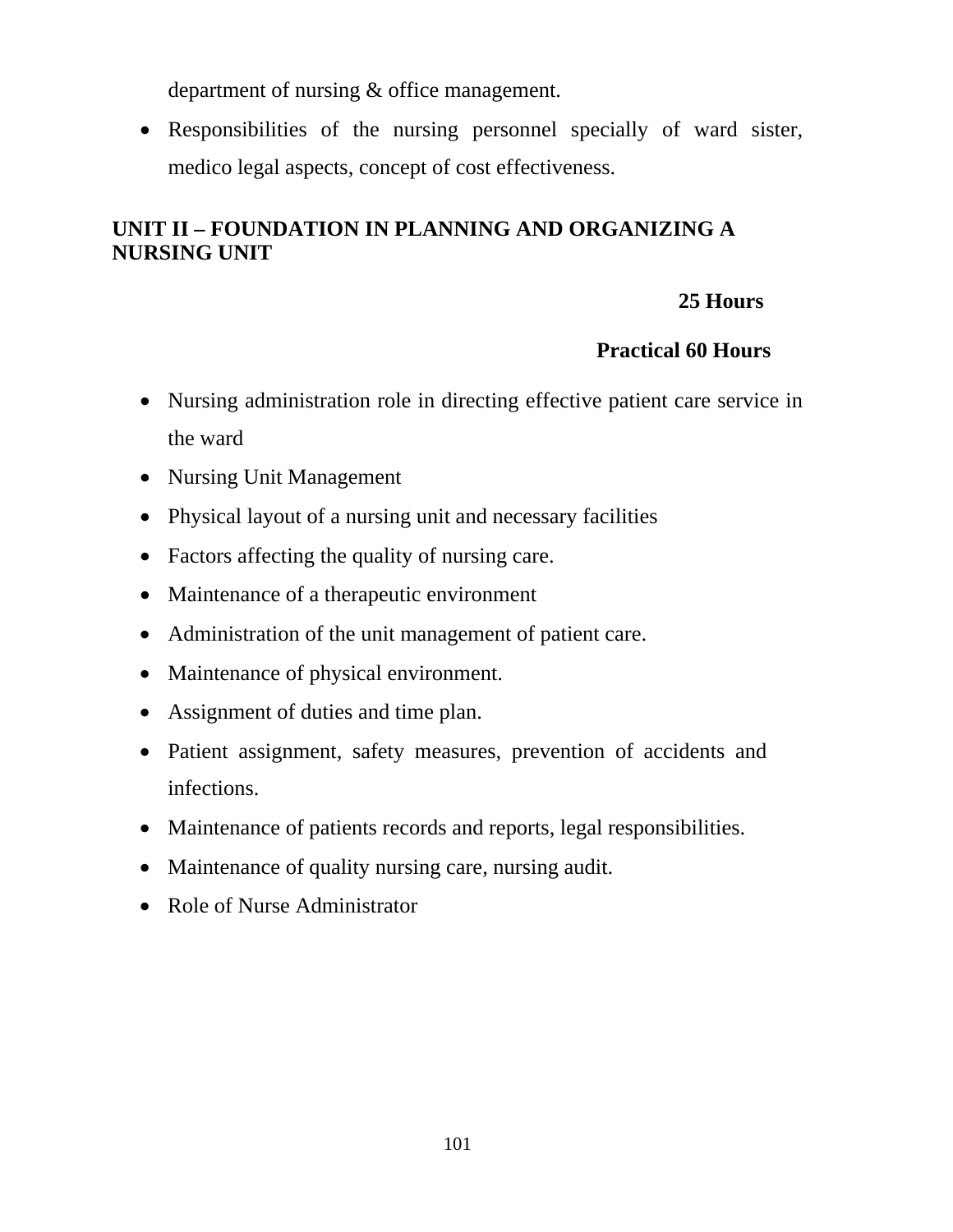### **UNIT III – STAFFING AND HUMAN RESOURCES**

# **20 Hours**

### **Practical 60 Hours**

- Personnel management
- Staff recruitment and selection, appointment, promotions, personnel policies and job descriptions.
- Job analysis.
- Staffing the unit, staffing norms, rotation plan, leave planning performance appraisal, staff welfare and management of disciplinary problems.

### **UNIT IV - SUPERVISION AND STAFF DEVELOPMENT**

### **15 Hours**

- Principles of supervision, nature and objectives
- Tools and techniques of supervision
- Evaluation
- Nursing audit
- Staff development orientation program
- Skill training
- Leadership development.
- Problem solving process.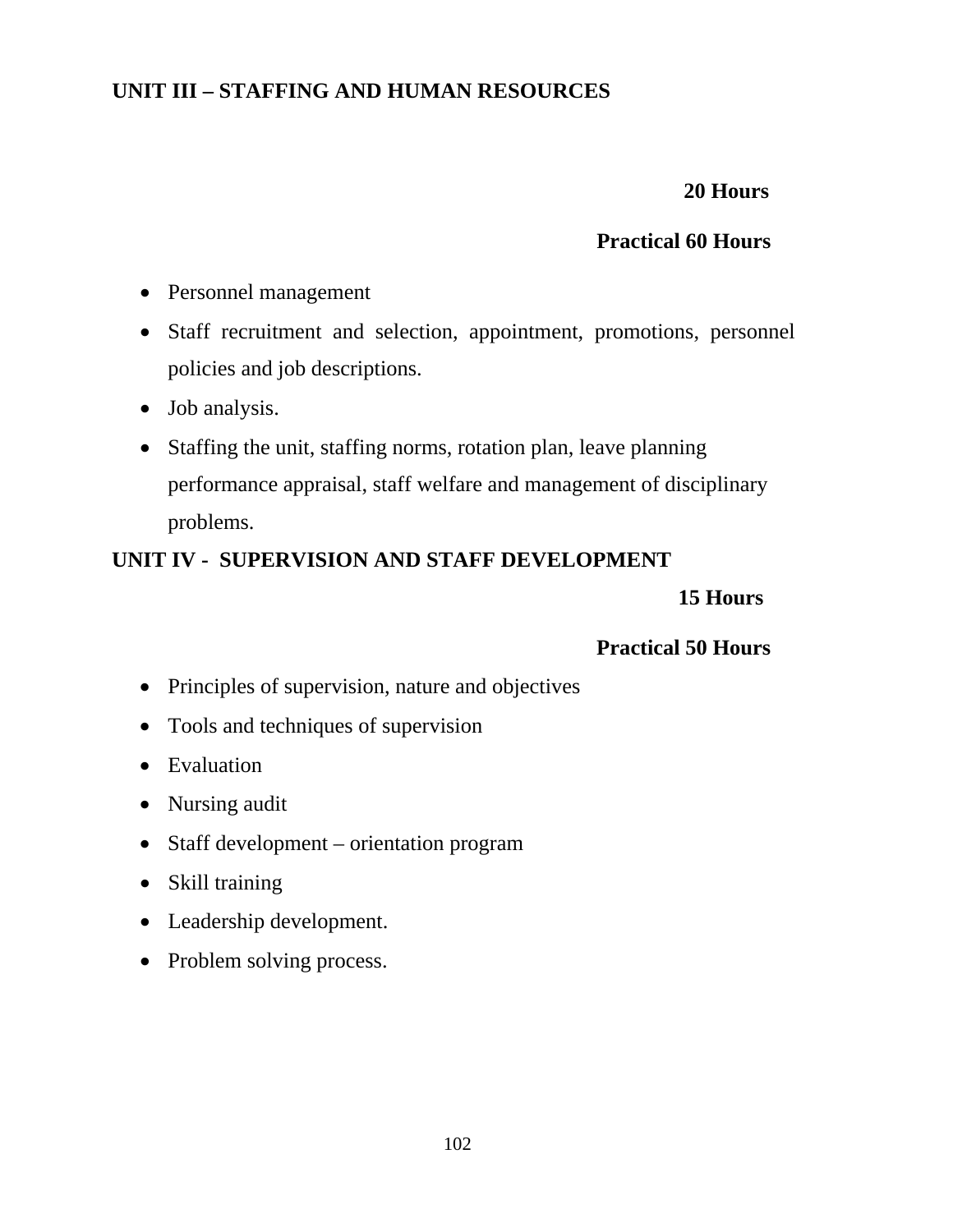### **UNIT V - MATERIAL MANAGEMENT**

#### **10 Hours**

### **Practical 20 Hours**

- Principles of material management.
- Quality control.
- Inventory, care of equipment, safekeeping
- Role of nursing personnel in material management.

### **UNIT VI – BUDGETING**

#### **05 Hours**

### **Practical 15 Hours**

- Financial Management
- Budgetting Principles of budgeting, audit.

## **UNIT VII – COMMUNICATION AND HUMAN RELATION**

#### **15 Hours**

### **Practical 15 Hours**

- Organisational Behaviour
- Group dynamic and human relation, organizational communication (hospital information system)
- Public relations, leadership styles and functions,
- Methods of reporting.
- Maintaining records and reports.

### **PRACTICUM**

• Observe the functioning nursing administration at various level i.e. institution, department, unit.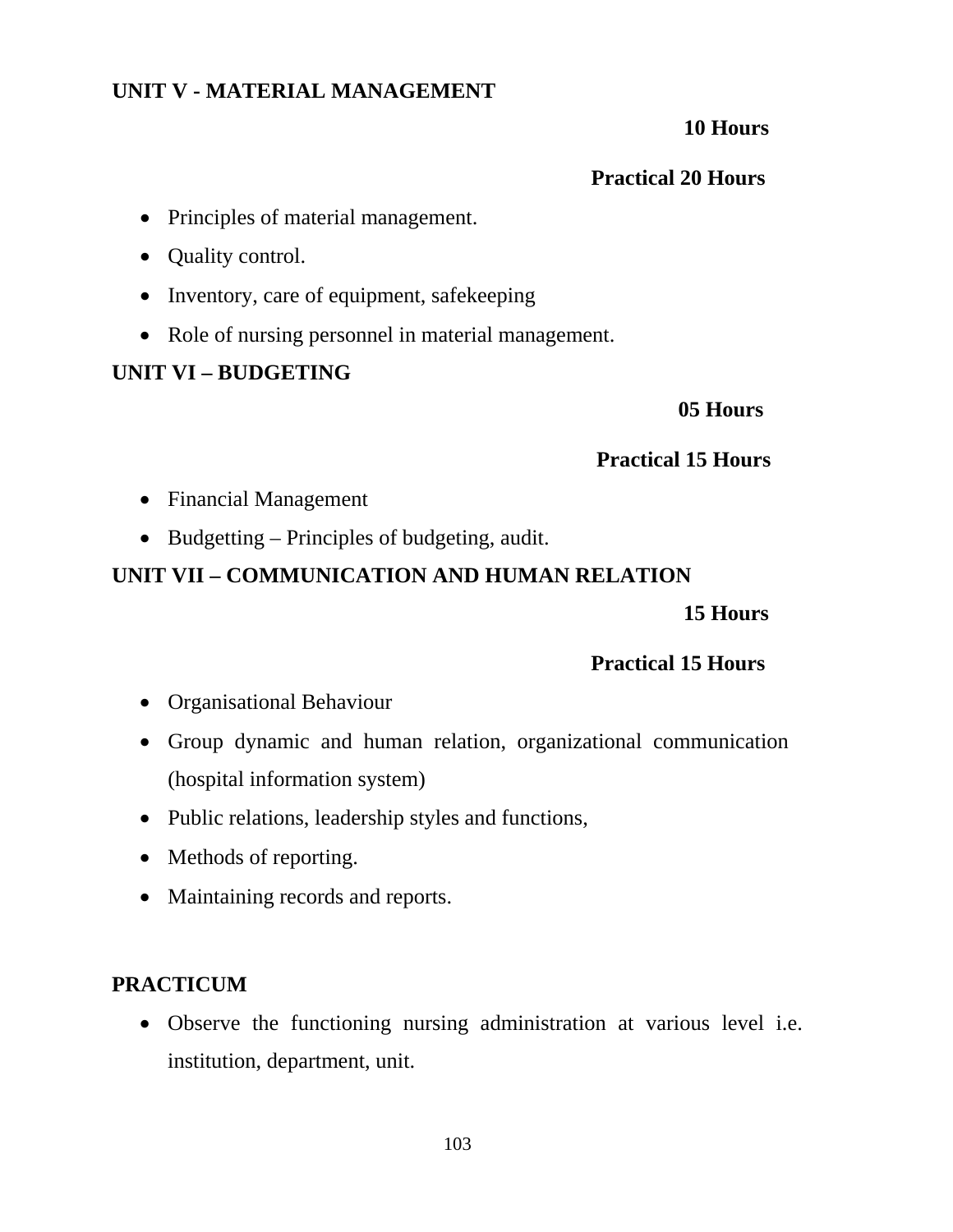- Each student will practice ward management under supervision
- Student will prepare rotation plan of the staff. Write reports give verbal reports of the ward and assist in maintaining the inventory of the nursing unit.
- Visit to private and Government hospital and write observation reports.

### **METHODS OF TEACHING**

- $\triangleright$  Lecture discussion
- $\triangleright$  Demonstration seminars
- $\triangleright$  Panel discussion
- $\triangleright$  Symposium
- $\triangleright$  Role Play
- $\triangleright$  Observational visit

### **METHODS OF EVALUATION**

- $\triangleright$  Written test and group assignments
- $\triangleright$  Individual assignments
- $\triangleright$  Practical experiences

#### *WEIGHTAGE OF MARKS 50*

| <b>Term</b> te                     | 30 marks |
|------------------------------------|----------|
| Assignment 10 marks                |          |
| <b>Field /Observational visits</b> | 10 marks |

### **REFERENCES**

1. Tomey Ann Marrier, Guide to Nursing Management and Leadership, 6th Edition, 2000, Mosby, St. Louis;.

2. B.T. Basavanthappa. Nursing Administration, 2002, Jaypee Brothers, Medical. Publishers P L Ltd., New Delhi.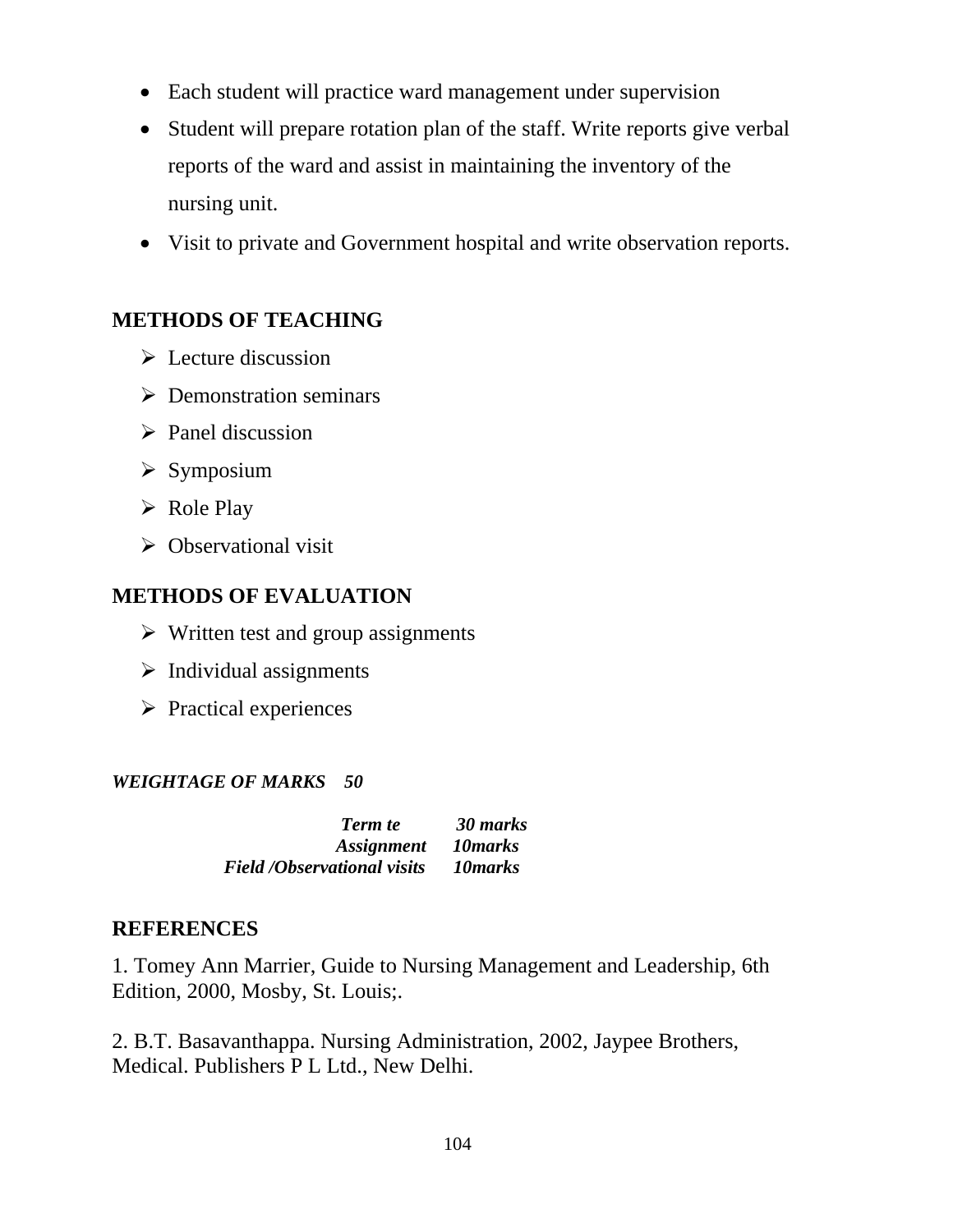3. Gupta Sakthi and Major Kant Sunil, Hospital and Health Care Administration, 1998, Jaypee Brothers, Bangalore.

4. D. Chandra Bose, Principles of Management and Administration, 2002, Prentice Hall of India Pvt. Ltd., New Delhi- 1.

4. Katherine W. Vestal, Nursing Management Concepts and issues, Second Edition, 1, 13. Lippincott Company, Philadelphia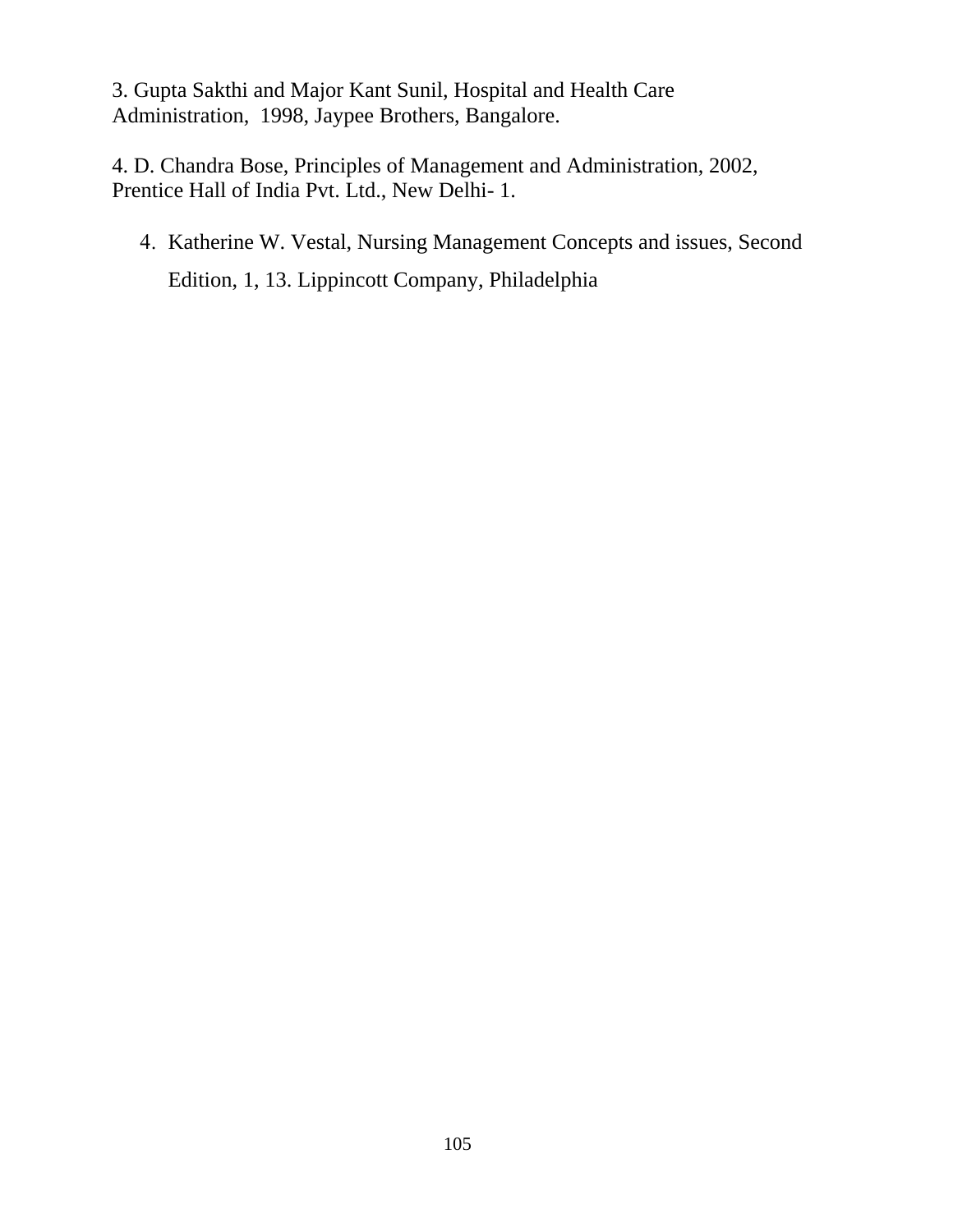# **INTRODUCTION TO NURSING RESEARCH AND STATISTICS**

**Placement** : 2nd Year

### **Time allotted:** Theory -70hrs

### **Practical -180hrs**

#### **COURSE DESCRIPTION**

The course is designed to assist the students to develop an understanding of basic concepts of research and statistics use the findings of nursing research in nursing practice apply the knowledge in conducting project(s) and solve problems related to nursing using scientific methods.

### **OBJECTIVES**

At the end of the course, the student will

- 1. Define the terms and concepts of nursing research
- 2. Identify needs and scope of nursing research
- 3. Identify and define a research problem
- 4. Locate and list sources of literature for a specific study
- 5. Describe different research approaches, methods of data collection and sampling techniques with a special reference to survey method.
- 6. Develop tool for data collection
- 7. Enumerate steps of data analysis and present data summary in tabular form
- 8. Use descriptive and co-relational statistics in data analysis
- 9. Conduct a group research project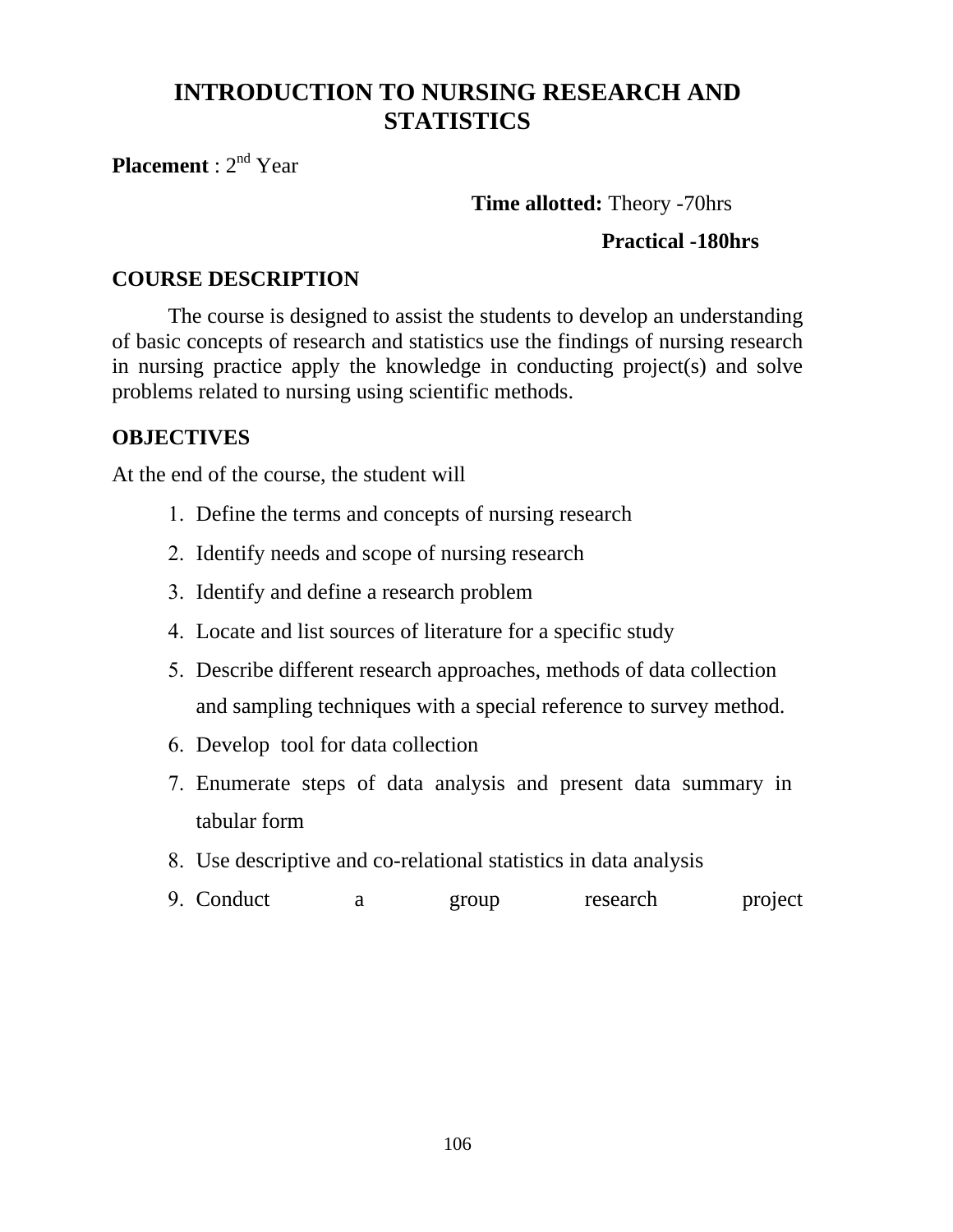### **COURSE CONTENTS**

### **A. INTRODUCTION TO RESEARCH METHODOLOGY**

# **UNIT I – HISTORICAL DEVELOPMENT OF NURSING RESEARCH**

#### **05 Hours**

- Steps of scientific methods
- Definition of research
- Need for nursing research
- Characteristics of good research, Research Process

### **UNIT II – RESEARCH PROCESS AND ITS PRACTICAL APPLICATION**

 **05 Hours** 

#### **Practical 30 Hours**

- Statement of research problem
- Statement of purpose and objectives
- Definition of research terms
- Review of literature

### **UNIT III - RESEARCH APPROACHES**

#### **10 Hours**

• Historical survey and experimental and non experimental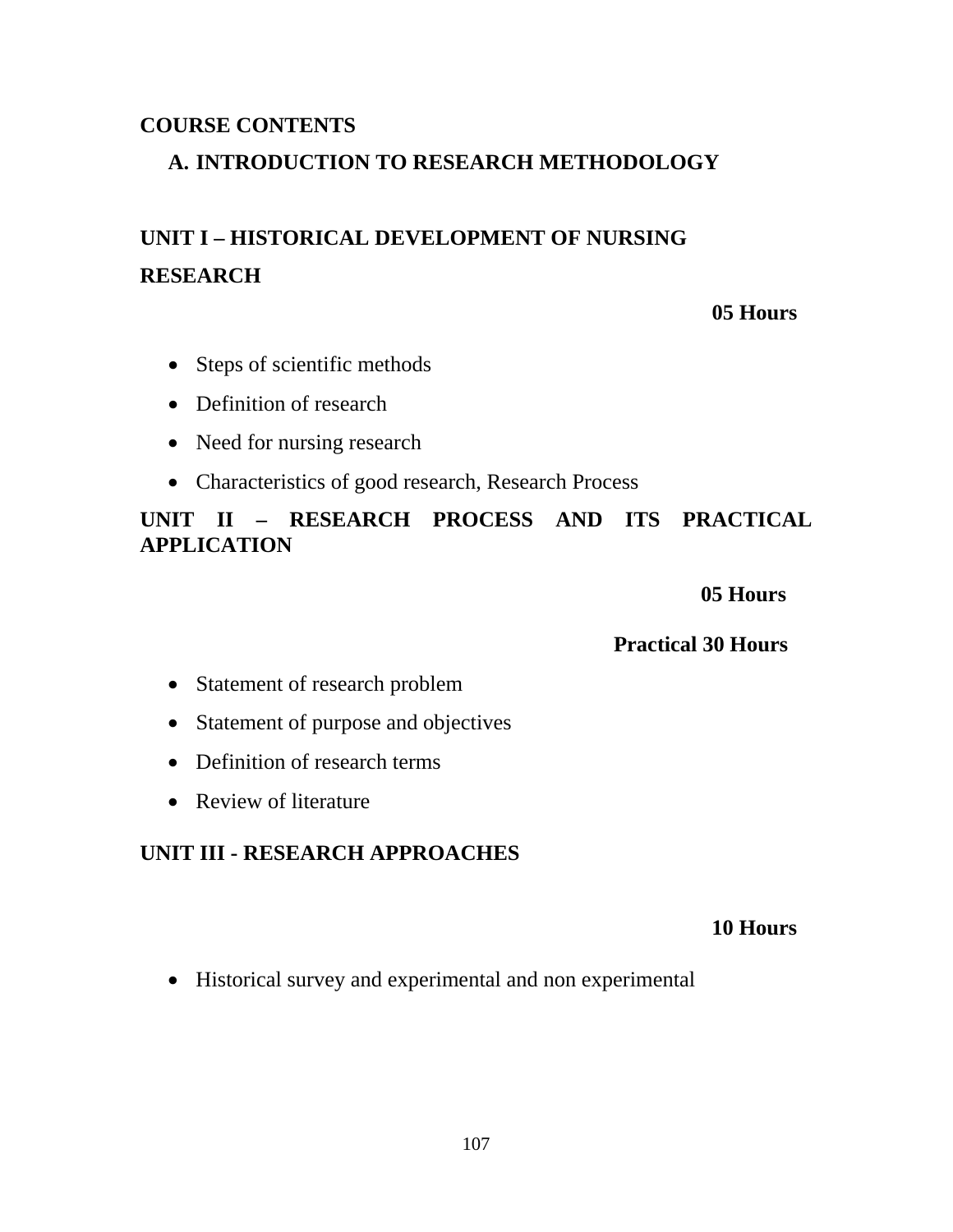### **UNIT IV – DATA COLLECTION METHODS – SCALES AND TECHNIQUES OF PSYCHOLOGICAL MEASURES**

#### **10 Hours**

#### **Practical 90 Hours**

- Sampling Techniques and methods of data collection
- Sampling
- Instruments-questionnaire. Interview
- Observation schedule records measurements
- Reliability and validity of instruments

### **UNIT V – CONDUCTION OF STUDY**

 **10 Hours** 

#### **Practical 20 Hours**

- Analysis of Data: Tabulation
	- Classification and summarization
	- Presentation
	- Interpretation of data

### **UNIT VI – PREPARATION OF RESEARCH REPORT**

 **05 Hours** 

- Communication of research findings
- Writing Report: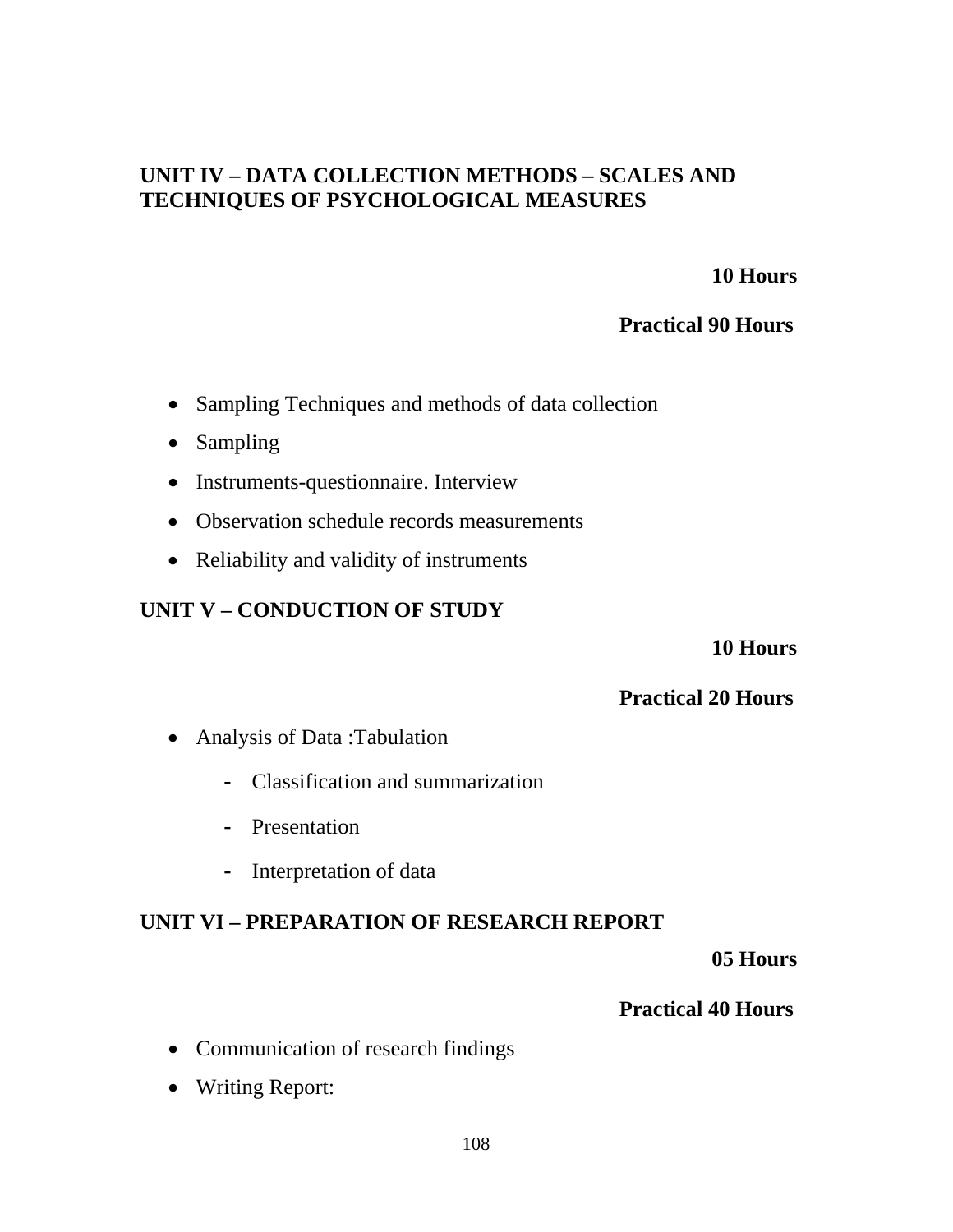- Organizing materials for writing
- Format of the report
- Use of computers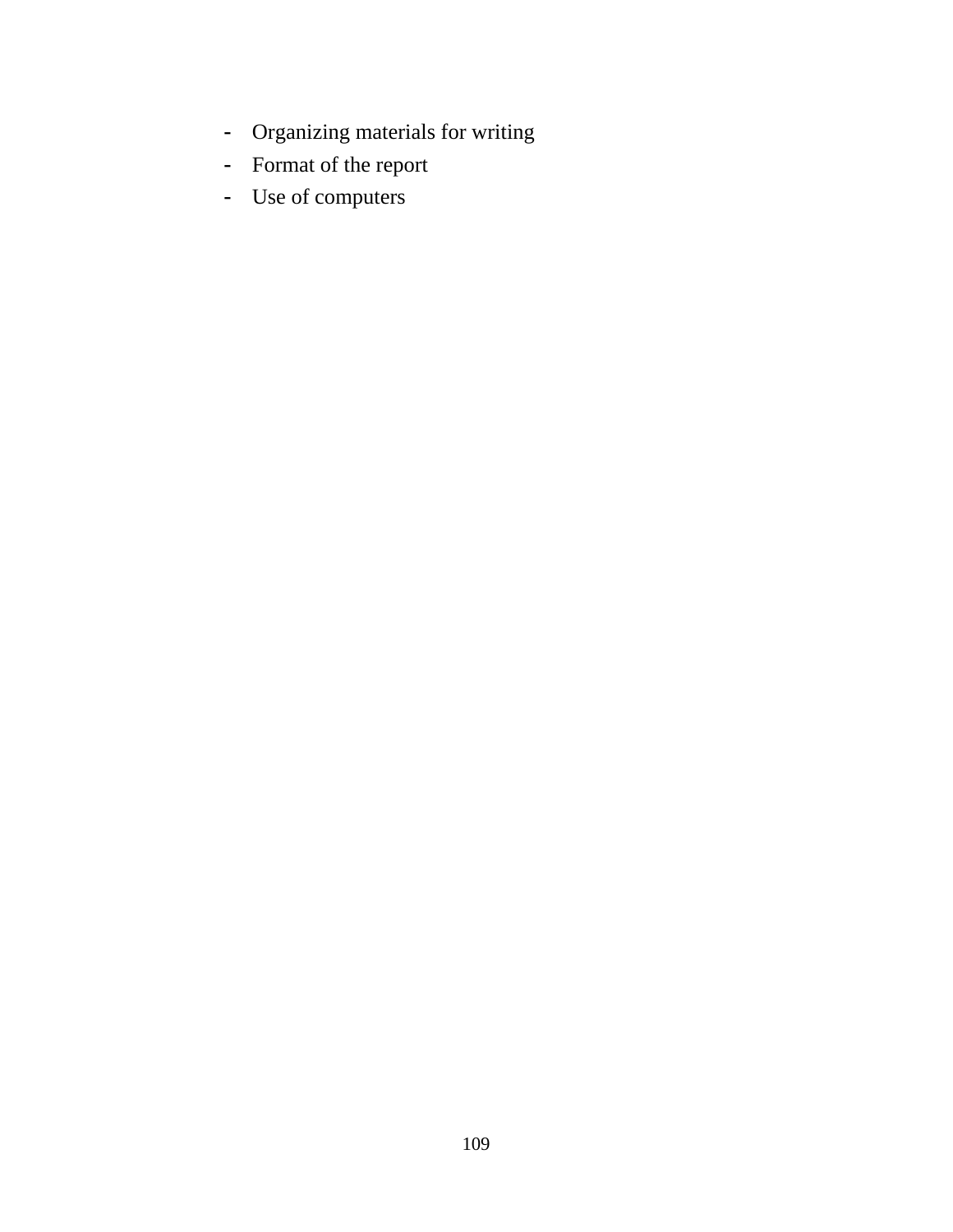# **B. INTRODUCTION TO STATISTICS UNIT VII – STATISTICAL DATA AND ITS METHODS**

## **Descriptive Statistics 15 Hours**

# • Frequency Distribution –Types of measure –frequencies class interval graphic methods of describing frequency

- Measures of Central Tendency –Mode Median and Mean
- Measures of variability Range, Standard deviation
- Introduction to normal probability

### Inferential Statistics

- Correlation test of significance, chi square
- Computation by rank difference methods
- Uses of correlation co-efficient

# **UNIT VIII – VITAL & HEALTH STATISTICS**

## **05 Hours**

• Biostatistics : Crude rates and standardized rates ratio and estimation of the trends

# **UNIT IX – COMPUTER APPLICATION IN RESEARCH**

### **05 Hours**

- Introduction to computers in nursing
- Introduction to computers and disk-operating system
- Introduction to word processing
- Introduction to data base
- Windows applications word excel power point multimedia
- Use of statistical packages.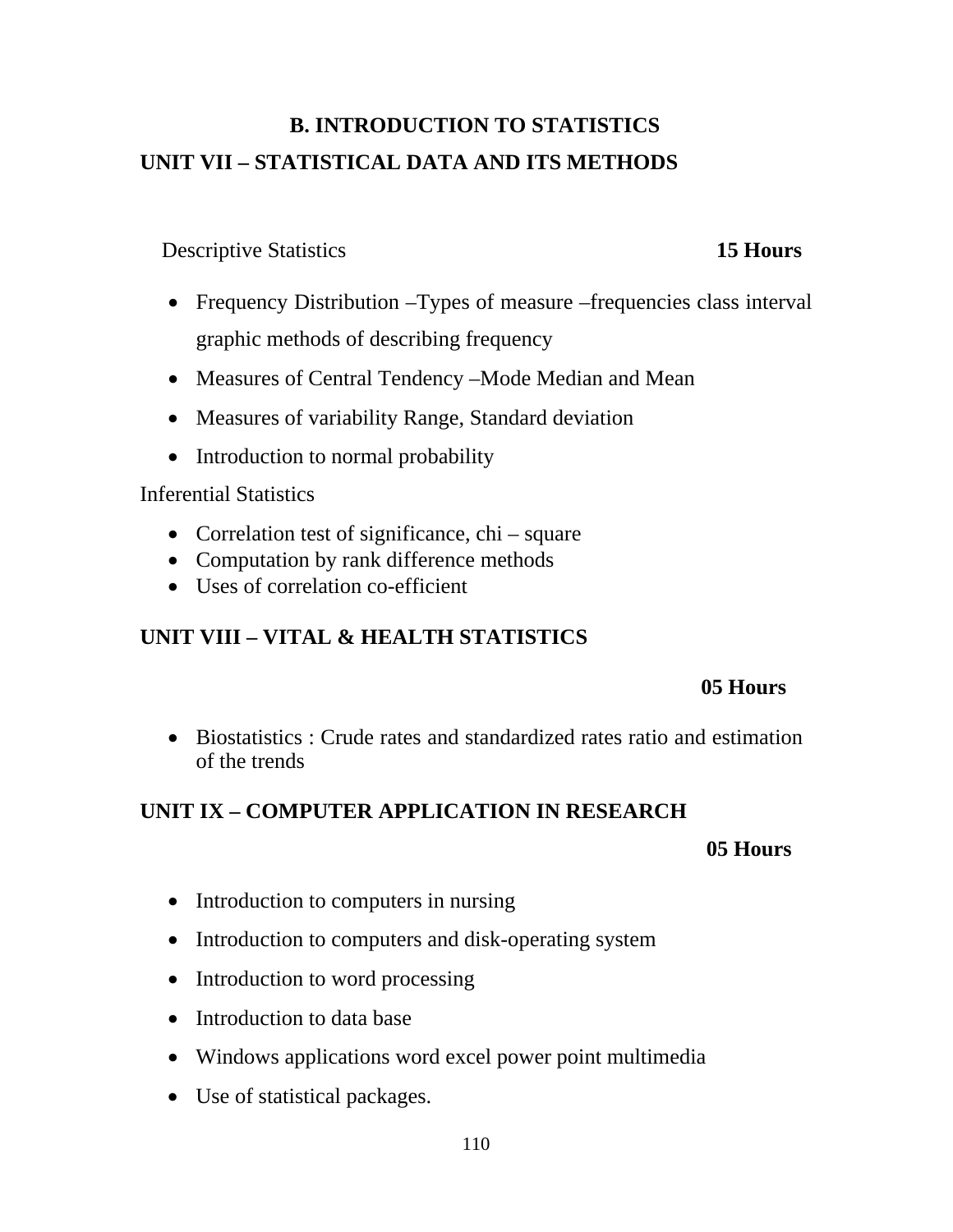- Introduction to Internet & use of electronic mail.
- Computer aided teaching & testing.

## **PRACTICUM**

Students will conduct research project in small groups in selected areas of nursing and submit a report (Group studies may include studying of existing health practices, improved practices of nursing (procedures), health records, patient records and survey of nursing literature).

# **METHOD OF TEACHING**

- $\triangleright$  Lecture,
- $\triangleright$  Lectures cum discussion,
- $\triangleright$  Seminar,
- $\triangleright$  Assignments,
- $\triangleright$  Field visit,
- $\triangleright$  Demonstrations
- $\triangleright$  Survey,

## **METHOD OF EVALUATION :-**

- $\triangleright$  Written test,
- $\triangleright$  Assignment,
- $\triangleright$  Dissertation,
- $\triangleright$  Field visit report,
- $\triangleright$  Seminar.

### *WEIGHTAGE OF MARKS 50*

| <b>Term test</b>         | 30 marks |
|--------------------------|----------|
| <i><b>Assignment</b></i> | 20 marks |

### *Practical*

 *Research Project 50 marks*